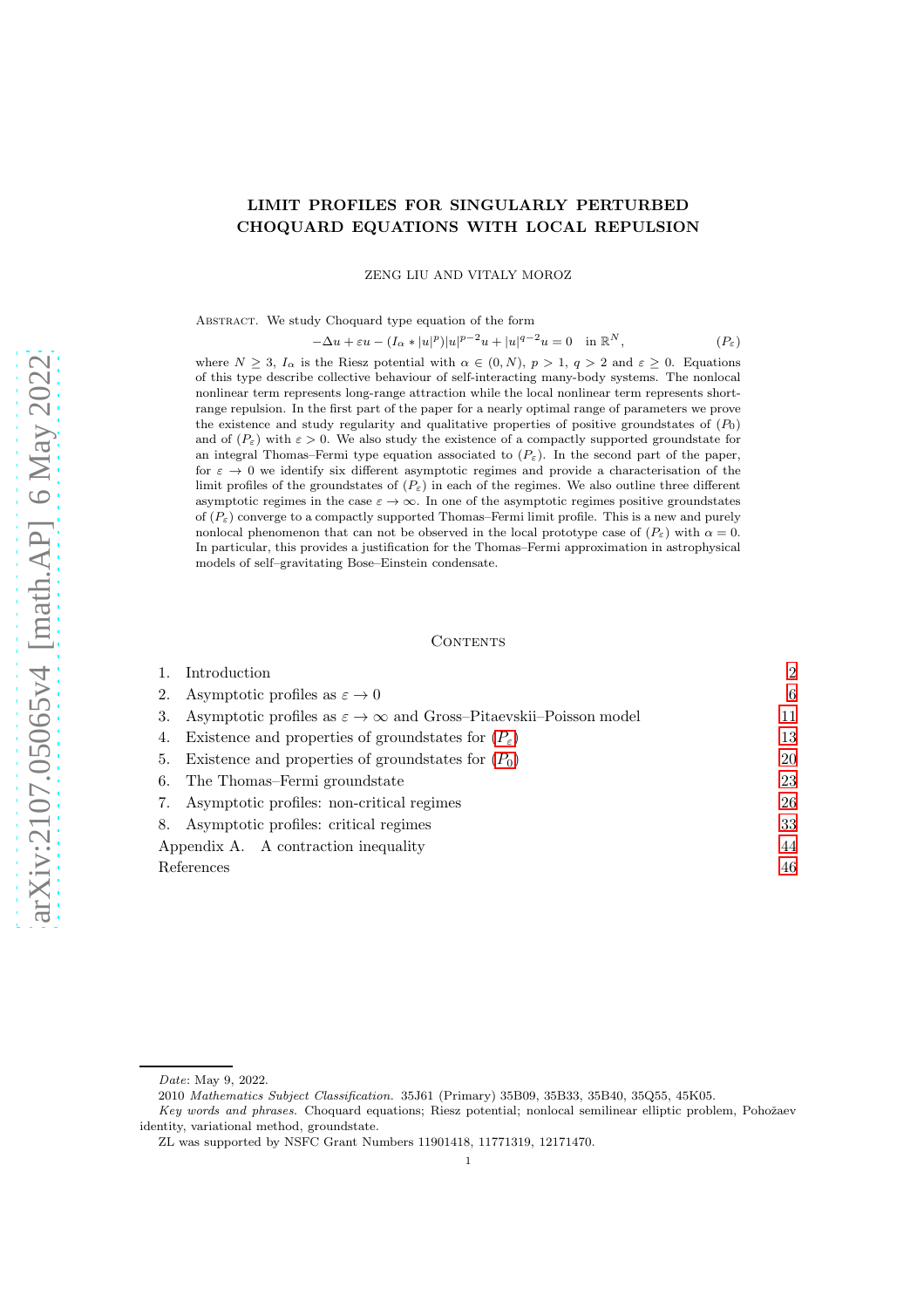#### <span id="page-1-0"></span>2 ZENG LIU AND VITALY MOROZ

#### <span id="page-1-4"></span><span id="page-1-1"></span>1. INTRODUCTION

1.1. **Background.** We are concerned with the asymptotic properties of positive groundstate solutions of the Choquard type equation

$$
-\Delta u + \varepsilon u - (I_{\alpha} * |u|^p)|u|^{p-2}u + |u|^{q-2}u = 0 \quad \text{in } \mathbb{R}^N, \tag{P\varepsilon}
$$

where  $N \geq 3$ ,  $p > 1$ ,  $q > 2$  and  $\varepsilon \geq 0$ . Here  $I_{\alpha}(x) := A_{\alpha}|x|^{-(N-\alpha)}$  is the Riesz potential with  $\alpha \in (0, N)$  and \* denotes the standard convolution in  $\mathbb{R}^N$ . The choice of the normalisation constant  $A_{\alpha} := \frac{\Gamma((N-\alpha)/2)}{\pi^{N/2}2^{\alpha}\Gamma(\alpha/2)}$  ensures that  $I_{\alpha}(x)$  could be interpreted as the Green function of  $(-\Delta)^{\alpha/2}$  in  $\mathbb{R}^N$ , and that the semigroup property  $I_{\alpha+\beta}=I_{\alpha}*I_{\beta}$  holds for all  $\alpha,\beta\in(0,N)$  such that  $\alpha + \beta < N$ , see for example [\[22,](#page-45-1) pp. 73–74].

Equation

$$
-\Delta v + \varepsilon v - (I_{\alpha} * |v|^p)|v|^{p-2}v = 0 \quad \text{in } \mathbb{R}^N
$$
 (6)

is often known as the Choquard equation and had been studied extensively during the last decade, see [\[42\]](#page-46-0) for a survey. In this work we are interested in the case when the standard Choquard equation is modified by including the local repulsive  $|u|^{q-2}u$  term.

If  $u_{\varepsilon}$  is a solution of  $(P_{\varepsilon})$  $(P_{\varepsilon})$  $(P_{\varepsilon})$  with  $N=3$ ,  $\alpha=2$ ,  $p=2$  and  $q=4$  then  $\psi(t,x):=e^{i\varepsilon t}u_{\varepsilon}(x)$  is a standing wave solution of the time-dependent equation

<span id="page-1-2"></span>
$$
i\partial_t \psi = -\Delta \psi - (I_2 * |\psi|^2) \psi + |\psi|^2 \psi, \quad (t, x) \in \mathbb{R} \times \mathbb{R}^3. \tag{1.1}
$$

Equation of this form models, in particular, self–gravitating Bose–Einstein condensates with repulsive short–range interactions, which describe astrophysical objects such as boson stars and, presumably, dark matter galactic halos. In this context, [\(1.1\)](#page-1-2) was introduced and studied under the name of Gross–Pitaevskii–Poisson equation in [\[8,](#page-45-2) [16,](#page-45-3) [54\]](#page-46-1), see a survey paper [\[17\]](#page-45-4).

More generally, equation  $(P_{\varepsilon})$  $(P_{\varepsilon})$  $(P_{\varepsilon})$  can be seen as a stationary NLS with an attractive long range interaction, represented by the nonlocal term, coupled with a repulsive short range interaction, represented by the local nonlinearity. While for the most of the relevant physical applications  $p = 2$ , the values  $p \neq 2$  may appear in several relativistic models of the density functional theory [\[2–](#page-45-5)[4\]](#page-45-6).

In this work we are specifically interested in the case where  $\varepsilon > 0$  is a small (or large) parameter and all other parameters are fixed. Our main goal is to understand the behaviour of groundstate solutions of  $(P_{\varepsilon})$  $(P_{\varepsilon})$  $(P_{\varepsilon})$  when  $\varepsilon \to 0$ . We also discuss the case  $\varepsilon \to \infty$ , which is to some extent dual to  $\varepsilon \to 0$ . The local prototype of  $(P_{\varepsilon})$  $(P_{\varepsilon})$  $(P_{\varepsilon})$  and a formal limit of  $(P_{\varepsilon})$  as  $\alpha \to 0$  is the equation

<span id="page-1-3"></span>
$$
-\Delta u + \varepsilon u - |u|^{2p-2}u + |u|^{q-2}u = 0 \quad \text{in } \mathbb{R}^N. \tag{1.2}
$$

It is well-known that this equation admits a unique positive solution in  $H^1(\mathbb{R}^N)$  for any 1 <  $2p < q < \infty$  provided that  $\varepsilon > 0$  is sufficiently small, and has no finite energy solutions for large  $\varepsilon$ . This result goes back to Strauss [\[51,](#page-46-2) Example 2] and Berestycki and Lions [\[6,](#page-45-7) Example 2] (see [\[41,](#page-46-3) Theorem A] for a precise existence statement and further references). A complete characterization of all possible asymptotic regimes in [\(1.2\)](#page-1-3) as  $\varepsilon \to 0$  was obtained in [\[41\]](#page-46-3), see also earlier work [\[46\]](#page-46-4). Essentially, *three* different limit regimes were identified in [\[41\]](#page-46-3), depending on whether p is less, equal or bigger than the critical Sobolev exponent  $p^* = \frac{N}{N-2}$ . Recently, [\(1.2\)](#page-1-3) had been revisited in [\[28\]](#page-45-8) where nondegeneracy of ground–sates and sharp asymptotics of the  $L^2$ -norm of the ground states as  $\varepsilon \to 0$  had been described in connection with the uniqueness conjecture in the  $L^2$ -constraint minimization problem associated to [\(1.2\)](#page-1-3). See also [\[39\]](#page-46-5), where the same problem is studied with the opposite sign of the  $|u|^{q-2}u$ -term.

1.2. Existence and properties of groundstates for  $(P_{\varepsilon})$  $(P_{\varepsilon})$  $(P_{\varepsilon})$ . We are not aware of a systematic study of ground–sates of Choquard equation  $(P_{\varepsilon})$  $(P_{\varepsilon})$  $(P_{\varepsilon})$ . First existence results seem to appear in [\[45\]](#page-46-6) in the case  $N = 3$ ,  $\alpha = 2$ ,  $p = 2$ . See also [\[7,](#page-45-9) [25,](#page-45-10) [27,](#page-45-11) [29\]](#page-45-12) and references therein for further results which however do not cover the optimal ranges of parameters. The planar case with the logarithmic convolution kernel was studied in [\[19\]](#page-45-13) but since the kernel is sign-changing this requires different techniques. Near optimal existence results for the Choquard equation of type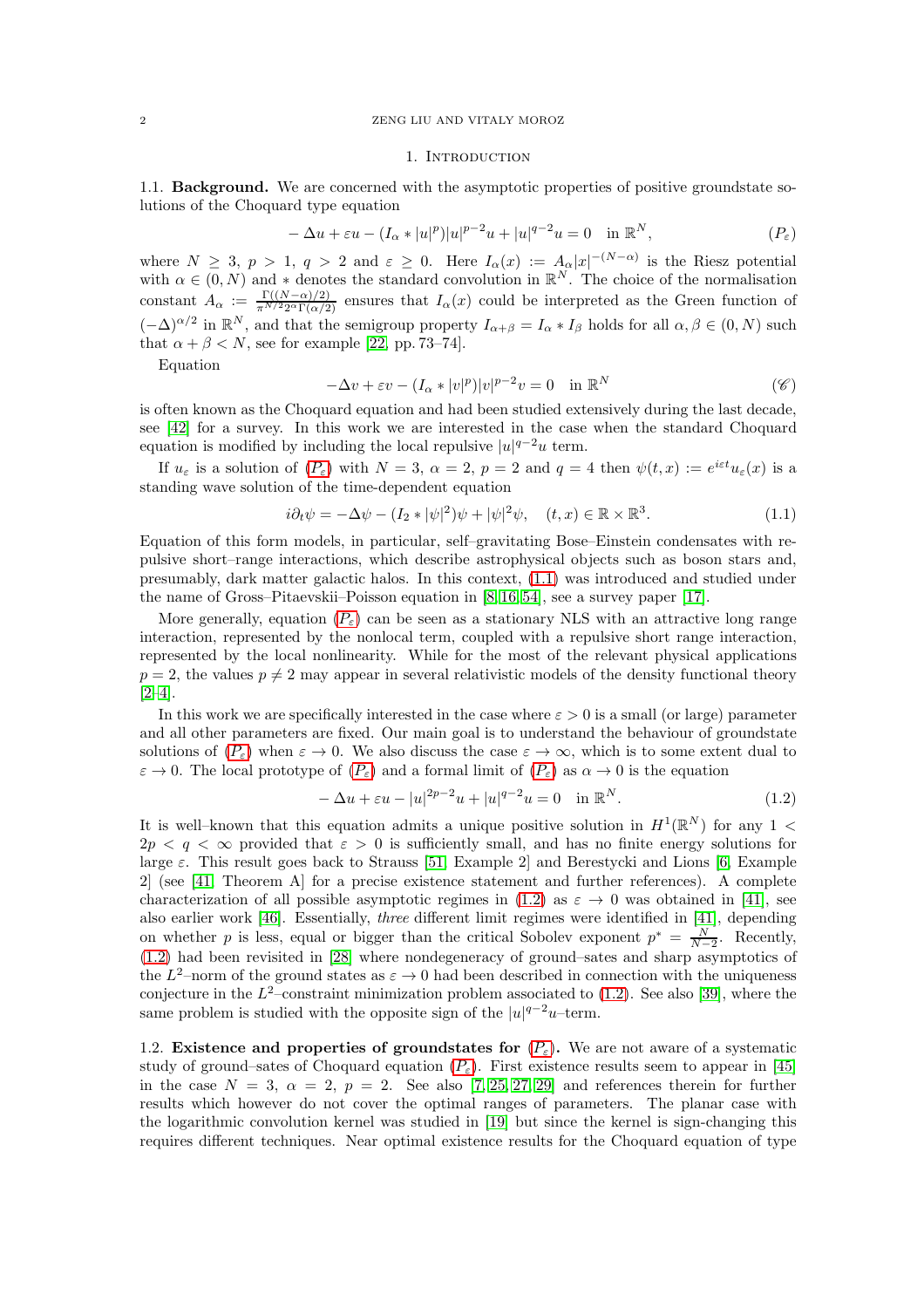$(P_{\varepsilon})$  $(P_{\varepsilon})$  $(P_{\varepsilon})$  with an attractive local perturbation (the opposite sign of the local nonlinear term) were recently obtained in [\[30,](#page-46-7) [31\]](#page-46-8).

Our first goal in this work is to establish the existence of ground-sate solutions of Choquard equation  $(P_{\varepsilon})$  $(P_{\varepsilon})$  $(P_{\varepsilon})$  for an optimal range of parameters. By a *groundstate* solution of  $(P_{\varepsilon})$  we understand a weak solution  $u \in H^1(\mathbb{R}^N) \cap L^q(\mathbb{R}^N)$  which has a minimal energy

$$
\mathcal{I}_{\varepsilon}(u) := \frac{1}{2} \int_{\mathbb{R}^N} |\nabla u|^2 dx + \frac{\varepsilon}{2} \int_{\mathbb{R}^N} |u|^2 dx - \frac{1}{2p} \int_{\mathbb{R}^N} (I_{\alpha} * |u|^p) |u|^p dx + \frac{1}{q} \int_{\mathbb{R}^N} |u|^q dx
$$

amongst all nontrivial finite energy solutions of  $(P_{\varepsilon})$  $(P_{\varepsilon})$  $(P_{\varepsilon})$ . Remarkably, and in contrast with its local prototype [\(1.2\)](#page-1-3), we prove that ground states for  $(P_{\varepsilon})$  $(P_{\varepsilon})$  $(P_{\varepsilon})$  exist for every  $\varepsilon > 0$ . We also establish some qualitative properties of the solutions  $(P_{\varepsilon})$  $(P_{\varepsilon})$  $(P_{\varepsilon})$  such as regularity and decay at infinity. These properties are similar to the standard [C](#page-1-4)hoquard equation  $(\mathscr{C})$ . Note that we do not study the uniqueness or non-degeneracy of the groundstates of  $(P_{\varepsilon})$  $(P_{\varepsilon})$  $(P_{\varepsilon})$  and we are not aware of any even partial results in this direction. We believe this is a very difficult open problem. Our results do not rely and do not require the uniqueness or non-degeneracy.

Essential tools to control the nonlocal term in  $\mathcal{I}_{\varepsilon}$  are the Hardy–Littlewood–Sobolev (HLS) inequality

<span id="page-2-2"></span>
$$
\int_{\mathbb{R}^N} (I_\alpha * |u|^p)|u|^p dx \le C_\alpha \|u\|_{\frac{2Np}{N+\alpha}}^{2p} \qquad \forall u \in L^{\frac{2Np}{N+\alpha}}(\mathbb{R}^N),\tag{1.3}
$$

which is valid for any  $p \ge 1$  (and  $\mathcal{C}_{\alpha}$  is independent of p); and the Sobolev inequality

<span id="page-2-1"></span>
$$
\|\nabla u\|_{2}^{2} \geq \mathcal{S}_{*} \|u\|_{2^{*}}^{2} \qquad \forall u \in D^{1}(\mathbb{R}^{N}), \tag{1.4}
$$

where  $2^* = \frac{2N}{N-2}$  is the critical Sobolev exponent and  $D^1(\mathbb{R}^N)$  denotes the homogeneous Sobolev space with the norm  $||u||_{D^1(\mathbb{R}^N)} = ||\nabla u||_{L^2}$ . The values of the sharp constants  $S_* > 0$  and  $C_\alpha > 0$ are known explicitly [\[34,](#page-46-9) [35\]](#page-46-10). HLS and Sobolev inequalities can be used to control the nonlocal term in the two cases:

• if  $\frac{N+\alpha}{N} \leq p \leq \frac{N+\alpha}{N-2}$  then  $L^{\frac{2Np}{N+\alpha}}(\mathbb{R}^N) \subset L^2 \cap L^{2^*}(\mathbb{R}^N)$ • if  $p \geq \frac{N+\alpha}{N}$  and  $q \geq \frac{2Np}{N+\alpha}$  then  $L^{\frac{2Np}{N+\alpha}}(\mathbb{R}^N) \subset L^2 \cap L^q(\mathbb{R}^N)$ 

The two cases have non-empty intersection but this is not significant for us at this moment. In each of these two cases,  $\mathcal{I}_{\varepsilon}: H^1(\mathbb{R}^N) \cap L^q(\mathbb{R}^N) \to \mathbb{R}$  is well defined and critical points of  $\mathcal{I}_{\varepsilon}$  are solutions of  $(P_{\varepsilon})$  $(P_{\varepsilon})$  $(P_{\varepsilon})$ .

Our main existence result for  $(P_{\varepsilon})$  $(P_{\varepsilon})$  $(P_{\varepsilon})$  is the following.

<span id="page-2-0"></span>**Theorem 1.1.** Let  $\frac{N+\alpha}{N} < p < \frac{N+\alpha}{N-2}$  and  $q > 2$ , or  $p \ge \frac{N+\alpha}{N-2}$  and  $q > \frac{2Np}{N+\alpha}$ . Then for each  $\varepsilon > 0$ , *equation*  $(P_{\varepsilon})$  $(P_{\varepsilon})$  $(P_{\varepsilon})$  *admits a positive spherically symmetric ground state solution*  $u_{\varepsilon} \in H^1 \cap L^1 \cap C^2(\mathbb{R}^N)$ *that is a monotone decreasing function of* |x|*. Moreover, there exists*  $C_{\varepsilon} > 0$  *such that* 

• *if*  $p > 2$ *,* 

$$
\lim_{|x| \to \infty} u_{\varepsilon}(x)|x|^{\frac{N-1}{2}} e^{\sqrt{\varepsilon}|x|} = C_{\varepsilon},
$$

• *if*  $p = 2$ *,* 

$$
\lim_{|x| \to \infty} u_{\varepsilon}(x)|x|^{\frac{N-1}{2}} \exp \int_{\nu}^{|x|} \sqrt{\varepsilon - \frac{\nu^{N-\alpha}}{s^{N-\alpha}}} ds = C_{\varepsilon}, \quad \text{where } \nu := \left(A_{\alpha} \|u_{\varepsilon}\|_{2}^{2}\right)^{\frac{1}{N-\alpha}},
$$
\n• if  $p < 2$ ,\n
$$
\lim_{x \to \infty} u_{\varepsilon}(x)|x|^{\frac{N-\alpha}{2-p}} = \left(\varepsilon^{-1} A_{\alpha} \|u_{\varepsilon}\|_{p}^{p}\right)^{\frac{1}{2-p}}.
$$

The existence range of Theorem [1.1](#page-2-0) is optimal. This follows from the Pohožaev identity ar-gument, see Corollary [4.1.](#page-13-0) We emphasise that no upper restrictions on  $p$  and  $q$  are needed and in particular, q could take Sobolev supercritical values, i.e.  $q > 2^*$  (see Figure [1\)](#page-3-1). The decay rates of ground states at infinity are exactly the same as in the standard Choquard case, compare Theorem [2.4](#page-7-0) below or [\[43,](#page-46-11) Theorem 4]. For a discussion of the implicit exponential decay in the case  $p = 2$  we refer to [\[43,](#page-46-11) pp.157-158] or [\[44,](#page-46-12) Section 6.1].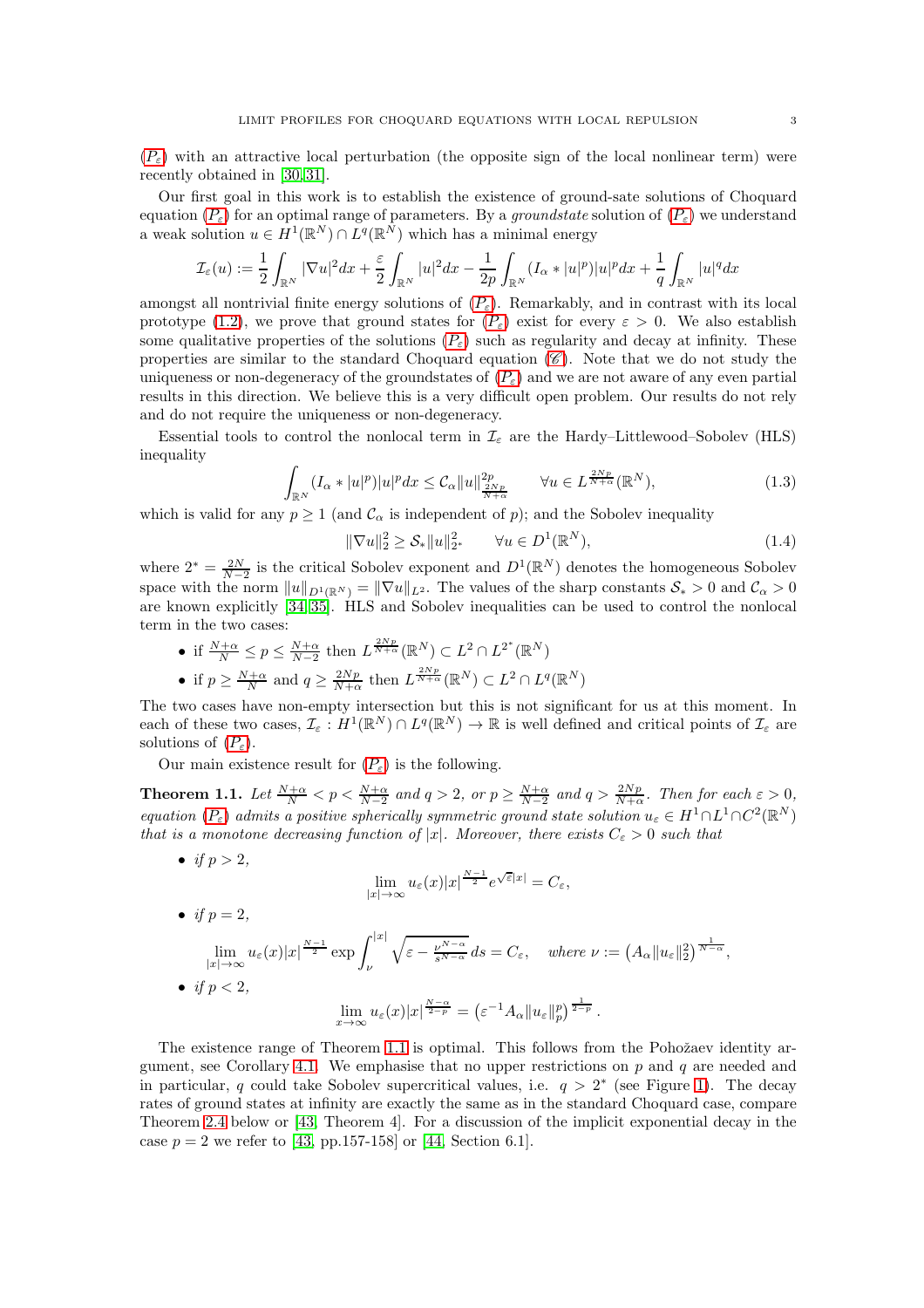

<span id="page-3-1"></span>FIGURE 1. Six limit regimes for  $(P_{\varepsilon})$  as  $\varepsilon \to 0$  on the  $(p, q)$ -plane

Our main goal in this paper is to understand and classify the asymptotic profiles as  $\varepsilon \to 0$  and  $\varepsilon \to \infty$  of the groundstates  $u_{\varepsilon}$ , constructed in Theorem [1.1.](#page-2-0) Remarkably, our study uncovers a novel and rather complicated limit structure of the problem, with six different limit equations (see Figure [1\)](#page-3-1) as  $\varepsilon \to 0$ :

• *Formal limit* when the family of ground states  $u_{\varepsilon}$  converges to a groundstate of the *formal* limit equation

$$
-\Delta u - (I_{\alpha} * |u|^p)|u|^{p-2}u + |u|^{q-2}u = 0 \quad \text{in } \mathbb{R}^N. \tag{P_0}
$$

The existence and qualitative properties of groundstate for  $(P_0)$  $(P_0)$  $(P_0)$  for the optimal range of parameters is new and is studied in Section [5,](#page-19-0) see Theorem [2.1.](#page-5-1) The convergence of the groundstates to the limit profile is proved in Theorem [2.2.](#page-5-2)

• *Choquard limit* when the rescaled family

<span id="page-3-0"></span>
$$
v_{\varepsilon}(x) := \varepsilon^{-\frac{2+\alpha}{4(p-1)}} u_{\varepsilon}\left(\varepsilon^{-\frac{1}{2}}x\right)
$$

converges to a groundstate of the standard Choquard equation

$$
-\Delta v + v - (I_{\alpha} * |v|^p)|v|^{p-2}v = 0 \quad \text{in } \mathbb{R}^N,
$$
\n
$$
\tag{6}
$$

which was studied in [\[43\]](#page-46-11). The convergence is proved in Theorem [2.5.](#page-7-1)

• *Thomas–Fermi limit* when the rescaled family

<span id="page-3-2"></span>
$$
v_{\varepsilon}(x):=\varepsilon^{-\frac{1}{q-2}}u_{\varepsilon}\left(\varepsilon^{-\frac{4-q}{\alpha(q-2)}}x\right)
$$

converges to a groundstate of the *Thomas–Fermi* type integral equation

$$
v - (I_{\alpha} * |v|^p)|v|^{p-2}v + |v|^{q-2}v = 0 \quad \text{in } \mathbb{R}^N. \tag{TF}
$$

The existence and qualitative properties of groundstate for  $(TF)$  $(TF)$  $(TF)$  for  $p \neq 2$  will be studied in the forthcoming work [\[24\]](#page-45-14). In this paper we consider only the case  $p = 2$  which is well known in the literature when  $\alpha = 2$  [\[1,](#page-45-15) [5,](#page-45-16) [36\]](#page-46-13) and was studied recently in [\[11,](#page-45-17) [12\]](#page-45-18) for the general  $\alpha \in (0, N)$ , yet for the range of powers q which is incompatible with our assumptions. In Theorem [2.6](#page-8-0) we prove the existence and some qualitative properties of a groundstate for ([TF](#page-3-2)) with  $p = 2$  for the optimal range  $q > \frac{4N}{N+\alpha}$ . This extends some of the existence results in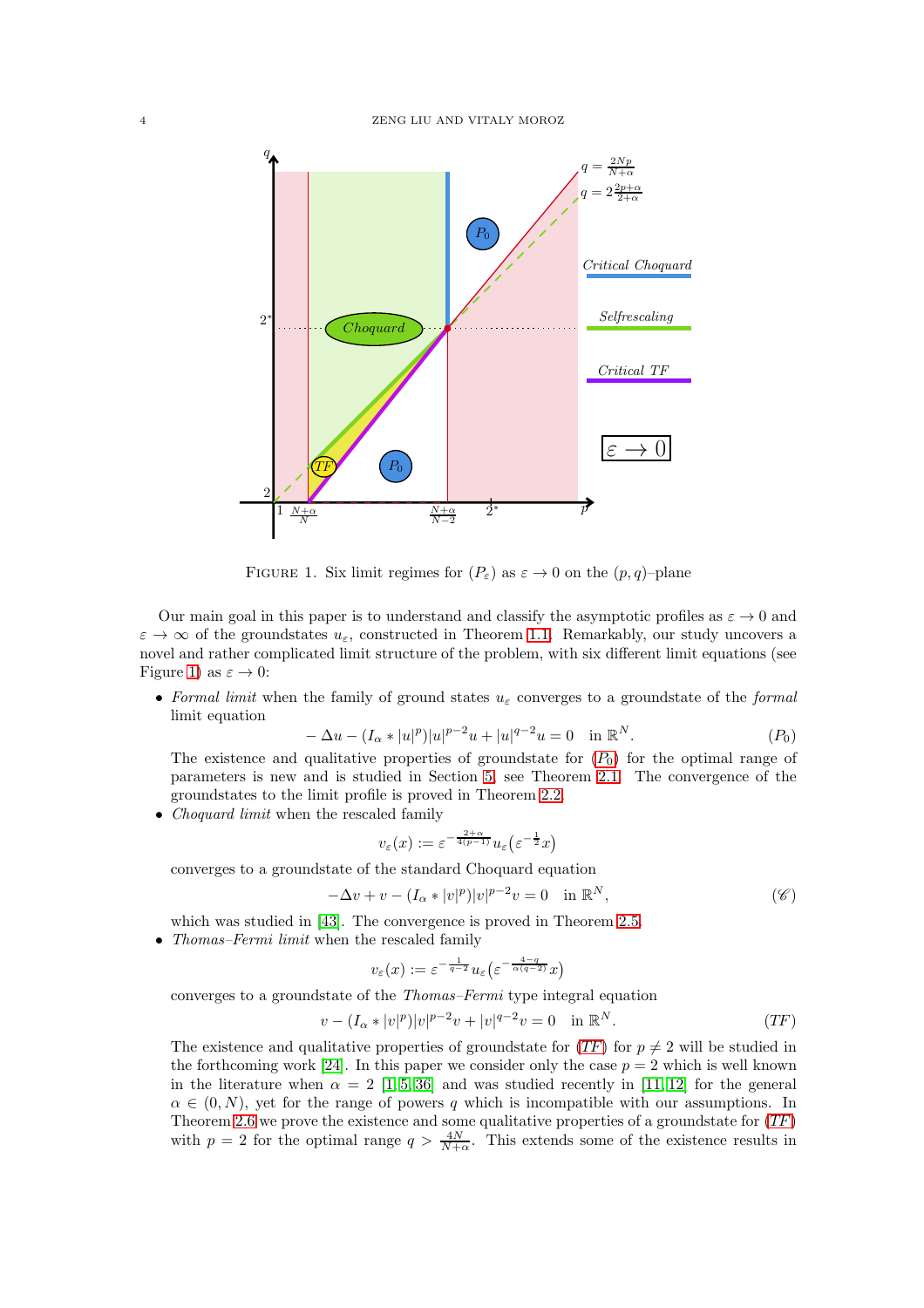[\[11,](#page-45-17) [12\]](#page-45-18). The convergence of  $v_{\varepsilon}$  to a groundstate of ([TF](#page-3-2)) is proved in Theorem [2.7](#page-8-1) for  $p = 2$ and  $\alpha = 2$  (the general case  $p \neq 2$  and  $\alpha \neq 2$  will be studied in [\[24\]](#page-45-14)). Remarkably, for  $p = 2$  the limit groundstates of  $(TF)$  $(TF)$  $(TF)$  are compactly supported, so the rescaled groundstates  $v_{\varepsilon}$  develops a steep "corner layer" as  $\varepsilon \to 0!$ 

• *Critical Choquard regime*, when the family of ground states  $u_{\varepsilon}$  converges after an *implicit rescaling*

<span id="page-4-0"></span>
$$
v_{\varepsilon}(x) := \lambda_{\varepsilon}^{\frac{N-2}{2}} u_{\varepsilon}(\lambda_{\varepsilon} x)
$$

to a groundstate of the *critical Choquard equation*

$$
-\Delta v = (I_{\alpha} * |v|^{\frac{N+\alpha}{N-2}}) |v|^{\frac{N+\alpha}{N-2}-2} v, \qquad v \in D^1(\mathbb{R}^N). \tag{C_{HL}}
$$

A detailed characterisation of the ground states of  $(\mathscr{C}_{HL})$  $(\mathscr{C}_{HL})$  $(\mathscr{C}_{HL})$  was recently obtained in [\[18,](#page-45-19) [21\]](#page-45-20). In Theorem [2.8](#page-9-0) we derive a sharp two–sided asymptotic characterisation of the rescaling  $\lambda_{\varepsilon}$ , following the ideas developed in the local case in [\[41\]](#page-46-3).

• Self-similar regime  $q = 2\frac{2p+\alpha}{2+\alpha}$ , when ground states  $u_{\varepsilon}$  are obtained as rescalings of the groundstate  $u_1$ , i.e.

$$
u_1(x) = \varepsilon^{-\frac{2+\alpha}{4(p-1)}} u_\varepsilon(\varepsilon^{-\frac{1}{2}}x)
$$

• the Critical Thomas–Fermi regime, when the family of ground states  $u_{\varepsilon}$  converges after an *implicit rescaling*

<span id="page-4-1"></span>
$$
v_{\varepsilon}(x) := \lambda_{\varepsilon}^{\frac{N+\alpha}{2p}} u_{\varepsilon}(\lambda_{\varepsilon} x)
$$

to a groundstate of the *critical Thomas–Fermi equation*

$$
|v|^{q-2}v = (I_{\alpha} * |v|^p)|v|^{p-2}v, \qquad v \in L^q(\mathbb{R}^N). \tag{TF_*}
$$

Groundstates of this equation correspond to the minimizers of the Hardy–Littlewood–Sobolev inequality and completely characterised by Lieb in [\[34\]](#page-46-9). In Theorem [2.9](#page-10-1) we derive a two–sided asymptotic characterisation of the rescaling  $\lambda_{\varepsilon}$ .

Self–similar, Thomas–Fermi and critical Thomas–Fermi regimes are specific to the nonlocal case only. When  $\alpha = 0$  they all "collapse" into the case  $p = q$ , which is degenerate for the local prototype equation [\(1.2\)](#page-1-3). Three other regimes could be traced back to the local equation [\(1.2\)](#page-1-3) studied in [\[41\]](#page-46-3).

When  $\varepsilon \to \infty$  the limit structure is simpler. Only Choquard, Thomas–Fermi and self–similar regimes are relevant (see Figure [2\)](#page-11-0) and there are no critical regimes. In particular, the Thomas– Fermi limit with  $\varepsilon \to \infty$  appears in the study of the stationary Gross–Pitaevskii–Poisson equation [\(1.1\)](#page-1-2), see Remark [3.1.](#page-11-1)

The precise statements of our results for  $\varepsilon \to 0$  are given in Section [2.](#page-5-0) In Section [3](#page-10-0) we outline the results for  $\varepsilon \to \infty$  and discuss the connection with astrophysical models of self–gravitating Bose–Einstein condensate. In Section [4](#page-12-0) we prove Theorem [1.1.](#page-2-0) In Sections [5](#page-19-0) and [6](#page-22-0) we establish the existence and basic properties of groundstates for the "zero–mass" limit equation  $(P_0)$  and for the Thomas–Fermi equation  $(TF)$  $(TF)$  $(TF)$ . In Sections [7](#page-25-0) and [8](#page-32-0) we study the asymptotic profiles of the groundstates of  $(P_{\varepsilon})$  $(P_{\varepsilon})$  $(P_{\varepsilon})$  in the *non-critical* and *critical* regimes respectively. Finally, in the Appendix we discuss a contraction inequality which was communicated to us by Augusto Ponce and which we used as a key tool in several regularity proofs.

**Asymptotic notations.** For real valued functions  $f(t), g(t) \geq 0$  defined on a subset of  $\mathbb{R}_+$ , we write:

 $f(t) \leq g(t)$  if there exists  $C > 0$  independent of t such that  $f(t) \leq Cg(t)$ ;

$$
f(t) \gtrsim g(t)
$$
 if  $g(t) \lesssim f(t)$ ;

$$
f(t) \sim g(t)
$$
 if  $f(t) \lesssim g(t)$  and  $f(t) \gtrsim g(t)$ ;

 $f(t) \simeq g(t)$  if  $f(t) \sim g(t)$  and  $\lim_{t \to 0} \frac{f(t)}{g(t)} = 1$ .

Bearing in mind that  $f(t), g(t) \geq 0$ , we write  $f(t) = \mathcal{O}(g(t))$  if  $f(t) \sim g(t)$ , and  $f(t) = o(g(t))$ if  $\lim \frac{f(t)}{g(t)} = 0$ . As usual,  $B_R = \{x \in \mathbb{R}^N : |x| < R\}$  and  $C, c, c_1$  etc., denote generic positive constants.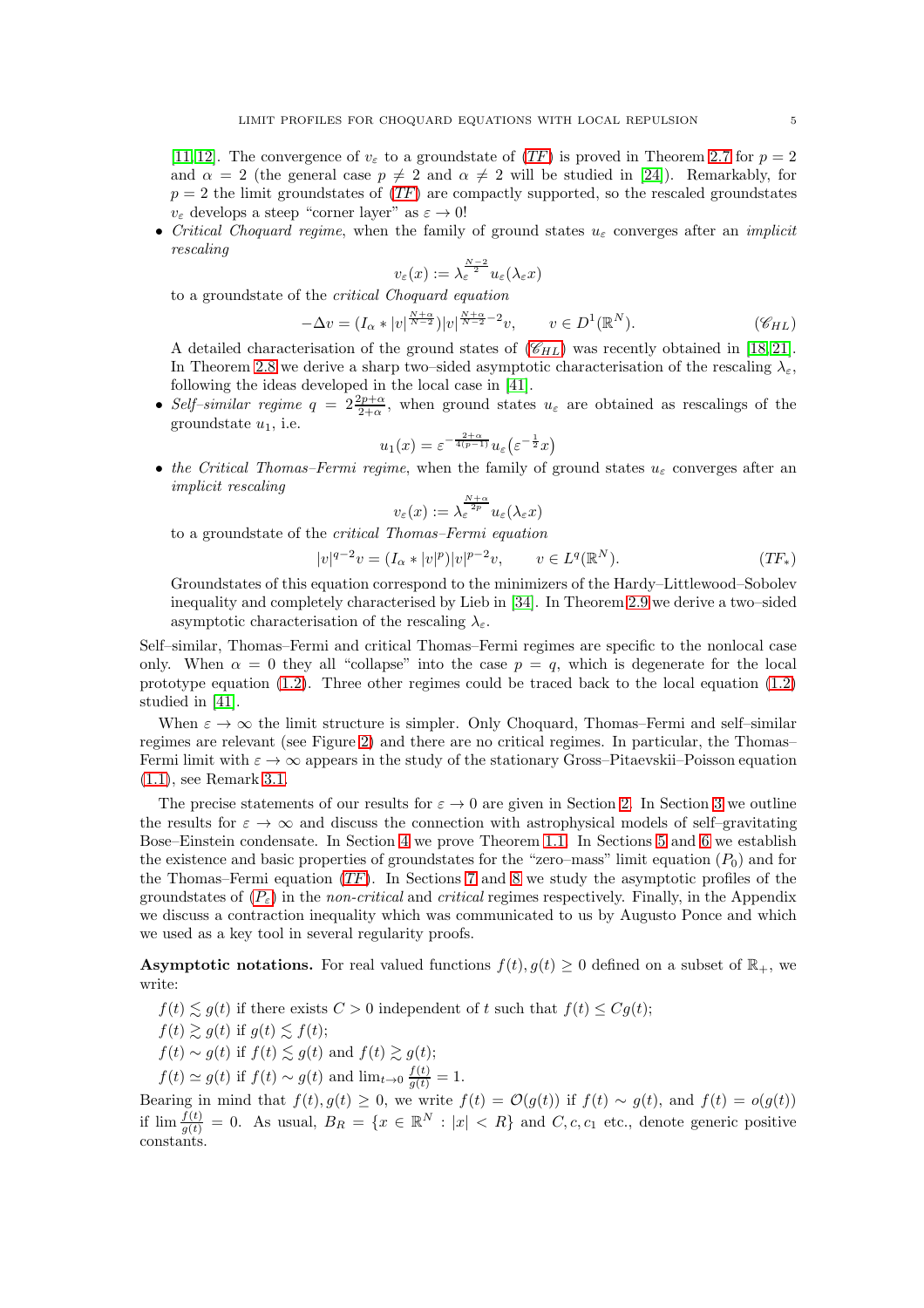#### <span id="page-5-0"></span>6 ZENG LIU AND VITALY MOROZ

#### 2. ASYMPTOTIC PROFILES AS  $\varepsilon \to 0$

Our main goal in this work is to understand the asymptotic behaviour of the constructed in Theorem [1.1](#page-2-0) groundstate solutions  $u_{\varepsilon}$  of  $(P_{\varepsilon})$  $(P_{\varepsilon})$  $(P_{\varepsilon})$  in the limits  $\varepsilon \to 0$  and  $\varepsilon \to \infty$ .

2.1. Formal limit  $(P_0)$ . Loosely speaking, the elliptic regularity implies that  $u_{\varepsilon}$  converges as  $\varepsilon \to 0$  to a nonnegative radial solution of the *formal* limit equation

$$
-\Delta u - (I_{\alpha}*|u|^p)|u|^{p-2}u + |u|^{q-2}u = 0 \quad \text{in } \mathbb{R}^N. \tag{P_0}
$$

However,  $(P_0)$  $(P_0)$  $(P_0)$  becomes a meaningful limit equation for  $(P_{\varepsilon})$  only in the situation when  $(P_0)$  admits a nontrivial nonnegative solution. Otherwise the information that  $u_{\varepsilon}$  converges to zero (trivial solution of  $(P_0)$  $(P_0)$  $(P_0)$  does not reveal any information about the limit profile of  $u_{\varepsilon}$ . We prove in this work the following existence result for  $(P_0)$  $(P_0)$  $(P_0)$ .

<span id="page-5-1"></span>**Theorem 2.1.** Let  $\frac{N+\alpha}{N} < p < \frac{N+\alpha}{N-2}$  and  $2 < q < \frac{2Np}{N+\alpha}$ , or  $p > \frac{N+\alpha}{N-2}$  and  $q > \frac{2Np}{N+\alpha}$ . Then *equation*  $(P_0)$  $(P_0)$  $(P_0)$  *admits a positive spherically symmetric groundstate solution*  $u_0 \in D^1 \cap L^q \cap C^2(\mathbb{R}^N)$ *which is a monotone decreasing function of* |x|*. Moreover,*

• *if*  $p < \frac{N+\alpha}{N-2}$  then  $u \in L^1(\mathbb{R}^N)$ ,

• if 
$$
p > \frac{N+\alpha}{N-2}
$$
 then

 $u_0 \gtrsim |x|^{-(N-2)}$  *as*  $|x| \to \infty$ ,

*and if*  $p > \max\left\{\frac{N+\alpha}{N-2}, \frac{2}{3}\left(1 + \frac{N+\alpha}{N-2}\right)\right\}$  then

$$
u_0 \sim |x|^{-(N-2)} \quad \text{as } |x| \to \infty.
$$

The restrictions on p and q in the existence part of the theorem ensures that the energy  $\mathcal{I}_0$ which corresponds to  $(P_0)$  $(P_0)$  $(P_0)$  is well-defined on  $D^1(\mathbb{R}^N) \cap L^q(\mathbb{R}^N)$ , see [\(5.1\)](#page-19-1) below. A Pohožaev identity argument (see Remark [5.2\)](#page-22-1) confirms that the existence range in Theorem [2.1](#page-5-1) is optimal, with the exception of the "double critical" point  $p = \frac{N+\alpha}{N-2}$  and  $q = \frac{2Np}{N+\alpha} = 2^*$  on the  $(p, q)$ -plane (see Remark [5.3\)](#page-22-2).

Note that

$$
\max\left\{\frac{N+\alpha}{N-2}, \frac{2}{3}\left(1+\frac{N+\alpha}{N-2}\right)\right\} = \begin{cases} \frac{2}{3}\left(1+\frac{N+\alpha}{N-2}\right) & \text{if } \frac{N+\alpha}{N-2} < 2, \\ \frac{N+\alpha}{N-2} & \text{if } \frac{N+\alpha}{N-2} \ge 2. \end{cases}
$$

The upper bound on  $u_0$  in the case  $\frac{N+\alpha}{N-2} < 2$  and  $\frac{N+\alpha}{N-2} < p \leq \frac{2}{3}(1 + \frac{N+\alpha}{N-2})$  remains open. We conjecture that our restriction on p for the upper decay estimate is technical and that  $u_0 \sim$  $|x|^{-(N-2)}$  as  $|x| \to \infty$  for all  $p > \frac{N+\alpha}{N-2}$ .

Observe that the energy  $\mathcal{I}_0$  is well posed in the space  $D^1(\mathbb{R}^N) \cap L^q(\mathbb{R}^N)$ , while  $\mathcal{I}_\varepsilon$  with  $\varepsilon > 0$ is well-posed on  $H^1(\mathbb{R}^N) \cap L^q(\mathbb{R}^N)$ . Since  $H^1(\mathbb{R}^N) \subsetneq D^1(\mathbb{R}^N)$ , small perturbation arguments in the spirit of the Lyapunov–Schmidt reduction are not directly applicable to the family  $\mathcal{I}_{\varepsilon}$  in the limit  $\varepsilon \to 0$ . Using direct variational analysis based on the comparison of the groundstate energy levels for two problems, we establish the following result.

<span id="page-5-2"></span>**Theorem 2.2** (Formal limit  $(P_0)$  $(P_0)$  $(P_0)$ ). Let  $\frac{N+\alpha}{N} < p < \frac{N+\alpha}{N-2}$  and  $2 < q < \frac{2Np}{N+\alpha}$ , or  $p > \max\left\{\frac{N+\alpha}{N-2}, \frac{2}{3}\left(1+\frac{N+\alpha}{N-2}\right)\right\}$  $\frac{N+\alpha}{N-2}$ } and  $q > \frac{2Np}{N+\alpha}$ .

*Then as*  $\varepsilon \to 0$ , the family of ground states  $u_{\varepsilon}$  of  $(P_{\varepsilon})$  converges in  $D^1(\mathbb{R}^N)$  and  $L^q(\mathbb{R}^N)$  to a  $positive$  spherically symmetric ground state solution  $u_0 \in D^1 \cap L^q(\mathbb{R}^N)$  of the formal limit equation  $(P_0)$  $(P_0)$  $(P_0)$ *. Moreover,*  $\varepsilon ||u_{\varepsilon}||_2^2 \to 0$ *.* 

The restriction  $p > \max\left\{\frac{N+\alpha}{N-2}, \frac{2}{3}\left(1+\frac{N+\alpha}{N-2}\right)\right\}$  is related only to the upper decay bound on  $u_0$  in Theorem [2.1,](#page-5-1) i.e. we could establish the convergence of  $u_{\varepsilon}$  to  $u_0$  for  $p > \frac{N+\alpha}{N-2}$  as soon as we know that  $u_0 \sim |x|^{-(N-2)}$  as  $|x| \to \infty$ .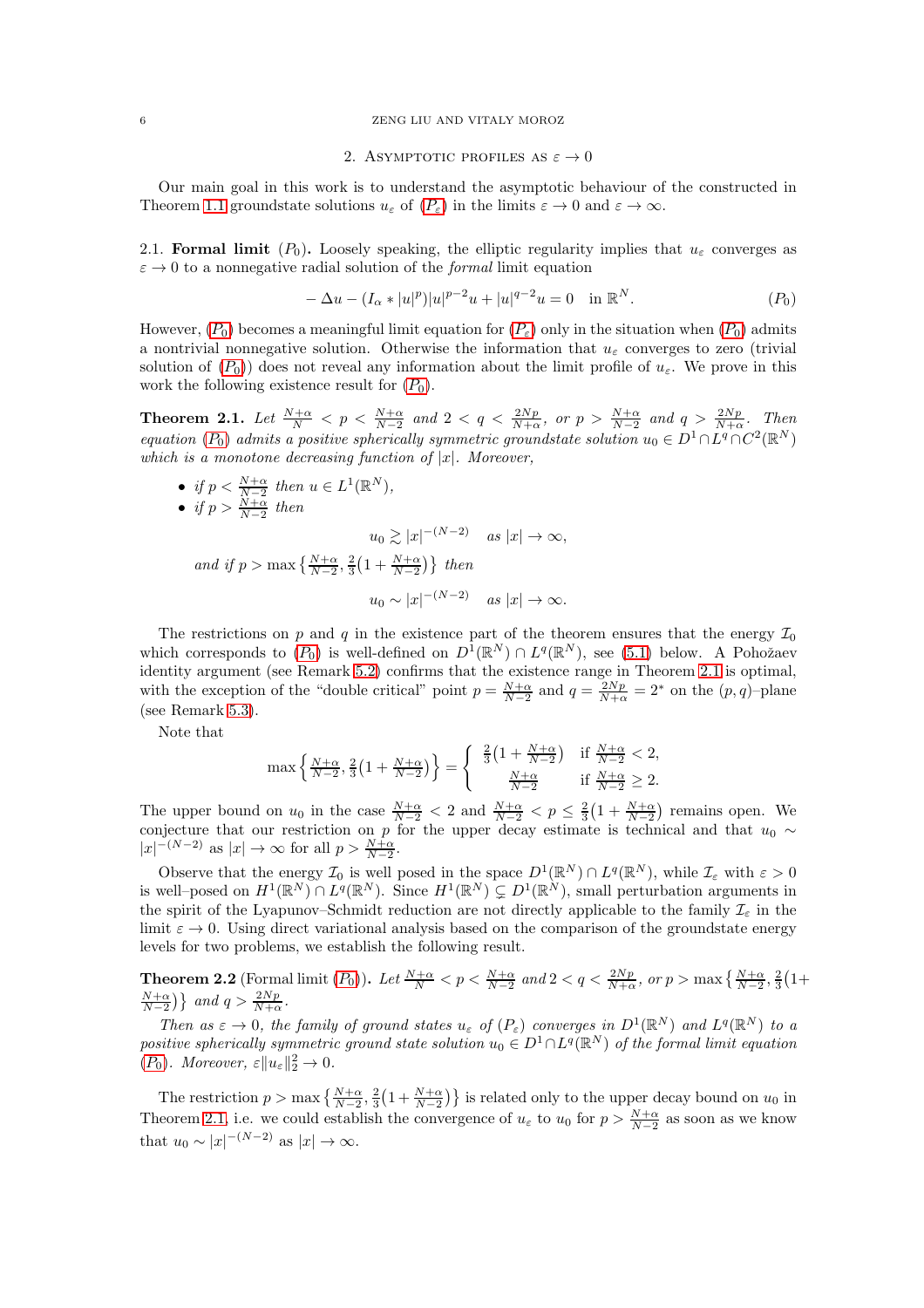2.2. Rescaled limits. When  $\frac{N+\alpha}{N} < p \leq \frac{N+\alpha}{N-2}$  and  $q \geq \frac{2Np}{N+\alpha}$  the formal limit problem  $(P_0)$  $(P_0)$  $(P_0)$ has no nontrivial sufficiently regular finite energy solutions (see Remark [5.3\)](#page-22-2). As a consequence,  $u_{\varepsilon}$  converges uniformly on compact sets to zero. We are going to show that in these regimes  $u_{\varepsilon}$ converges to a positive solution of a limit equation *after a rescaling*

<span id="page-6-2"></span>
$$
v(x) := \varepsilon^s u(\varepsilon^t x),
$$

for specific choices of  $s, t \in \mathbb{R}$ . The rescaling transforms  $(P_{\varepsilon})$  $(P_{\varepsilon})$  $(P_{\varepsilon})$  into the equation

<span id="page-6-0"></span>
$$
-\varepsilon^{-s-2t}\Delta v + \varepsilon^{1-s}v - \varepsilon^{-(2p-1)s+\alpha t}(I_\alpha * |v|^p)|v|^{p-2}v + \varepsilon^{-(q-1)s}|v|^{q-2}v = 0 \quad \text{in } \mathbb{R}^N. \tag{2.1}
$$

If  $q \neq 2\frac{2p+\alpha}{2+\alpha}$  then there are three natural possibilities to choose s and t, each achieving the balance of *three* different terms in [\(2.1\)](#page-6-0). Note that the choice  $\varepsilon^{-s-2t} = \varepsilon^{-(2p-1)s+\alpha t} = \varepsilon^{-(q-1)s}$  leads to  $s = t = 0$ , when [\(2.1\)](#page-6-0) reduces to the original equation  $(P_{\varepsilon})$ .

I. First rescaling. The choice  $\varepsilon^{-s-2t} = \varepsilon^{1-s} = \varepsilon^{-(2p-1)s+\alpha t}$  leads to  $s = -\frac{2+\alpha}{4(p-1)}$ ,  $t = -1/2$  and rescaled equation

$$
-\Delta v + v - (I_{\alpha} * |v|^p)|v|^{p-2}v + \varepsilon^{\frac{q(2+\alpha)-2(2p+\alpha)}{4(p-1)}}|v|^{q-2}v = 0 \quad \text{in } \mathbb{R}^N. \tag{C\varepsilon}
$$

If  $q > 2\frac{2p+\alpha}{2+\alpha}$ , we have  $\lim_{\varepsilon \to 0} \varepsilon^{\frac{q(2+\alpha)-2(2p+\alpha)}{4(p-1)}} = 0$ , and we obtain as a formal limit the *Choquard equation*

<span id="page-6-3"></span>
$$
-\Delta v + v - (I_{\alpha} * |v|^p)|v|^{p-2}v = 0 \quad \text{in } \mathbb{R}^N. \tag{8}
$$

II. Second rescaling. The choice  $\varepsilon^{1-s} = \varepsilon^{-(2p-1)s + \alpha t} = \varepsilon^{-(q-1)s}$  leads to  $s = -\frac{1}{q-2}, t = -\frac{2p-q}{\alpha(q-2)}$ and rescaled equation

$$
\varepsilon^{\frac{2(2p+\alpha)-q(2+\alpha)}{\alpha(q-2)}}(-\Delta)v+v-(I_{\alpha}*|v|^{p})|v|^{p-2}v+|v|^{q-2}v=0 \quad \text{in } \mathbb{R}^{N}.
$$
 (TF<sub>\varepsilon</sub>)

If  $2 < q < 2\frac{2p+\alpha}{2+\alpha}$  we have  $\lim_{\varepsilon \to 0} \varepsilon \frac{\frac{2(2p+\alpha)-q(2+\alpha)}{\alpha(q-2)}}{q(q-2)} = 0$  and we obtain as a formal limit the *Thomas*-*Fermi* type integral equation

$$
v - (I_{\alpha} * |v|^p)|v|^{p-2}v + |v|^{q-2}v = 0 \quad \text{in } \mathbb{R}^N. \tag{TF}
$$

III. Third rescaling. The choice  $\varepsilon^{-s-2t} = \varepsilon^{1-s} = \varepsilon^{-(q-1)s}$  leads to  $s = -\frac{1}{q-2}$ ,  $t = -\frac{1}{2}$  and rescaled equation

$$
-\Delta v + v - \varepsilon^{\frac{2(2p+\alpha)-q(\alpha+2)}{2(q-2)}} (I_{\alpha}*|v|^p)|v|^{p-2}v + |v|^{q-2}v = 0 \quad \text{in } \mathbb{R}^N.
$$

If  $2 < q < 2\frac{2p+\alpha}{2+\alpha}$  we have  $\lim_{\varepsilon \to 0} \varepsilon^{\frac{2(2p+\alpha)-q(\alpha+2)}{2(q-2)}} = 0$ , and we obtain as a formal limit the nonlinear local equation

$$
-\Delta v + v + |v|^{q-2}v = 0 \quad \text{in } \mathbb{R}^N.
$$

Such equation has no nonzero finite energy solutions and we rule out the third rescaling as *trivial*.

2.3. Self-similar regime  $q = 2\frac{2p+\alpha}{2+\alpha}$ . In this special case the choice  $s = -\frac{2+\alpha}{4(p-1)}$  and  $t = -1/2$ leads to the balance of all *four* terms in [\(2.1\)](#page-6-0), i.e.  $\varepsilon^{-s-2t} = \varepsilon^{1-s} = \varepsilon^{-(2p-1)s+\alpha t} = \varepsilon^{-(q-1)s}$ . The rescaled equation in this case becomes

$$
-\Delta v + v - (I_{\alpha} * |v|^p)|v|^{p-2}v + |v|^{q-2}v = 0 \quad \text{in } \mathbb{R}^N,
$$
\n<sup>(P<sub>1</sub>)</sup>

and any solution of  $(P_{\varepsilon})$  is a rescaling of a solution of  $(P_1)$ . For completeness, we include this obvious observation in the following statement.

<span id="page-6-1"></span>**Theorem 2.3** (Self-similar regime). Let 
$$
\frac{N+\alpha}{N} < p < \frac{N+\alpha}{N-2}
$$
 and  $q = 2\frac{2p+\alpha}{2+\alpha}$ . Then for any  $\varepsilon > 0$ ,

$$
u_{\varepsilon}(x) = \varepsilon^{\frac{2+\alpha}{4(p-1)}} u_1(\sqrt{\varepsilon}x),
$$

*where*  $u_1$  *is a ground state solution of*  $(P_1)$ *.*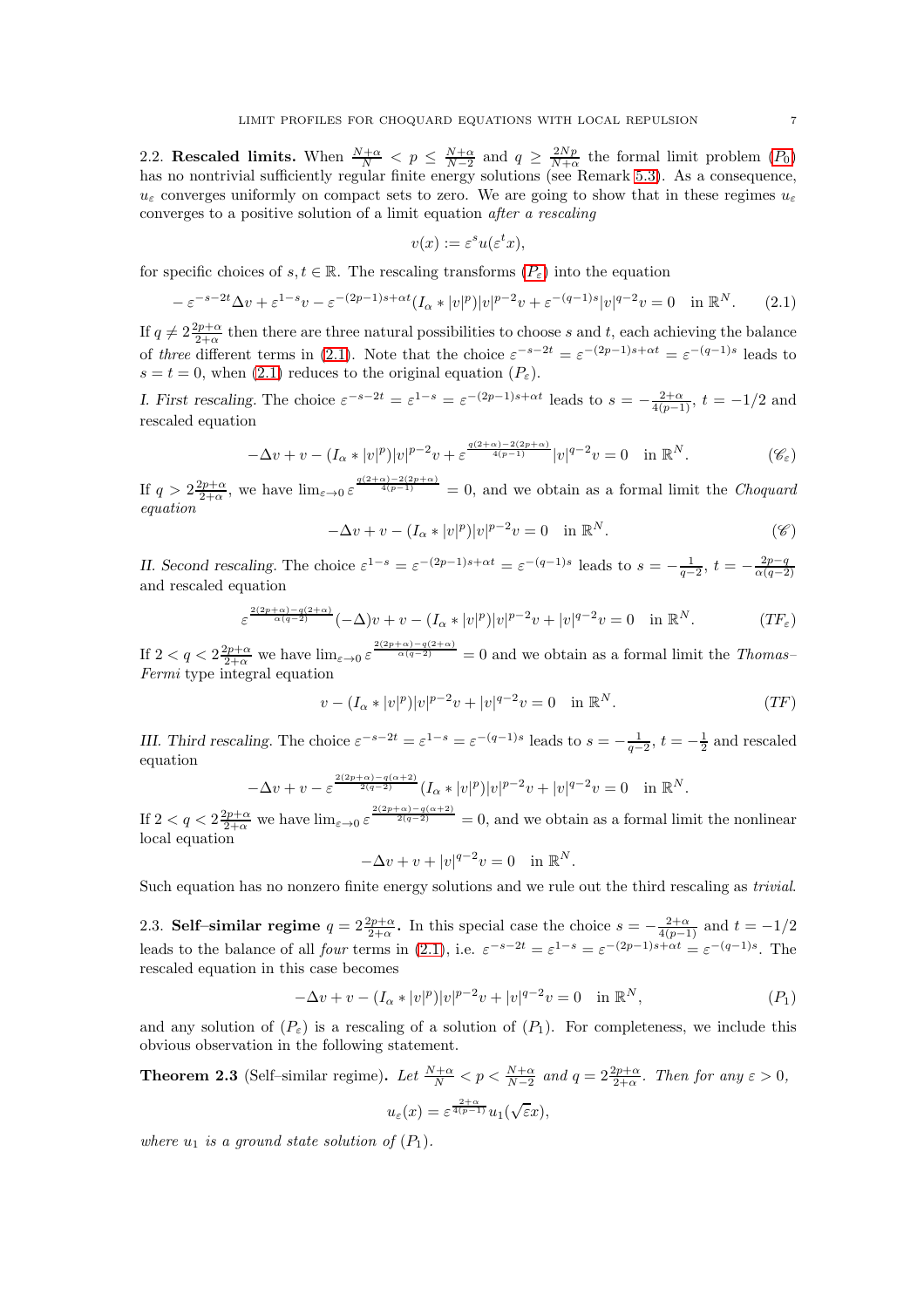2.4. First rescaling: Choquard limit. The following result describes the existence region and some qualitative properties of the groundstates of  $(\mathscr{C})$  $(\mathscr{C})$  $(\mathscr{C})$ .

<span id="page-7-0"></span>**Theorem 2.4** ([\[43,](#page-46-11) Theorem 4]). Let  $\frac{N+\alpha}{N} < p < \frac{N+\alpha}{N-2}$ . Then [C](#page-1-4)hoquard's equation (6) admits *a positive spherically symmetric ground state solution*  $v \in H^1 \cap L^1 \cap C^2(\mathbb{R}^N)$  *such that*  $v(x)$  *is a monotone decreasing function of* |x|*. Moreover, there exists*  $C > 0$  *such that* 

$$
\lim_{|x| \to \infty} v(x)|x|^{\frac{N-1}{2}}e^{|x|} = C,
$$

• *if*  $p = 2$ ,

• *if*  $p > 2$ ,

lim  $\lim_{|x|\to\infty}v(x)|x|^{\frac{N-1}{2}}\exp\int_{\nu}^{|x|}$ ν  $\sqrt{1-\frac{\nu^{N-\alpha}}{s^{N-\alpha}}}ds = C, \quad where \nu := (A_{\alpha}||v||_2^2)^{\frac{1}{N-\alpha}},$ • *if*  $p < 2$ , lim  $\lim_{|x| \to \infty} v(x)|x|^{\frac{N-\alpha}{2-p}} = (A_{\alpha} ||v||_p^p)^{\frac{1}{2-p}}.$ 

The existence interval in this theorem is sharp, in the sense that  $(\mathscr{C})$  $(\mathscr{C})$  $(\mathscr{C})$  does not have finite energy solutions for  $p \notin \left(\frac{N+\alpha}{N}, \frac{N+\alpha}{N-2}\right)$  . The uniqueness of the ground state solution is known only for  $N = 3$ ,  $p = 2$  and  $\alpha = 2$  [\[33\]](#page-46-14) and several other special cases [\[38,](#page-46-15) [49,](#page-46-16) [53\]](#page-46-17).

In this paper we prove that after the 1st rescaling, groundstates of  $(P_{\varepsilon})$  $(P_{\varepsilon})$  $(P_{\varepsilon})$  converge to the ground-states of the [C](#page-1-4)hoquard equation  $(\mathscr{C})$ , as soon as  $(\mathscr{C})$  admits a nontrivial groundstate.

<span id="page-7-1"></span>**Theorem 2.5** (Choquard limit). Let  $\frac{N+\alpha}{N} < p < \frac{N+\alpha}{N-2}$  and  $q > 2\frac{2p+\alpha}{2+\alpha}$ . As  $\varepsilon \to 0$ , the rescaled *family of ground states*

$$
v_{\varepsilon}(x) := \varepsilon^{-\frac{2+\alpha}{4(p-1)}} u_{\varepsilon}(\frac{x}{\sqrt{\varepsilon}})
$$
\n(2.2)

*converges in*  $D^1(\mathbb{R}^N)$  *and*  $L^q(\mathbb{R}^N)$  *to a positive spherically symmetric ground state solution*  $v_0 \in$  $D^1 \cap L^q(\mathbb{R}^N)$  of the [C](#page-1-4)hoquard equation  $(\mathscr{C})$ .

2.5. 2nd rescaling: Thomas–Fermi limit for  $p = 2$ . In this paper we consider the 2nd rescaling regime only in the case  $p = 2$ . The general case  $p \neq 2$  is studied in the forthcoming work [\[24\]](#page-45-14).

When  $p = 2$  the formal limit equation for  $(P_{\varepsilon})$  $(P_{\varepsilon})$  $(P_{\varepsilon})$  in the 2nd rescaling is the Thomas–Fermi type integral equation

$$
v - (I_{\alpha} * |v|^2)v + |v|^{q-2}v = 0 \quad \text{in } \mathbb{R}^N. \tag{TF}
$$

One of the possible ways to write the variational problem that leads to  $(TF)$  $(TF)$  $(TF)$  after a rescaling is

<span id="page-7-3"></span>
$$
s_{TF} := \inf \left\{ ||v||_q^q + ||v||_2^2 : 0 \le v \in L^2 \cap L^q(\mathbb{R}^N), \int_{\mathbb{R}^N} (I_\alpha * v^2) v^2 dx = 1 \right\}.
$$
 (2.3)

By a *groundstate* of  $(TF)$  $(TF)$  $(TF)$  we understand a rescaling of a nonnegative minimizer for  $s_{TF}$  that satisfies the limit equation ([TF](#page-7-2)).

To study nonnegative minimizers of the  $s_{TF}$  it is convenient to substitute

<span id="page-7-2"></span>
$$
\rho := v^2, \qquad m := \frac{q}{2},
$$

for an equivalent representation

$$
s_{TF} = \inf \Big\{ \int_{\mathbb{R}^N} \rho^m dx + \int_{\mathbb{R}^N} \rho dx : 0 \le \rho \in L^1 \cap L^m(\mathbb{R}^N), \int_{\mathbb{R}^N} (I_\alpha * \rho) \rho dx = 1 \Big\}.
$$

For  $m > m_c := 2 - \alpha/N$  it is not difficult to see that, after a rescaling, minimizers for  $s_{TF}$  are in the one-to-one correspondence with the minimizers of

$$
\sigma_{TF} := \inf \Big\{ \int_{\mathbb{R}^N} |\rho|^m dx - \int_{\mathbb{R}^N} (I_\alpha * \rho) \rho dx : 0 \le \rho \in L^1 \cap L^m(\mathbb{R}^N), ||\rho||_1 = 1 \Big\}.
$$

The existence and qualitative properties of minimizers for  $\sigma_{TF}$  in the case  $N = 3$ ,  $\alpha = 2$  and for  $m > 4/3$  is classical and goes back to [\[1,](#page-45-15)36]. The case  $N \geq 2$ ,  $\alpha \in (0, N)$  and  $m > m_c$  it is a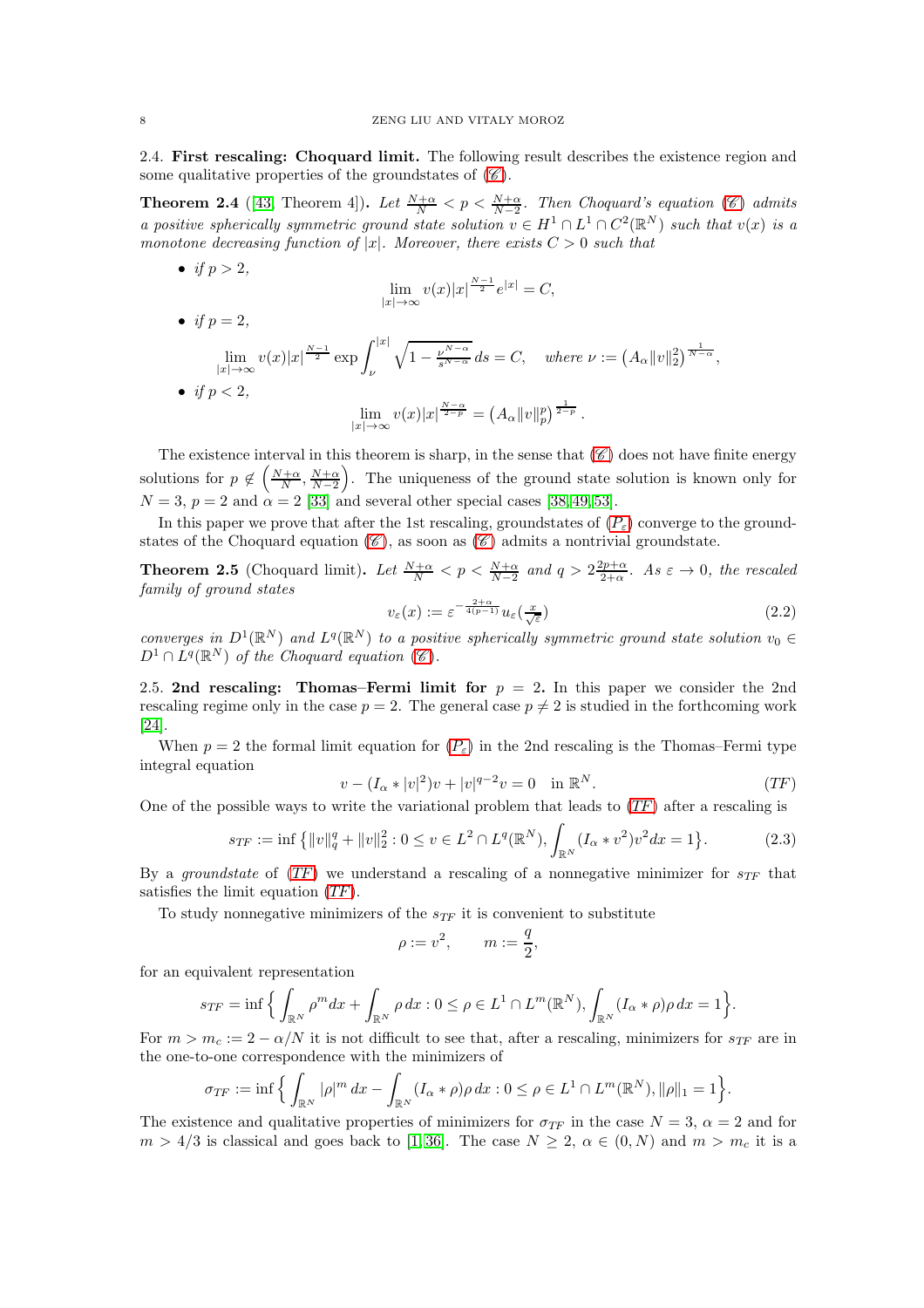recent study by J. Carrillo et al. [\[12\]](#page-45-18). If  $m < m_c$  then  $\sigma_{TF} = -\infty$  by scaling, while  $m = m_c$  is the L<sup>1</sup>-critical exponent for  $\sigma_{TF}$  (this case is studied in [\[11\]](#page-45-17)). Note that  $m_c > \frac{4+\alpha}{2+\alpha}$  so in the 2nd rescaling regime we always have  $\sigma_{TF} = -\infty$  when  $\varepsilon \to 0!$ 

In the next theorem we show that, unlike for  $\sigma_{TF}$ , minimization for  $s_{TF}$  is possible for all  $m > \frac{2N}{N+\alpha}$ . The existence and qualitative properties of the minimizers are summarised below.

<span id="page-8-0"></span>**Theorem 2.6** (Thomas–Fermi groundstate). Let  $m > \frac{2N}{N+\alpha}$ . Then  $s_{TF} > 0$  and there exists *a* nonnegative spherically symmetric nonincreasing minimizer  $\rho_* \in L^1 \cap L^\infty(\mathbb{R}^N)$  for  $s_{TF}$ . The *minimizer* ρ<sup>∗</sup> *satisfies the virial identity*

<span id="page-8-4"></span>
$$
m \int_{\mathbb{R}^N} \rho^m dx + \int_{\mathbb{R}^N} \rho dx = s_{TF} \frac{2N}{N + \alpha} \tag{2.4}
$$

*and the Thomas–Fermi equation*

<span id="page-8-2"></span>
$$
m\rho^{m-1} = \left(s_{TF}\frac{2N}{N+\alpha}I_{\alpha} * \rho - 1\right)_{+} \quad a.e. \in \mathbb{R}^{N}.
$$
 (2.5)

*Moreover,* supp $(\rho_*) = \bar{B}_{R_*}$  *for some*  $R_* \in (0, +\infty)$ *,*  $\rho_*$  *is*  $C^\infty$  *inside the support, and*  $\rho_* \in C^\infty$  $C^{0,\gamma}(\mathbb{R}^N)$  with  $\gamma = \min\{1, \frac{1}{m-1}\}$  if  $\alpha > (\frac{m-2}{m-1})_+$ , or for any  $\gamma < \frac{\alpha}{m-2}$  if  $m > 2$  and  $\alpha \leq (\frac{m-2}{m-1})_+$ . *Moreover, if*  $\alpha > \left(\frac{m-2}{m-1}\right)$  *+ then*  $I_{\alpha} * \rho_* \in C^{0,1}(\mathbb{R}^N)$  *and*  $\rho_*^{m-1} \in C^{0,1}(\mathbb{R}^N)$ *. Meanwhile,* 

<span id="page-8-3"></span>
$$
v_0(x) = \left(\frac{q}{2}\right)^{\frac{1}{q-2}} \sqrt{\rho_* \left(\left(\frac{q}{2}\right)^{\frac{2}{\alpha(q-2)}} \left(\frac{2Ns_{TF}}{N+\alpha}\right)^{-1/\alpha} x\right)},\tag{2.6}
$$

*is a nonnegative spherically symmetric nonincreasing ground state solution of the Thomas–Fermi equation* ([TF](#page-7-2))*.*

Only the existence part of the theorem requires a proof. The Euler–Lagrange equation, regularity and qualitative properties of the minimizers could be obtained by adaptations of the arguments developed for  $m > m_c$  in [\[11,](#page-45-17) [12\]](#page-45-18). We outline the arguments in Section [7.3.](#page-29-0)

In the case  $m \geq m_c$  the uniqueness of the minimizer for  $\sigma_{TF}$  was recently proved in [\[10\]](#page-45-21) for  $\alpha$  < 2, see also [\[13\]](#page-45-22) for  $\alpha = 2$  and a survey of earlier results in this direction. For the full range  $m > \frac{2N}{N+\alpha}$  and for  $\alpha < 2$  the uniqueness of a bounded radially nonincreasing solution for the Euler-Lagrange equation [\(2.5\)](#page-8-2) (and hence the uniqueness of the minimizer  $\rho_*$  for  $s_{TF}$ ) is the recent result in [\[14,](#page-45-23) Theorem 1.1 and Proposition 5.4]. For  $\alpha = 2$  the same follows from [\[26,](#page-45-24) Lemma 5]. For  $\alpha \in (2, N)$  the uniqueness of the minimizer for  $s_{TF}$  or for  $\sigma_{TF}$  seems to be open at present.

Next we prove that in the special case  $\alpha = 2$ , groundstates of  $(P_{\varepsilon})$  $(P_{\varepsilon})$  $(P_{\varepsilon})$  converge to a groundstate of the Thomas–Fermi equation ([TF](#page-7-2)).

<span id="page-8-1"></span>**Theorem 2.7** (Thomas–Fermi limit for  $\alpha = 2$ ). Let  $N \le 5$ ,  $p = 2$ ,  $\alpha = 2$  and  $\frac{4N}{N+2} < q < 3$ . As  $\varepsilon \to 0$ , the rescaled family of ground states

$$
v_{\varepsilon}(x) := \varepsilon^{-\frac{1}{q-2}} u_{\varepsilon} \left( \varepsilon^{-\frac{4-q}{2(q-2)}} x \right) \tag{2.7}
$$

*converges in*  $L^2(\mathbb{R}^N)$  *and*  $L^q(\mathbb{R}^N)$  *to a nonnegative spherically symmetric compactly supported* ground state solution  $v_0 \in L^2 \cap L^q(\mathbb{R}^N)$  of the Thomas-Fermi equation ([TF](#page-7-2)).

*Remark* 2.1. While the uniqueness of the Thomas–Fermi groundstate  $v_0$  for  $\alpha > 2$  is generally open, it is clear from the proof of Theorem [2.6](#page-8-0) that every ground state of  $(TF)$  $(TF)$  $(TF)$  must have the same regularity and compact support properties as stated in Theorem [2.6.](#page-8-0) In particular,  $v_{\varepsilon}$  always exhibits as  $\varepsilon \to 0$  a "corner layer" near the boundary of the support of the limit groundstate of  $(TF)$  $(TF)$  $(TF)$ .

*Remark* 2.2. The case  $p \neq 2$  and  $\alpha \neq 2$  is studied in our forthcoming paper [\[24\]](#page-45-14). We are going to show that the minimization problem

$$
s_{TF} := \inf \left\{ ||v||_q^q + ||v||_2^2 : 0 \le v \in L^2 \cap L^q(\mathbb{R}^N), \int_{\mathbb{R}^N} (I_\alpha * v^p) v^p dx = 1 \right\}.
$$

admits a nonnegative spherically symmetric nonincreasing minimizer  $v_* \in L^1 \cap L^\infty(\mathbb{R}^N)$  for any  $p > \frac{N+\alpha}{N}$  and  $q > \frac{2Np}{N+\alpha}$  and this range is optimal. Moreover,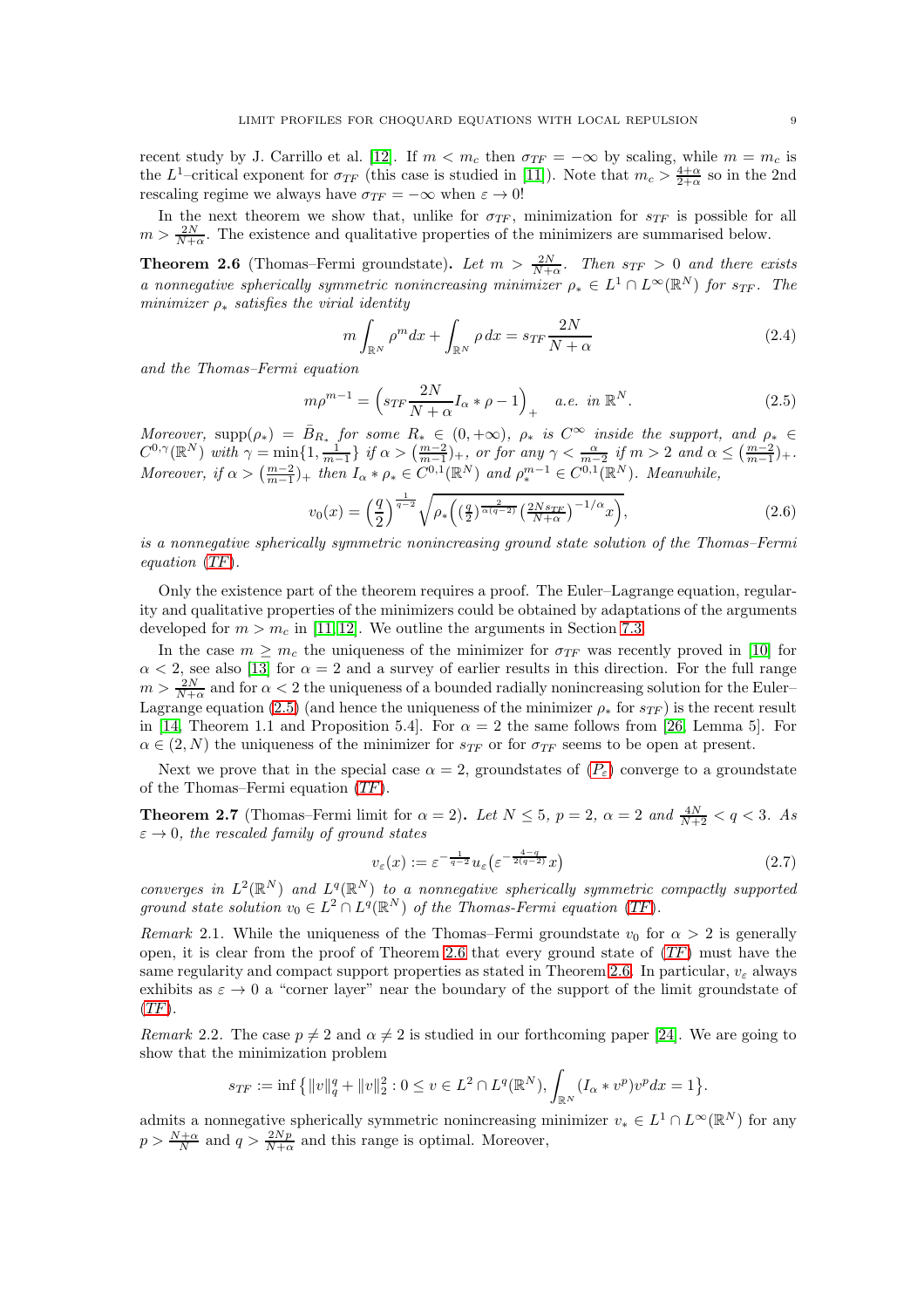- (a) if  $p \ge 2$  then  $\text{Supp}(\overline{v}_*) = B_{R_*}$  and  $\overline{v}_* = \lambda \chi_{B_{R_*}} + \phi$ , where  $R_* > 0$ ,  $\lambda > 0$  if  $p > 2$  or  $\lambda = 0$  if  $p = 2$ , and  $\phi : B_R \to \mathbb{R}$  is Hölder continuous radially nonincreasing,  $\phi(0) > 0$  and  $\lim_{|x|\to R_*} \phi(|x|) = 0;$
- (b) if  $p < 2$  then  $\overline{v}_* \in D^1(\mathbb{R}^N)$  and  $\text{Supp}(\overline{v}_*) = \mathbb{R}^N$ .

We will prove in [\[24\]](#page-45-14) that such a minimizer is the limit of the rescaled groundstates  $v_{\varepsilon}(x)$  as  $\varepsilon \to 0$ in the Thomas–Fermi regime.

2.6. [C](#page-1-4)ritical Choquard regime  $p = \frac{N+\alpha}{N-2}$ . When  $p = \frac{N+\alpha}{N-2}$  and  $q > \frac{2Np}{N+\alpha} = 2^*$ , neither (C) nor  $(P_0)$  $(P_0)$  $(P_0)$  have nontrivial solutions. We prove that in this case the limit equation for  $(P_{\varepsilon})$  is given by the critical Choquard equation

$$
-\Delta v = (I_{\alpha} * |v|^{\frac{N+\alpha}{N-2}}) |v|^{\frac{N+\alpha}{N-2}-2} v, \qquad v \in D^1(\mathbb{R}^N). \tag{8}_{HL}
$$

A variational problem that leads to  $(\mathscr{C}_{HL})$  $(\mathscr{C}_{HL})$  $(\mathscr{C}_{HL})$  can be written as

<span id="page-9-2"></span>
$$
S_{HL} = \inf_{w \in D^{1}(\mathbb{R}^{N}) \setminus \{0\}} \frac{\|\nabla w\|_{2}^{2}}{\left\{ \int_{\mathbb{R}^{N}} (I_{\alpha} * |w|^{\frac{N+\alpha}{N-2}}) |w|^{\frac{N+\alpha}{N-2}} dx \right\}^{\frac{N-2}{N+\alpha}}}.
$$
(2.8)

It is known [\[21,](#page-45-20) Lemma 1.1] that

$$
\mathcal{S}_{HL}=\mathcal{S}_{*}\mathcal{C}_{\alpha}^{-\frac{N-2}{N+\alpha}}
$$

where  $S_*$  is the Sobolev constant in [\(1.4\)](#page-2-1) and  $C_\alpha$  is the Hardy–Littlewood–Sobolv constant in [\(1.3\)](#page-2-2) (with  $p = \frac{N+\alpha}{N-2}$ ).

By a *groundstate* of  $(\mathscr{C}_{HL})$  $(\mathscr{C}_{HL})$  $(\mathscr{C}_{HL})$  we understand a rescaling of a positive minimizer for  $\mathcal{S}_{HL}$  that satisfies equation  $(\mathscr{C}_{HL})$  $(\mathscr{C}_{HL})$  $(\mathscr{C}_{HL})$ . Denote

<span id="page-9-1"></span>
$$
U_*(x) = \left(\frac{\sqrt{N(N-2)}}{1+|x|^2}\right)^{\frac{N-2}{2}}
$$
\n(2.9)

a groundstate of the Emden–Fowler equation  $-\Delta U_* = U_*^{2^*-1}$  in  $\mathbb{R}^N$ . Then (see e.g. [\[21,](#page-45-20) Lemma 1.1) all radial groundstates of  $(\mathscr{C}_{HL})$  $(\mathscr{C}_{HL})$  $(\mathscr{C}_{HL})$  are given by the function

$$
V(x) = \left(S_*^{\alpha} \mathcal{C}_{\alpha}^2\right)^{-\frac{N-2}{4(\alpha+2)}} U_*(x) \tag{2.10}
$$

and the family of its rescalings

$$
V_{\lambda}(x) = \lambda^{-\frac{N-2}{2}} V(x/\lambda) \qquad (\lambda > 0). \tag{2.11}
$$

In fact, if  $N = 3, 4$  or if  $N \ge 5$  and  $\alpha \ge N - 4$  then all finite energy *solutions* of ( $\mathcal{C}_{HL}$  $\mathcal{C}_{HL}$  $\mathcal{C}_{HL}$ ) are given by the rescalings and translations of  $U_*$ , see [\[21,](#page-45-20) Theorem 1.1].

We prove that in the critical Choquard regime the family of ground states  $u_{\varepsilon}$  converge in a suitable sense to V after an *implicit* rescaling  $\lambda_{\varepsilon}$ . Note that  $V \in L^2(\mathbb{R}^N)$  only if  $N \geq 5$  and hence the lower dimensions should be handled differently, as the  $L^2$ -norm of  $u_{\varepsilon}$  must blow up when  $N = 3, 4$ . Our principal result is a sharp two–sided asymptotic estimate on the rescaling  $\lambda_{\varepsilon}$  as  $\varepsilon \to 0$ . Similar result in the local case  $\alpha = 0$  was first observed in [\[46\]](#page-46-4) and then rigorously established in [\[41\]](#page-46-3)

<span id="page-9-0"></span>**Theorem 2.8** (Critical Choquard limit). Let  $p = \frac{N+\alpha}{N-2}$  and  $q > \frac{2Np}{N+2} = 2^*$ . There exists a *rescaling*  $\lambda_{\varepsilon} : (0, \infty) \to (0, \infty)$  *such that as*  $\varepsilon \to 0$ *, the rescaled family of ground states* 

$$
\overline{v}_{\varepsilon}(x) := \lambda_{\varepsilon}^{\frac{N-2}{2}} u_{\varepsilon}(\lambda_{\varepsilon} x)
$$

*converges to V in*  $D^1(\mathbb{R}^N)$ *. Moreover, as*  $\varepsilon \to 0$ *,* 

$$
\lambda_{\varepsilon} \sim \begin{cases} \varepsilon^{-\frac{1}{q-4}} & \text{if } N = 3, \\ \left(\varepsilon \ln \frac{1}{\varepsilon}\right)^{-\frac{1}{q-2}} & \text{if } N = 4, \\ \varepsilon^{-\frac{2}{(q-2)(N-2)}} & \text{if } N \ge 5. \end{cases} \tag{2.12}
$$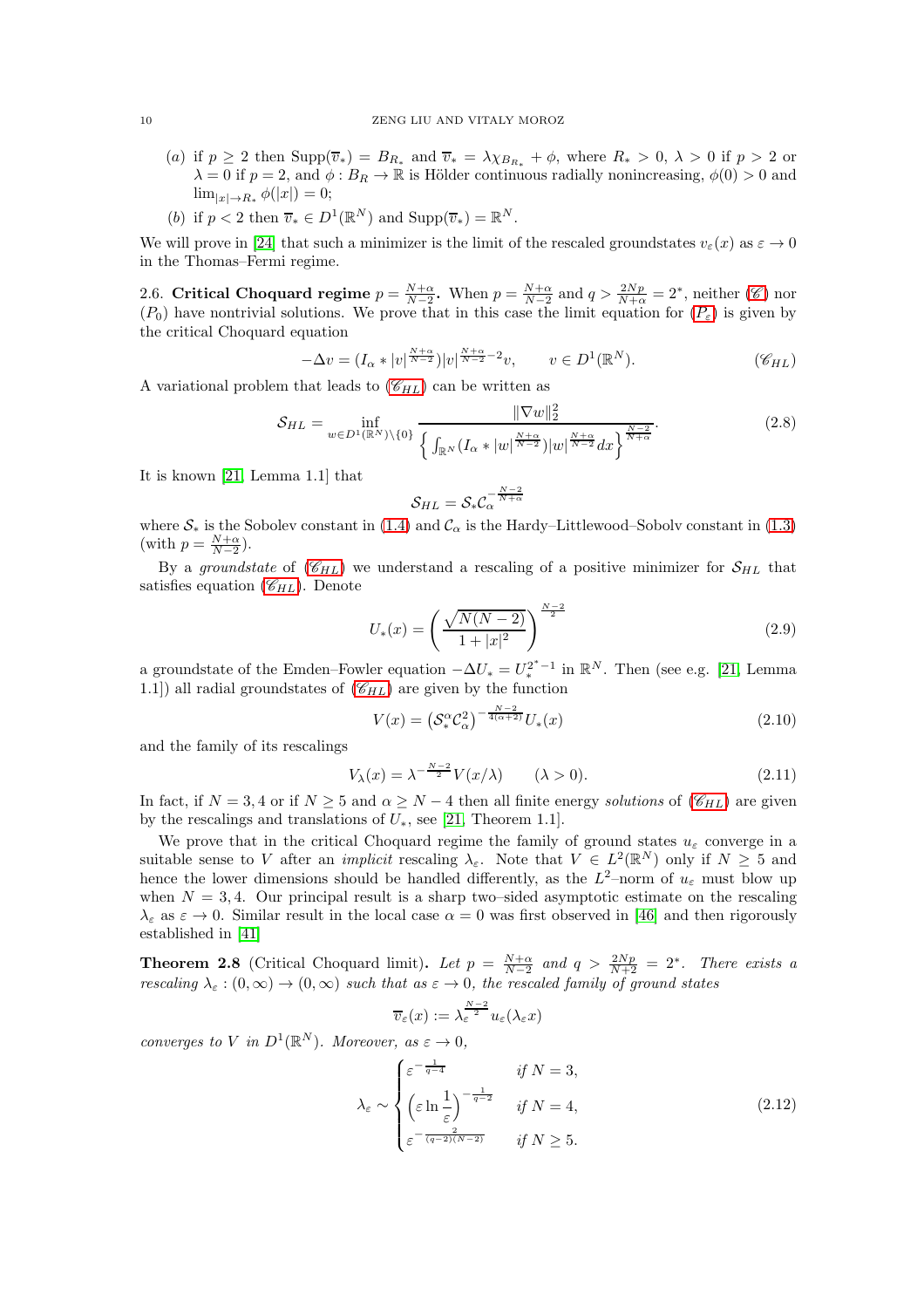2.7. Critical Thomas–Fermi regime  $q = \frac{2Np}{N+\alpha}$ . When  $\frac{N+\alpha}{N} < p < \frac{N+\alpha}{N-2}$  and  $q = \frac{2Np}{N+\alpha}$ , neither  $(TF)$  $(TF)$  $(TF)$  nor  $(P_0)$  $(P_0)$  $(P_0)$  have nontrivial solutions. We show that in this case the limit equation for  $(P_{\varepsilon})$  is given by the critical Thomas–Fermi type equation

$$
|v|^{q-2}v = (I_{\alpha} * |v|^p)|v|^{p-2}v, \qquad v \in L^q(\mathbb{R}^N). \tag{TF_*}
$$

By a *groundstate* of  $(TF_*)$  $(TF_*)$  $(TF_*)$  we understand a positive solution of  $(TF_*)$  which is a rescaling of a nonnegative minimizer for the Hardy–Littlewood–Sobolev minimization problem

<span id="page-10-4"></span>
$$
\mathcal{S}_{TF} = \inf_{w \in L^{\frac{Np}{N+\alpha}}(\mathbb{R}^N)\backslash\{0\}} \frac{\int_{\mathbb{R}^N} |w|^{\frac{2Np}{N+\alpha}} dx}{\left\{ \int_{\mathbb{R}^N} (I_\alpha * |w|^p) |w|^p dx \right\}^{\frac{N}{N+\alpha}}} = \mathcal{C}_\alpha^{-\frac{N}{N+\alpha}},\tag{2.13}
$$

where  $\mathcal{C}_{\alpha}$  is the optimal constant in [\(1.3\)](#page-2-2). It is known [\[34,](#page-46-9) Theorem 4.3] that all radial groundstates of  $(TF_*)$  $(TF_*)$  $(TF_*)$  are given by

<span id="page-10-5"></span>
$$
\widetilde{U}(x) = \left(\frac{\sigma_{\alpha,N}}{1+|x|^2}\right)^{\frac{N+\alpha}{2p}},\tag{2.14}
$$

for a constant  $\sigma_{\alpha,N} > 0$ , and the family of rescalings

$$
\widetilde{U}_{\lambda}(x) := \lambda^{-\frac{N+\alpha}{2p}} \widetilde{U}(x/\lambda) = \lambda^{-\frac{N}{q}} \widetilde{U}(x/\lambda) \qquad (\lambda > 0). \tag{2.15}
$$

We prove that, similarly to the critical Choquard regime, in the critical Thomas–Fermi regime the family of ground states  $u_{\varepsilon}$  converge in a suitable sense to U after an *implicit* rescaling  $\lambda_{\varepsilon}$ . Note that  $\tilde{U} \in L^2(\mathbb{R}^N)$  and  $\tilde{U} \in D^1(\mathbb{R}^N)$  only if  $N \ge 4$ , so  $N = 3$  is now the only special dimension. Our main result in the critical Thomas–Fermi regime is the following.

<span id="page-10-1"></span>**Theorem 2.9** (Critical Thomas–Fermi limit). Let  $\frac{N+\alpha}{N} < p < \frac{N+\alpha}{N-2}$  and  $q = \frac{2Np}{N+\alpha}$ . There exists *a rescaling*  $\lambda_{\varepsilon}$  :  $(0, \infty) \to (0, \infty)$  *such that as*  $\varepsilon \to 0$ *, the rescaled family of ground states* 

$$
\overline{v}_{\varepsilon}(x) := \lambda_{\varepsilon}^{\frac{N+\alpha}{2p}} u_{\varepsilon}(\lambda_{\varepsilon} x)
$$

*converges to*  $\tilde{V}$  *in*  $L^q(\mathbb{R}^N)$ *, where*  $\tilde{V}$  *is defined by* [\(8.17\)](#page-38-0)*. Moreover, if*  $N \geq 4$  *then as*  $\varepsilon \to 0$ *,* 

$$
\lambda_{\varepsilon} \sim \varepsilon^{-\frac{1}{2}},\tag{2.16}
$$

*while if*  $N = 3$  *then* 

<span id="page-10-2"></span>
$$
\begin{cases}\n\lambda_{\varepsilon} & \sim \varepsilon^{-\frac{1}{2}}, \quad p \in \left(\frac{1}{3}(3+\alpha), \frac{2}{3}(3+\alpha)\right), \\
\varepsilon^{-\frac{1}{2}}(\ln \frac{1}{\varepsilon})^{-\frac{1}{2}} \lesssim & \lambda_{\varepsilon} \lesssim \varepsilon^{-\frac{1}{2}}(\ln \frac{1}{\varepsilon})^{\frac{1}{6}}, \quad p = \frac{2}{3}(3+\alpha), \\
\varepsilon^{\frac{p-(3+\alpha)}{p}} \lesssim & \lambda_{\varepsilon} \lesssim \varepsilon^{\frac{(3+\alpha)(3+\alpha-2p)}{p(3p-(3+\alpha))}}, \quad p \in \left(\frac{2}{3}(3+\alpha), 3+\alpha\right).\n\end{cases} (2.17)
$$

<span id="page-10-0"></span>*Remark* 2.3. We expect that the upper asymptotic bounds [\(2.17\)](#page-10-2) with  $p \geq \frac{2(3+\alpha)}{3}$  $rac{+\alpha}{3}$  could be refined to match the lower bounds, but this remains open at the moment.

# 3. ASYMPTOTIC PROFILES AS  $\varepsilon \to \infty$  and Gross–Pitaevskii–Poisson model

The behaviour of ground states  $u_{\varepsilon}$  as  $\varepsilon \to \infty$  is less complex than in the case  $\varepsilon \to 0$ . Only the 1st and the 2nd rescalings are meaningful, separated by the  $q=2\frac{2p+\alpha}{2+\alpha}$  line, however the limit equations "switch" compared to the case  $\varepsilon \to 0$ . There are no critical regimes.

<span id="page-10-3"></span>**Theorem 3.1** (Choquard limit). Let  $\frac{N+\alpha}{N} < p < \frac{N+\alpha}{N-2}$  and  $2 < q < 2\frac{2p+\alpha}{2+\alpha}$ . As  $\varepsilon \to \infty$ , the *rescaled family of ground states*

$$
v_{\varepsilon}(x) := \varepsilon^{-\frac{2+\alpha}{4(p-1)}} u_{\varepsilon}\left(\frac{x}{\sqrt{\varepsilon}}\right) \tag{3.1}
$$

*converges in*  $D^1(\mathbb{R}^N)$  *and*  $L^q(\mathbb{R}^N)$  *to a positive spherically symmetric ground state solution*  $v_0 \in$  $D^1 \cap L^q(\mathbb{R}^N)$  of the [C](#page-1-4)hoquard equation  $(\mathscr{C})$ .

Clearly, for  $q = \frac{2p+\alpha}{2+\alpha}$  the self-similar regime of Theorem [2.3](#page-6-1) is valid also as  $\varepsilon \to \infty$ . For  $p = 2$ and  $q > \frac{2p+\alpha}{2+\alpha}$  we have the following.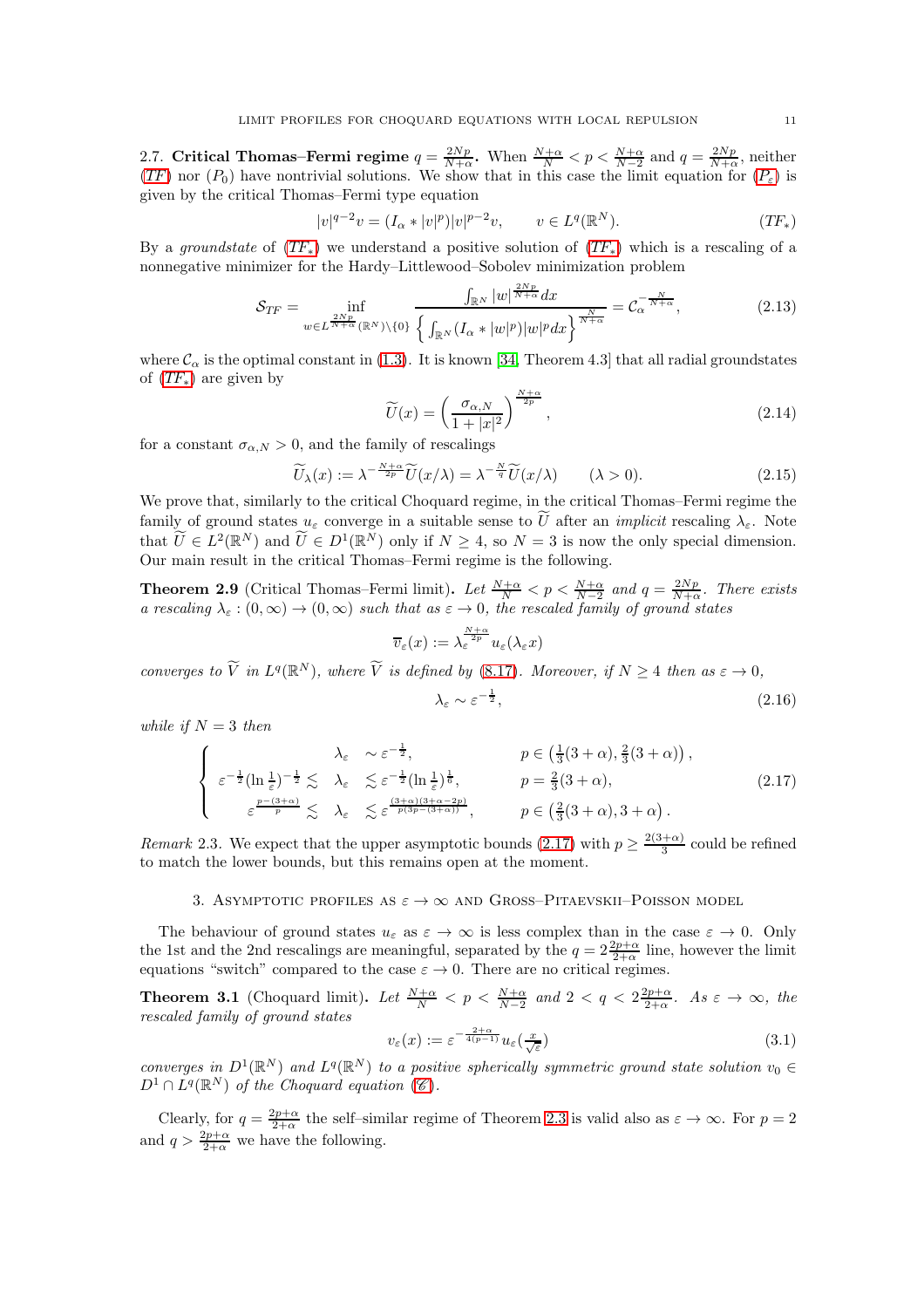

<span id="page-11-0"></span>FIGURE 2. Three limit regimes for  $(P_{\varepsilon})$  as  $\varepsilon \to \infty$  on the  $(p, q)$ –plane.

<span id="page-11-2"></span>**Theorem 3.2** (Thomas–Fermi limit for  $\alpha = 2$ ). *Assume that*  $p = 2$  *and*  $\alpha = 2$ *. Let*  $N \le 5$  *and*  $q > 3$ , or  $N \geq 6$  and  $q > \frac{4N}{N+2}$ . As  $\varepsilon \to \infty$ , the rescaled family of ground states

<span id="page-11-3"></span>
$$
v_{\varepsilon}(x) := \varepsilon^{-\frac{1}{q-2}} u_{\varepsilon}(\varepsilon^{-\frac{4-q}{2(q-2)}} x)
$$
\n(3.2)

*converges in*  $L^2(\mathbb{R}^N)$  *and*  $L^q(\mathbb{R}^N)$  *to a nonnegative spherically symmetric compactly supported* ground state solution  $v_0 \in L^2 \cap L^q(\mathbb{R}^N)$  of the Thomas-Fermi equation ([TF](#page-7-2)).

The proofs of Theorems [3.2](#page-11-2) and [3.1](#page-10-3) are very similar to the proofs of Theorems [2.7](#page-8-1) and [2.5.](#page-7-1) We only note that the proof on Theorem [3.2](#page-11-2) will involve the estimate [\(7.25\)](#page-31-0) with  $q \geq 4$  when the the right hand side of [\(7.25\)](#page-31-0) blows-up. However the rate of the blow-up in [\(7.25\)](#page-31-0) isn't strong enough and all quantities involved in the proof remain under control. We leave the details to the interested readers.

<span id="page-11-1"></span>*Remark* 3.1. Note that the nature of rescaling [\(3.2\)](#page-11-3) changes when  $q = 4$ : for  $q > 4$  the mass of  $u_{\varepsilon}$ concentrates near the origin, while for  $q < 4$  it "escapes" to infinity. In particular, the stationary version of the Gross–Pitaevskii–Poisson equation [\(1.1\)](#page-1-2)  $(q = 4, N = 3, \alpha = 2)$  fits into the Thomas– Fermi regime as  $\varepsilon \to \infty$ . The rescaling [\(3.2\)](#page-11-3) in this case takes the simple form  $v_{\varepsilon}(x) = \varepsilon^{-1/2} u_{\varepsilon}(x)$ and  $u_{\varepsilon}(x) \approx \sqrt{\varepsilon}v_0(x)$ , or we can say that  $u_{\varepsilon}$  concentrates towards the compactly supported  $v_0$ . This is precisely the phenomenon which was already observed in [\[8,](#page-45-2) [54\]](#page-46-1), where the radius of the support of  $v_0$  has the meaning of the radius of self-gravitating Bose–Einstein condensate, see [\[16\]](#page-45-3). The limit minimization problem  $s_{TF}$  in the Gross–Pitaevskii–Poisson equation [\(1.1\)](#page-1-2) case becomes

$$
s_{TF} = \inf \Big\{ \int_{\mathbb{R}^3} \rho^2 dx + \int_{\mathbb{R}^3} \rho dx : 0 \le \rho \in L^1 \cap L^2(\mathbb{R}^3), \int_{\mathbb{R}^3} (I_2 * \rho) \rho dx = 1 \Big\},\
$$

and the Euler–Lagrange equation [\(2.5\)](#page-8-2) in this case is linear inside the support of  $\rho$ :

<span id="page-11-4"></span>
$$
2\rho = \left(\frac{6}{5} s_{TF} I_2 * \rho - 1\right)_+ \quad \text{a.e. in } \mathbb{R}^3. \tag{3.3}
$$

To find explicitly the solution of [\(3.3\)](#page-11-4) constructed in Theorem [2.6,](#page-8-0) we use the  $\frac{\sin(|x|)}{|x|}$  ansatz as in [\[8;](#page-45-2) [15,](#page-45-25) p.92; [54\]](#page-46-1).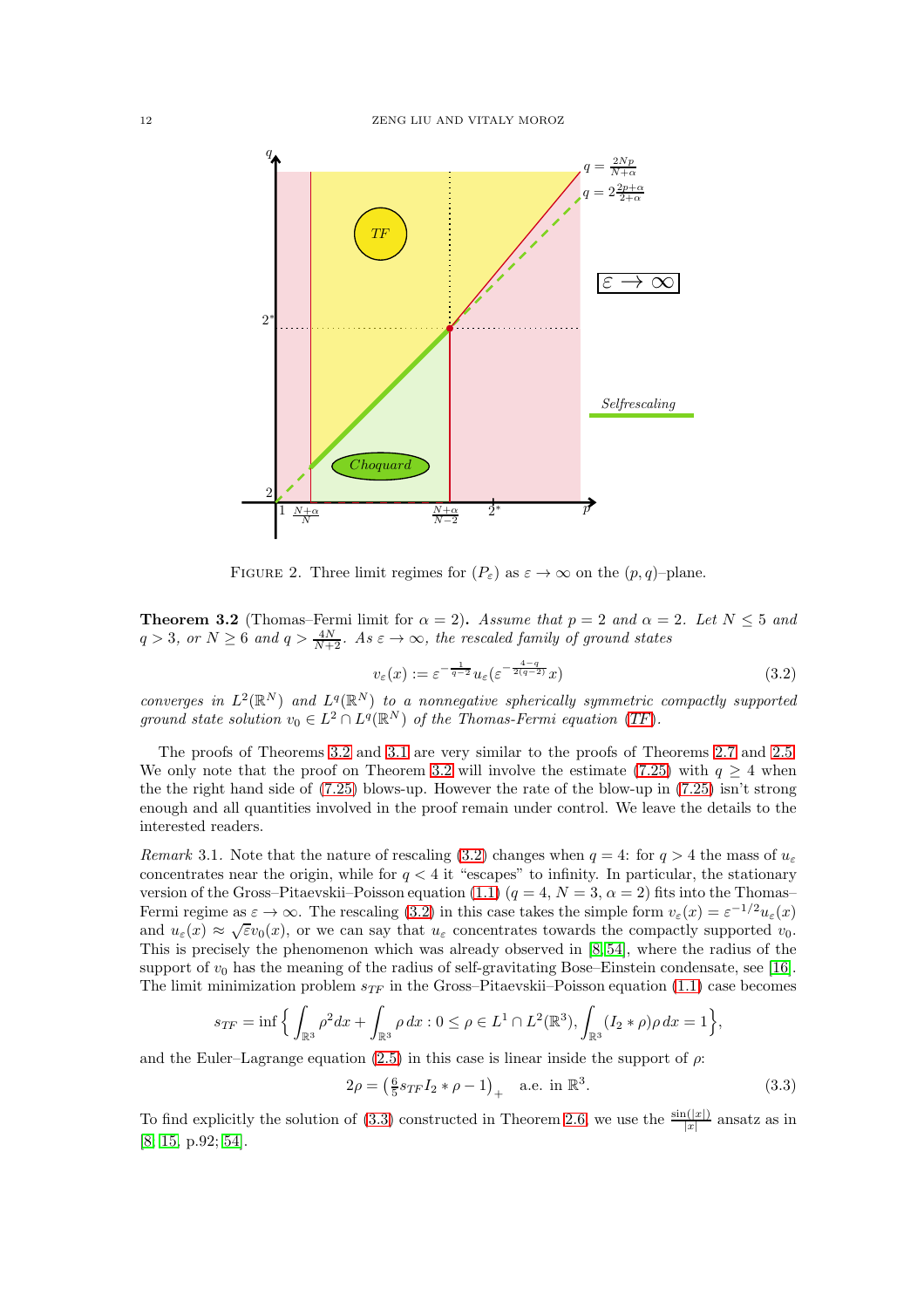For  $\lambda > 0$  and  $|x| \leq \pi/\lambda$  consider the family

$$
\rho_{\lambda}(|x|) = \begin{cases} \frac{\lambda^{\frac{5}{2}}}{\sqrt{2\pi}} \cdot \frac{\sin(|\lambda x|)}{\lambda |x|}, & |x| < \pi/\lambda, \\ 0, & |x| \ge \pi/\lambda. \end{cases}
$$

Then  $-\Delta \rho_{\lambda} = \lambda^2 \rho_{\lambda}$  in  $B_{\pi/\lambda}$ , and

$$
I_2 * \rho_\lambda(x) = \begin{cases} \lambda^{-2} (\rho_\lambda(x) + \frac{\lambda^{\frac{5}{2}}}{\sqrt{2\pi}}), & |x| < \pi/\lambda, \\ \frac{\lambda^{\frac{1}{2}}}{\sqrt{2\pi}} \frac{I_2(|x|)}{I_2(\pi/\lambda)}, & |x| \ge \pi/\lambda. \end{cases}
$$

We compute

$$
\int_{\mathbb{R}^3} I_2 * \rho_\lambda(x) \rho_\lambda(x) dx = 1.
$$
\n(3.4)

Optimising in  $\lambda > 0$ , we find that

$$
s_{TF} = \inf_{\lambda > 0} \Big( \int_{\mathbb{R}^3} \rho_{\lambda}^2(x) dx + \int_{\mathbb{R}^3} \rho_{\lambda}(x) dx \Big) = \inf_{\lambda > 0} \Big( \frac{\lambda^2}{3} + \frac{2\sqrt{2\pi}}{3\sqrt{\lambda}} \Big) = \frac{5}{6} \cdot 2^{\frac{3}{5}} \pi^{\frac{4}{5}}
$$

and the minimum occurs at the optimal  $\lambda_* = \left(\frac{\pi^2}{2}\right)$  $\left(\frac{r^2}{2}\right)^{1/5}$ . Taking into account the uniqueness of the spherically symmetric nonincreasing minimizer for  $s_{TF}$  in the case  $\alpha = 2$ , which follows from [\[13,](#page-45-22) Theorem 1.2] (see also [\[14,](#page-45-23) Lemma 5.2]), the function

$$
\rho_*(|x|) = \rho_{\lambda_*}(|x|) = \begin{cases} \frac{\sin\left(2^{-\frac{1}{5}}\pi^{\frac{2}{5}}|x|\right)}{2^{\frac{4}{5}}\pi^{\frac{2}{5}}|x|}, & |x| < 2^{\frac{1}{5}}\pi^{\frac{3}{5}},\\ 0, & |x| \ge 2^{\frac{1}{5}}\pi^{\frac{3}{5}}. \end{cases}
$$

is the unique spherically symmetric nonincreasing minimizer for  $s_{TF}$  and a solution of [\(3.3\)](#page-11-4).

The solution of the limit Thomas–Fermi equation  $(TF)$  $(TF)$  $(TF)$ , which is written in this case as

$$
v + v2 = (I2 * v2)v \quad \text{a.e. in } \mathbb{R}^3
$$
 (3.5)

is given by the rescaled function in [\(2.6\)](#page-8-3),

$$
v_0(x) = \sqrt{2\rho_*\left(\sqrt{2}\left(\frac{6}{5} s_{TF}\right)^{-\frac{1}{2}} |x|\right)} = \begin{cases} \sqrt{\frac{\sin\left(|x|\right)}{|x|}}, & |x| < \pi, \\ 0, & |x| \ge \pi. \end{cases}
$$
 (3.6)

This is (up to the physical constants) the Thomas–Fermi approximation solution for self–gravitating BEC observed in [\[8,](#page-45-2) [16,](#page-45-3) [54\]](#page-46-1) and the support radius  $R_0 = \pi$  is the approximate radius of the BEC star. Our Theorem [3.2](#page-11-2) provides a rigorous justification for the convergence of the Thomas–Fermi approximation.

# 4. EXISTENCE AND [P](#page-1-1)ROPERTIES OF GROUNDSTATES FOR  $(P_{\varepsilon})$

<span id="page-12-0"></span>4.1. Variational setup. It is a standard consequence of Sobolev and Hardy-Littlewood-Sobolev (HLS) inequalities [\[35,](#page-46-10) Theorems 4.3 and 8.3] that for  $\frac{N+\alpha}{N} \le p \le \frac{N+\alpha}{N-2}$  and  $2 < q \le \frac{2N}{N-2}$  the energy functional  $\mathcal{I}_{\varepsilon} \in C^1(H^1(\mathbb{R}^N), \mathbb{R})$ , cf. [\[42\]](#page-46-0). For  $p > \frac{N+\alpha}{N-2}$  the energy  $\mathcal{I}_{\varepsilon}$  is not well-defined on  $H^1(\mathbb{R}^N)$ . In this case an additional assumption  $q > \frac{2Np}{N+\alpha}$  ensures the control of the nonlocal term by the  $L^q$  and  $L^2$ -norm via the HLS inequality and interpolation, i.e.

$$
\int_{\mathbb{R}^N} (I_\alpha * |u|^p) |u|^p dx \le C \|u\|_{\frac{2Np}{N+\alpha}}^{2p} \le C \|u\|_2^{2p\theta} \|u\|_q^{2p(1-\theta)},\tag{4.1}
$$

for a  $\theta \in (0, 1)$ . As a consequence, for  $p > \frac{N+\alpha}{N-2}$  and  $q > \frac{2Np}{N+\alpha}$  the energy  $\mathcal{I}_{\varepsilon}$  is well-defined on the space

$$
\mathcal{H}_q := H^1(\mathbb{R}^N) \cap L^{q^*}(\mathbb{R}^N), \qquad q^* := \max\{q, 2^*\}.
$$

Clearly,  $\mathcal{H}_q$  endowed with the norm

$$
||u||_{\mathcal{H}_q} := ||\nabla u||_{L^2} + ||u||_{L^2} + (q^* - 2^*)||u||_{L^{q^*}}
$$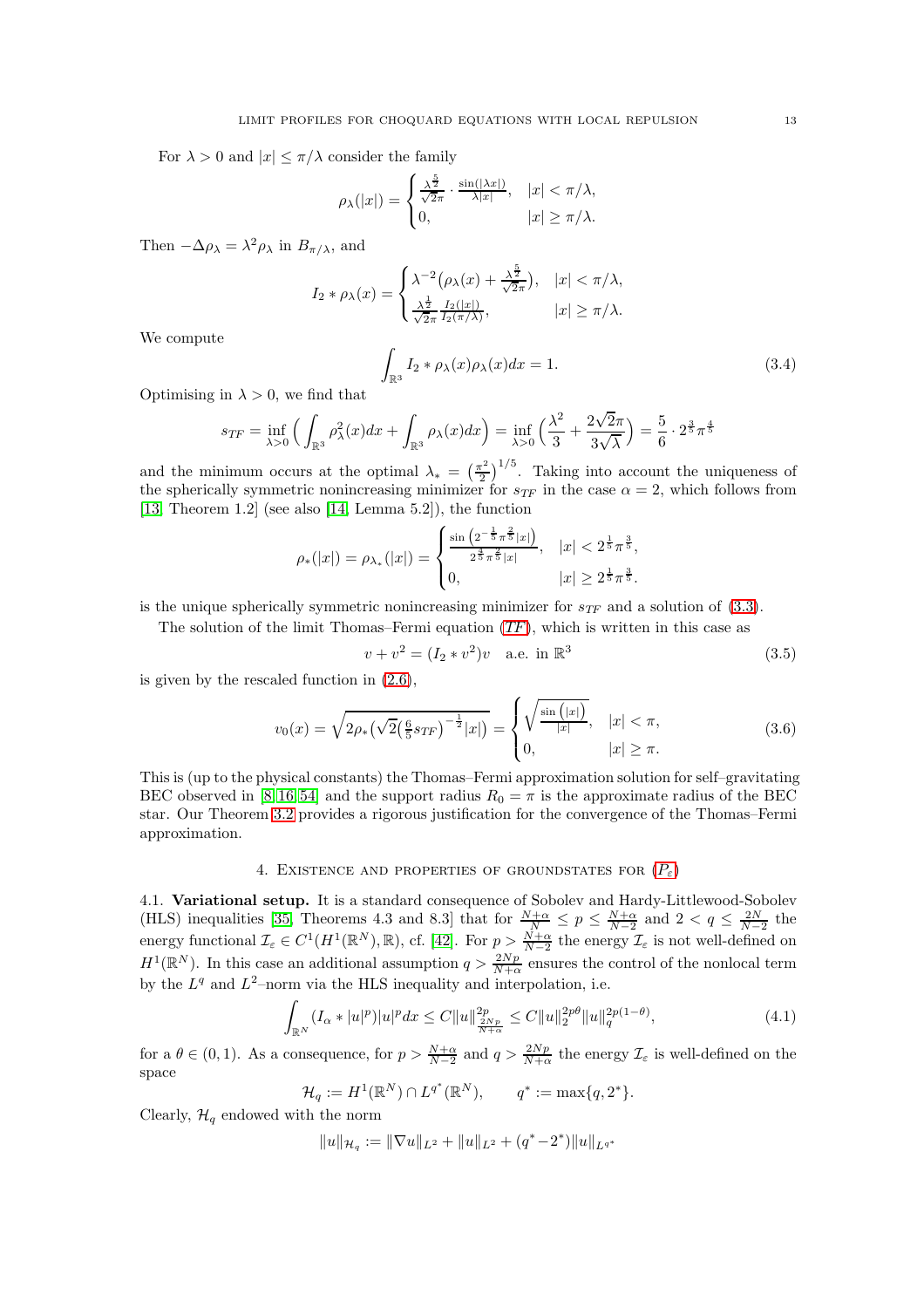is a Banach space,  $\mathcal{H}_q \hookrightarrow L^{\frac{2Np}{N+\alpha}}(\mathbb{R}^N)$  for any  $q > 2$  and  $\mathcal{H}_q = H^1(\mathbb{R}^N)$  when  $2 < q \leq 2^*$ . It is easy to check that  $\mathcal{I}_{\varepsilon} \in C^1(\mathcal{H}_q, \mathbb{R})$  and the problem  $(P_{\varepsilon})$  $(P_{\varepsilon})$  $(P_{\varepsilon})$  is variationaly well-posed, in the sense that weak solutions  $u \in \mathcal{H}_q$  of  $(P_\varepsilon)$  $(P_\varepsilon)$  $(P_\varepsilon)$  are critical points of  $\mathcal{I}_\varepsilon$ , i.e.

$$
\langle \mathcal{I}_\varepsilon'(u), \varphi \rangle_{\mathcal{H}_q} = \int_{\mathbb{R}^N} \nabla u \cdot \nabla \varphi dx + \varepsilon \int_{\mathbb{R}^N} u \varphi dx - \int_{\mathbb{R}^N} (I_\alpha * |u|^p) |u|^{p-2} \varphi dx + \int_{\mathbb{R}^N} |u|^{q-2} u \varphi dx = 0,
$$

for all  $\varphi \in \mathcal{H}_q$ . In particular, weak solutions  $u \in \mathcal{H}_q$  of  $(P_{\varepsilon})$  $(P_{\varepsilon})$  $(P_{\varepsilon})$  satisfy the *Nehari identity* 

$$
\int_{\mathbb{R}^N} |\nabla u|^2 dx + \varepsilon \int_{\mathbb{R}^N} |u|^2 dx + \int_{\mathbb{R}^N} |u|^q dx - \int_{\mathbb{R}^N} (I_\alpha * |u|^p)|u|^p dx = 0.
$$
 (4.2)

It is standard to see that under minor regularity assumptions weak solutions of  $(P_{\varepsilon})$  $(P_{\varepsilon})$  $(P_{\varepsilon})$  also satisfy the *Pohoˇzaev identity*.

<span id="page-13-2"></span>**Proposition 4.1** (Pohožaev identity). Assume  $p > 1$  and  $q > 2$ . Let  $u \in \mathcal{H}_q \cap L^{\frac{2Np}{N+\alpha}}(\mathbb{R}^N)$  be a *weak solution of*  $(P_{\varepsilon})$  $(P_{\varepsilon})$  $(P_{\varepsilon})$ *. If*  $\nabla u \in L^{\frac{2Np}{N+\alpha}}_{loc}(\mathbb{R}^N) \cap H^1_{loc}(\mathbb{R}^N)$  *then* 

$$
\frac{N-2}{2}\int_{\mathbb{R}^N}|\nabla u|^2dx+\frac{\varepsilon N}{2}\int_{\mathbb{R}^N}|u|^2dx+\frac{N}{q}\int_{\mathbb{R}^N}|u|^qdx-\frac{N+\alpha}{2p}\int_{\mathbb{R}^N}(I_\alpha*|u|^p)|u|^pdx=0.
$$

*Proof.* The proof is an adaptation of [\[43,](#page-46-11) Proposition 3.1], we omit the details.  $\square$ 

As a consequence, we conclude that the existence range stated in Theorem [1.1](#page-2-0) is optimal.

<span id="page-13-0"></span>**Corollary 4.1** (Nonexistence). Let  $1 < p \leq \frac{N+\alpha}{N}$  and  $q > 2$ , or  $p \geq \frac{N+\alpha}{N-2}$  and  $2 < q \leq \frac{2Np}{N+\alpha}$ . Then  $(P_{\varepsilon})$  $(P_{\varepsilon})$  $(P_{\varepsilon})$  has no nontrivial weak solutions  $u \in \mathcal{H}_q \cap L^{\frac{2Np}{N+\alpha}}(\mathbb{R}^N) \cap W_{loc}^{1,\frac{2Np}{N+\alpha}}(\mathbb{R}^N) \cap W_{loc}^{2,2}(\mathbb{R}^N)$ .

*Proof.* Follows from Pohožaev and Nehari identities. □

4.2. Apriori regularity and decay at infinity. We show that all weak nonnegative solutions of  $(P_{\varepsilon})$  $(P_{\varepsilon})$  $(P_{\varepsilon})$  are in fact bounded classical solutions with an  $L^1$ -decay at infinity. We first prove a partial results which relies on the maximum principle for the Laplacian.

<span id="page-13-1"></span>**Lemma 4.1.** *Assume*  $p > \frac{N+2}{N}$  and  $q > \max\{p, 2\}$ . Let  $s > \frac{Np}{\alpha}$  and  $u \in \mathcal{H}_q \cap L^s(\mathbb{R}^N)$  be a *nonnegative weak solution of*  $(P_{\varepsilon})$  $(P_{\varepsilon})$  $(P_{\varepsilon})$ *. Then*  $u \in L^{\infty}(\mathbb{R}^{N})$ *.* 

*Proof.* The assumption  $s > \frac{Np}{\alpha}$  imply that  $I_{\alpha} * |u|^p \in L^{\infty}(\mathbb{R}^N)$ . Then  $u \ge 0$  weakly satisfies

$$
-\Delta u \le C u^{p-1} - u^{q-1} \quad \text{in } \mathbb{R}^N,
$$
\n(4.3)

where  $C = C(u) = ||I_{\alpha} * |u||_{\infty}^p$ . Choose  $m = m(u) > 0$  such that  $Cm^{p-1} - m^{q-1} = 0$ . Testing against  $u_m = (u - m)_+ \in H^1(\mathbb{R}^N)$ , we obtain

$$
\int_{\mathbb{R}^N} |\nabla u_m|^2 dx = \int_{\mathbb{R}^N} \nabla u \cdot \nabla u_m dx \le \int_{\mathbb{R}^N} \left( Cu^{p-1} - u^{q-1} \right) u_m dx \le 0,
$$
\n(4.4)

so  $||u||_{\infty} \leq m$ .

The proof of the next statement in the case  $p < \frac{N+\alpha}{N-2}$  is an adaptation of the iteration arguments in [\[43,](#page-46-11) Proposition 4.1]. We only outline the main steps of the proof. The case  $p \ge \frac{N+\alpha}{N-2}$  is new and relies heavily on the contraction inequality [\(A.3\)](#page-43-1), which is discussed in the appendix.

<span id="page-13-3"></span>**Proposition 4.2** (Regularity and positivity). Let  $\frac{N+\alpha}{N} < p < \frac{N+\alpha}{N-2}$  and  $q > 2$ , or  $p \ge \frac{N+\alpha}{N-2}$  and  $q > \frac{2Np}{N+\alpha}$ . If  $0 \le u \in \mathcal{H}_q$  is a nontrivial weak solution of  $(P_\varepsilon)$  $(P_\varepsilon)$  $(P_\varepsilon)$  then  $u \in L^1 \cap C^2(\mathbb{R}^N)$  and  $u(x) > 0$ *for all*  $x \in \mathbb{R}^N$ .

*Proof.* Since  $u \in \mathcal{H}_q$  we know that  $u \in L^s(\mathbb{R}^N)$  for all  $s \in [2, q^*]$ .

Step 1.  $u \in L^1(\mathbb{R}^N)$ .

$$
f_{\rm{max}}
$$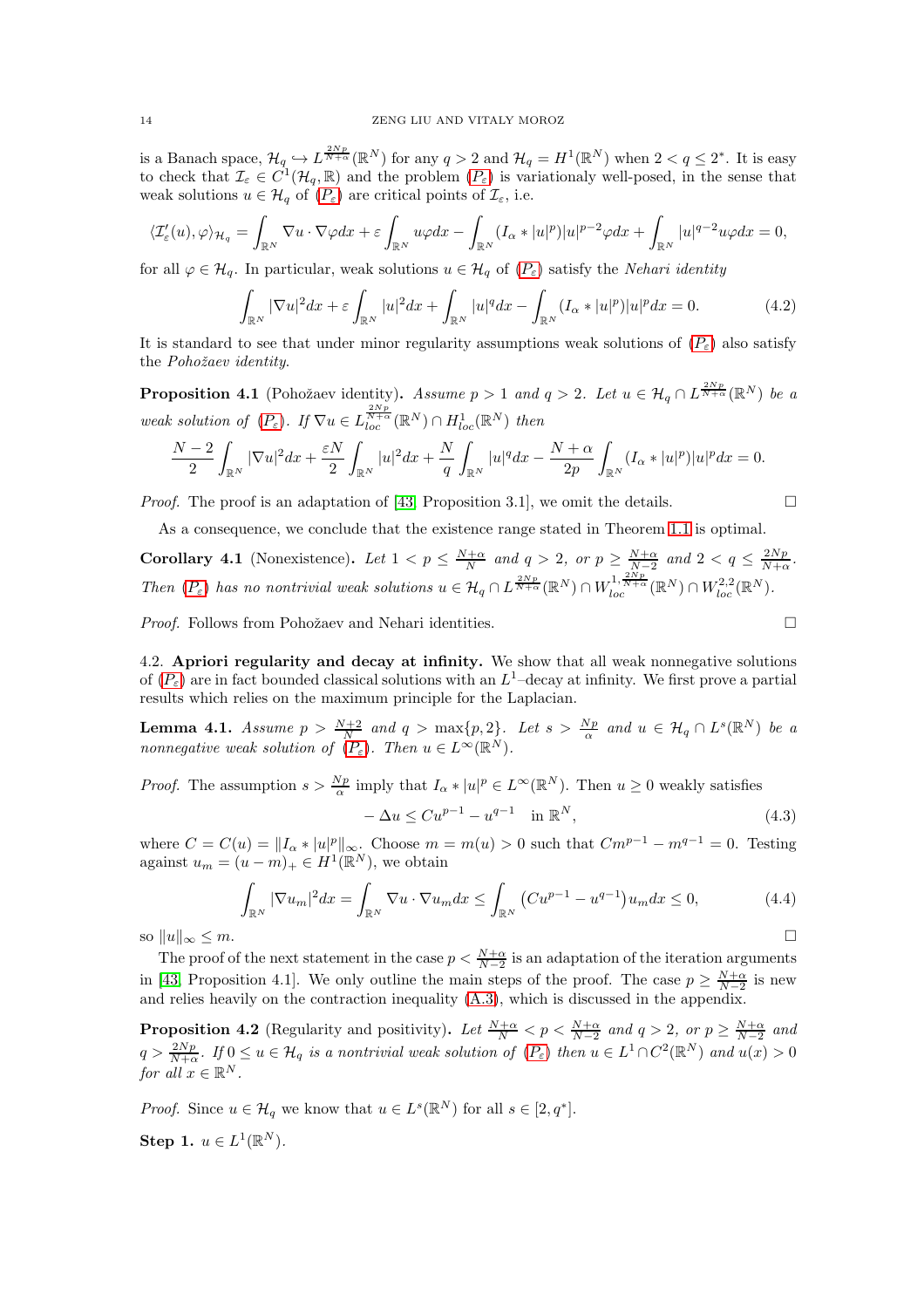*Proof.* Note that  $u \geq 0$  weakly satisfies the inequality

$$
-\Delta u + \varepsilon u \le (I_{\alpha} * u^p)u^{p-1} \quad \text{in } \mathbb{R}^N. \tag{4.5}
$$

Since  $(-\Delta + \varepsilon)^{-1}: L^s(\mathbb{R}^N) \mapsto L^s(\mathbb{R}^N)$  is a bounded order preserving linear mapping for any  $s \geq 1$ , we have

$$
u \le (-\Delta + \varepsilon)^{-1} \left( (I_{\alpha} * u^p) u^{p-1} \right) \quad \text{in } \mathbb{R}^N. \tag{4.6}
$$

.

Then, by the HLS and Hölder inequalities,  $u \in L^{\underline{s}_n}(\mathbb{R}^N)$  with  $0 < \frac{2p-1}{\underline{s}_n} - \frac{\alpha}{N} < 1$  implies  $u \in$  $L^{\underline{s}_{n+1}}(\mathbb{R}^N)$ , where

$$
\frac{1}{s_{n+1}} = \frac{2p-1}{s_n} - \frac{\alpha}{N}
$$

Since  $p > \frac{N+\alpha}{N}$ , we start the  $s_n$ -iteration with  $s_0 = \frac{2Np}{N+\alpha} < \frac{2N(p-1)}{\alpha}$ , as in [\[43\]](#page-46-11). Then we achieve  $\underline{s}_{n+1} \geq 1$  after a finite number of steps. This implies  $u \in L^1(\mathbb{R}^N)$ .

Step 2.  $u \in L^{\infty}(\mathbb{R}^N)$ .

*Proof.* Assume that  $q \leq \frac{Np}{\alpha}$ , otherwise we conclude by Lemma [4.1.](#page-13-1) We consider separately the cases  $p < \frac{N+\alpha}{N-2}$  and  $p \ge \frac{N+\alpha}{N-2}$ , which use different structures within the equation  $(P_{\varepsilon})$  $(P_{\varepsilon})$  $(P_{\varepsilon})$ .

A. Case  $p < \frac{N+\alpha}{N-2}$ . Note that  $u \ge 0$  weakly satisfies the inequality

$$
-\Delta u \le (I_{\alpha} * u^p)u^{p-1} \quad \text{in } \mathbb{R}^N. \tag{4.7}
$$

Since  $u \in L^1(\mathbb{R}^N)$ , we have  $(I_\alpha * u^p)u^{p-1} \in L^t(\mathbb{R}^N)$  with  $\frac{1}{t} := 2p - 1 - \frac{\alpha}{N} > \frac{2}{N}$ . We conclude that

$$
u \le I_2 \ast ((I_\alpha \ast u^p)u^{p-1}) \quad \text{in } \mathbb{R}^N. \tag{4.8}
$$

Then, by the HLS and Hölder inequalities,  $u \in L^{\overline{s}_n}(\mathbb{R}^N)$  with  $0 < \frac{2p-1}{\overline{s}_n} - \frac{\alpha+2}{N} < 1$  implies  $u \in L^{\overline{s}_{n+1}}(\mathbb{R}^N)$ , where

$$
\frac{1}{\overline{s}_{n+1}} = \frac{2p-1}{\overline{s}_n} - \frac{\alpha+2}{N}.
$$

Since  $p \leq \frac{N+\alpha}{N-2}$ , we start the  $\overline{s}_n$ -iteration with  $\overline{s}_0 = \frac{2Np}{N+\alpha} > \frac{2N(p-1)}{\alpha+2}$ , as in [\[43\]](#page-46-11). Then we achieve  $\overline{s}_{n+1} > \frac{Np}{\alpha}$  after a finite number of steps. (Or if  $\overline{s}_{n+1} = \frac{Np}{\alpha}$  we readjust  $\overline{s}_0$ .)

B. Case  $p \ge \frac{N+\alpha}{N-2}$  and  $q > \frac{2Np}{N+\alpha}$ . Note that  $u \ge 0$  weakly satisfies the inequality

<span id="page-14-0"></span>
$$
-\Delta u + u^{q-1} \le (I_{\alpha} * u^p)u^{p-1} \quad \text{in } \mathbb{R}^N. \tag{4.9}
$$

.

Then, by the HLS and Hölder inequalities, and by the contraction inequality [A.3,](#page-43-1)  $u \in L^{\overline{s}_n}(\mathbb{R}^N)$ with  $0 < \frac{2p-1}{\overline{s}_n} - \frac{\alpha}{N} < 1$  implies  $u \in L^{\overline{s}_{n+1}}(\mathbb{R}^N)$ , where

$$
\frac{q-1}{\overline{s}_{n+1}} = \frac{2p-1}{\overline{s}_n} - \frac{\alpha}{N}
$$

We start the  $\overline{s}_n$ -iteration with  $\overline{s}_0 = q$ . If  $q \ge 2p$  we achieve  $\overline{s}_{n+1} > \frac{Np}{n^{\alpha}}$  after a finite number of steps. If  $q < 2p$  we note that since  $p \geq \frac{N+\alpha}{N-2}$ , we have  $\overline{s}_0 = q > \frac{2Np}{N+\alpha}$ . Then we again achieve  $\overline{s}_{n+1} > \frac{Np}{\alpha}$  after a finite number of steps. (Or if  $\overline{s}_{n+1} = \frac{Np}{\alpha}$  we readjust  $\overline{s}_0$ .)

**Step 3.**  $u \in W^{2,r}(\mathbb{R}^N)$  for every  $r > 1$  and  $u \in C^2(\mathbb{R}^N)$ .

*Proof.* Since  $u \in L^1 \cap L^\infty(\mathbb{R}^N)$ , we have

$$
-\Delta u + \varepsilon u = F \quad \text{in } \mathbb{R}^N,
$$

where  $F := (I_{\alpha} * u^p)u^{p-1} - u^{q-1} \in L^{\infty}(\mathbb{R}^N)$ . Then the conclusion follows by the standard Schauder estimates, see [\[43,](#page-46-11) p.168] for details.  $\square$ 

Step 4.  $u(x) > 0$  for all  $x \in \mathbb{R}^N$ .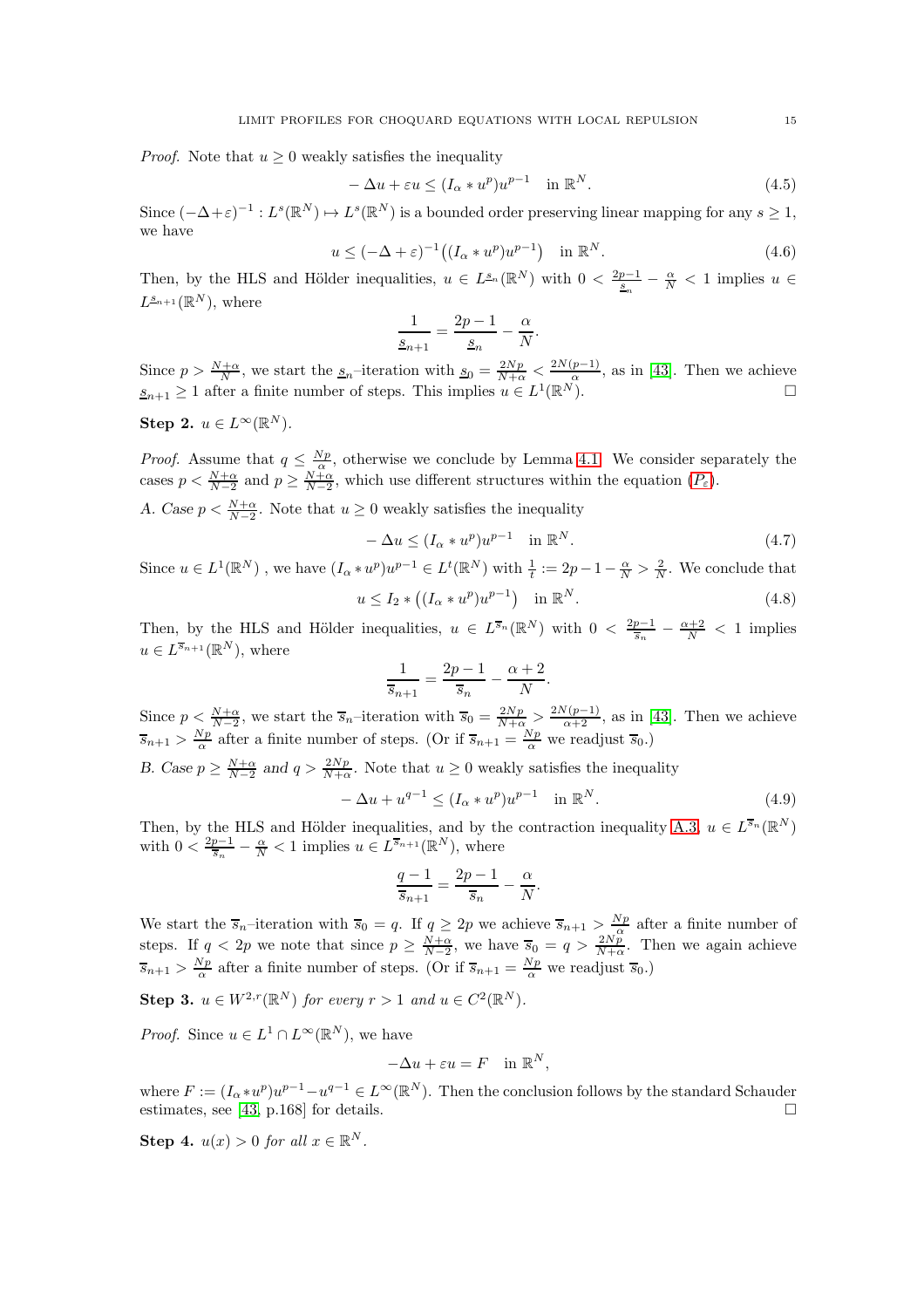*Proof.* We simply note that  $u \geq 0$  satisfies

$$
-\Delta u + V(x)u \ge 0 \quad \text{in } \mathbb{R}^N,
$$
\n(4.10)

where  $V := \varepsilon + u^{q-2} \in C(\mathbb{R}^N)$ . Then  $u(x) > 0$  for all  $x \in \mathbb{R}^N$ , e.g. by the weak Harnack  $\Box$ 

**Proposition 4.3** (Decay asymptotics). Let  $\frac{N+\alpha}{N} < p < \frac{N+\alpha}{N-2}$  and  $q > 2$  or  $p \ge \frac{N+\alpha}{N-2}$  and  $q > \frac{2Np}{N+\alpha}$ . Let  $0 < u_{\varepsilon} \in L^1 \cap C^2(\mathbb{R}^N)$  be a radially symmetric solution of  $(P_{\varepsilon})$  $(P_{\varepsilon})$  $(P_{\varepsilon})$ . Then

<span id="page-15-0"></span>
$$
\lim_{|x| \to \infty} (I_{\alpha} * u_{\varepsilon}^p)(x)|x|^{N-\alpha} = A_{\alpha} ||u_{\varepsilon}||_p^p. \tag{4.11}
$$

*Moreover, there exists*  $C_{\varepsilon} > 0$  *such that* 

• *if*  $p > 2$ , lim  $\lim_{|x| \to \infty} u_{\varepsilon}(x)|x|^{\frac{N-1}{2}} e^{\sqrt{\varepsilon}|x|} = C_{\varepsilon},$ • *if*  $p = 2$ *,* lim  $\lim_{|x| \to \infty} u_{\varepsilon}(x)|x|^{\frac{N-1}{2}} \exp \int_{\nu}^{|x|}$ ν  $\sqrt{\varepsilon - \frac{\nu^{N-\alpha}}{s^{N-\alpha}}} ds = C_{\varepsilon}, \quad where \nu := (A_{\alpha} || u_{\varepsilon} ||_2^2)^{\frac{1}{N-\alpha}},$ • *if*  $p < 2$ *,*  $\lim_{x\to\infty} u_\varepsilon(x)|x|^{\frac{N-\alpha}{2-p}} = (\varepsilon^{-1}A_\alpha||u_\varepsilon||_p^p)^{\frac{1}{2-p}}.$ 

*Proof.* To simplify the notation, we drop the subscript  $\varepsilon$  for  $u_{\varepsilon}$  in this proof.

Let  $u \in L^1 \cap C^2(\mathbb{R}^N)$  be a positive radially symmetric solution of  $(P_\varepsilon)$  $(P_\varepsilon)$  $(P_\varepsilon)$ . By the Strauss' radial L<sup>1</sup>-bound [\[6,](#page-45-7) Lemma A.4],  $u^p(|x|) \leq C ||u||_1 |x|^{-Np}$  for all  $x \in \mathbb{R}^N$ . Then by [\[43,](#page-46-11) Propositions 6.1], there exists  $\mu \in \mathbb{R}$  such that

<span id="page-15-2"></span>
$$
\left| I_{\alpha} * u^{p}(x) - I_{\alpha}(x) \| u \|_{p}^{p} \right| \leq \frac{\mu}{|x|^{N-\alpha+\delta}} \quad \text{for } x \in \mathbb{R}^{N}, \tag{4.12}
$$

with  $0 < \delta \le \min(1, N(p-1))$ . In particular, this implies [\(4.11\)](#page-15-0).

**Case**  $p \geq 2$ . The derivation of the decay asymptotic of u in the case(s)  $p \geq 2$  requires minimal modifications of the proofs of [\[43,](#page-46-11) Propositions 6.3, 6.5]. Indeed,  $(4.11)$  implies  $(I_\alpha * |u|^p)u^{p-2}(x) \le$  $\frac{3}{4}\varepsilon$  for all  $|x| > \rho$ , for some  $\rho > 0$ . Therefore, u satisfies

$$
-\Delta u + \frac{\varepsilon}{4}u \le 0 \quad \text{in } |x| > \rho.
$$

As in [\[43,](#page-46-11) Propositions 6.3] we conclude that

<span id="page-15-1"></span>
$$
u(x) \le c|x|^{-\frac{N-1}{2}}e^{-\frac{\sqrt{\varepsilon}}{4}|x|}.\tag{4.13}
$$

Therefore,  $u$  is a solution of

$$
-\Delta u + W_{\varepsilon}(x)u = 0 \quad \text{in } |x| > \rho,
$$

where

$$
W_{\varepsilon}(x) := \varepsilon - (I_{\alpha} * u^p)u^{p-2}(x) + u^{q-2}(x) \simeq \varepsilon - \frac{A_{\alpha}||u||_p^p}{|x|^{N-\alpha}}u^{p-2}(x) + u^{q-2}(x) \quad \text{as } |x| \to \infty.
$$

The initial rough upper bound [\(4.13\)](#page-15-1) implies that the term  $u^{q-2}(x)$  in the linearisation potential  $W_{\varepsilon}(x)$  has an exponential decay and is negligible in the subsequent asymptotic analysis of Propositions 6.3 and 6.5 in [\[43\]](#page-46-11). We omit the details.

**Case**  $p < 2$ . This proof is an adaptation of [\[43,](#page-46-11) Propositions 6.6].

To derive the upper bound, we note that by Young's inequality,

$$
(I_{\alpha}*|u|^{p})u^{p-1} \leq \varepsilon^{-\frac{p-1}{2-p}}(2-p)(I_{\alpha}*|u|^{p})^{\frac{1}{2-p}} + \varepsilon(p-1)u.
$$

By  $(4.12)$ , we have

$$
((I_{\alpha}*|u|^p)(x))^{\frac{1}{2-p}} \leq I_{\alpha}(x)^{\frac{1}{2-p}} \left( \|u\|_p^p + c|x|^{-\delta}\right)^{\frac{1}{2-p}} \leq I_{\alpha}(x)^{\frac{1}{2-p}} \left( \|u\|_p^{\frac{p}{2-p}} + c|x|^{-\delta}\right) \text{ for } |x| > 1.
$$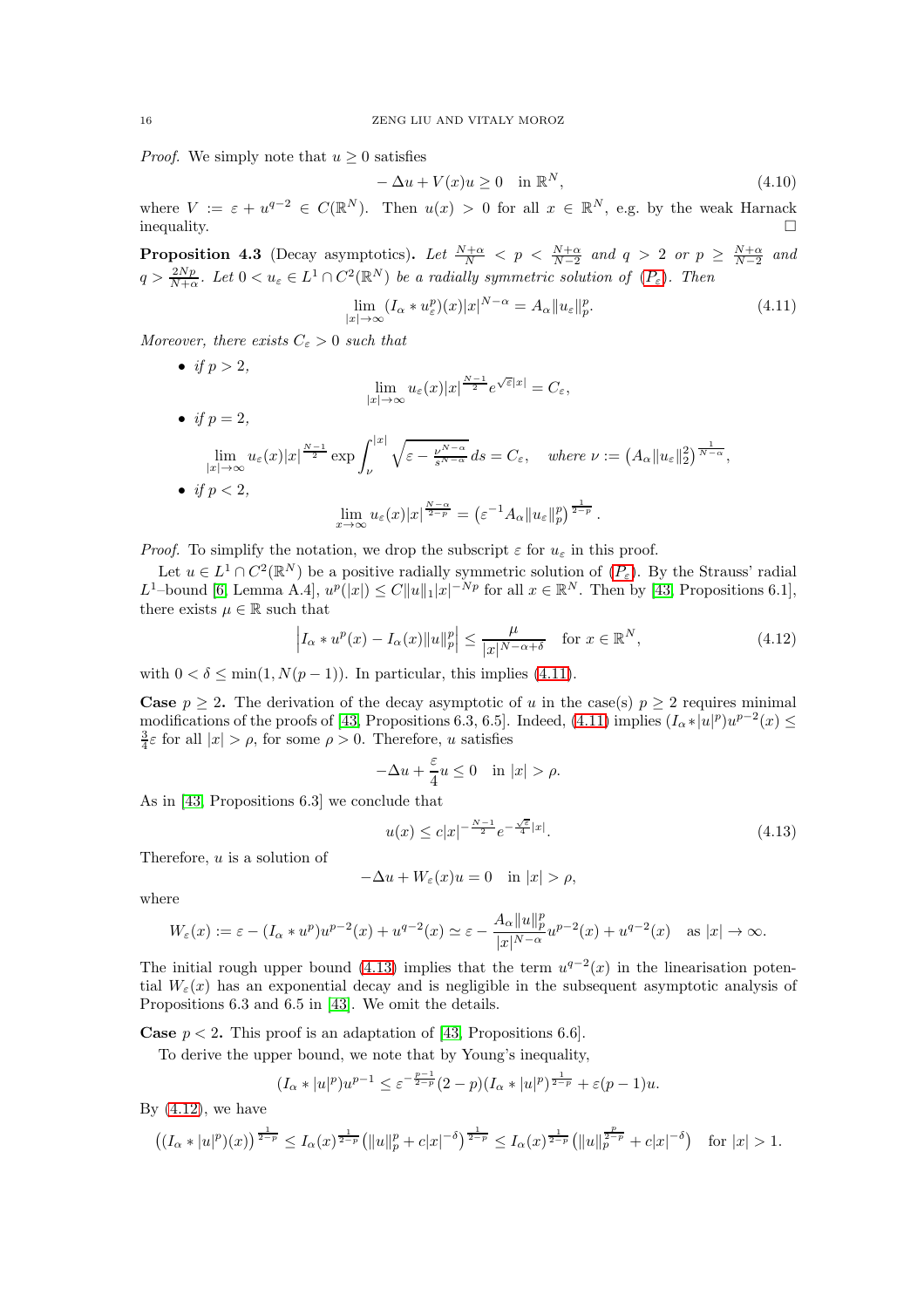Therefore,  $u$  satisfies the inequality

 $|x| \rightarrow \infty$ 

 $\mathbf{I}$ 

$$
-\Delta u + \varepsilon (2 - p)u \le \varepsilon^{-\frac{p-1}{2-p}} (2 - p) I_{\alpha}(x)^{\frac{1}{2-p}} \left( \|u\|_{p}^{\frac{p}{2-p}} + c|x|^{-\delta} \right) \quad \text{if } |x| > 1.
$$
  
Define now  $\bar{u} \in C^2(\mathbb{R}^N \setminus B_1)$  by  

$$
\begin{cases} -\Delta \bar{u} + \varepsilon (2 - p)\bar{u} = \varepsilon^{-\frac{p-1}{2-p}} (2 - p) I_{\alpha}(x)^{\frac{1}{2-p}} \left( \|u\|_{p}^{\frac{p}{2-p}} + c|x|^{-\delta} \right) & \text{if } |x| > 1, \\ \bar{u}(x) = u(x) & \text{if } |x| = 1, \end{cases}
$$
  

$$
\lim_{\bar{u}(x) = 0} \bar{u}(x) = 0.
$$

We now apply [\[43,](#page-46-11) Lemma 6.7] twice and use the linearity of the operator  $-\Delta + \varepsilon(2-p)$  to obtain

$$
\lim_{|x| \to \infty} \frac{\bar{u}(x)}{I_{\alpha}(x)^{\frac{1}{2-p}}} = \varepsilon^{-\frac{1}{2-p}} \|u\|_p^{\frac{p}{2-p}}.
$$

By the comparison principle, we have  $u \leq \bar{u}$  in  $\mathbb{R}^N \setminus B_1$ . Thus

<span id="page-16-0"></span>
$$
\limsup_{|x| \to \infty} \frac{u^{2-p}(x)}{I_{\alpha}(x)} \le \varepsilon^{-1} \|u\|_{p}^{p}.
$$
\n(4.14)

To deduce the lower bound, note that by the chain rule,  $u^{2-p} \in C^2(\mathbb{R}^N)$  and

$$
-\Delta u^{2-p} = -(2-p)u^{1-p}\Delta u + (2-p)(p-1)|\nabla u|^2.
$$

Since  $p \in (1, 2)$  and  $q > 2$ , by the equation satisfied by u and by [\(4.12\)](#page-15-2) and [\(4.14\)](#page-16-0), for some  $c_{\varepsilon} > 0$ we have

$$
-\Delta u^{2-p} + \varepsilon (2-p) u^{2-p} \ge (2-p) I_{\alpha}(x) (\|u\|_p^p - \mu |x|^{-\delta}) - (2-p) u^{q-p}
$$
  
 
$$
\ge (2-p) I_{\alpha}(x) (\|u\|_p^p - \mu |x|^{-\delta}) - c_{\varepsilon} I_{\alpha}(x)^{\frac{q-p}{2-p}} \quad \text{for } x \in \mathbb{R}^N.
$$

Let  $\underline{u} \in C^2(\mathbb{R}^N \setminus B_1)$  be such that

$$
\begin{cases}\n-\Delta \underline{u} + \varepsilon (2 - p)\underline{u} \le (2 - p)I_{\alpha}(x) \left( \|u\|_{p}^{p} - \mu |x|^{-\delta} \right) - c_{\varepsilon}I_{\alpha}(x)^{\frac{q-p}{2-p}} & \text{if } |x| > 1, \\
\underline{u}(x) = u(x)^{2-p} & \text{if } |x| = 1, \\
\lim_{|x| \to \infty} \underline{u}(x) = 0.\n\end{cases}
$$

We apply now [\[43,](#page-46-11) Lemma 6.7] to deduce

$$
\lim_{|x| \to \infty} \frac{u(x)}{I_{\alpha}(x)} = \varepsilon^{-1} ||u||_p^p.
$$

By the comparison principle,  $\underline{u} \leq u^{2-p}$  in  $\mathbb{R}^N \setminus B_1$ . We conclude that

<span id="page-16-1"></span>
$$
\liminf_{|x| \to \infty} \frac{u^{2-p}(x)}{I_{\alpha}(x)} \ge \varepsilon^{-1} \|u\|_p^p \tag{4.15}
$$

and the assertion follows from the combination of [\(4.15\)](#page-16-1) and [\(4.14\)](#page-16-0).

$$
\qquad \qquad \Box
$$

4.3. **Proof of the existence.** Throughout this section, we assume that either  $\frac{N+\alpha}{N} < p < \frac{N+\alpha}{N-2}$ and  $q > 2$  or  $p \ge \frac{N+\alpha}{N-2}$  and  $q > \frac{2Np}{N+\alpha}$ . We construct a groundstate of  $(P_{\varepsilon})$  $(P_{\varepsilon})$  $(P_{\varepsilon})$  by minimising over the [P](#page-1-1)ohožaev manifold of  $(P_{\varepsilon})$ . Similar approach for Choquard's equations with different classes of nonlinearities was recently used in [\[32\]](#page-46-18), [\[23\]](#page-45-26).

Set

$$
\mathscr{P}_{\varepsilon}:=\{u\in\mathcal{H}_q\setminus\{0\}:\mathcal{P}_{\varepsilon}(u)=0\},
$$

where  $\mathcal{P}_{\varepsilon} : \mathcal{H}_q \to \mathbb{R}$  is defined by

$$
\mathcal{P}_{\varepsilon}(u) = \frac{N-2}{2} \int_{\mathbb{R}^N} |\nabla u|^2 dx + \frac{\varepsilon N}{2} \int_{\mathbb{R}^N} |u|^2 dx + \frac{N}{q} \int_{\mathbb{R}^N} |u|^q dx - \frac{N+\alpha}{2p} \int_{\mathbb{R}^N} (I_{\alpha} * |u|^p)|u|^p dx.
$$
  
For each  $u \in \mathcal{H}_q \setminus \{0\}$ , set

<span id="page-16-2"></span>
$$
u_t(x) := u\left(\frac{x}{t}\right). \tag{4.16}
$$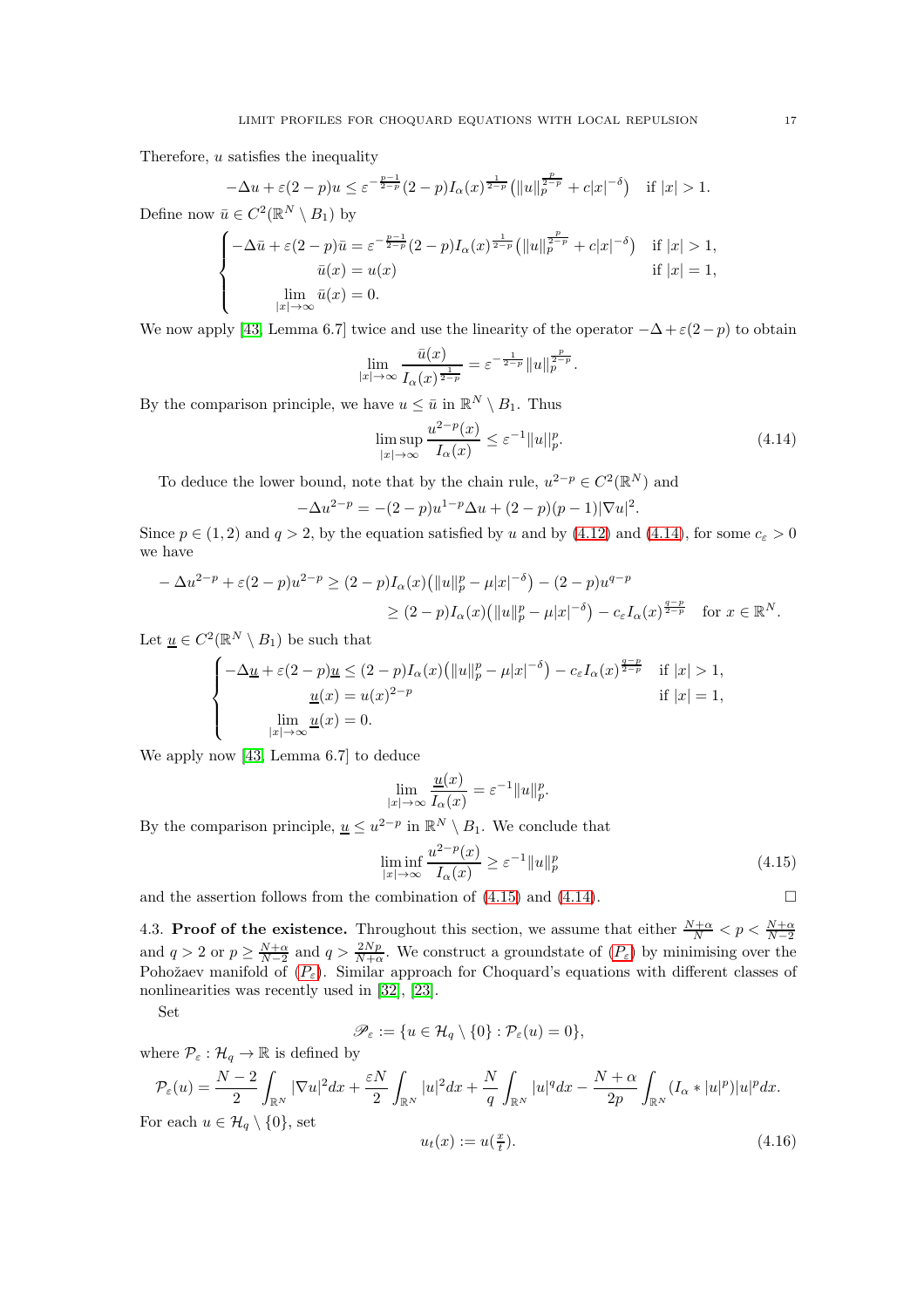Then

$$
f_u(t) := \mathcal{I}_{\varepsilon}(u_t)
$$
  
=  $\frac{t^{N-2}}{2} \int_{\mathbb{R}^N} |\nabla u|^2 dx + \frac{\varepsilon t^N}{2} \int_{\mathbb{R}^N} |u|^2 dx + \frac{t^N}{q} \int_{\mathbb{R}^N} |u|^q dx - \frac{t^{N+\alpha}}{2p} \int_{\mathbb{R}^N} (I_{\alpha} * |u|^p)|u|^p dx.$  (4.17)

Clearly, there exists a unique  $t_u > 0$  such that  $f_u(t_u) = \max\{f_u(t) : t > 0\}$  and  $f'_u(t_u)t_u = 0$ , which means that  $u(x/t_u) \in \mathscr{P}_{\varepsilon}$ . Therefore  $\mathscr{P}_{\varepsilon} \neq \emptyset$ .

Define  $M : \mathcal{H}_q \to \mathbb{R}$  as

<span id="page-17-3"></span><span id="page-17-2"></span>
$$
M(u) := \|\nabla u\|_2^2 + \|u\|_2^2 + \|u\|_q^q. \tag{4.18}
$$

Then  $M(u) = 0$  if and only if  $u = 0$ . Taking into account the definition of M and the norm  $\|\cdot\|_{\mathcal{H}_q}$ , we can check that

<span id="page-17-0"></span>
$$
2^{-\frac{q}{2}} \|u\|_{\mathcal{H}_q}^q \le M(u) \le C \|u\|_{\mathcal{H}_q}^2 \quad \text{if either } M(u) \le 1 \text{ or } \|u\|_{\mathcal{H}_q} \le 1,
$$
 (4.19)

where  $C > 0$  is independent of  $u \in \mathcal{H}_q$ .

<span id="page-17-1"></span>**Lemma 4.2.** *Assume that either*  $\frac{N+\alpha}{N} < p < \frac{N+\alpha}{N-2}$  and  $q > 2$ , or  $p \ge \frac{N+\alpha}{N-2}$  and  $q > \frac{2Np}{N+\alpha}$ . Then *there exists*  $C > 0$  *such that for all*  $u \in H_q$ *,* 

$$
\int_{\mathbb{R}^N} (I_\alpha * |u|^p)|u|^p dx \le C \max\{M(u)^{\frac{N+\alpha}{N}}, M(u)^{\frac{N+\alpha}{N-2}}\}.
$$

*Proof.* For each  $u \in \mathcal{H}_q \setminus \{0\}$ , let  $u_t$  be defined in [\(4.16\)](#page-16-2). If  $M(u) \leq 1$  then we set  $t = M(u)^{-\frac{1}{N}} \geq 1$ , and we have  $M(u_t) \leq t^N M(u) = 1$ . Thus it follows from the HLS inequality, the embedding  $\mathcal{H}_q \hookrightarrow L^{\frac{2Np}{N+\alpha}}(\mathbb{R}^N)$ , and  $(4.19)$  that

$$
\begin{aligned} \int_{\mathbb{R}^N}(I_\alpha*|u|^p)|u|^pdx=t^{-(N+\alpha)}&\int_{\mathbb{R}^N}(I_\alpha*|u_t|^p)|u_t|^pdx\\ &\le Ct^{-(N+\alpha)}\|u_t\|_{\frac{2Np}{N+\alpha}}^{2p}\le C_1t^{-(N+\alpha)}\|u_t\|_{\mathcal{H}_q}^{2p}\le C_2M(u)^{\frac{N+\alpha}{N}}. \end{aligned}
$$

To clarify the last inequality, note that  $M(u_t) \le t^N M(u) = 1$ . Then using (4.17), we obtain

$$
C t^{-(N+\alpha)} \|u_t\|_{\mathcal{H}_q}^{2p} \leq CM(u)^{\frac{N+\alpha}{N}} \big( \|u_t\|_{\mathcal{H}_q}^q \big)^{\frac{2p}{q}} \leq CM(u)^{\frac{N+\alpha}{N}} \big( 2^{\frac{q}{2}} M(u_t) \big)^{\frac{2p}{q}} \leq 2^p C\, M(u)^{\frac{N+\alpha}{N}}.
$$

If  $M(u) > 1$  then we set  $t = M(u)^{-\frac{1}{N-2}} < 1$ , and we have  $M(u_t) \leq t^{N-2}M(u) = 1$ . Similarly as before, we conclude that

$$
\int_{\mathbb{R}^N} (I_\alpha * |u|^p)|u|^p dx = t^{-(N+\alpha)} \int_{\mathbb{R}^N} (I_\alpha * |u_t|^p)|u_t|^p dx
$$
  

$$
\leq Ct^{-(N+\alpha)} \|u_t\|_{\frac{2Np}{N+\alpha}}^{2p} \leq C_1 t^{-(N+\alpha)} \|u_t\|_{\mathcal{H}_q}^{2p} \leq C_2 M(u)^{\frac{N+\alpha}{N-2}},
$$

which completes the proof.  $\Box$ 

To find a groundstate solution of  $(P_{\varepsilon})$  $(P_{\varepsilon})$  $(P_{\varepsilon})$ , we prove the existence of a spherically symmetric nontrivial nonegative minimizer of the minimization problem

<span id="page-17-4"></span>
$$
c_{\varepsilon} = \inf_{u \in \mathcal{P}_{\varepsilon}} \mathcal{I}_{\varepsilon}(u),\tag{4.20}
$$

and then show that  $\mathscr{P}_{\varepsilon}$  is a natural constraint for  $\mathcal{I}_{\varepsilon}$ , i.e. the minimizer  $u_0 \in \mathscr{P}_{\varepsilon}$  satisfies  $\mathcal{I}'_{\varepsilon}(u_0)$  = 0. Such approach for the local equations goes back at least to [\[50\]](#page-46-19) in the local case and to [\[48\]](#page-46-20) in the case of nonlocal problems.

We divide the proof of the existence of the groundstate into several steps.

Step 1.  $0 \notin \partial \mathscr{P}_{\varepsilon}$ .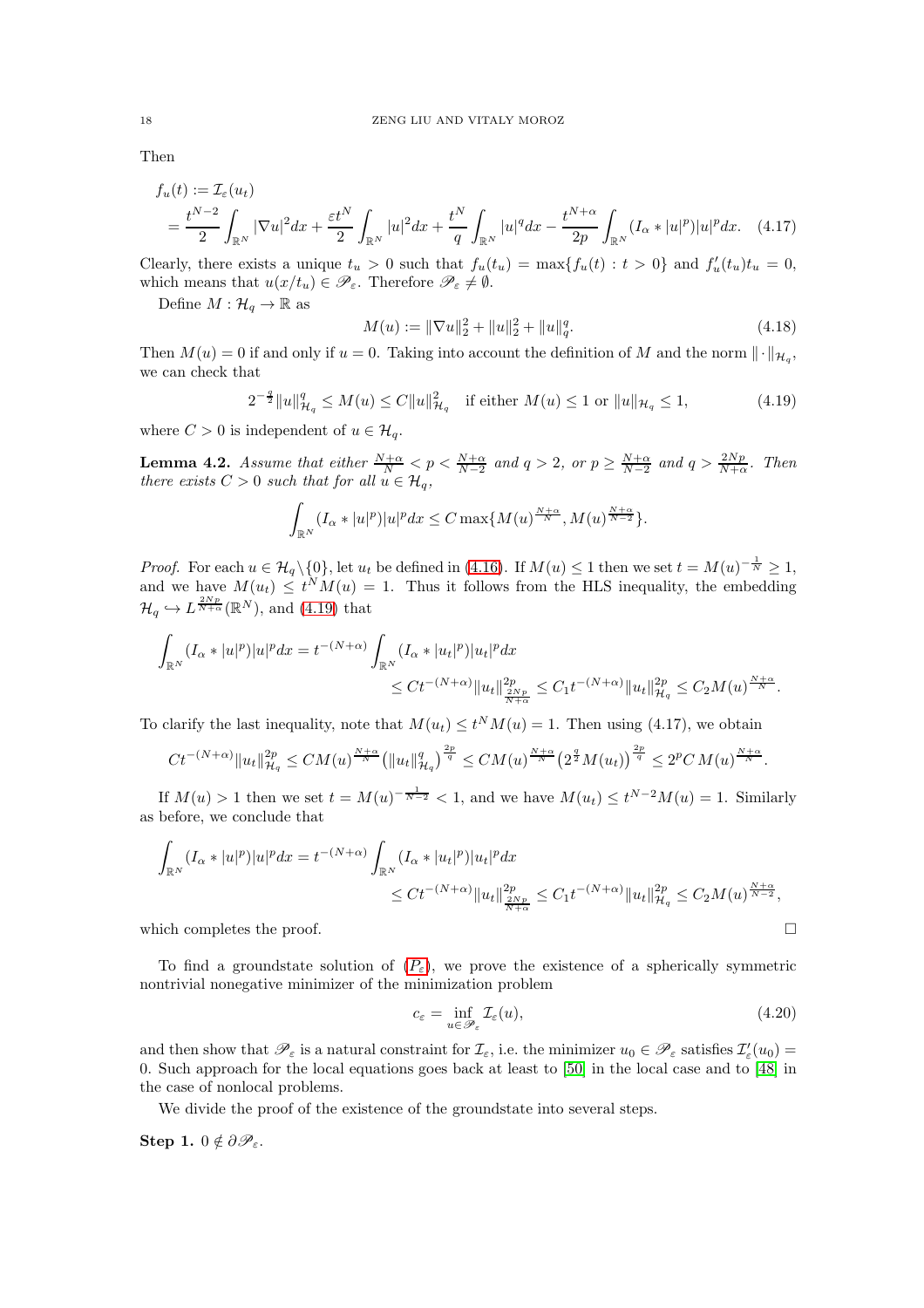*Proof.* Indeed, for  $u \in \mathscr{P}_{\varepsilon}$ , we have, by using the HLS and Sobolev inequalities,

$$
0 = \mathcal{P}_{\varepsilon}(u) \ge \min\left\{\frac{N-2}{2}, \frac{\varepsilon N}{2}, \frac{N}{q}\right\} M(u) - C \|u\|_{\frac{2Np}{N+\alpha}}^{2p}
$$

$$
\ge \min\left\{\frac{N-2}{2}, \frac{\varepsilon N}{2}, \frac{N}{q}\right\} M(u) - C\left(M(u)\right)^{\frac{N+\alpha}{N}},
$$

which means that there exists  $C > 0$  such that  $M(u) \geq C$  for all  $u \in \mathcal{P}_{\varepsilon}$ .

**Step 2.** 
$$
c_{\varepsilon} = \inf_{u \in \mathscr{P}_{\varepsilon}} \mathcal{I}_{\varepsilon}(u) > 0
$$

*Proof.* For each  $u \in \mathscr{P}_{\varepsilon}$ , we have

<span id="page-18-0"></span>
$$
\mathcal{I}_{\varepsilon}(u) = \frac{1}{N} \|\nabla u\|_2^2 + \frac{\alpha}{2pN} \int_{\mathbb{R}^N} (I_{\alpha} * |u|^p) |u|^p dx,
$$
\n(4.21)

therefore  $c_{\varepsilon} \geq 0$ . If  $c_{\varepsilon} = 0$ , then there exists a sequence  $\{u_n\} \subset \mathscr{P}_{\varepsilon}$  such that  $\mathcal{I}_{\varepsilon}(u_n) \to 0$ , which means that  $\|\nabla u_n\|_2^2 \to 0$  and  $\int_{\mathbb{R}^N} (I_\alpha * |u_n|^p)|u_n|^p dx \to 0$ . Recall that  $\mathcal{P}_\varepsilon(u_n) = 0$ . Then we conclude that  $||u_n||_2^2 \to 0$  and  $||u_n||_q^q \to 0$ . This implies that  $||u_n||_{\mathcal{H}_q}^2 \to 0$ , which contradicts to  $0 \notin \partial \mathscr{P}_{\varepsilon}$ .

**Step 3.** *There exists*  $u_0 \in \mathscr{P}_{\varepsilon}$  *such that*  $\mathcal{I}_{\varepsilon}(u_0) = c_{\varepsilon}$ *.* 

*Proof.* Since  $c_{\varepsilon}$  is well defined, there exists a sequence  $\{u_n\} \subset \mathscr{P}_{\varepsilon}$  such that  $\mathcal{I}_{\varepsilon}(u_n) \to c_{\varepsilon}$ . It follows from [\(4.21\)](#page-18-0) that both  $\{\|\nabla u_n\|_2^2\}$  and  $\{\int_{\mathbb{R}^N} (I_\alpha * |u_n|^p)|u_n|^p dx\}$  are bounded. Note that  $P_{\varepsilon}(u_n) = 0$ . Then we see that  $\{||u_n||_2^2\}$  and  $\{||u_n||_q^q\}$  are bounded, and therefore  $\{u_n\}$  is bounded in  $\mathcal{H}_a$ .

Let  $u_n^*$  be the Schwartz spherical rearrangement of  $|u_n|$ . Then  $u_n^* \in \mathcal{H}_{q,rad}$ , the subspace of  $\mathcal{H}_q$ which consists of all spherically symmetric functions in  $\mathcal{H}_q$ , and

$$
\|\nabla u_n\|_2^2 \ge \|\nabla u_n^*\|_2^2, \|u_n\|_2^2 = \|u_n^*\|_2^2, \|u_n\|_q^q = \|u_n^*\|_q^q, \int_{\mathbb{R}^N} (I_\alpha * |u_n|^p)|u_n|^p dx \le \int_{\mathbb{R}^N} (I_\alpha * |u_n^*|^p)|u_n^*|^p dx,
$$

cf. [\[35,](#page-46-10) Section 3]. For each  $u_n^*$ , there exists a unique  $t_n \in (0,1)$  such that  $v_n := u_n^*(\frac{x}{t_n}) \in \mathscr{P}_{\varepsilon}$ . Therefore we obtain that

$$
\mathcal{I}_{\varepsilon}(u_n) \geq \mathcal{I}_{\varepsilon}(u_n(\tfrac{x}{t_n})) \geq \mathcal{I}_{\varepsilon}(v_n) \geq c_{\varepsilon},
$$

which implies that  $\{v_n\}$  is also a minimizing sequence for  $c_{\varepsilon}$ , that is  $\mathcal{I}_{\varepsilon}(v_n) \to c_{\varepsilon}$ . (In fact, we can also prove that  $t_n \to 1$ .)

Clearly  $\{v_n\} \subset \mathcal{H}_{q,rad}$  is bounded. Then there exists  $v \in \mathcal{H}_{q,rad}$  such that  $v_n \rightharpoonup v$  weakly in  $\mathcal{H}_q$ and  $v_n(x) \to v(x)$  for a.e.  $x \in \mathbb{R}^N$ , by the local compactness of the emebedding  $\mathcal{H}_q \hookrightarrow L^2_{loc}(\mathbb{R}^N)$ on bounded domains. Using Strauss's  $L^s$ -bounds with  $s = 2$  and  $s = q^*$ , we conclude that

$$
v_n(|x|) \le U(x) := C \min\{|x|^{-N/2}, |x|^{-N/q^*}\}.
$$

Since  $U \in L^{s}(\mathbb{R}^{N})$  for  $s \in (2,q^*)$ , by the Lebesgue dominated convergence we conclude that for  $s \in (2, q^*),$ 

$$
\lim_{n \to \infty} \int_{\mathbb{R}^N} |v_n|^s dx = \int_{\mathbb{R}^N} |v|^s dx.
$$

Note that  $q^* > \frac{2Np}{N+\alpha}$  and hence we can always choose  $s > \frac{2Np}{N+\alpha} > p$  such that  $\{v_n\}$  is bounded in  $L^{s}(\mathbb{R}^{N})$ . Then by the nonlocal Brezis-Lieb Lemma with high local integrability [\[40,](#page-46-21) Proposition 4.7] we conclude that

$$
\lim_{n \to \infty} \int_{\mathbb{R}^N} (I_\alpha * |v_n|^p) |v_n|^p dx = \int_{\mathbb{R}^N} (I_\alpha * |v|^p) |v|^p dx.
$$

This means that  $v \neq 0$ , since by Lemma [4.2](#page-17-1) the sequence  $\{M(v_n)\}\$  has a positive lower bound. Then there exists a unique  $t_0 > 0$  such that  $v(\frac{x}{t_0}) \in \mathscr{P}_{\varepsilon}$ . By the weakly lower semi-continuity of the norm, we see that

$$
\mathcal{I}_{\varepsilon}(v_n) \geq \mathcal{I}_{\varepsilon}(v_n(\tfrac{x}{t_0})) \geq \mathcal{I}_{\varepsilon}(v(\tfrac{x}{t_0})) \geq c_{\varepsilon},
$$

which implies that  $\mathcal{I}_{\varepsilon}(v(\frac{x}{t_0})) = c_{\varepsilon}$ . We conclude this step by taking  $u_0(x) := v(\frac{x}{t_0})$ 

 $\Box$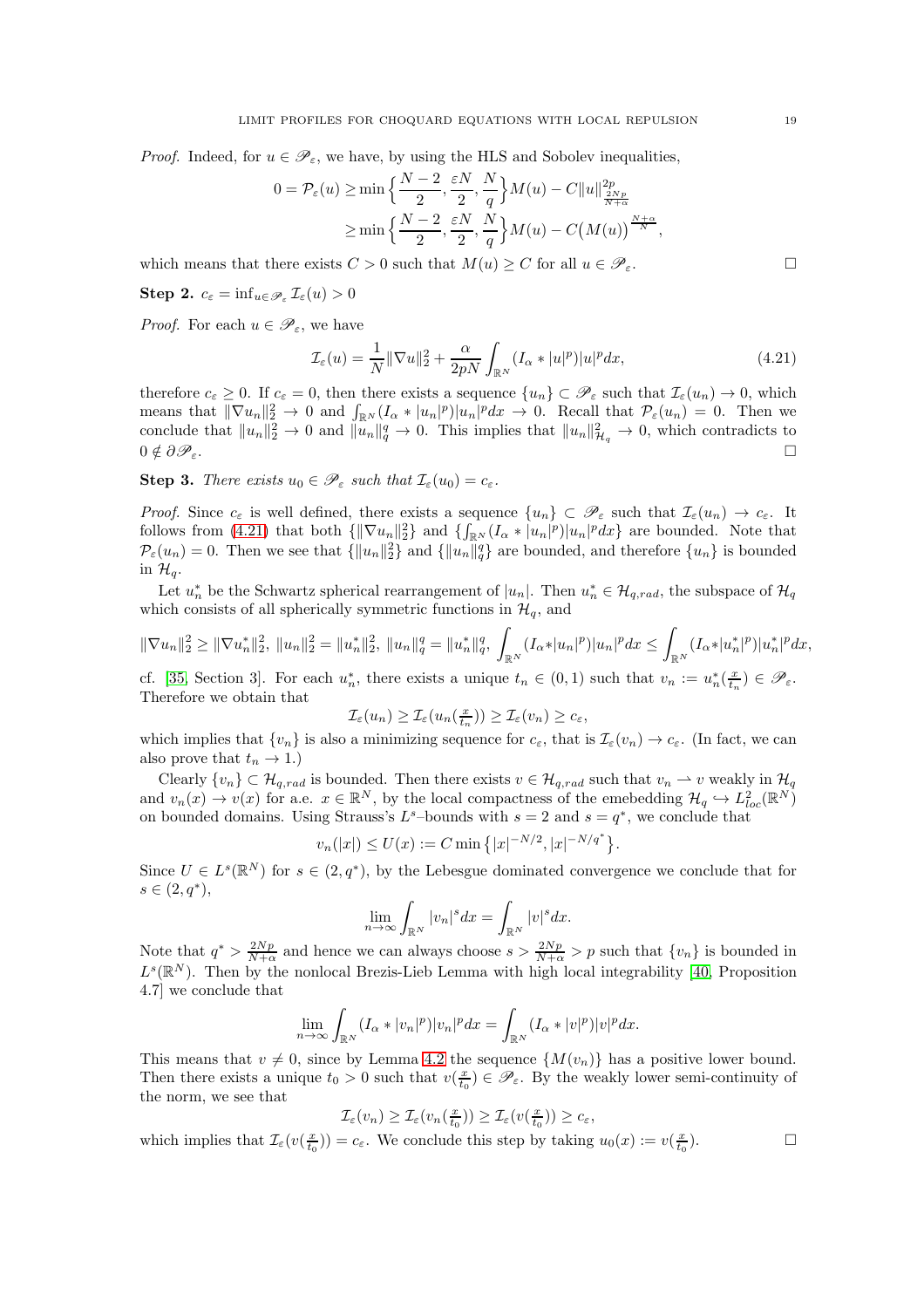**Step 4.**  $\mathcal{P}'_{\varepsilon}(u_0) \neq 0$ , where  $u_0$  is obtained in Step 3.

*Proof.* Arguing by contradiction, we assume that  $\mathcal{P}'_{\varepsilon}(u_0) = 0$ . Then  $u_0$  is a weak solution of the following equation,

$$
-(N-2)\Delta u + \varepsilon Nu - (N+\alpha)(I_{\alpha}*|u|^p)|u|^{p-2}u + N|u|^{q-2} = 0 \quad \text{in } \mathbb{R}^N. \tag{4.22}
$$

By Propositions [4.1](#page-13-2) and [4.2,](#page-13-3)  $u_0$  satisfies the Pohožaev identity

$$
\frac{(N-2)^2}{2} \|\nabla u_0\|_2^2 + \frac{\varepsilon N^2}{2} \|u_0\|_2^2 - \frac{(N+\alpha)^2}{2p} \int_{\mathbb{R}^N} (I_\alpha * |u_0|^p) |u_0|^p dx + \frac{N^2}{q} \|u_0\|_q^q = 0.
$$

This, together with  $P_{\varepsilon}(u_0) = 0$ , implies that

$$
(N-2)||\nabla u_0||_2^2 + \frac{(N+\alpha)\alpha}{2p} \int_{\mathbb{R}^N} (I_\alpha * |u_0|^p)|u_0|^p dx = 0,
$$

which contradict  $u_0 \neq 0$ .

**Step 5.**  $\mathcal{I}'_{\varepsilon}(u_0) = 0$ , *i.e.*,  $u_0$  *is a weak solution of*  $(P_{\varepsilon})$  $(P_{\varepsilon})$  $(P_{\varepsilon})$ *.* 

*Proof.* By the Lagrange multiplier rule, there exists  $\mu \in \mathbb{R}$  such that  $\mathcal{I}'_{\varepsilon}(u_0) = \mu \mathcal{P}'_{\varepsilon}(u_0)$ . We claim that  $\mu = 0$ . Indeed, since  $\mathcal{I}'_{\varepsilon}(u_0) = \mu \mathcal{P}'_{\varepsilon}(u_0)$ , then  $u_0$  satisfies in the weak sense the following equation,

 $-(\mu(N-2)-1)\Delta u + (\mu N-1)\varepsilon u - (\mu(N+\alpha)-1)(I_{\alpha}*|u|^p)|u|^{p-2}u + (\mu N-1)|u|^{q-2}u = 0$  in  $\mathbb{R}^N$ . By Propositions [4.1](#page-13-2) and [4.2,](#page-13-3)  $u_0$  satisfies the Pohožaev identity

$$
\frac{(\mu(N-2)-1)(N-2)}{2} \|\nabla u_0\|_2^2 + \frac{\varepsilon(\mu N-1)N}{2} \|u_0\|_2^2
$$
  
 
$$
- \frac{(\mu(N+\alpha)-1)(N+\alpha)}{2p} \int_{\mathbb{R}^N} (I_\alpha * |u_0|^p)|u_0|^p dx + \frac{(\mu N-1)N}{q} \|u_0\|_q^q = 0.
$$

By using  $P_{\varepsilon}(u_0) = 0$  again, we conclude that

$$
\mu(N-2) \|\nabla u_0\|_2^2 + \frac{\mu \alpha (N+\alpha)}{2p} \int_{\mathbb{R}^N} (I_\alpha * |u_0|^p) |u_0|^p dx = 0,
$$
  
 
$$
u = 0 \text{ Therefore } T(u_0) = 0 \tag{5}
$$

<span id="page-19-0"></span>which means that  $\mu = 0$ . Therefore  $\mathcal{I}'_{\varepsilon}(u_0) = 0$ .

#### 5. EXISTENCE AND [P](#page-3-0)ROPERTIES OF GROUNDSTATES FOR  $(P_0)$

In this section we study the existence and some qualitative properties of groundstate solutions for the equation

$$
-\Delta u - (I_{\alpha} * |u|^p)|u|^{p-2}u + |u|^{q-2}u = 0 \quad \text{in } \mathbb{R}^N,
$$
\n<sup>(P\_0)</sup>

where  $N \geq 3$ ,  $\alpha \in (0, N)$ ,  $p > 1$  and  $q > 2$ . Equation  $(P_0)$  $(P_0)$  $(P_0)$  appears as a formal limit of  $(P_{\varepsilon})$  with  $\varepsilon = 0$ . The natural domain for the formal limit energy  $\mathcal{I}_0$  which corresponds to  $(P_0)$  $(P_0)$  $(P_0)$  is the space

$$
\mathcal{D}_q := D^1(\mathbb{R}^N) \cap L^q(\mathbb{R}^N).
$$

Clearly,  $\mathcal{D}_q$  endowed with the norm

$$
||u||_{\mathcal{D}_q} := ||\nabla u||_{L^2} + ||u||_{L^q}
$$

is a Banach space, and  $\mathcal{D}_q \hookrightarrow L^q \cap L^{2^*}(\mathbb{R}^N)$ . In particular,  $\mathcal{D}_q \hookrightarrow L^{\frac{2Np}{N+\alpha}}(\mathbb{R}^N)$  for  $\frac{N+\alpha}{N} < p < \frac{N+\alpha}{N-2}$ <br>and  $2 < q < \frac{2Np}{N+\alpha}$ , or  $p \ge \frac{N+\alpha}{N-2}$  and  $q > \frac{2Np}{N+\alpha}$ . However,  $\mathcal{H}_q \subsetne$ considered as a small perturbation of  $(P_0)$  $(P_0)$  $(P_0)$ , since the domain of  $\mathcal{I}_0$  is strictly bigger than the domain of  $\mathcal{I}_{\varepsilon}$ .

If  $p \in (\frac{N+\alpha}{N}, \frac{N+\alpha}{N-2})$  and  $q \in (2, \frac{2Np}{N+\alpha})$  or  $p \ge \frac{N+\alpha}{N-2}$  and  $q > \frac{2Np}{N+\alpha}$  then the HLS, Sobolev and interpolation inequalities ensure the control of the nonlocal term by the  $L^q$  and  $D^1$ -norms,

<span id="page-19-1"></span>
$$
\int_{\mathbb{R}^N} (I_{\alpha} * |u|^p)|u|^p dx \le C \|u\|_{\frac{2Np}{N+\alpha}}^{2p} \le C \|u\|_{q}^{2p\theta} \|u\|_{2^*}^{2p(1-\theta)} \le C \|u\|_{q}^{2p\theta} \|\nabla u\|_{2}^{2p(1-\theta)} \le C (\|u\|_{q}^{2p} + \|\nabla u\|_{2}^{2p}) \le C \|u\|_{\mathcal{D}_q}^{2p},
$$
\n
$$
(5.1)
$$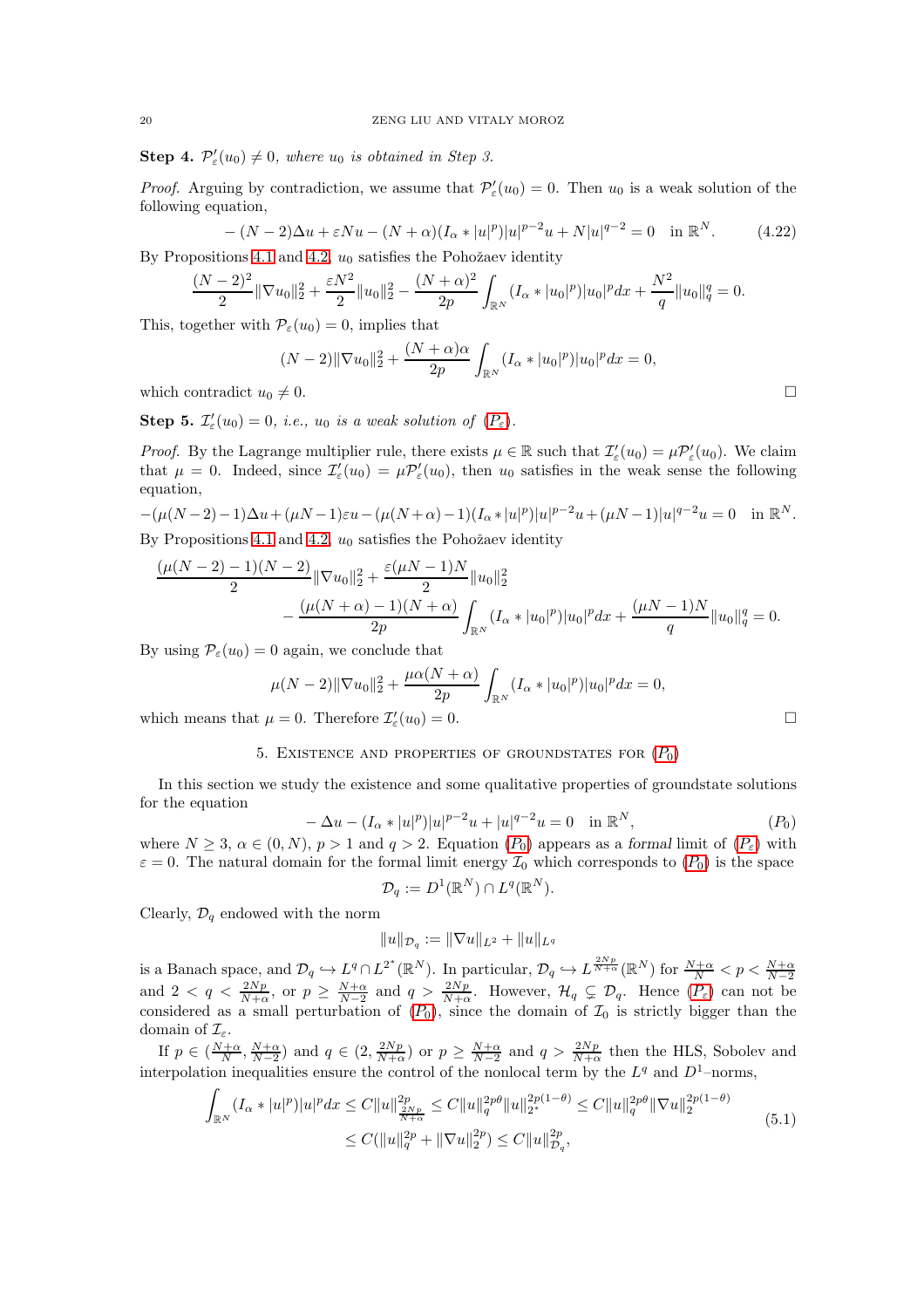with a  $\theta \in (0,1)$ . Then it is standard to check that  $\mathcal{I}_0 \in C^1(\mathcal{D}_q, \mathbb{R})$  and the problem  $(P_0)$  $(P_0)$  $(P_0)$  is variationaly well-posed, in the sense that weak solutions  $u \in \mathcal{D}_q$  of  $(P_\varepsilon)$  $(P_\varepsilon)$  $(P_\varepsilon)$  are critical points of  $\mathcal{I}_\varepsilon$ , i.e.

$$
\langle \mathcal{I}_0'(u), \varphi \rangle_{\mathcal{D}_q} = \int_{\mathbb{R}^N} \nabla u \cdot \nabla \varphi dx - \int_{\mathbb{R}^N} (I_\alpha * |u|^p) |u|^{p-2} \varphi dx + \int_{\mathbb{R}^N} |u|^{q-2} u \varphi dx = 0,
$$

for all  $\varphi \in \mathcal{D}_q$ . In particular, weak solutions  $u \in \mathcal{D}_q$  of  $(P_0)$  $(P_0)$  $(P_0)$  satisfy the *Nehari identity* 

<span id="page-20-1"></span>
$$
\int_{\mathbb{R}^N} |\nabla u|^2 dx + \int_{\mathbb{R}^N} |u|^q dx - \int_{\mathbb{R}^N} (I_\alpha * |u|^p)|u|^p dx = 0.
$$
\n(5.2)

As in Proposition [4.1,](#page-13-2) we see that weak solutions  $u \in \mathcal{D}_q \cap L^{\frac{2Np}{N+\alpha}}(\mathbb{R}^N) \cap W_{loc}^{1,\frac{2Np}{N+\alpha}}(\mathbb{R}^N) \cap W_{loc}^{2,2}(\mathbb{R}^N)$ of ([P](#page-3-0)0) also satisfy the *Pohoˇzaev identity*

<span id="page-20-2"></span>
$$
\frac{N-2}{2} \int_{\mathbb{R}^N} |\nabla u|^2 dx + \frac{N}{q} \int_{\mathbb{R}^N} |u|^q dx - \frac{N+\alpha}{2p} \int_{\mathbb{R}^N} (I_\alpha * |u|^p) |u|^p dx = 0.
$$
 (5.3)

We are going to prove the existence of a ground state of  $(P_0)$  by minimizing over the Pohožaev manifold  $P_0$ . This requires apriori additional regularity and some decay properties of the weak solutions.

<span id="page-20-0"></span>**Lemma 5.1** ( $L^1$ -decay). Let  $\frac{N+\alpha}{N} < p < \frac{N+\alpha}{N-2}$  and  $2 < q < \frac{2Np}{N+\alpha}$ . If  $0 \le u \in \mathcal{D}_q$  is a weak *solution of*  $(P_0)$  $(P_0)$  $(P_0)$  *then*  $u \in L^1(\mathbb{R}^N)$ *.* 

*Proof.* Note that  $u \geq 0$  weakly satisfies the inequality [\(4.9\)](#page-14-0). Then, by the HLS and Hölder inequalities, and by the contraction inequality [A.3,](#page-43-1)  $u \in L^{s_n}(\mathbb{R}^N)$  with  $0 < \frac{2p-1}{s_n} - \frac{\alpha}{N} < 1$  implies  $u \in L^{\underline{s}_{n+1}}(\mathbb{R}^N)$ , where

$$
\frac{q-1}{s_{n+1}} = \frac{2p-1}{s_n} - \frac{\alpha}{N}.
$$

We start the  $\underline{s}_n$ -iteration with  $\underline{s}_0 = q < \frac{2Np}{N+\alpha}$ . Then we achieve  $\underline{s}_{n+1} \leq 1$  after a finite number of steps.  $\Box$ 

**Proposition 5.1** (Regularity). Let  $\frac{N+\alpha}{N} < p < \frac{N+\alpha}{N-2}$  and  $2 < q < \frac{2Np}{N+\alpha}$ , or  $p \ge \frac{N+\alpha}{N-2}$  and  $q > \frac{2Np}{N+\alpha}$ . If  $0 \le u \in \mathcal{D}_q$  is a nontrivial weak solution of  $(P_0)$  $(P_0)$  $(P_0)$  then  $u \in C^2(\mathbb{R}^N)$  and  $u(x) > 0$  for  $all x \in \mathbb{R}^N$ .

*Proof.* Since  $0 \le u \in \mathcal{D}_q$  we know that  $u \in L^q \cap L^{2^*}(\mathbb{R}^N)$ . Assume that  $q \le \frac{Np}{\alpha}$ , otherwise we conclude that  $u \in L^{\infty}(\mathbb{R}^N)$  by a modification of the comparison argument of Lemma [4.1.](#page-13-1)

If  $p > \frac{N+\alpha}{N-2}$  and  $q > \frac{2Np}{N+\alpha}$  we can show that  $u \in L^{\infty}(\mathbb{R}^N)$  by repeating the same iteration argument as in the proof of Proposition [4.2,](#page-13-3) Step 2(B).

If  $\frac{N+\alpha}{N} < p < \frac{N+\alpha}{N-2}$  and  $2 < q < \frac{2Np}{N+\alpha}$  we know additionally that  $u \in L^1 \cap L^{2^*}(\mathbb{R}^N)$  by Lemma [5.1.](#page-20-0) Then we can conclude that  $u \in L^{\infty}(\mathbb{R}^{N})$  by repeating the iteration argument in the proof of Proposition [4.2,](#page-13-3) Step 2(A).

Finally,  $u \in L^{q^*} \cap L^{\infty}(\mathbb{R}^N)$  implies  $u \in C^2(\mathbb{R}^N)$  by the standard Hölder and Schauder estimates, while positivity of  $u(x)$  follows via the weak Harnack inequality, as in the proof of Proposition [4.2,](#page-13-3) Steps 3 and 4.  $\Box$ 

Unlike in the case  $\varepsilon > 0$ , for  $p > \frac{N+\alpha}{N-2}$  we can not conclude that  $u \in L^1(\mathbb{R}^N)$  via a regularity type iteration arguments. In fact, the decay of groundstates of  $(P_0)$  $(P_0)$  $(P_0)$  is more complex.

**Proposition 5.2** (Decay estimates). Assume that either  $p < \frac{N+\alpha}{N-2}$  and  $q < \frac{2Np}{N+\alpha}$  or  $p > \frac{N+\alpha}{N-2}$  and  $q > \frac{2Np}{N+\alpha}$ . Let  $u \in \mathcal{D}_{q,rad}$  be a nontrivial nonnegative weak solution of  $(P_0)$  $(P_0)$  $(P_0)$ . Then:

- *if*  $p < \frac{N+\alpha}{N-2}$  then  $u \in L^1(\mathbb{R}^N)$ ,
- *if*  $p > \frac{N+\alpha}{N-2}$  then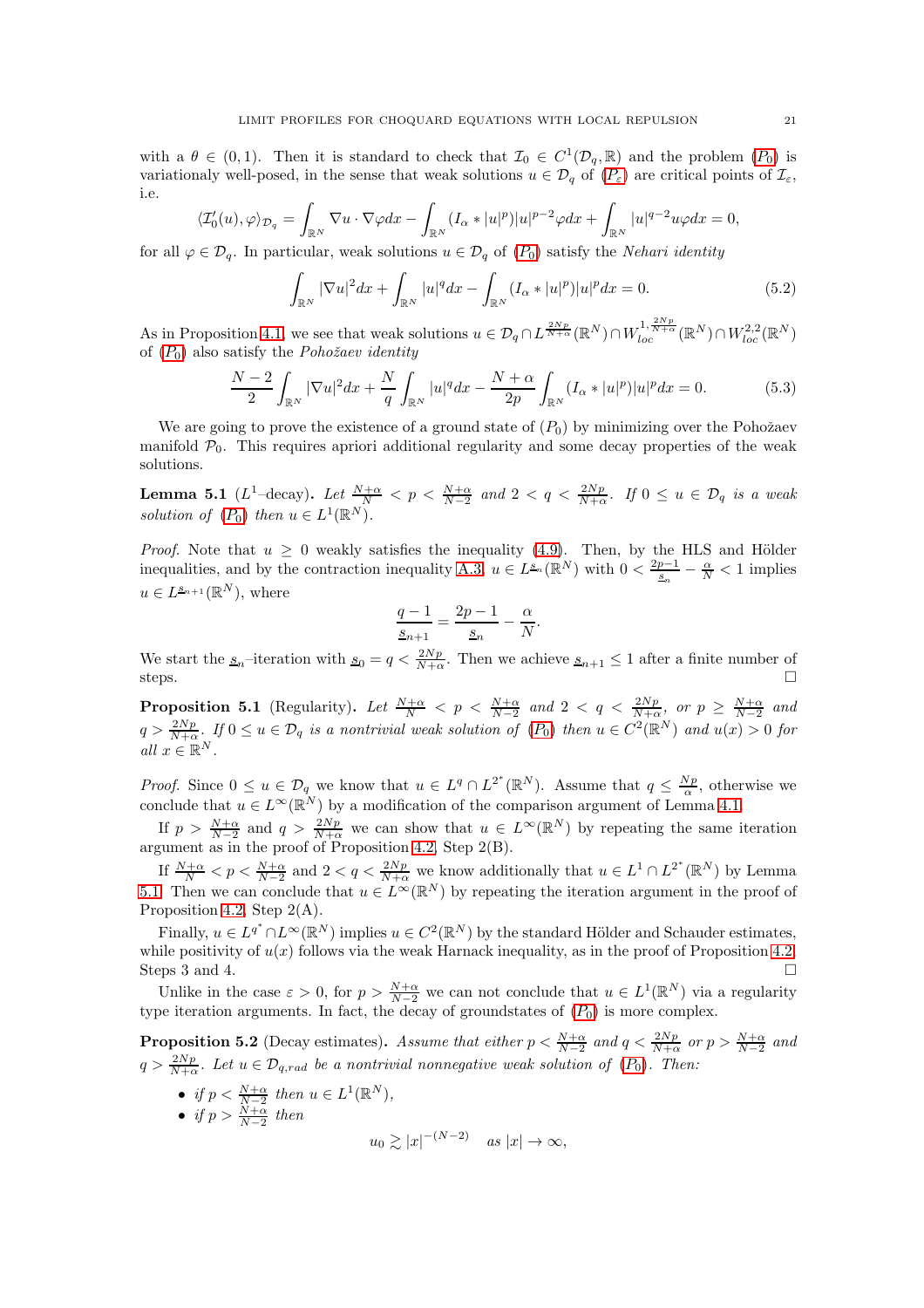and if 
$$
p > \max \left\{ \frac{N+\alpha}{N-2}, \frac{2}{3} \left( 1 + \frac{N+\alpha}{N-2} \right) \right\}
$$
 then  
\n
$$
u_0 \sim |x|^{-(N-2)} \quad \text{as } |x| \to \infty.
$$
\n(5.4)

*Proof.* The case  $p < \frac{N+\alpha}{N-2}$  is the content of Lemma [5.1.](#page-20-0)

Assume  $p > \frac{N+\alpha}{N-2}$ . Then  $u \in L^{2^*} \cap C^2(\mathbb{R}^N)$ . By the Strauss's radial  $L^s$ -bounds with  $s = 2^*$ ,

<span id="page-21-2"></span><span id="page-21-0"></span>
$$
u(|x|) \le c(1+|x|)^{-\frac{N-2}{2}} \qquad (x \in \mathbb{R}^N). \tag{5.5}
$$

Since  $q > 2^*$ ,  $u > 0$  satisfies

$$
-\Delta u + V(x)u > 0 \quad \text{in } \mathbb{R}^N,
$$

where

$$
0 < V(x) := u^{q-2}(x) \le c(1+|x|)^{-(2+\delta)} \qquad (x \in \mathbb{R}^N),
$$

for some  $\delta > 0$ . By comparing with an explicit subsolution  $c|x|^{-(N-2)}(1+|x|^{-\delta/2})$  in  $|x| > 1$ , we conclude that

<span id="page-21-1"></span>
$$
u(x) \ge c(1+|x|)^{-(N-2)} \qquad (x \in \mathbb{R}^N). \tag{5.6}
$$

Assume now that  $p \ge \max\left\{\frac{N+\alpha}{N-2}, 2\right\}$ . Using again [\(5.5\)](#page-21-0) and we conclude that

$$
((I_{\alpha} * u^{p})u^{p-2})(x) \le W(x) := c(1+|x|)^{-(N-2)(p-1)+\alpha} \le c(1+|x|)^{-(2+\delta)} \qquad (x \in \mathbb{R}^{N}), \quad (5.7)
$$

for some  $\delta \in (0,1)$ . Therefore,  $u > 0$  satisfies

$$
-\Delta u - W(x)u < 0 \quad \text{in } \mathbb{R}^N.
$$

By comparing with an explicit supersolution  $c|x|^{-(N-2)}(1-|x|^{-\delta/2})$  in  $|x| > 2$ , we conclude that  $u(x) \leq C(1+|x|)^{-(N-2)}$   $(x \in \mathbb{R}^N)$ .

Next we assume that  $\alpha < N - 4$  and  $\frac{N+\alpha}{N-2} < p < 2$ . Using again [\(5.5\)](#page-21-0), the lower bound [\(5.6\)](#page-21-1) and taking into account that  $p < 2$ , we conclude that

 $((I_{\alpha}*u^p)u^{p-2})(x) \le W(x) := c(1+|x|)^{-\frac{N-2}{2}p+\alpha+(N-2)(2-p)} \le c(1+|x|)^{-(2+\delta)} \quad (x \in \mathbb{R}^N),$  (5.8) where  $\delta > 0$  provided that  $p > \frac{2}{3} \left( 1 + \frac{N+\alpha}{N-2} \right)$ . Then we conclude as before.

*Proof of Theorem [2.1.](#page-5-1)* We assume that either  $\frac{N+\alpha}{N} < p < \frac{N+\alpha}{N-2}$  and  $2 < q < \frac{2Np}{N+\alpha}$  or  $p > \frac{N+\alpha}{N-2}$ and  $q > \frac{2Np}{N+\alpha}$ . Set

$$
\mathscr{P}_0 := \{ u \in \mathcal{D}_q \setminus \{0\} : \mathcal{P}_0(u) = 0 \},\
$$

where  $\mathcal{P}_0 : \mathcal{D}_q \to \mathbb{R}$  is defined by

$$
\mathcal{P}_0(u) = \frac{N-2}{2} \int_{\mathbb{R}^N} |\nabla u|^2 dx + \frac{N}{q} \int_{\mathbb{R}^N} |u|^q dx - \frac{N+\alpha}{2p} \int_{\mathbb{R}^N} (I_\alpha * |u|^p)|u|^p dx.
$$

As in the case  $\varepsilon > 0$ , it is standard to check that  $\mathscr{P}_0 \neq \emptyset$  (see [\(4.17\)](#page-17-2)). To construct a groundstate solution of  $(P_0)$ , we prove the existence of a spherically symmetric nontrivial nonegative minimizer of the minimization problem

$$
c_0 = \inf_{u \in \mathcal{P}_0} \mathcal{I}_0(u),\tag{5.9}
$$

and then show that  $\mathscr{P}_0$  is a natural constraint for  $\mathcal{I}_0$ , i.e. the minimizer  $u_0 \in \mathscr{P}_0$  satisfies  $\mathcal{I}'_0(u_0) =$ 0. The arguments follow closely the proof of Theorem [1.1,](#page-2-0) except that instead of the quantity  $M$ defined in [\(4.18\)](#page-17-3), we use  $\overline{M}: \mathcal{D}_q \to \mathbb{R}$  defined by

$$
\overline{M}(u) := \|\nabla u\|_2^2 + \|u\|_q^q.
$$

It is easy check that

$$
2^{-\frac{q}{2}}\|u\|_{\mathcal{D}_q}^q \le \overline{M}(u) \le C\|u\|_{\mathcal{D}_q}^2 \quad \text{if either } \overline{M}(u) \le 1 \text{ or } \|u\|_{\mathcal{D}_q} \le 1,\tag{5.10}
$$

where  $C > 0$  is independent of  $u \in \mathcal{D}_a$ . Similarly to Lemma [4.2,](#page-17-1) we also can prove that there exists  $C > 0$  such that for all  $u \in \mathcal{D}_q$ ,

$$
\int_{\mathbb{R}^N} (I_\alpha * |u|^p)|u|^p dx \leq C \max\{\overline{M}(u)^{\frac{N+\alpha}{N}}, \overline{M}(u)^{\frac{N+\alpha}{N-2}}\},\
$$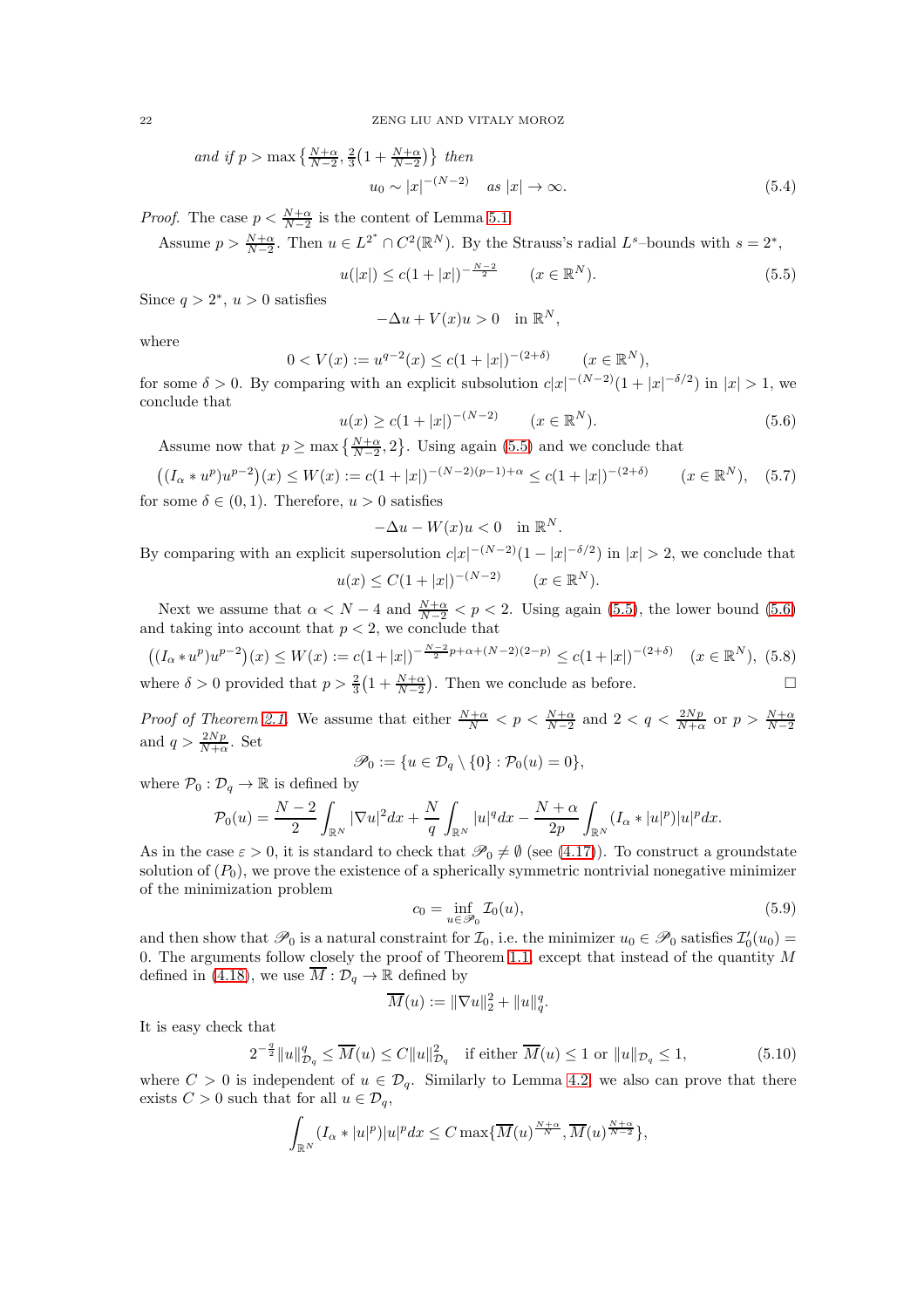which allows to control the nonlocal term. The remaining arguments follow closely Steps 1–5 in the proof of Theorem [1.1.](#page-2-0) We omit further details.  $\Box$ 

*Remark* 5.1. An equivalent route to construct a groundstate solution of  $(P_0)$  $(P_0)$  $(P_0)$  is to prove the existence of a minimizer of the problem

<span id="page-22-3"></span>
$$
a_0 = \inf \left\{ \frac{1}{2} \|\nabla w\|_2^2 + \frac{1}{q} \|w\|_q^q \; : \; w \in \mathcal{D}_q, \; \int_{\mathbb{R}^N} (I_\alpha * |u|^p) |w|^p dx = 2p \right\}.
$$
 (5.11)

This does not require apriori regularity or decay properties of the weak solutions. It is standard but technical to establish the relation

$$
c_0 = \frac{(\alpha+2)q - 2(2p+\alpha)}{(N+\alpha)(q-2) - 4p} \left(\frac{(N-2)q - 2N}{(N+\alpha)(q-2) - 4p}\right)^{\frac{(N-2)q - 2N}{q-2}} a_0^{\frac{(\alpha+2)q - 2(2p+\alpha)}{(N+\alpha)(q-2) - 4p}},
$$

and to prove that the minimization problems for  $a_0$  and  $c_0$  are equivalent up to a rescaling. Moreover, if  $w_0 \in \mathcal{D}_q$  is a minimizer for  $a_0$  then

$$
-\Delta w_0 + |w_0|^{q-2} w_0 = \mu (I_\alpha * |w_0|^p) |w_0|^{p-2} w_0, \quad x \in \mathbb{R}^N,
$$

where  $\mu > 0$  and  $u_0(x) = \mu^{\frac{2}{4(p-1)-(\alpha+2)(q-2)}} w_0(\mu^{\frac{q-2}{4(p-1)-(\alpha+2)(q-2)}} x)$  is a solution of  $(P_0)$  $(P_0)$  $(P_0)$ .

<span id="page-22-1"></span>*Remark* 5.2*.* Combining [\(5.2\)](#page-20-1) and [\(5.3\)](#page-20-2), we conclude that

$$
\frac{(N-2)p-(N+\alpha)}{2p}\|\nabla u\|_2^2=\frac{(N+\alpha)q-2Np}{2pq}\|u\|_q^q,
$$

which implies that  $(P_0)$  $(P_0)$  $(P_0)$  has no nontrivial solutions  $u \in \mathcal{D}_{q\cap L} \mathbb{Z}_{N+\alpha}^{2Np}(\mathbb{R}^N) \cap W_{loc}^{1,2,N+\alpha}(\mathbb{R}^N) \cap W_{loc}^{2,2}(\mathbb{R}^N)$ either if  $p < \frac{N+\alpha}{N-2}$  and  $q \ge \frac{2Np}{N+\alpha}$  or if  $p > \frac{N+\alpha}{N-2}$  and  $q \le \frac{2Np}{N+\alpha}$ . Moreover, if  $p = \frac{N+\alpha}{N-2}$  then  $(P_0)$  $(P_0)$  $(P_0)$  has no nontrivial solution for  $q \neq \frac{2Np}{N+\alpha}$ . This confirms that the existence assumptions of Theorem [2.1](#page-5-1) on p and q are optimal, with one exception of the *double-critical* case  $p = \frac{N+\alpha}{N-2}$  and  $q = \frac{2Np}{N+\alpha}$ .

<span id="page-22-2"></span>*Remark* 5.3. In the double critical case  $p = \frac{N+\alpha}{N-2}$  and  $q = \frac{2Np}{N+\alpha}$  the Pohožaev argument does not lead to the nonexistence. In fact, it is not difficult to check (cf. [\[21,](#page-45-20) Lemma 1.1]) that the Emden–Fowler solution  $U_*$  defined in [\(2.9\)](#page-9-1) satisfies

$$
-\Delta U_* + U_*^{2^*-1} = 2\mathcal{S}_*^{-\frac{\alpha}{2}} \mathcal{C}_\alpha^{-1} \big( I_\alpha * U_*^{\frac{N+\alpha}{N-2}} \big) U_*^{\frac{\alpha+2}{N-2}}, \quad x \in \mathbb{R}^N.
$$

and the "Lagrange multiplier" can not be scaled out due to the scale invariance of the equation. It is an interesting open problem to show that a rescaling of  $U_*$  is a minimizer of the variational problem [\(5.11\)](#page-22-3) in the double–critical case.

## 6. The Thomas–Fermi groundstate

<span id="page-22-0"></span>To simplify notation we set in this section  $m := q/2$ . Denote

$$
E(\rho) := \int_{\mathbb{R}^N} |\rho|^m dx + \int_{\mathbb{R}^N} |\rho| dx, \qquad D_\alpha(\rho) = \int_{\mathbb{R}^N} (I_\alpha * |\rho|) |\rho| dx,
$$

and

$$
\mathcal{A}_1 = \big\{0 \leq \rho \in L^1 \cap L^m(\mathbb{R}^N) : D_\alpha(\rho) = 1\big\}.
$$

We first establish the following.

<span id="page-22-4"></span>**Proposition 6.1.** *Let*  $m > \frac{2N}{N+\alpha}$ *. Then the minimization problem* 

$$
s_{TF} = \inf_{\mathcal{A}_1} E
$$

*admits a nonnegative spherically–symmetric nonincreasing minimizer*  $\rho_* \in L^1 \cap L^m(\mathbb{R}^N)$ *.*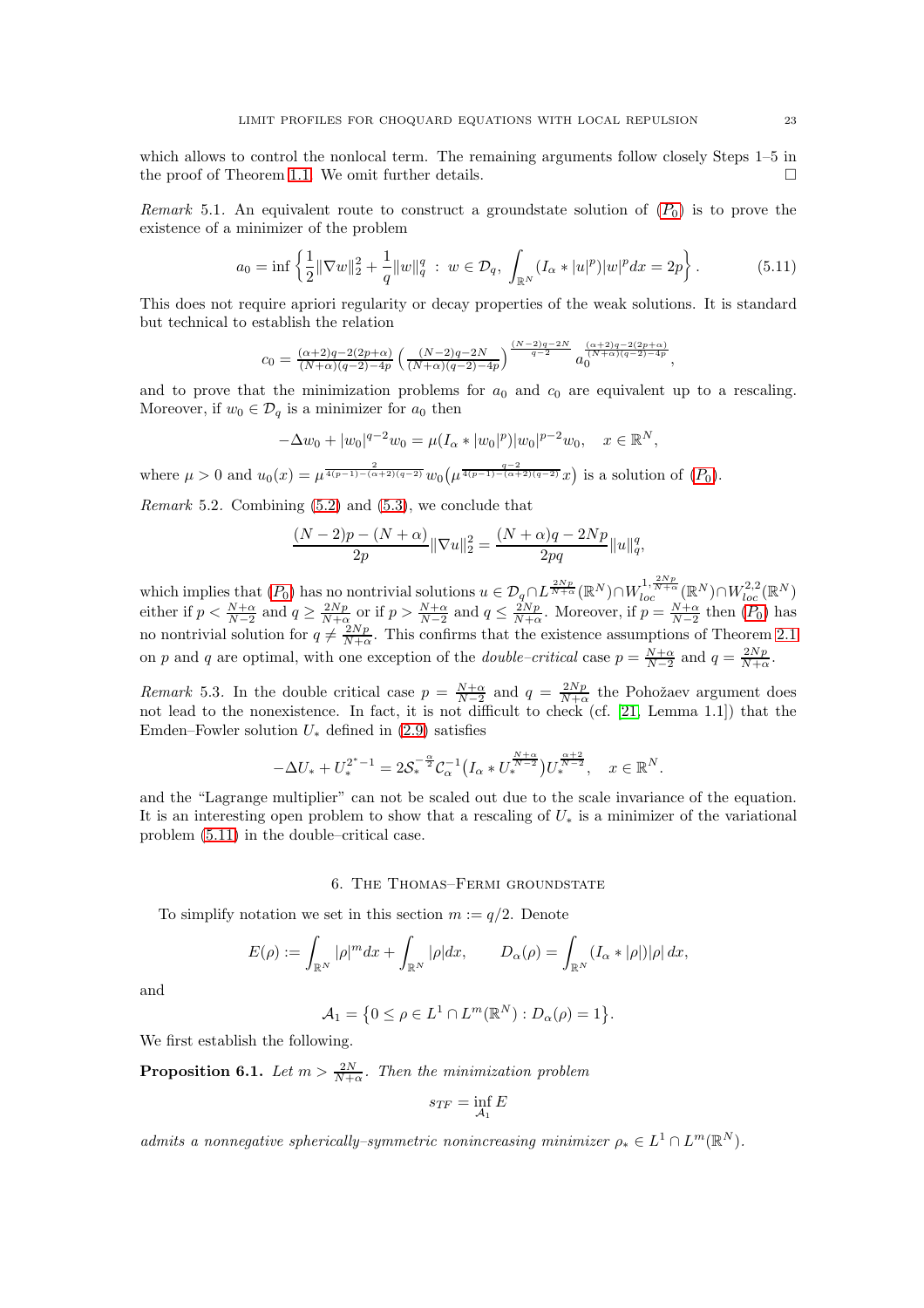*Proof.* Let  $\{\rho_n\} \subset \mathcal{A}_1$  be a minimizing sequence for  $s_{TF}$ . Let  $\{\rho_n^*\}$  be the sequence of symmetric– decreasing rearrangements of  $\{\rho_n\}$ . Then

$$
E(\rho_n) = E(\rho_n^*), \qquad D_\alpha(\rho_n^*) \ge D_\alpha(\rho_n) = 1,
$$

see [\[35,](#page-46-10) Section 3]. Set  $\bar{\rho}_n^*(x) := \rho_n^*\big( (D_\alpha(\rho_n^*))^{\frac{1}{N+\alpha}} x \big)$ . Then  $\bar{\rho}_n^* \in \mathcal{A}_1$  and as  $n \to \infty$ ,

$$
s_{TF} \leq E(\bar{\rho}_n^*) = \left(D_\alpha(\rho_n^*)\right)^{-\frac{N}{N+\alpha}} E(\rho_n^*) \leq E(\rho_n) \to s_{TF},
$$

which means that  $\{\bar{\rho}_n^*\} \subset \mathcal{A}_1$  is a minimizing sequence for  $s_{TF}$ . Moreover,  $\{\bar{\rho}_n^*\}$  is bounded in  $L^1(\mathbb{R}^N)$  and  $L^m(\mathbb{R}^N)$ . By Strauss's lemma,

<span id="page-23-2"></span>
$$
\bar{\rho}_n^*(|x|) \le U(|x|) := C \min\{|x|^{-N}, |x|^{-\frac{N}{m}}\} \quad \text{for all } |x| > 0. \tag{6.1}
$$

By Helly's selection theorem for monotone functions, there exists a nonnegative spherically– symmetric nonincreasing function  $\rho_*(x) \leq U(x)$  such that, up to a subsequence,

$$
\bar{\rho}_n^*(x) \to \rho_*(x) \quad \text{a.e. in } \mathbb{R}^N \text{ as } n \to \infty.
$$

Since  $U \in L^{s}(\mathbb{R}^{N})$  for all  $s \in (1, m)$ , by the Lebesgue's dominated convergence we conclude that for every  $s \in (1, m)$ ,

$$
\lim_{n\to\infty}\int_{\mathbb{R}^N}|\bar{\rho}_n^*|^sdx=\int_{\mathbb{R}^N}|\rho_*|^sdx.
$$

Note that  $\frac{2N}{N+\alpha} \in (1,m)$ . Then by the nonlocal Brezis-Lieb lemma [\[40,](#page-46-21) Proposition 4.7] we conclude that

$$
\lim_{n \to \infty} D_{\alpha}(\bar{\rho}_n^*) = D_{\alpha}(\rho_*) = 1,
$$

which implies that  $0 \neq \rho_* \in \mathcal{A}_1$ . Therefore, using the standard Brezis-Lieb lemma,

$$
s_{TF} = \lim_{n \to \infty} E(\bar{\rho}_n^*) = \lim_{n \to \infty} (||\rho_*||_1 + ||\bar{\rho}_n^* - \rho_*||_1) + (||\rho_*||_m^m + ||\bar{\rho}_n^* - \rho_*||_m^m)
$$
  
=  $E(\rho_*) + E(\bar{\rho}_n^* - \rho_*) \ge s_{TF} (1 + D_\alpha(\bar{\rho}_n^* - \rho^*))^{\frac{N}{N+\alpha}} \ge s_{TF},$   
 $E(\rho_*) = s_{TF}$  Moreover,  $\bar{\rho}_*^*$  be a strongly in  $L^1(\mathbb{R}^N)$  and  $L^m(\mathbb{R}^N)$ 

that is,  $E(\rho_*) = s_{TF}$ . Moreover,  $\bar{\rho}_n^* \to \rho_*$  strongly in  $L^1(\mathbb{R}^N)$  and  $L^m(\mathbb{R}^N)$ .

*Proof of Theorem [2.6.](#page-8-0)* Let  $\rho_* \in L^1 \cap L^m(\mathbb{R}^N)$  be a minimizer for  $s_{TF}$ , as constructed in Proposition 6.1. It is standard to show that  $\rho_*$  satisfies

<span id="page-23-0"></span>
$$
m\rho_*^{m-1} + 1 = \lambda I_\alpha * \rho_* \quad \text{a.e. in } \text{supp}(\rho),
$$
  

$$
m\rho_*^{m-1} + 1 \ge \lambda I_\alpha * \rho_* \quad \text{a.e. in } \mathbb{R}^N
$$
  
(6.2)

for a Lagrange multiplier  $\lambda \in \mathbb{R}$ . The proof can be adapted from [\[1\]](#page-45-15) or [\[11,](#page-45-17) Proposition 3.6] and we omit it here. Since  $\rho_* \geq 0$ , [\(6.2\)](#page-23-0) is equivalent to the Thomas–Fermi equation

<span id="page-23-1"></span>
$$
m\rho_*^{m-1} = (\lambda I_\alpha * \rho_* - 1)_+ \quad \text{a.e. in } \mathbb{R}^N. \tag{6.3}
$$

Testing [\(6.3\)](#page-23-1) against  $\rho_*$  we conclude that

$$
m\|\rho_*\|_m^m + \|\rho_*\|_1 = \lambda,\tag{6.4}
$$

or taking into account the definition of  $s_{TF}$  we conclude that

$$
\lambda = s_{TF} + (m-1) \|\rho_*\|_m^m. \tag{6.5}
$$

To prove the virial identity [\(2.4\)](#page-8-4) consider the rescaling  $\rho_t(x) = t^{-\frac{N+\alpha}{2}} \rho_*(x/t)$ . Then

$$
D_{\alpha}(\rho_t) = 1, \qquad E(\rho_t) = t^{N - m\frac{N + \alpha}{2}} \|\rho_*\|_m^m + t^{\frac{N - \alpha}{2}} \|\rho_*\|_1,
$$

and

$$
\frac{d}{dt}E(\rho_t)\big|_{t=1} = \big(N - m\frac{N+\alpha}{2}\big)\|\rho_*\|_m^m + \frac{N-\alpha}{2}\|\rho_*\|_1 = 0,
$$

since  $m > \frac{2N}{N+\alpha}$  and hence  $t = 1$  is the minimum of the differentiable function  $E(\rho_t)$ , which implies that

$$
\frac{m(N+\alpha)-2N}{N-\alpha} \|\rho_*\|_m^m = \|\rho_*\|_1.
$$
\n(6.6)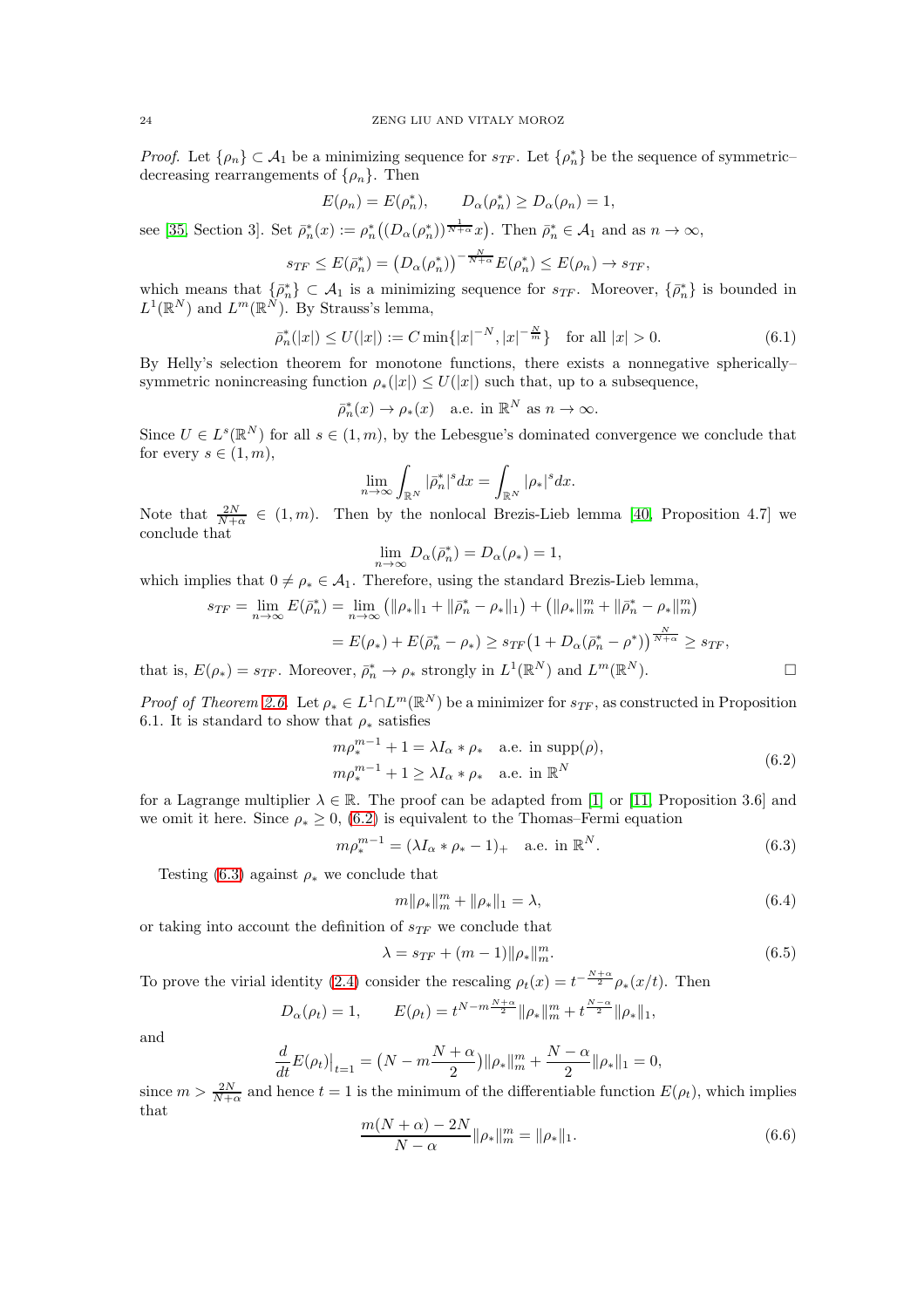Therefore we have

$$
s_{TF} = \|\rho_*\|_m^m + \|\rho_*\|_1 = \frac{(m-1)(N+\alpha)}{N-\alpha} \|\rho_*\|_m^m,
$$
  

$$
\lambda = m \|\rho_*\|_m^m + \|\rho_*\|_1 = \left(m + \frac{m(N+\alpha)-2N}{N-\alpha}\right) \|\rho_*\|_m^m = \frac{2N(m-1)}{N-\alpha} \|\rho_*\|_m^m = \frac{2N}{N+\alpha} s_{TF}.
$$

It follows from [\(6.3\)](#page-23-1) that  $\rho_*$  satisfies

<span id="page-24-1"></span>
$$
m\rho_*^{m-1} = \left(\frac{2N}{N+\alpha} s_{TF} I_\alpha * \rho_* - 1\right)_+ \quad \text{a.e. in } \mathbb{R}^N, \tag{6.7}
$$

and the virial identity

$$
m\|\rho_*\|_m^m + \|\rho_*\|_1 = s_{TF}\frac{2N}{N+\alpha}
$$

To prove the L<sup>∞</sup>–bound on  $\rho_*$ , in view of the Strauss' radial bound [\(6.1\)](#page-23-2) we only need to show that  $\rho_*$  is bounded near the origin. Observe that

<span id="page-24-0"></span>
$$
0 \le \rho_*^{m-1} \le I_\alpha * \rho_* \quad \text{a.e. in } \mathbb{R}^N. \tag{6.8}
$$

.

If  $m > \frac{N}{\alpha}$  then  $I_{\alpha} * \rho_* \in C^{0, \alpha - \frac{N}{m}}(\mathbb{R}^N)$  and hence  $\rho_* \in L^{\infty}(\mathbb{R}^N)$  in view of [\(6.3\)](#page-23-1).

If  $m < \frac{N}{\alpha}$  we employ an L<sup>s</sup>-iteration of the same structure as in our proof of Proposition [4.2,](#page-13-3) Step 2(B). Indeed, by the HLS and Hölder inequalities applied to [\(6.8\)](#page-24-0),  $\rho_* \in L^{\overline{s}_n}(\mathbb{R}^N)$  with  $0 < \frac{1}{\overline{s}_n} - \frac{\alpha}{N} < 1$  implies  $\rho_* \in L^{\overline{s}_{n+1}}(\mathbb{R}^N)$ , where

$$
\frac{m-1}{\overline{s}_{n+1}} = \frac{1}{\overline{s}_n} - \frac{\alpha}{N}.
$$

We start the  $\overline{s}_n$ -iteration with  $\overline{s}_0 = m$ . If  $m \geq 2$  we achieve  $\overline{s}_{n+1} > \frac{N}{\alpha}$  after a finite number of steps. If  $m < 2$  we note that  $\overline{s}_0 = m > \frac{2N}{N+\alpha}$  by the assumption. Then we again achieve  $\overline{s}_{n+1} > \frac{N}{\alpha}$ after a finite number of steps. (Or if  $\overline{s}_{n+1} = \frac{N}{\alpha}$  we readjust  $\overline{s}_0$ .)

The compact support property is standard (cf. [\[11,](#page-45-17) Corollary 3.8]). We sketch the argument for completeness. Indeed, since  $\rho_* \in L^1(\mathbb{R}^N)$  is a nonnegative radially nonincreasing function, it is known that for any  $\alpha \in (0, N)$ ,

$$
I_{\alpha} * \rho_*(|x|) = CI_{\alpha}(|x|)(1+o(1)) \text{ as } |x| \to \infty,
$$

(and  $C = ||\rho_*||_1$  if  $\alpha > 1$ ), cf. [\[20,](#page-45-27) Corollary 2.3]. This is incompatible with [\(6.2\)](#page-23-0), unless  $\rho_*$  has a compact support. Since  $\rho_*$  is nonincreasing we also conclude that supp $(\rho_*)$  is a connected set and hence must be a ball of radius  $R_* > 0$  (and if  $\alpha > 1$  then  $R_* \lesssim \|\rho_*\|_1^{\frac{1}{N-\alpha}}$ ).

If  $\alpha > \left(\frac{m-2}{m-1}\right)$ + then the Hölder regularity  $\rho_* \in C^{0,\gamma}(\mathbb{R}^N)$  with  $\gamma = \min\{1, \frac{1}{m-1}\}$  follows exactly as in  $[12,$  Theorem 8]. We only note that the iteration steps  $(3.26), (3.27)$  in  $[12, p.127]$  remain valid for any  $m \leq 2$ , as soon as  $\rho_* \in L^{\infty}(\mathbb{R}^N)$ , which is ensured by our assumption  $m > \frac{2N}{N+\alpha}$ . If  $m > 2$  and  $\alpha \leq \left(\frac{m-2}{m-1}\right)$  then  $\rho_* \in C^{0,\gamma}(\mathbb{R}^N)$  for any  $\gamma < \frac{2}{m-2}$  by the same argument as in [\[12,](#page-45-18) Remark 2]. Further,  $\rho_* \in C^{\infty}(B_{R_*})$  can be deduced as in [\[12,](#page-45-18) Theorem 10].

Finally, keeping in mind that  $q = 2m$ , the function

$$
v_0(x) = \left(\frac{q}{2}\right)^{\frac{1}{q-2}} \sqrt{\rho_* \left(\left(\frac{q}{2}\right)^{\frac{2}{\alpha(q-2)}} \left(\frac{2Ns_{TF}}{N+\alpha}\right)^{-1/\alpha} x\right)}
$$

is a groundstate of the Thomas–Fermi equation in the form

$$
v - (I_{\alpha} * |v|^2)v + |v|^{q-2}v = 0 \quad \text{in } \mathbb{R}^N,
$$
\n<sup>(TF)</sup>

by direct scaling computation and in view of the properties of  $\rho_*$ .

*Remark* 6.1*.* In [\[14,](#page-45-23) Proposition 5.16] the authors establish the existence of a unique bounded nonnegative radially nonincreasing solution to the Euler–Lagrange equation [\(6.7\)](#page-24-1) in the range  $\alpha \in (0, 2)$  and  $m \in (\frac{2N}{N+\alpha}, m_c)$  (for  $\alpha = 2$  the existence of a radial solution is classical, see e.g. [\[36,](#page-46-13) Theorem 5.1], while the uniqueness follows from [\[26,](#page-45-24) Lemma 5]). These existence results do not include an explicit variational characterisation of the solution in terms of  $s_{TF}$ . However once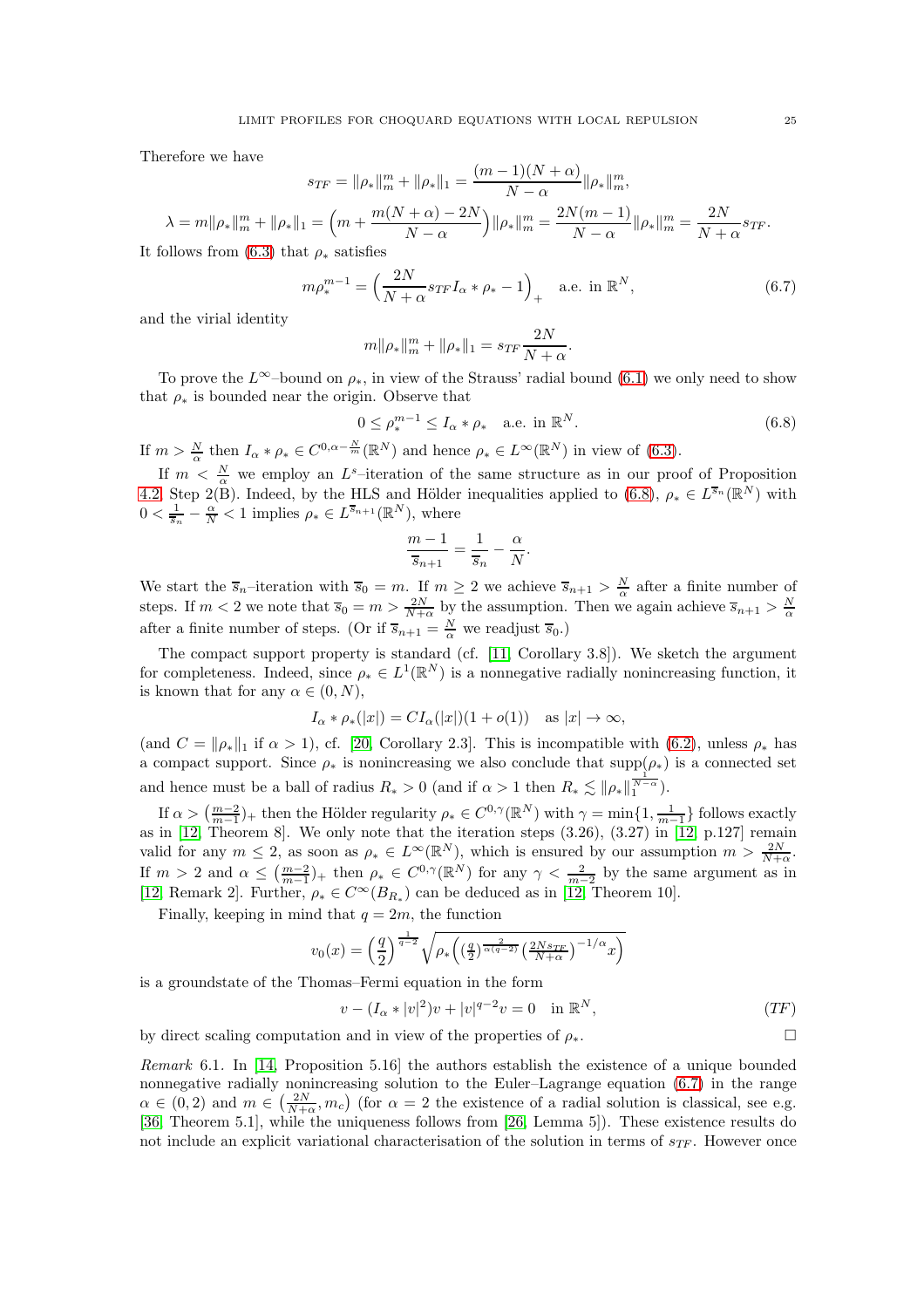<span id="page-25-0"></span>the existence of a minimizer for  $s_{TF}$  is established (see Proposition [6.1\)](#page-22-4), solutions constructed for  $\alpha \in (0, 2]$  in [\[14,](#page-45-23)36] coincide with the minimizer for  $s_{TF}$  in view of the uniqueness.

### 7. Asymptotic profiles: non-critical regimes

In this section we prove the convergence of rescaled groundstates  $u_{\varepsilon}$  to the limit profiles in the three *noncritical* regimes.

7.1. Formal limit  $(P_0)$ . Throughout this section we assume that  $p > \frac{N+\alpha}{N-2}$  and  $q > \frac{2Np}{N+\alpha}$ , or  $\frac{N+\alpha}{N} < p < \frac{N+\alpha}{N-2}$  and  $2 < q < \frac{2Np}{N+\alpha}$ .

Let  $u_{\varepsilon}$  be the positive spherically symmetric groundstate solution of  $(P_{\varepsilon})$  $(P_{\varepsilon})$  $(P_{\varepsilon})$  constructed in The-orem [1.1,](#page-2-0) and  $c_{\varepsilon} = \mathcal{I}_{\varepsilon}(u_{\varepsilon}) > 0$  denotes the corresponding energy level, defined in [\(4.20\)](#page-17-4). We are going to show that  $u_{\varepsilon}$  converges to the constructed in Theorem [2.1](#page-5-1) positive spherically symmetric groundstate  $u_0$  of the formal limit equation  $(P_0)$  $(P_0)$  $(P_0)$ , which has the energy  $c_0 = \mathcal{I}_0(u_0) > 0$ , as defined in  $(\mathscr{C}_{HL})$  $(\mathscr{C}_{HL})$  $(\mathscr{C}_{HL})$ .

Below we present the proof only in the supercritical case  $p > \frac{N+\alpha}{N-2}$  and  $q > \frac{2Np}{N+\alpha}$ . The subcritical case  $\frac{N+\alpha}{N} < p < \frac{N+\alpha}{N-2}$  and  $2 < q < \frac{2Np}{N+\alpha}$  follows the same lines but easier, because in this case  $u_0 \in L^1(\mathbb{R}^N)$ . The proof in the supercritical case relies on the decay estimate [\(5.4\)](#page-21-2), which needs an additional restriction  $p > \max\left\{\frac{N+\alpha}{N-2}, \frac{2}{3}\left(1 + \frac{N+\alpha}{N-2}\right)\right\}.$ 

<span id="page-25-2"></span>**Lemma 7.1.** *Let*  $p > \max\left\{\frac{N+\alpha}{N-2}, \frac{2}{3}\left(1+\frac{N+\alpha}{N-2}\right)\right\}$  *and*  $q > \frac{2Np}{N+\alpha}$ *. Then*  $0 < c_{\varepsilon} - c_0 \to 0$  *as*  $\varepsilon \to 0$ *.* 

*Proof.* First, we use  $u_{\varepsilon}$  with  $\varepsilon > 0$  as a test function for  $\mathcal{P}_0$ . We obtain

$$
\mathcal{P}_0(u_{\varepsilon}) = \mathcal{P}_{\varepsilon}(u_{\varepsilon}) - \frac{N\varepsilon}{2} \|u_{\varepsilon}\|_2^2 = -\frac{N\varepsilon}{2} \|u_{\varepsilon}\|_2^2 < 0.
$$

Hence there exists a unique  $t_{\varepsilon} \in (0,1)$  such that  $u_{\varepsilon}(x/t_{\varepsilon}) \in \mathscr{P}_0$ , and we have

<span id="page-25-1"></span>
$$
c_0 \leq \mathcal{I}_0(u_\varepsilon(x/t_\varepsilon)) = \frac{t_\varepsilon^{N-2}}{N} \|\nabla u_\varepsilon\|_2^2 + \frac{\alpha t_\varepsilon^{N+\alpha}}{2Np} \int_{\mathbb{R}^N} (I_\alpha * |u_\varepsilon|^p) |u_\varepsilon|^p dx < \mathcal{I}_\varepsilon(u_\varepsilon(x)) = c_\varepsilon,\tag{7.1}
$$

which means  $c_0 < c_{\varepsilon}$ .

To show that  $c_{\varepsilon} \to c_0$  as  $\varepsilon \to 0$  we shall use  $u_0$  as a test function for  $\mathcal{P}_{\varepsilon}$ . According to [\(5.4\)](#page-21-2),  $u_0 \in L^2(\mathbb{R}^N)$  iff  $N \ge 5$ . The dimensions  $N = 3, 4$  require a separate consideration.

**Case**  $N \ge 5$ . Since  $\mathcal{P}_{\varepsilon}(u_0) = \frac{\varepsilon}{2} ||u_0||_2^2 > 0$ , there exists  $\overline{t}_{\varepsilon} > 1$  such that  $u_0(x/\overline{t}_{\varepsilon}) \in \mathcal{P}_{\varepsilon}$ , i.e.,

$$
\frac{(N-2)\overline{t}_{\varepsilon}^{N-2}}{2}\|\nabla u_0\|_2^2 + \frac{N\varepsilon \overline{t}_{\varepsilon}^N}{2}\|u_0\|_2^2 + \frac{N\overline{t}_{\varepsilon}^N}{q}\|u_0\|_q^q = \frac{(N+\alpha)\overline{t}_{\varepsilon}^{N+\alpha}}{2p}\int_{\mathbb{R}^N}(I_\alpha * |u_0|^p)|u_\varepsilon|^pdx.
$$

This, combined with [\(5.3\)](#page-20-2) and  $u_0 \in L^2(\mathbb{R}^N)$ , implies that

$$
\frac{(N+\alpha)(\overline{t}_{\varepsilon}^{\alpha}-1)}{2p}\int_{\mathbb{R}^{N}}(I_{\alpha}*|u_{0}|^{p})|u_{0}|^{p}dx-\frac{(N-2)(\overline{t}_{\varepsilon}^{-2}-1)}{2}\|\nabla u_{0}\|_{2}^{2}=\frac{N\varepsilon}{2}\|\nabla u_{0}\|_{2}^{2}\to 0.
$$

Therefore,  $\overline{t}_{\varepsilon} \to 1$  as  $\varepsilon \to 0$ . Moreover,

$$
\overline{t}_{\varepsilon}\leq 1+C\varepsilon,
$$

where  $C > 0$  is independent of  $\varepsilon$ . Thus we have

$$
c_{\varepsilon} \leq \mathcal{I}_{\varepsilon}(u_0(x/\overline{t}_{\varepsilon})) \leq \mathcal{I}_0(u_0) + C(\overline{t}_{\varepsilon}^N - 1) + \frac{N \varepsilon \overline{t}_{\varepsilon}^N}{2} ||u_0||_2^2
$$
  
 
$$
\leq c_0 + C\varepsilon.
$$

<sub>N</sub><sub>r</sub>

This, together with [\(7.1\)](#page-25-1), means that  $c_{\varepsilon} - c_0 \to 0$  as  $\varepsilon \to 0$ .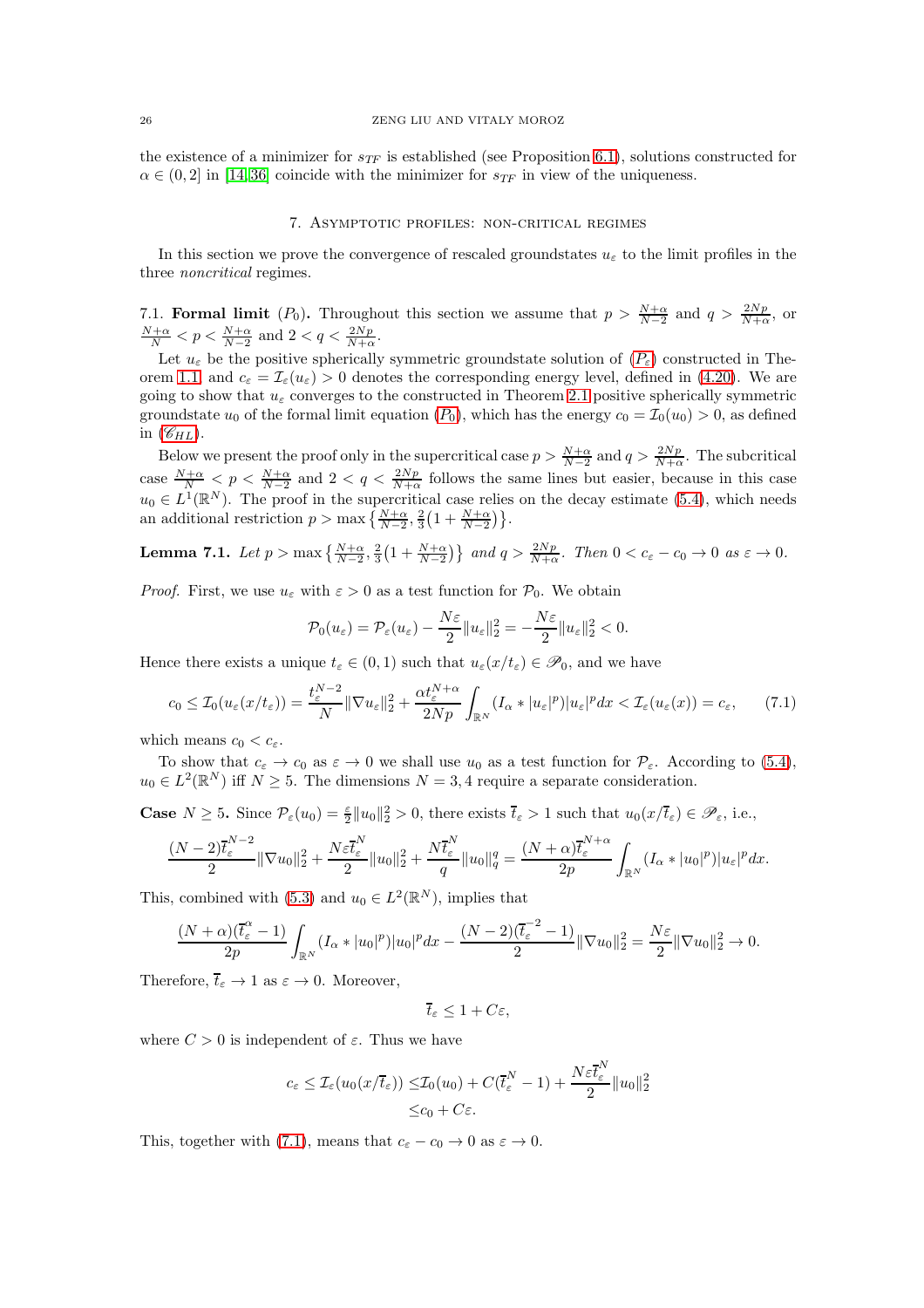To consider the case  $N = 3, 4$ , given  $R \gg 1$ , we introduce a cut-off function  $\eta_R \in C_c^{\infty}(\mathbb{R}^N)$ such that  $\eta_R(r) = 1$  for  $|r| < R$ ,  $0 < \eta_R(r) < 1$  for  $R < |r| < 2R$ ,  $\eta_R(r) = 0$  for  $|r| \geq 2R$  and  $|\eta'_{R}(r)| \leq R/2$ . It is standard to compute (cf. [\[52,](#page-46-22) Theorem 2.1]),

$$
\int_{\mathbb{R}^N} |\nabla (\eta_R u_0)|^2 dx = \|\nabla u_0\|_2^2 + \mathcal{O}(R^{-(N-2)}),
$$
\n(7.2)

<span id="page-26-3"></span><span id="page-26-0"></span>
$$
\|\eta_R u_0\|_2^2 = \begin{cases} \mathcal{O}(\ln R), & N = 4, \\ \mathcal{O}(R), & N = 3, \end{cases}
$$
\n(7.3)

<span id="page-26-2"></span>
$$
\|\eta_R u_0\|_q^q = \|u_0\|_q^q - \mathcal{O}(R^{N-q(N-2)}),\tag{7.4}
$$

$$
\int_{\mathbb{R}^N} (I_\alpha * |\eta_R u_0|^p) |\eta_R u_0|^p dx = \int_{\mathbb{R}^N} (I_\alpha * |u_0|^p) |u_0|^p dx + \mathcal{O}(R^{\alpha - p(N-2)}).
$$
 (7.5)

We will use  $\eta_R u_0$  with a suitable choice of  $R = R(\varepsilon)$  as a family of test functions for  $\mathcal{P}_{\varepsilon}$ .

**Case**  $N = 4$ . By [\(7.2\)](#page-26-0), [\(7.5\)](#page-26-1), [\(7.4\)](#page-26-2) and [\(7.3\)](#page-26-3), for  $R \gg 1$  we have

$$
\mathcal{P}_{\varepsilon}(\eta_R u_0) = \mathcal{P}_0(u_0) + \mathcal{O}(R^{-(N-2)}) + \frac{N\varepsilon}{2}\mathcal{O}(\ln R) - \mathcal{O}(R^{N-q(N-2)}) - \mathcal{O}(R^{\alpha - p(N-2)}) > 0.
$$

Set  $R = \varepsilon^{-1}$ . Then for each  $\varepsilon > 0$  small, there exists  $\tilde{t}_{\varepsilon} > 1$  such that  $\mathcal{P}_{\varepsilon}(\eta_R(x/\tilde{t}_{\varepsilon}))(x/\tilde{t}_{\varepsilon})) = 0$ . Similarly to the case  $N \ge 5$ , we can show that  $t_{\varepsilon} \to 1$  as  $\varepsilon \to 0$  and

<span id="page-26-1"></span>
$$
\widetilde{t}_{\varepsilon} \leq 1 + C \varepsilon.
$$

We conclude that  $c_{\varepsilon} \leq c_0 + C_{\varepsilon}$ .

**Case**  $N = 3$ . By [\(7.2\)](#page-26-0), [\(7.5\)](#page-26-1), [\(7.4\)](#page-26-2) and [\(7.3\)](#page-26-3), for  $R \gg 1$  we have

$$
\mathcal{P}_{\varepsilon}(\eta_R u_0) = \mathcal{P}_0(u_0) + \mathcal{O}(R^{-(N-2)}) + \frac{N\varepsilon}{2}\mathcal{O}(R) - \mathcal{O}(R^{N-q(N-2)}) - \mathcal{O}(R^{\alpha - p(N-2)}) > 0.
$$

Set  $R = \varepsilon^{-1/2}$ . Then for each  $\varepsilon > 0$  small, there exists  $\hat{t}_{\varepsilon} > 1$  such that  $\mathcal{P}_{\varepsilon}(\eta_R(x/\hat{t}_{\varepsilon})) u_0(x/\hat{t}_{\varepsilon})) = 0$ and  $\hat{t}_{\varepsilon} \to 1$  as  $\varepsilon \to 0$ . We conclude as in the previous case.

<span id="page-26-4"></span>**Corollary 7.1.** Let  $p > \max\left\{\frac{N+\alpha}{N-2}, \frac{2}{3}\left(1+\frac{N+\alpha}{N-2}\right)\right\}$  and  $q > \frac{2Np}{N+\alpha}$ . Then the quantities

<span id="page-26-5"></span>
$$
\|\nabla u_{\varepsilon}\|_{2}^{2}, \quad \varepsilon \|u_{\varepsilon}\|_{2}^{2}, \quad \|u_{\varepsilon}\|_{q}^{q}, \quad \int_{\mathbb{R}^{N}} (I_{\alpha}*|u_{\varepsilon}|^{p})|u_{\varepsilon}|^{p} dx,
$$

*are uniformly bounded as*  $\varepsilon \to 0$ *.* 

*Proof.* From Pohožaev and Nehari identities for  $\mathcal{I}_{\varepsilon}$  and Lemma [7.1](#page-25-2) we have

$$
c_0 + o(1) = c_{\varepsilon} = \mathcal{I}_{\varepsilon}(u_{\varepsilon}(x)) = \frac{1}{N} \|\nabla u_{\varepsilon}\|_{2}^{2} + \frac{\alpha}{2Np} \int_{\mathbb{R}^N} (I_{\alpha} * |u_{\varepsilon}|^p) |u_{\varepsilon}|^p dx,
$$

$$
\frac{N(p-1)}{2Np} \int_{\mathbb{R}^N} (I_{\alpha} * |u_{\varepsilon}|^p) |u_{\varepsilon}|^p dx = c_{\varepsilon} + \frac{q-2}{2q} \|u_{\varepsilon}\|_{q}^q,
$$

$$
\frac{2N - q(N-2)}{2q} \|\nabla u_{\varepsilon}\|_{2}^{2} + \frac{N(2-q)}{2q} \varepsilon \|u_{\varepsilon}\|_{2}^{2} + \frac{(N+\alpha)q - 2Np}{2pq} \int_{\mathbb{R}^N} (I_{\alpha} * |u_{\varepsilon}|^p) |u_{\varepsilon}|^p dx = 0.
$$

Lemma 7.2. Let  $p > \max\left\{\frac{N+\alpha}{N-2}, \frac{2}{3}\left(1+\frac{N+\alpha}{N-2}\right)\right\}$  and  $q > \frac{2Np}{N+\alpha}$ . Then  $\varepsilon ||u_{\varepsilon}||_2^2 \to 0$  as  $\varepsilon \to 0$ .

*Proof.* Lemma [7.1](#page-25-2) implies that there exists a unique  $t_{\varepsilon} \in (0,1)$  such that  $u_{\varepsilon}(x/t_{\varepsilon}) \in \mathscr{P}_0$ . Indeed, assume that  $t_{\varepsilon} \to t_0 < 1$  as  $\varepsilon \to 0$ . Then by [\(7.1\)](#page-25-1) we have, as  $\varepsilon \to 0$ ,

$$
c_0 \le \mathcal{I}_0(u_\varepsilon(x/t_\varepsilon)) = \frac{t_\varepsilon^{N-2}}{2} \|\nabla u_\varepsilon\|_2^2 + \frac{\alpha t_\varepsilon^{N+\alpha}}{2Np} \int_{\mathbb{R}^N} (I_\alpha * |u_\varepsilon|^p) |u_\varepsilon|^p dx
$$
  

$$
\le t_\varepsilon^{N-2} \mathcal{I}_\varepsilon(u_\varepsilon) = t_\varepsilon^{N-2} c_\varepsilon \to t_0^{N-2} c_0 < c_0, \quad (7.6)
$$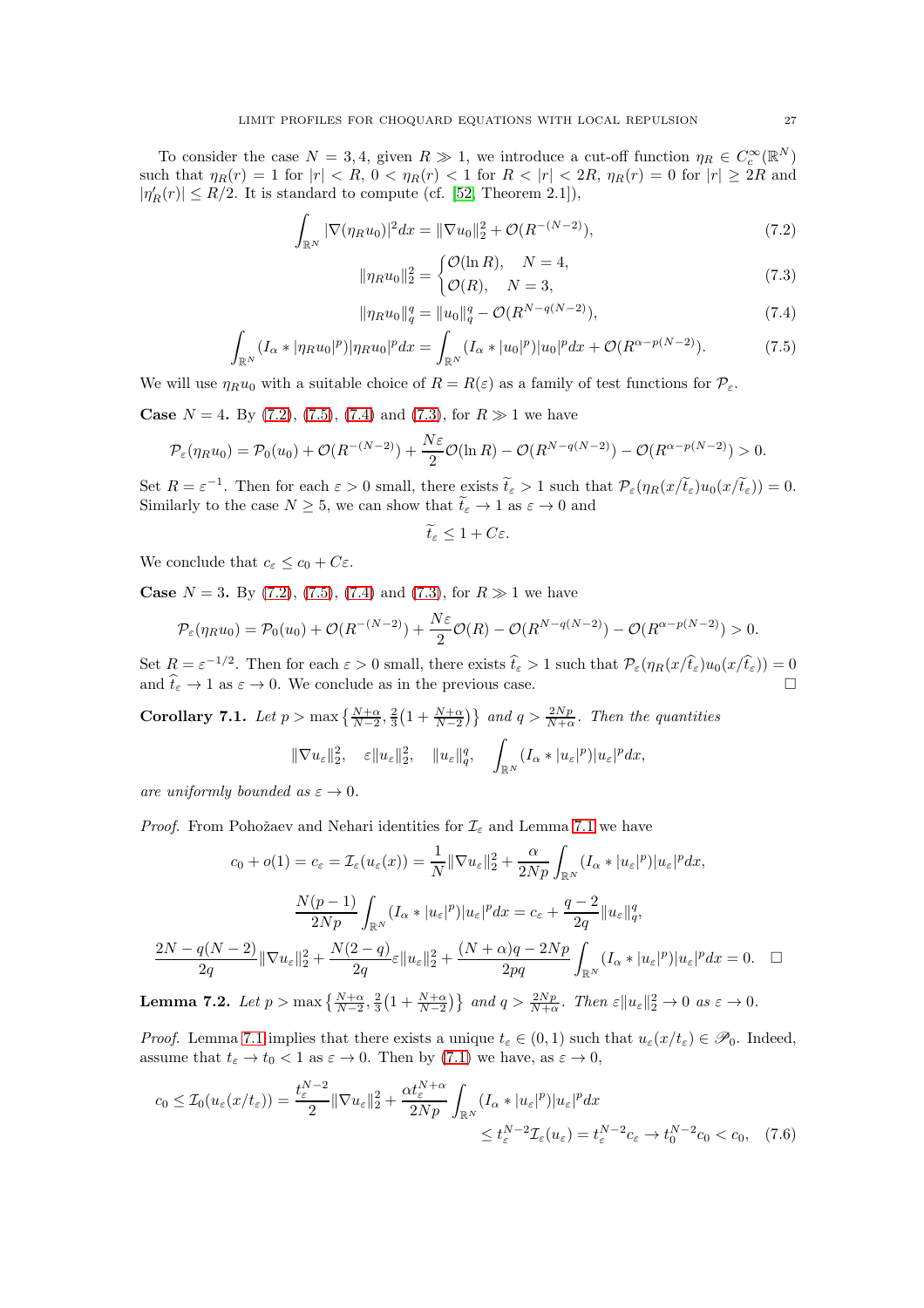which is a contradiction. Therefore  $t_{\varepsilon} \to 1$  as  $\varepsilon \to 0$ . Using  $\mathcal{P}_0(u_{\varepsilon}(x/t_{\varepsilon})) = 0$  again, we see that

$$
0 = \frac{(N-2)t_{\varepsilon}^{N-2}}{2} \|\nabla u_{\varepsilon}\|_{2}^{2} + \frac{Nt_{\varepsilon}^{N}}{q} \|u_{\varepsilon}\|_{q}^{q} - \frac{(N+\alpha)t_{\varepsilon}^{N+\alpha}}{2p} \int_{\mathbb{R}^{N}} (I_{\alpha}*|u_{\varepsilon}|^{p}) |u_{\varepsilon}|^{p} dx
$$
  
\n
$$
= \mathcal{P}_{\varepsilon}(u_{\varepsilon}) - \frac{N\varepsilon t_{\varepsilon}^{N}}{2} \|u_{\varepsilon}\|_{2}^{2} + \frac{(N-2)(t_{\varepsilon}^{N-2}-1)}{2} \|\nabla u_{\varepsilon}\|_{2}^{2} + \frac{N(t_{\varepsilon}^{N}-1)}{q} \|u_{\varepsilon}\|_{q}^{q}
$$
  
\n
$$
- \frac{(N+\alpha)(t_{\varepsilon}^{N+\alpha}-1)}{2p} \int_{\mathbb{R}^{N}} (I_{\alpha}*|u_{\varepsilon}|^{p}) |u_{\varepsilon}|^{p} dx.
$$

This implies that  $\varepsilon ||u_{\varepsilon}||_2^2 \to 0$  as  $\varepsilon \to 0$ , since  $\mathcal{P}_{\varepsilon}(u_{\varepsilon}) = 0$ .

*Proof of Theorem [2.2](#page-5-2)* (case  $p > \max\left\{\frac{N+\alpha}{N-2}, \frac{2}{3}\left(1+\frac{N+\alpha}{N-2}\right)\right\}$  and  $q > \frac{2Np}{N+\alpha}$ ). From Corollary [7.1](#page-26-4) and [\(7.6\)](#page-26-5), we see that  $\{u_{\varepsilon}(x/t_{\varepsilon})\}$  is a minimizing sequence for  $c_0$  which is bounded in  $D_{rad}^1 \cap L^q(\mathbb{R}^N)$ . Then there exists  $\overline{w}_0 \in D_{rad}^1 \cap L^q(\mathbb{R}^N)$  such that

$$
u_{\varepsilon}(x/t_{\varepsilon}) \rightharpoonup \overline{w}_0
$$
 in  $D_{rad}^1(\mathbb{R}^N)$  and  $u_{\varepsilon}(x/t_{\varepsilon}) \rightharpoonup \overline{w}_0$  a.e. in  $\mathbb{R}^N$ ,

by the local compactness of the emebedding  $D^1(\mathbb{R}^N) \hookrightarrow L^2_{loc}(\mathbb{R}^N)$  on bounded domains. Using Strauss' radial  $L^s$ -bounds with  $s = 2^*$  and  $s = q$ , we conclude that

$$
u_{\varepsilon}(x/t_{\varepsilon}) \le U(x) := C \min\left\{|x|^{-N/2^*}, |x|^{-N/q}\right\}.
$$

Similarly to Step 3 in Section [4,](#page-12-0) using Lebesgue dominated convergence and nonlocal Brezis-Lieb Lemma [\[40,](#page-46-21) Proposition 4.7], we can show that  $u_{\varepsilon}(x/t_{\varepsilon}) \to \overline{w}_0$  in  $D^1 \cap L^q(\mathbb{R}^N)$  and  $\overline{w}_0$  is a groundstate solution of  $(P_0)$ .

7.2. 1st rescaling: Choquard limit. Throughout this section we assume that  $\frac{N+\alpha}{N} < p < \frac{N+\alpha}{N-2}$ and  $q > 2\frac{2p+\alpha}{2+\alpha}$ . The energy corresponding to the 1st rescaling

$$
v(x) := \varepsilon^{-\frac{\alpha+2}{4(p-1)}} u\left(\frac{x}{\sqrt{\varepsilon}}\right),
$$

is given by

$$
\mathcal{I}_{\varepsilon}^{(1)}(v) := \frac{1}{2} \int_{\mathbb{R}^N} |\nabla v|^2 + |v|^2 dx - \frac{1}{2p} \int_{\mathbb{R}^N} (I_{\alpha} * |v|^p) |v|^p dx + \frac{\varepsilon^{\frac{q(2+\alpha)-2(2p+\alpha)}{4(p-1)}}}{q} \int_{\mathbb{R}^N} |v|^q dx, \tag{7.7}
$$

and the corresponding Pohožaev functional is

$$
\mathcal{P}_{\varepsilon}^{(1)}(v) := \frac{N-2}{2} \int_{\mathbb{R}^N} |\nabla v|^2 dx + \frac{N}{2} \int_{\mathbb{R}^N} |v|^2 dx - \frac{N+\alpha}{2p} \int_{\mathbb{R}^N} (I_{\alpha} * |v|^p) |v|^p dx + \frac{N \varepsilon^{\frac{q(2+\alpha)-2(2p+\alpha)}{4(p-1)}}}{q} \int_{\mathbb{R}^N} |v|^q dx. \tag{7.8}
$$

Note that  $\mathcal{I}_{\varepsilon}(u) = \varepsilon^{\frac{(N+\alpha)-p(N-2)}{2(p-1)}} \mathcal{I}_{\varepsilon}^{(1)}(v)$  and consider the rescaled minimization problem

$$
c_{\varepsilon}^{(1)} := \inf_{v \in \mathcal{P}_{\varepsilon}^{(1)}} \mathcal{I}_{\varepsilon}^{(1)}(v),\tag{7.9}
$$

where  $\mathscr{P}_{\varepsilon}^{(1)} := \{v \in H^1(\mathbb{R}^N) \setminus \{0\} : \mathcal{P}_{\varepsilon}^{(1)}(v) = 0\}$  is the Pohžaev manifold of  $(\mathscr{C}_{\varepsilon})$  $(\mathscr{C}_{\varepsilon})$  $(\mathscr{C}_{\varepsilon})$ . When  $\varepsilon = 0$ , we formally obtain

$$
c_0^{(1)} := \inf_{v \in \mathcal{P}_0^{(1)}} \mathcal{I}_0^{(1)}(v). \tag{7.10}
$$

It is known that  $c_0^{(1)} > 0$  and  $c_0^{(1)}$  admits a minimizer  $v_0 \in H^1(\mathbb{R}^N)$ , which is a groundstate of the [C](#page-1-4)hoquard equation  $(\mathscr{C})$  characterised in Theorem [2.4](#page-7-0) (see [\[43,](#page-46-11) Propositions 2.1 and 2.2]).

Let  $u_{\varepsilon}$  be the positive spherically symmetric groundstate solution of  $(P_{\varepsilon})$  $(P_{\varepsilon})$  $(P_{\varepsilon})$  constructed in Theorem [1.1.](#page-2-0) Then the rescaled groundstate

$$
v_\varepsilon(x):=\varepsilon^{-\frac{\alpha+2}{4(p-1)}}u_\varepsilon\Big(\frac{x}{\sqrt{\varepsilon}}\Big),
$$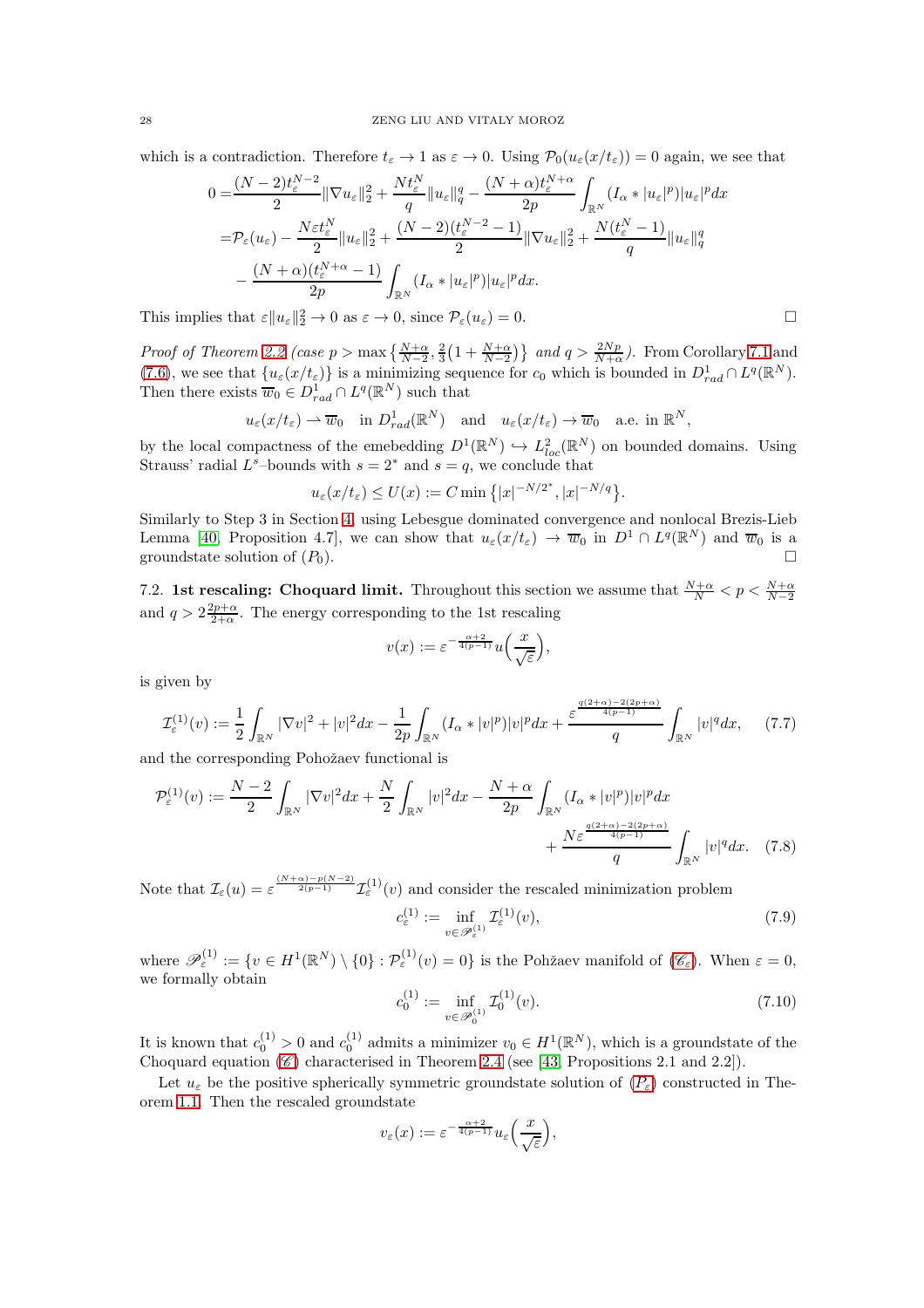is a groundstate solution of  $(\mathscr{C}_{\varepsilon})$  $(\mathscr{C}_{\varepsilon})$  $(\mathscr{C}_{\varepsilon})$ , i.e.  $\mathcal{I}_{\varepsilon}^{(1)}(v_{\varepsilon}) = c_{\varepsilon}^{(1)}$ . We are going to show that  $v_{\varepsilon}$  converges to the groundstate  $v_0$  of the [C](#page-1-4)hoquard equation  $(\mathscr{C})$ .

<span id="page-28-0"></span>Lemma 7.3.  $0 < c_{\varepsilon}^{(1)} - c_0^{(1)} \to 0 \text{ as } \varepsilon \to 0.$ 

*Proof.* Clearly,  $\mathcal{P}^{(1)}_{\varepsilon}(v_{\varepsilon}) = 0$  implies that  $\mathcal{P}^{(1)}_{0}(v_{\varepsilon}) < 0$ . Let  $w_{\varepsilon,t}(x) = v_{\varepsilon}(\frac{x}{t})$ , then

$$
\mathcal{P}_0^{(1)}(w_{\varepsilon,t}) = \frac{(N-2)t^{N-2}}{2} \|\nabla v_{\varepsilon}\|_2^2 + \frac{Nt^N}{2} \|v_{\varepsilon}\|_2^2 - \frac{(N+\alpha)t^{N+\alpha}}{2p} \int_{\mathbb{R}^N} (I_\alpha * |v_{\varepsilon}|^p) |v_{\varepsilon}|^p dx
$$

has a unique maximum and  $\mathcal{P}_0^{(1)}(w_{\varepsilon,1}) < 0$ , thus there exists  $t_{v_{\varepsilon}} \in (0,1)$  such that  $w_{\varepsilon,t_{v_{\varepsilon}}} \in \mathcal{P}_0^{(1)}$ . Therefore we have

$$
c_0^{(1)} \leq \mathcal{I}_0^{(1)}(w_{\varepsilon, t_{v_\varepsilon}}) = \frac{t_{v_\varepsilon}^{N-2}}{N} \|\nabla v_\varepsilon\|_2^2 + \frac{\alpha}{2Np} t_{v_\varepsilon}^{N+\alpha} \int_{\mathbb{R}^N} (I_\alpha * |v_\varepsilon|^p) |v_\varepsilon|^p
$$
  

$$
< \frac{1}{N} \|\nabla v_\varepsilon\|_2^2 + \frac{\alpha}{2Np} \int_{\mathbb{R}^N} (I_\alpha * |v_\varepsilon|^p) |v_\varepsilon|^p
$$
  

$$
= \mathcal{I}_\varepsilon^{(1)}(v_\varepsilon) = c_\varepsilon^{(1)}.
$$

On the other hand, let  $v_0 \in \mathscr{P}_0^{(1)}$  be a radially symmetric ground state of  $(\mathscr{C})$  $(\mathscr{C})$  $(\mathscr{C})$ , that is  $\mathcal{I}_0^{(1)}(v_0)$  =  $c_0^{(1)}$ . Then  $\mathcal{P}^{(1)}_{\varepsilon}(v_0) > 0$  and there exists  $t_{v_0}(\varepsilon) > 1$  such that  $v_0(x/t_{v_0}(\varepsilon)) \in \mathscr{P}^{(1)}_{\varepsilon}$ . This implies that  $t_{v_0}(\varepsilon)$  is bounded, up to subsequence, we assume that  $t_{v_0}(\varepsilon) \to t_{v_0}(0)$ . Recall that  $\mathcal{P}_0^{(1)}(v_0) =$ 0, we can conclude that  $t_{v_0}(0) = 1$ . Set  $\kappa := \frac{q(2+\alpha)-2(2p+\alpha)}{4(p-1)}$ . We obtain

$$
\frac{N+\alpha}{2p}t_{v_0}^{\alpha}(\varepsilon)\int_{\mathbb{R}^N}(I_{\alpha}*|v_0|^p)|v_0|^pdx = \frac{N-2}{2}\|\nabla v_0\|_2^2t_{v_0}^{-2}(\varepsilon) + \frac{N}{2}\|v_0\|_2^2 + \frac{N}{q}\|v_0\|_q^q\varepsilon^{\kappa} \n\leq \frac{N-2}{2}\|\nabla v_0\|_2^2 + \frac{N}{2}\|v_0\|_2^2 + \frac{N}{q}\|v_0\|_q^q\varepsilon^{\kappa} \n= \frac{N+\alpha}{2p}\int_{\mathbb{R}^N}(I_{\alpha}*|v_0|^p)|v_0|^pdx + \frac{N}{q}\|v_0\|_q^q\varepsilon^{\kappa},
$$

which means that  $t_{v_0}^{\alpha}(\varepsilon) \leq 1 + C\varepsilon^{\kappa}$ , or equivalently

$$
t_{v_0}(\varepsilon) \le (1 + C\varepsilon^{\kappa})^{1/\alpha} \le 1 + C\varepsilon^{\kappa}.
$$

Therefore

$$
c_{\varepsilon}^{(1)} \leq \mathcal{I}_{\varepsilon}^{(1)}(v_{0}(\frac{x}{t_{v_{0}}(\varepsilon)})) = \frac{t_{v_{0}}^{N-2}}{N} \|\nabla v_{0}\|_{2}^{2}(\varepsilon) + \frac{\alpha t_{v_{0}}^{N+\alpha}(\varepsilon)}{2Np} \int_{\mathbb{R}^{N}} (I_{\alpha} * |v_{0}|^{p}) |v_{0}|^{p} dx
$$
  

$$
= c_{0}^{(1)} + \frac{t_{v_{0}}^{N-2}(\varepsilon) - 1}{N} \|\nabla v_{0}\|_{2}^{2} + \frac{\alpha (t_{v_{0}}^{N+\alpha}(\varepsilon) - 1)}{2Np} \int_{\mathbb{R}^{N}} (I_{\alpha} * |u|^{p}) |u|^{p} dx
$$
  

$$
\leq c_{0}^{(1)} + C\varepsilon^{\kappa}.
$$

It follows that  $c_{\varepsilon}^{(1)} \to c_0^{(1)}$  as  $\varepsilon \to 0$ .

<span id="page-28-1"></span>Corollary 7.2. *The quantities*

$$
\|\nabla v_{\varepsilon}\|_{2}^{2}, \quad \|v_{\varepsilon}\|_{2}^{2}, \quad \varepsilon^{\kappa} \|v_{\varepsilon}\|_{q}^{q}, \quad \int_{\mathbb{R}^{N}} (I_{\alpha}*|v_{\varepsilon}|^{p}) |v_{\varepsilon}|^{p} dx,
$$

*are uniformly bounded as*  $\varepsilon \to 0$ *.* 

*Proof.* Follows from Pohožaev and Nehari identities for  $\mathcal{I}^{(1)}_{\varepsilon}$  and Lemma [7.3,](#page-28-0) as in Corollary  $7.1.$ 

*Proof of Theorem [2.5.](#page-7-1)* Since

$$
\mathcal{P}_0^{(1)}(v_{\varepsilon}) = \mathcal{P}_{\varepsilon}^{(1)}(v_{\varepsilon}) - \frac{N}{q} \varepsilon^{\kappa} \|v_{\varepsilon}\|_q^q = -\frac{N}{q} \varepsilon^{\kappa} \|v_{\varepsilon}\|_q^q < 0,
$$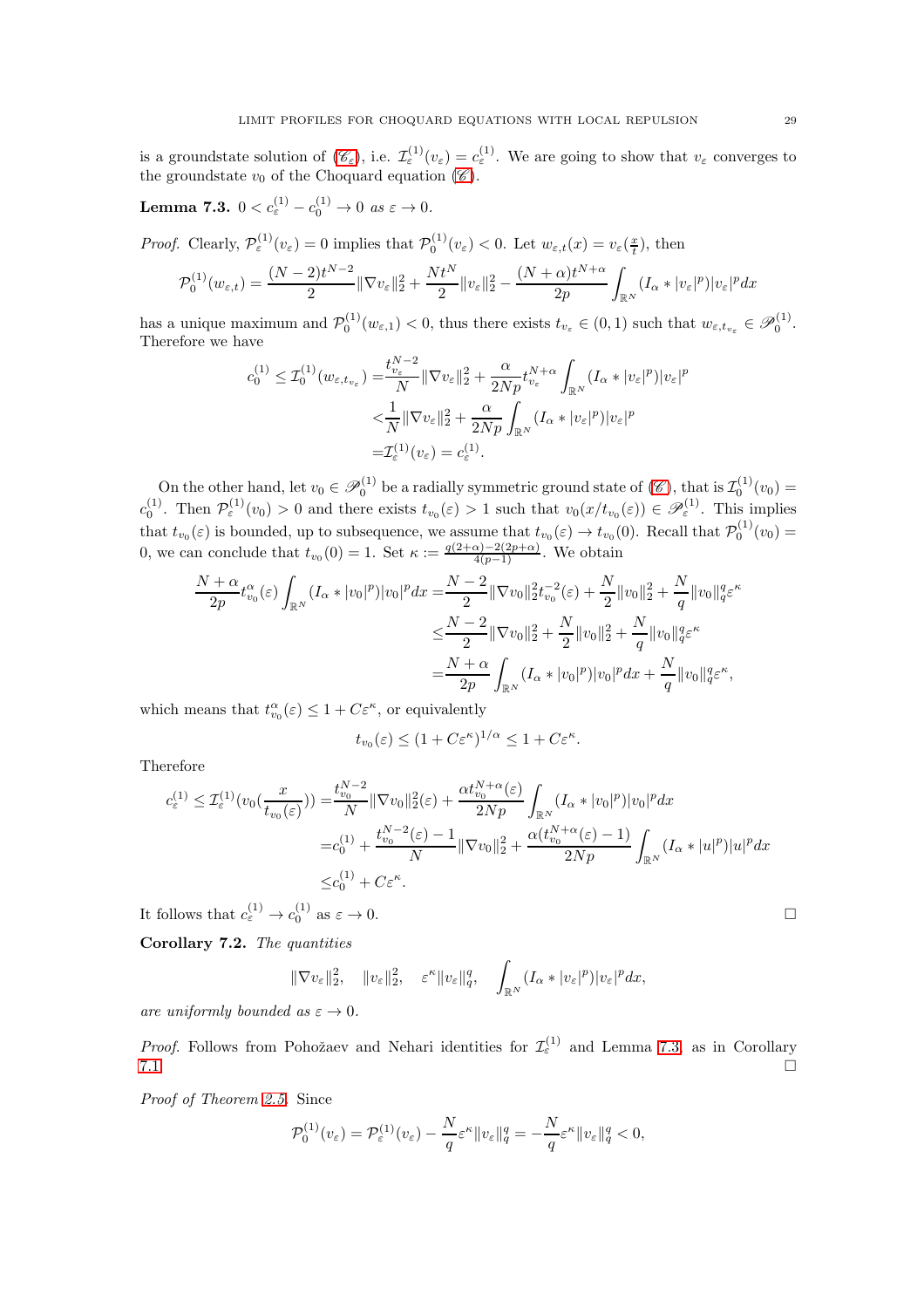there exists  $t_{\varepsilon} \in (0,1)$  such that  $\mathcal{P}_0^{(1)}(v_{\varepsilon}(x/t_{\varepsilon})) = 0$ . Using Lemma [7.3,](#page-28-0) as  $\varepsilon \to 0$  we obtain

$$
c_0^{(1)} \leq \mathcal{I}_0^{(1)}(v_{\varepsilon}(x/t_{\varepsilon})) = \frac{t_{\varepsilon}^{N-2}}{2} \|\nabla v_{\varepsilon}\|_2^2 + \frac{\alpha}{2Np} t_{\varepsilon}^{N+\alpha} \int_{\mathbb{R}^N} (I_{\alpha}*|v_{\varepsilon}|^p)|v_{\varepsilon}|^p \leq \mathcal{I}_{\varepsilon}^{(1)}(v_{\varepsilon}) = c_{\varepsilon}^{(1)} \to c_0^{(1)}.
$$

Thus  $\{v_{\varepsilon}(x/t_{\varepsilon})\} \subset \mathscr{P}_0^{(1)}$  is a minimizing sequence for  $c_0^{(1)}$  and we may assume that  $t_{\varepsilon} \to t_0 \in (0,1]$ . Thus  $\{v_{\varepsilon}(x/\varepsilon_{\varepsilon})\}\subset\mathcal{F}_0$  is a minimizing sequence for  $c_0$  and we may assume that  $\iota_{\varepsilon}\to\iota_0\in(0,1]$ .<br>(If  $t_{\varepsilon}\to 0$  then  $0 < c_0 \leq \mathcal{I}_0^{(1)}(v_{\varepsilon}(x/t_{\varepsilon})) \to 0$ , which is a contradiction.) From Co see that  $\{v_{\varepsilon}(x/t_{\varepsilon})\}$  is bounded in  $H_{rad}^1 \cap L^q(\mathbb{R}^N)$ . Then similarly to the argument in Step 3 of Section [4,](#page-12-0) using Strauss' radial bounds, Lebesgue dominated convergence and nonlocal Brezis-Lieb Lemma [\[40,](#page-46-21) Proposition 4.7], we conclude that  $v_{\varepsilon}(x) \to \overline{v}_0$  in  $D^1 \cap L^q(\mathbb{R}^N)$  and  $\overline{v}_0$  is a groundstate solution of  $(\mathscr{C}_{\varepsilon})$  $(\mathscr{C}_{\varepsilon})$  $(\mathscr{C}_{\varepsilon})$ .

*Remark* 7.1. We claim that in fact  $t_0 = 1$ . Indeed, if  $t_0 < 1$  then there exists  $\delta > 0$  such that for all  $\varepsilon \in (0, \delta)$ , it holds  $t_{\varepsilon} < \frac{t_0+1}{2}$ . Therefore,

$$
c_0^{(1)} \leq \mathcal{I}_0^{(1)}(v_\varepsilon(x/t_\varepsilon)) = \frac{t_\varepsilon^{N-2}}{2} \|\nabla v_\varepsilon\|_2^2 + \frac{\alpha}{2Np} t_\varepsilon^{N+\alpha} \int_{\mathbb{R}^N} (I_\alpha * |v_\varepsilon|^p) |v_\varepsilon|^p
$$
  

$$
\leq \left(\frac{t_0+1}{2}\right)^{N-2} \mathcal{I}_\varepsilon^{(1)}(v_\varepsilon) = \left(\frac{t_0+1}{2}\right)^{N-2} c_\varepsilon^{(1)} \to \left(\frac{t_0+1}{2}\right)^{N-2} c_0^{(1)},
$$

as  $\varepsilon \to 0$ , which is a contradiction. In particular, since

$$
c_0^{(1)} \leq \mathcal{I}_0^{(1)}(v_\varepsilon(x/t_\varepsilon)) = \mathcal{I}_\varepsilon^{(1)}(v_\varepsilon(x/t_\varepsilon)) - \frac{t_\varepsilon^N}{q} \varepsilon^\kappa \|v_\varepsilon\|_q^q \leq c_\varepsilon^{(1)} - \frac{t_\varepsilon^N}{q} \varepsilon^\kappa \|v_\varepsilon\|_q^q,
$$

<span id="page-29-0"></span>we conclude that  $\varepsilon^{\kappa} \|v_{\varepsilon}\|_q^q \to 0$  as  $\varepsilon \to 0$ .

7.3. 2nd rescaling: Thomas–Fermi limit for  $\alpha = 2$ . Throughout this section we assume that  $N \leq 5$ ,  $\alpha = 2$ ,  $p = 2$  and  $\frac{4N}{N+2} < q < 3$ . The energy corresponding to the 2nd rescaling

$$
v(x) := \varepsilon^{-\frac{1}{q-2}} u\left(\varepsilon^{-\frac{4-q}{2(q-2)}} x\right)
$$

is given by

$$
\mathcal{I}_{\varepsilon}^{(2)}(v) := \frac{\varepsilon^{\frac{2(3-q)}{q-2}}}{2} \int_{\mathbb{R}^N} |\nabla v|^2 dx + \frac{1}{2} \int_{\mathbb{R}^N} |v|^2 dx - \frac{1}{4} \int_{\mathbb{R}^N} (I_2 * |v|^2) |v|^2 dx + \frac{1}{q} \int_{\mathbb{R}^N} |v|^q dx, \tag{7.11}
$$

and the corresponding Pohožaev functional is

$$
\mathcal{P}_{\varepsilon}^{(2)}(v) := \frac{(N-2)\varepsilon^{\frac{2(3-q)}{q-2}}}{2} \int_{\mathbb{R}^N} |\nabla v|^2 dx + \frac{N}{2} \int_{\mathbb{R}^N} |v|^2 dx - \frac{N+2}{4} \int_{\mathbb{R}^N} (I_2 * |v|^2) |v|^2 dx + \frac{N}{q} \int_{\mathbb{R}^N} |v|^q dx. \tag{7.12}
$$

Note that  $\mathcal{I}_{\varepsilon}(u) = \varepsilon^{\frac{q(N+2)-4N}{2(q-2)}} \mathcal{I}_{\varepsilon}^{(2)}(v)$  and consider the rescaled minimization problem c

$$
\mathcal{L}^{(2)}_{\varepsilon} = \inf_{v \in \mathcal{P}^{(2)}_{\varepsilon}} \mathcal{I}^{(2)}_{\varepsilon}(v),\tag{7.13}
$$

where  $\mathscr{P}_{\varepsilon}^{(2)} := \{ u \neq 0 : \mathcal{P}_{\varepsilon}^{(2)}(v) = 0 \}$  is the Pohožaev manifold of  $(TF_{\varepsilon})$  $(TF_{\varepsilon})$  $(TF_{\varepsilon})$ . When  $\varepsilon = 0$ , we formally obtain

$$
c_0^{(2)} := \inf_{v \in \mathcal{P}_0^{(2)}} \mathcal{I}_0^{(2)}(v). \tag{7.14}
$$

By using an appropriate rescaling, it is standard to see that the minimization problem for  $c_0^{(2)}$ is equivalent to the minimization problem  $s_{TF}$  $s_{TF}$  $s_{TF}$ , defined in [\(2.3\)](#page-7-3). In particular,  $c_0^{(2)} > 0$  and  $c_0^{(2)}$  admits a minimizer  $v_0 \in L^2 \cap L^q(\mathbb{R}^N)$ , which is a groundstate of the Thomas–Fermi equation (TF) characterised in [\(2.6\)](#page-8-3) of Theorem [2.6.](#page-8-0)

Let  $u_{\varepsilon}$  be the positive spherically symmetric groundstate solution of  $(P_{\varepsilon})$  $(P_{\varepsilon})$  $(P_{\varepsilon})$  constructed in Theorem [1.1.](#page-2-0) It is clear that the rescaled groundstate

$$
v_{\varepsilon}(x) := \varepsilon^{-\frac{1}{q-2}} u_{\varepsilon}\left(\varepsilon^{-\frac{4-q}{2(q-2)}} x\right)
$$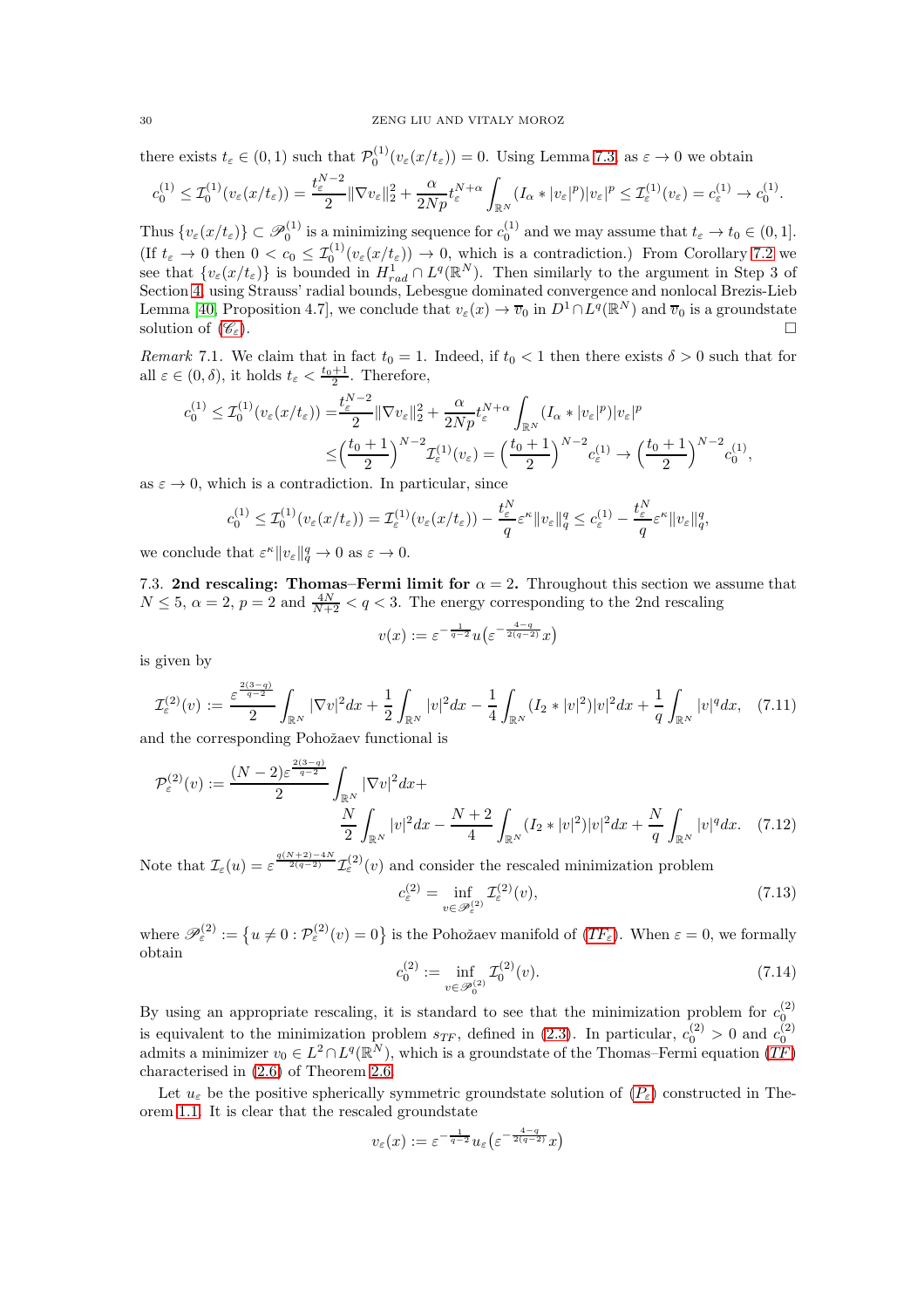is a groundstate solution of  $(TF_{\varepsilon})$  $(TF_{\varepsilon})$  $(TF_{\varepsilon})$ , i.e.  $\mathcal{I}_{\varepsilon}^{(2)}(v_{\varepsilon}) = c_{\varepsilon}^{(2)}$ . We are going to show that  $v_{\varepsilon}$  converges to a groundstate of the Thomas–Fermi equation ([TF](#page-3-2)), characterised in Theorem [2.6.](#page-8-0)

Before we do this, we deduce a two–sided estimate on the "boundary behaviour" of the the nonnegative radially symmetric Thomas–Fermi minimizer  $\rho_*$ , constructed in Theorem [2.6.](#page-8-0) Recall that  $\text{supp}(\rho_*) = \bar{B}_{R_*}$  for some  $R_* > 0$  and  $\rho_*$  is  $C^\infty$  inside the support. Moreover, since we assume that  $p = 2$ ,  $\alpha = 2$  (and denote  $m = q/2$ ), we see that  $\rho_*^{m-1} \in C^{0,1}(\mathbb{R}^N)$  and  $\rho_* \in C^{0,\gamma}(\mathbb{R}^N)$ , where  $\gamma = \min\{1, \frac{1}{m-1}\}.$  In particular,  $\rho_* \in H_0^1(B_{R_*})$  and we can apply  $-\Delta$  to the Euler–Lagrange equation [\(2.5\)](#page-8-2) considered in  $B_{R_*}$ , to obtain

$$
-\Delta\left(m\rho_*^{m-1}\right) = -\Delta\left(s_{TF}\frac{2N}{N+2}I_2*\rho_*-1\right) = s_{TF}\frac{2N}{N+2}\rho_* \ge 0 \quad \text{in } B_{R_*}.\tag{7.15}
$$

We conclude that  $\rho_*^{m-1}$  is superharmonic in  $B_{R_*}$  and by the boundary Hopf lemma

$$
\rho_*^{m-1} \ge c(R_* - |x|) \quad \text{in } B_{R_*}.\tag{7.16}
$$

Hence we deduce a two–sided bound

<span id="page-30-0"></span>
$$
c(R_* - |x|)^{\frac{1}{m-1}} \le \rho_* \le C(R_* - |x|)^\gamma \quad \text{in } B_{R_*}.\tag{7.17}
$$

Similar estimates should be available for  $\alpha \neq 0$ , at least under the assumption  $\alpha < 2$ . We will study this in the forthcoming paper [\[24\]](#page-45-14).

<span id="page-30-3"></span>Lemma 7.4.  $0 < c_{\varepsilon}^{(2)} - c_0^{(2)} \to 0 \text{ as } \varepsilon \to 0.$ 

*Proof.* Let  $v_{\varepsilon} \in \mathscr{P}_{\varepsilon}^{(2)}$  be a solution of  $(P_{\varepsilon})$  with  $\mathcal{I}_{\varepsilon}^{(2)}(v_{\varepsilon}) = c_{\varepsilon}^{(2)}$  and  $\varepsilon > 0$ . Then

$$
\mathcal{P}_0^{(2)}(v_{\varepsilon}) = \mathcal{P}_{\varepsilon}^{(2)}(v_{\varepsilon}) - \frac{(N-2)\varepsilon^{\nu}}{2} \|\nabla v_{\varepsilon}\|_2^2 = -\frac{(N-2)\varepsilon^{\nu}}{2} \|\nabla v_{\varepsilon}\|_2^2 < 0,
$$

where we denoted  $\nu := \frac{2(3-q)}{q-2}$  $\frac{(3-q)}{q-2}$ . Let  $w_{\varepsilon,t}(x) = v_{\varepsilon}(\frac{x}{t})$ , then we obtain that

$$
\mathcal{P}_0^{(2)}(w_{\varepsilon,t}) = \frac{N t^N}{2} \|v_{\varepsilon}\|_2^2 + \frac{N t^N}{q} \|v_{\varepsilon}\|_q^q - \frac{(N+2) t^{N+2}}{4} \int_{\mathbb{R}^N} (I_2 * |v_{\varepsilon}|^2) |v_{\varepsilon}|^2 dx
$$

has a unique maximum and  $\mathcal{P}_0^{(2)}(w_{\varepsilon,1}) < 0$ . Thus there exists  $t_{\varepsilon} \in (0,1)$  such that  $w_{\varepsilon,t_{\varepsilon}} \in \mathcal{P}_0^{(2)}$ . Therefore we have

$$
c_0^{(2)} \le \mathcal{I}_0^{(2)}(w_{\varepsilon, t_\varepsilon}) = \frac{1}{2N} t_\varepsilon^{N+2} \int_{\mathbb{R}^N} (I_2 * |v_\varepsilon|^2) |v_\varepsilon|^2
$$
  

$$
< \frac{1}{2N} \int_{\mathbb{R}^N} (I_2 * |v_\varepsilon|^2) |v_\varepsilon|^2 = \mathcal{I}_\varepsilon^{(2)}(v_\varepsilon) = c_\varepsilon^{(2)},
$$
\n(7.18)

so  $c_0^{(2)} < c_\varepsilon^{(2)}$ . We are going to prove that  $c_\varepsilon^{(2)} \to c_0^{(2)}$  as  $\varepsilon \to 0$ .

Let  $v_0 \in \mathcal{P}_0^{(2)}$  be a groundstate  $(2.6)$  of the Thomas–Fermi equation  $(TF)$  $(TF)$  $(TF)$ , as constructed in Theorem [2.6.](#page-8-0) From [\(2.6\)](#page-8-3) and [\(7.17\)](#page-30-0) we conclude that  $v_0^{q-2} \in C^{0,1}(\mathbb{R}^N)$  and

<span id="page-30-1"></span>
$$
c(R_* - |x|)^{\frac{1}{q-2}} \le v_0 \le C(R_* - |x|)^{\gamma_0} \quad \text{in } B_{R_*},
$$
\n
$$
(7.19)
$$

where  $R_*$  is the support radius of  $v_0$  and

$$
\gamma_0:=\min\big\{\tfrac{1}{2},\tfrac{1}{q-2}\big\}.
$$

Note that if  $q \ge 4$  then  $v_0 \notin D^1(\mathbb{R}^N)$  because of the singularity of the gradient on the boundary of the support, even if  $v_0^2$  is Lipschitz.

Given  $n \gg 1$ , we introduce the cut-off function  $\eta_n \in C_c^{\infty}(\mathbb{R}^N)$  such that  $\eta_n(x) = 1$  for  $|x| \le$  $R_* - \frac{1}{n}, 0 < \eta_n(x) < 1$  for  $R_* - \frac{1}{n} < |x| \le R_* - \frac{1}{2n}, \eta_n(x) = 0$  for  $|x| \ge R_* - \frac{1}{2n}$ . Furthermore,  $|\eta_n'(x)| \le 4n$  and  $|\eta_n'(x)| \ge \frac{n}{2}$  for  $R_* - \frac{4}{5n} < |x| < R_* - \frac{3}{5n}$ . Set  $v_n(x) := \eta_n(x)v_0(x).$ 

It is elementary to obtain the estimates

<span id="page-30-2"></span>
$$
\int_{\mathbb{R}^N} (I_2 * |v_n|^2) |v_n|^2 dx = \int_{\mathbb{R}^N} (I_2 * |v_0|^2) |v_0|^2 dx + \mathcal{O}(\frac{1}{n}),\tag{7.20}
$$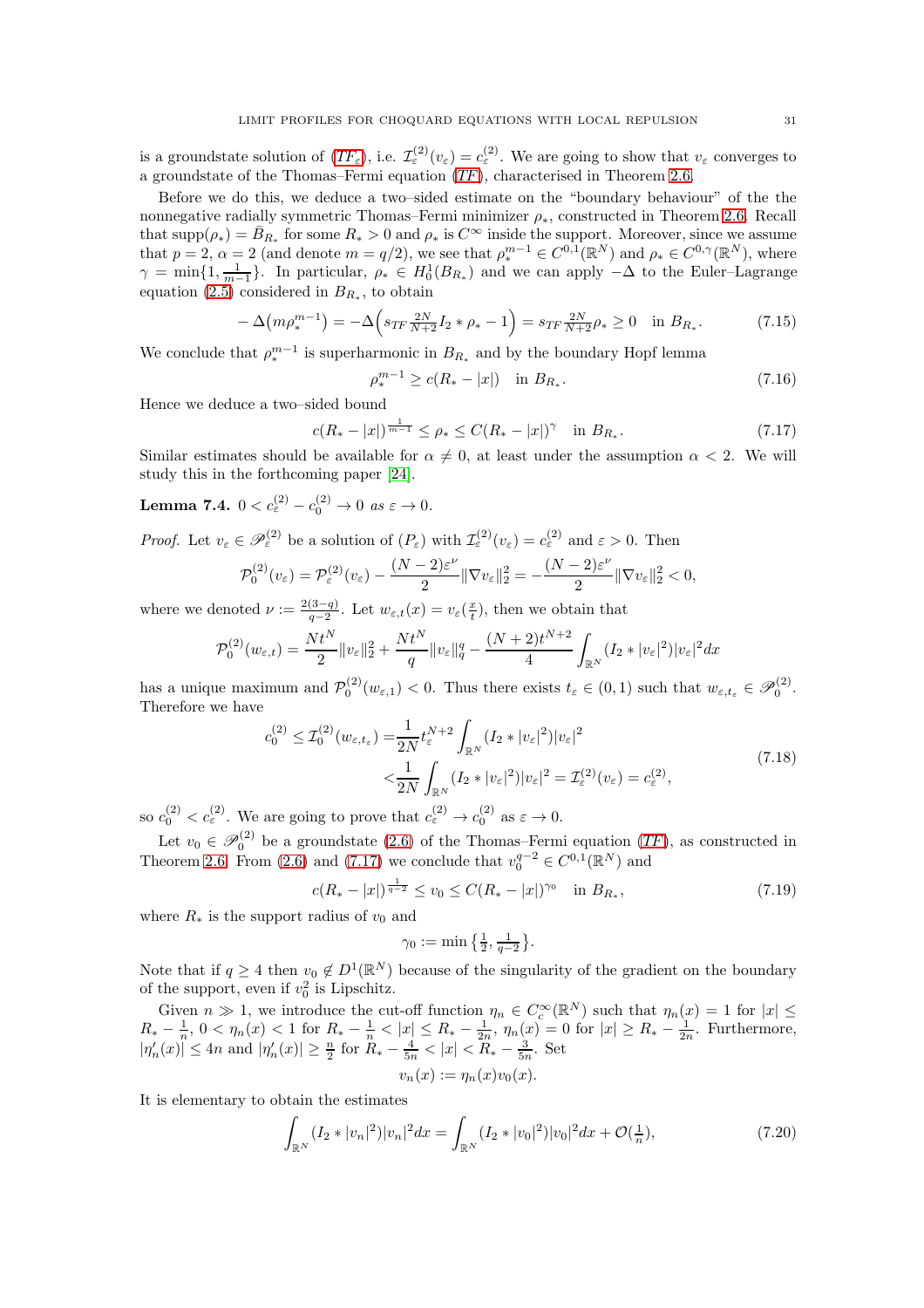$$
||v_n||_q^q = ||v_0||_q^q + \mathcal{O}(\frac{1}{n}),\tag{7.21}
$$

$$
||v_n||_2^2 = ||v_0||_2^2 + \mathcal{O}(\frac{1}{n}).\tag{7.22}
$$

To estimate the gradient term, note that since  $v_0^{q-2}$  is Lipschitz on  $\mathbb{R}^N$  and smooth inside the support, we have  $v_0^{q-3}|\nabla v_0| \in L^{\infty}(\mathbb{R}^N)$  and then it follows from [\(7.19\)](#page-30-1) that

$$
|\nabla v_0| \le C(R_* - |x|)^{\gamma_0(3-q)}.
$$

Then we have

$$
\int_{\mathbb{R}^N} \eta_n^2 |\nabla v_0|^2 dx \le \int_{|x| \le R_* - \frac{1}{2n}} |\nabla v_0|^2 dx \le C \int_0^{R_* - \frac{1}{2n}} (R_* - r)^{2\gamma_0(3-q)} dr
$$
\n
$$
\le \begin{cases}\nC, & 2 < q < 4, \\
C(1 + \ln n), & q = 4, \\
C(1 + n^{\frac{q-4}{q-2}}), & q > 4,\n\end{cases} (7.23)
$$

On the other hand, using the right hand side of [\(7.19\)](#page-30-1), we have

$$
\int_{\mathbb{R}^N} |\nabla \eta_n|^2 v_0^2 dx = \int_{R_* - \frac{1}{n} \le |x| \le R_* - \frac{1}{2n}} |\nabla \eta_n|^2 v_0^2 dx \le Cn^2 \int_{R_* - \frac{1}{n}}^{R_* - \frac{1}{2n}} (R_* - r)^{2\gamma_0} r^{N-1} dr
$$
\n
$$
\le Cn^{1-2\gamma_0} \le \begin{cases} C, & 2 < q \le 4, \\ Cn^{\frac{q-4}{q-2}}, & q > 4. \end{cases} \tag{7.24}
$$

Therefore

<span id="page-31-0"></span>
$$
\int_{\mathbb{R}^N} |\nabla v_n|^2 dx \le 2 \int_{\mathbb{R}^N} |\nabla \eta_n|^2 v_0^2 dx + 2 \int_{\mathbb{R}^N} \eta_n^2 |\nabla v_0|^2 dx \le \begin{cases} C, & 2 < q < 4, \\ C(1 + \ln n), & q = 4, \\ C(1 + n^{\frac{q-4}{q-2}}), & q > 4, \end{cases}
$$
(7.25)

Recall that  $N \le 5$ ,  $\alpha = 2$ ,  $p = 2$  and  $\frac{4N}{N+2} < q < 3$  in this section, and hence  $\gamma_0 = 1/2$   $(q \ge 3$  in [\(7.25\)](#page-31-0) is needed to study the case  $\varepsilon \to \infty$ ). Then

$$
\int_{\mathbb{R}^N} |\nabla v_n|^2 dx \le 2 \int_{\mathbb{R}^N} |\nabla \eta_n|^2 v_0^2 dx + 2 \int_{\mathbb{R}^N} \eta_n^2 |\nabla v_0|^2 dx \le C.
$$

Set  $n = \varepsilon^{-\frac{3}{2}\nu}$ . Then for  $\varepsilon > 0$  small enough, we have

$$
\mathcal{P}_{\varepsilon}^{(2)}(v_{\varepsilon}) = \mathcal{P}_{0}^{(2)}(v_{\varepsilon}) + \frac{(N-2)\varepsilon^{\nu}}{2} \|\nabla v_{\varepsilon}\|_{2}^{2}
$$
  
\n
$$
\geq \mathcal{P}_{0}^{(2)}(v_{0}) + \frac{(N-2)\varepsilon^{\nu}}{2} \Big(\int_{|x| \leq \frac{3}{4}R_{*}} |\nabla v_{0}|^{2} dx\Big) - C\varepsilon^{\frac{3}{2}\nu} > 0,
$$

and there exists  $t_{\varepsilon} > 1$  such that  $\mathcal{P}_{\varepsilon}^{(2)}(v_{\varepsilon}(x/t_{\varepsilon})) = 0$ . This implies that

$$
\frac{N+2}{4}t_{\varepsilon}^{2}\int_{\mathbb{R}^{N}}(I_{2}*|v_{\varepsilon}|^{2})|v_{\varepsilon}|^{2}dx = \frac{N-2}{2}\varepsilon^{\nu}\|\nabla v_{\varepsilon}\|_{2}^{2}t_{\varepsilon}^{-2}(\varepsilon)+\frac{N}{2}\|v_{\varepsilon}\|_{2}^{2}+\frac{N}{q}\|v_{\varepsilon}\|_{q}^{q}
$$
  

$$
\leq \frac{N-2}{2}\varepsilon^{\nu}\|\nabla v_{\varepsilon}\|_{2}^{2}+\frac{N}{2}\|v_{\varepsilon}\|_{2}^{2}+\frac{N}{q}\|v_{\varepsilon}\|_{q}^{q}
$$
  

$$
=\frac{N-2}{2}\varepsilon^{\nu}\|\nabla v_{\varepsilon}\|_{2}^{2}+\frac{N+2}{4}\int_{\mathbb{R}^{N}}(I_{2}*|v_{0}|^{2})|v_{0}|^{2}dx+C\varepsilon^{\frac{3}{2}\nu}.
$$

It follows from [\(7.25\)](#page-31-0) and [\(7.20\)](#page-30-2) that  $t_{\varepsilon} \to 1$  as  $\varepsilon \to 0$ . Moreover, we also have

$$
t_{\varepsilon} \leq 1 + C \varepsilon^{\nu}.
$$

Therefore, we have

$$
c_{\varepsilon}^{(2)} \leq \mathcal{I}_{\varepsilon}^{(2)}(v_{\varepsilon}(x/t_{\varepsilon})) = \mathcal{I}_{0}^{(2)}(v_{0}) + \frac{t_{\varepsilon}^{N-2}\varepsilon^{\nu}}{2} \|\nabla v_{\varepsilon}\|_{2}^{2} + C(t_{\varepsilon}^{N}-1) - C(t_{\varepsilon}^{N+2}-1) \leq c_{0}^{(2)} + C\varepsilon^{\nu},
$$
  
which means that  $c_{\varepsilon}^{(2)} \to c_{0}^{(2)}$  as  $\varepsilon \to 0$ .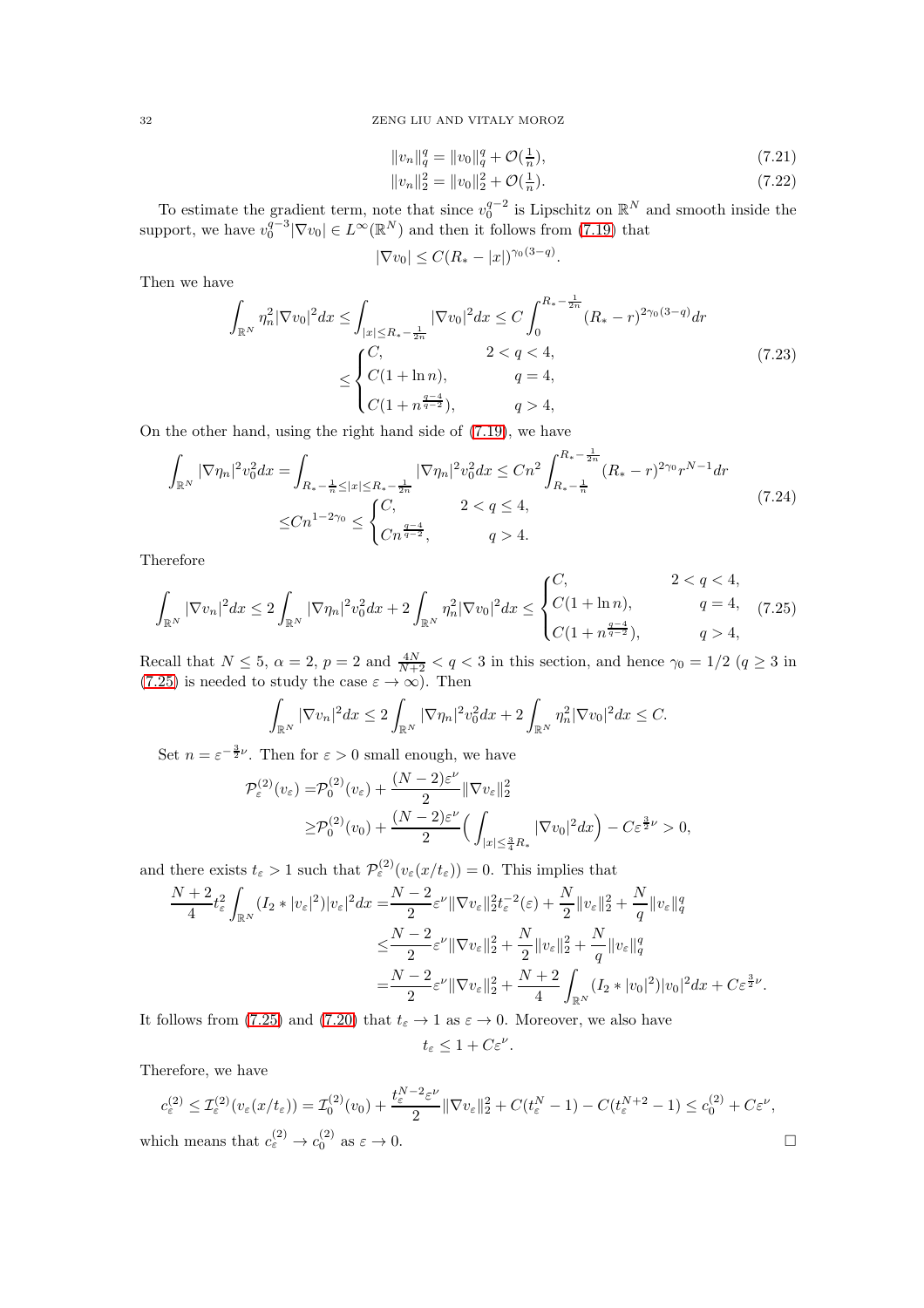<span id="page-32-1"></span>Lemma 7.5.  $\varepsilon^{\frac{2(3-q)}{q-2}}\|\nabla v_{\varepsilon}\|_2^2 \to 0$  *as*  $\varepsilon \to 0$ .

*Proof.* According to Lemma [7.4,](#page-30-3) there exists a unique  $t_{\varepsilon} \in (0,1)$  such that  $v_{\varepsilon}(x/t_{\varepsilon}) \in \mathscr{P}_0^{(2)}$ . Now we claim that  $t_{\varepsilon} \to 1$  as  $\varepsilon \to 0$ . If not, we assume that  $t_{\varepsilon} \to t_0 < 1$  as as  $\varepsilon \to 0$ , then by [\(7.1\)](#page-25-1), we have, as  $\varepsilon \to 0$ ,

$$
c_0^{(2)} \leq \mathcal{I}_0^{(2)}(v_\varepsilon(x/t_\varepsilon)) = \frac{t_\varepsilon^{N+2}}{2N} \int_{\mathbb{R}^N} (I_2 * |v_\varepsilon|^2) |v_\varepsilon|^2 dx
$$
  

$$
\leq t_\varepsilon^{N+2} \mathcal{I}_\varepsilon^{(2)}(v_\varepsilon) = t_\varepsilon^{N+2} c_\varepsilon^{(2)} \to t_0^{N+2} c_0^{(2)} < c_0,
$$

this is a contradiction. Therefore our claim holds, i.e.,  $t_{\varepsilon} \to 1$  as  $\varepsilon \to 0$ . Using  $\mathcal{P}_0^{(2)}(v_{\varepsilon}(x/t_{\varepsilon})) = 0$ again, we see that

$$
0 = \frac{Nt_{\varepsilon}^{N}}{2} \|v_{\varepsilon}\|_{2}^{2} + \frac{Nt_{\varepsilon}^{N}}{q} \|v_{\varepsilon}\|_{q}^{q} - \frac{(N+2)t_{\varepsilon}^{N+2}}{4} \int_{\mathbb{R}^{N}} (I_{2} * |v_{\varepsilon}|^{2}) |v_{\varepsilon}|^{2} dx
$$
  
\n
$$
= \mathcal{P}_{\varepsilon}^{(2)}(v_{\varepsilon}) - \frac{(N-2)\varepsilon^{\nu}}{2} \| \nabla v_{\varepsilon} \|_{2}^{2} + \frac{N(t_{\varepsilon}^{N}-1)}{2} \|v_{\varepsilon}\|_{2}^{2} + \frac{N(t_{\varepsilon}^{N}-1)}{q} \|v_{\varepsilon}\|_{q}^{q}
$$
  
\n
$$
- \frac{(N+2)(t_{\varepsilon}^{N+2}-1)}{4} \int_{\mathbb{R}^{N}} (I_{2} * |v_{\varepsilon}|^{2}) |v_{\varepsilon}|^{2} dx,
$$

which implies that  $\varepsilon^{\nu} \|\nabla v_{\varepsilon}\|_{2}^{2} \to 0$  as  $\varepsilon \to 0$  since  $\mathcal{P}_{\varepsilon}^{(2)}(v_{\varepsilon}) = 0$ .

**Proof of Theorem [2.7.](#page-8-1)** By Lemmas [7.4](#page-30-3) and [7.5,](#page-32-1) we see that  $\{v_{\varepsilon}(x/t_{\varepsilon})\}$  is a bounded minimizing sequence of  $c_0^{(2)}$ . Then similarly to the arguments in the proof of Proposition [6.1](#page-22-4) and Theorem [2.6,](#page-8-0) there exists  $\overline{v}_0 \in L^2(\mathbb{R}^N) \cap L^q(\mathbb{R}^N)$  such that

$$
v_{\varepsilon}(x/t_{\varepsilon}) \to \overline{v}_0 \quad \text{in } L^2(\mathbb{R}^N) \cap L^q(\mathbb{R}^N)
$$

<span id="page-32-0"></span>and  $\overline{v}_0$  is a weak solution of  $(TF)$  $(TF)$  $(TF)$ .

### 8. Asymptotic profiles: critical regimes

8.1. Critical Choquard case. Throughout this sub-section we assume that  $p = \frac{N+\alpha}{N-2}$  and  $q >$  $2^* = \frac{2N}{N-2}$ . Consider the minimization problem

$$
\mathcal{S}_{HL} = \inf_{u \in D^1(\mathbb{R}^N)\setminus\{0\}} \frac{\|\nabla u\|_2^2}{\left(\int_{\mathbb{R}^N} (I_\alpha * |u|^{\frac{N+\alpha}{N-2}}) |u|^{\frac{N+\alpha}{N-2}} dx\right)^{\frac{N-2}{N+\alpha}}}
$$

defined in [\(2.8\)](#page-9-2). Combining Sobolev inequality [\(1.4\)](#page-2-1) and HLS inequality [\(1.3\)](#page-2-2),

$$
\|\nabla u\|_{2}^{2} \geq \mathcal{S}_{*} \|u\|_{2^{*}}^{2} \geq \mathcal{S}_{*} C_{\alpha}^{-\frac{N-2}{N+\alpha}} \Big( \int_{\mathbb{R}^{N}} (I_{\alpha}*|u|^{\frac{N+\alpha}{N-2}}) |u|^{\frac{N+\alpha}{N-2}} dx \Big)^{\frac{N-2}{N+\alpha}}, \tag{8.1}
$$

hence  $S_{HL} \geq S_* C_{\alpha}^{-\frac{N-2}{N+\alpha}}$ . It is not difficult to check (cf. [\[21,](#page-45-20) Lemma 1.1]) that  $S_{HL} = S_* C_{\alpha}^{-\frac{N-2}{N+\alpha}}$ and  $S_{HL}$  is achieved by the function

$$
V(x) = \left(S_*^{\alpha} \mathcal{C}_{\alpha}^2\right)^{\frac{2-N}{4(\alpha+2)}} U_*(x),\tag{8.2}
$$

and the family of rescalings

$$
V_{\lambda}(x) := \lambda^{-\frac{N-2}{2}} V(x/\lambda) \qquad (\lambda > 0),
$$

here  $U_*$  is the Emden–Fowler solution in [\(2.9\)](#page-9-1). Up to a rescaling,  $V_\lambda$  is a solution of the critical Choquard equation  $(\mathscr{C}_{HL})$  $(\mathscr{C}_{HL})$  $(\mathscr{C}_{HL})$  and satisfies

$$
\|\nabla V_{\lambda}\|_2^2 = \|\nabla V\|_2^2 = \int_{\mathbb{R}^N} (I_{\alpha}*|V|^{\frac{N+\alpha}{N-2}})|V|^{\frac{N+\alpha}{N-2}} dx = \int_{\mathbb{R}^N} (I_{\alpha}*|V_{\lambda}|^{\frac{N+\alpha}{N-2}})|V_{\lambda}|^{\frac{N+\alpha}{N-2}} dx = \mathcal{S}_{HL}^{\frac{N+\alpha}{\alpha+2}}.
$$

The energy functional associated to  $(\mathscr{C}_{HL})$  $(\mathscr{C}_{HL})$  $(\mathscr{C}_{HL})$  is

$$
J(u) = \frac{1}{2} \|\nabla u\|_2^2 - \frac{N-2}{2(N+\alpha)} \int_{\mathbb{R}^N} (I_\alpha * |u|^{\frac{N+\alpha}{N-2}}) |u|^{\frac{N+\alpha}{N-2}} dx.
$$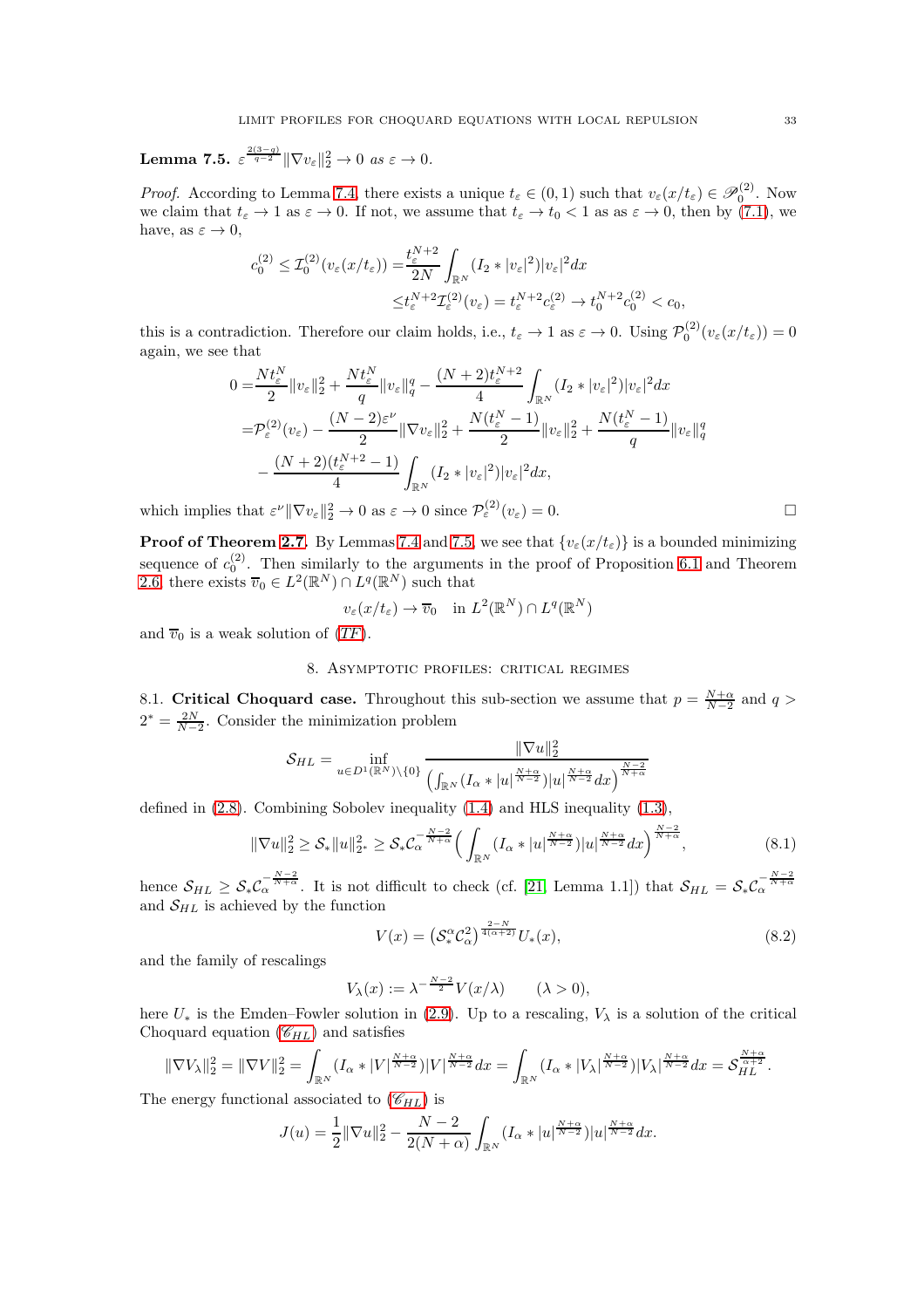We define

$$
c_{HL} = \inf_{u \in \mathscr{P}_{HL}} J(u) = \inf_{u \in D^{1}(\mathbb{R}^{N}) \setminus \{0\}} \max_{t > 0} J(u(x/t)),
$$

where

$$
\mathscr{P}_{HL} = \Big\{ u \in D^1(\mathbb{R}^N) \setminus \{0\} : \mathcal{P}_{HL}(u) := \|\nabla u\|_2^2 - \int_{\mathbb{R}^N} (I_\alpha * |u|^{\frac{N+\alpha}{N-2}}) |u|^{\frac{N+\alpha}{N-2}} dx = 0 \Big\}.
$$

By a simple calculation, we see that  $c_{HL} = \frac{\alpha+2}{2(N+\alpha)} \mathcal{S}$  $\frac{N+\alpha}{\alpha+2}$ .

<span id="page-33-2"></span>**Lemma 8.1.** *Let*  $\sigma_{\varepsilon} = c_{\varepsilon} - c_{HL}$ *. Then as*  $\varepsilon \to 0$ *, we have* 

$$
0 < \sigma_{\varepsilon} \lesssim \begin{cases} \varepsilon^{\frac{q(N-2)-2N}{(q-2)(N-2)}}, & N \ge 5, \\ \varepsilon \ln \frac{1}{\varepsilon} \end{cases}
$$
\n
$$
0 < \sigma_{\varepsilon} \lesssim \begin{cases} \varepsilon \ln \frac{1}{\varepsilon} \end{cases}, & N = 4, \\ \varepsilon^{\frac{q-6}{2(q-4)}}, & N = 3. \end{cases}
$$

*[P](#page-1-1)roof.* Note that  $u_{\varepsilon} \in \mathscr{P}_{\varepsilon}$  is a solution of  $(P_{\varepsilon})$  with  $\mathcal{I}_{\varepsilon}(u_{\varepsilon}) = c_{\varepsilon}$ , then  $\mathcal{P}_{HL}(u_{\varepsilon}) < 0$ , thus there exists  $t_{\varepsilon} \in (0,1)$  such that  $u_{\varepsilon}(x/t_{\varepsilon}) \in \mathscr{P}_{HL}$  and we have

$$
c_{HL} \leq J(u_{\varepsilon}(\frac{x}{t_{\varepsilon}})) = \frac{(\alpha+2)}{2(N+\alpha)} t_{\varepsilon}^{N-2} \|\nabla u_{\varepsilon}\|_2^2 < \mathcal{I}_{\varepsilon}(u_{\varepsilon}) = c_{\varepsilon}.
$$

Therefore,  $\sigma_{\varepsilon} = c_{\varepsilon} - c_{HL} > 0$ .

**Case**  $N \ge 5$ . Note that for  $N \ge 5$ ,  $V_{\lambda}(x) \in L^{2}(\mathbb{R}^{N})$  for each  $\lambda > 0$ , thus we see that  $\mathcal{P}_{\varepsilon}(V_{\lambda}(x)) > 0$ . Then for each  $\varepsilon > 0$  and  $\lambda > 0$ , there exists a unique  $s_{\varepsilon,\lambda} > 1$  such that  $\mathcal{P}_{\varepsilon}(V(x/s_{\varepsilon,\lambda})) = 0$ , which means that

$$
\left(s_{\varepsilon,\lambda}^{\alpha} - s_{\varepsilon,\lambda}^{-2}\right) \frac{N-2}{2} \|\nabla V\|_2^2 = \frac{N\varepsilon\lambda^2}{2} \|V\|_2^2 + \frac{N}{q} \lambda^{\frac{2N-q(N-2)}{2}} \|V\|_q^q := \psi_{\varepsilon}(\lambda).
$$

Then there exists  $\lambda_{\varepsilon} > 0$  such that

$$
\psi_{\varepsilon}(\lambda_{\varepsilon}) = \min_{\lambda>0} \psi_{\varepsilon}(\lambda) = \frac{N||V||_q^q}{4q} \left(\frac{N||V||_q^q(q(N-2)-2N)}{2qN||V||_2^2}\right)^{\frac{2N-q(N-2)}{(q-2)(N-2)}} \varepsilon^{\frac{q(N-2)-2N}{(q-2)(N-2)}}.
$$

This implies that  $s_{\varepsilon} := s_{\varepsilon, \lambda_{\varepsilon}} \to 1$  as  $\varepsilon \to 0$ . Furthermore, we have

$$
s_{\varepsilon} \le 1 + C \varepsilon^{\frac{q(N-2)-2N}{(q-2)(N-2)}}.
$$

Therefore, we obtain that

$$
c_{\varepsilon} \leq \mathcal{I}_{\varepsilon}(V_{\lambda}(\frac{x}{s_{\varepsilon}})) = \frac{\alpha+2}{2(N+\alpha)} \|\nabla V\|_{2}^{2} s_{\varepsilon}^{N-2} + \frac{\alpha}{N+\alpha} \left(\frac{\varepsilon \lambda_{\varepsilon}^{2}}{2} \|V\|_{2}^{2} + \frac{\lambda_{\varepsilon}^{\frac{2N-q(N-2)}{2}}}{q} \|V\|_{q}^{q}\right) s_{\varepsilon}^{N}
$$
  

$$
\leq c_{HL} + \frac{\alpha+2}{2(N+\alpha)} \|\nabla V\|_{2}^{2} (s_{\varepsilon}^{N-2} - 1) + C_{\varepsilon} \frac{q(N-2)-2N}{(q-2)(N-2)}
$$
  

$$
\leq c_{HL} + C_{\varepsilon} \frac{q(N-2)-2N}{(q-2)(N-2)},
$$

which means that  $\sigma_{\varepsilon} \leq C \varepsilon^{\frac{q(N-2)-2N}{(q-2)(N-2)}}$ .

To consider the case  $N = 3, 4$ , given  $R \gg \lambda$ , we introduce a cut-off function  $\eta_R \in C_c^{\infty}(\mathbb{R}^N)$ such that  $\eta_R(r) = 1$  for  $|r| < R$ ,  $0 < \eta_R(r) < 1$  for  $R < |r| < 2R$ ,  $\eta_R(r) = 0$  for  $|r| \geq 2R$  and  $|\eta'_{R}(r)| \leq R/2$ . Similarly, e.g. to [\[52,](#page-46-22) Section III, Theorem 2.1], we compute

$$
\int_{\mathbb{R}^N} |\nabla (\eta_R V_\lambda)|^2 dx = \mathcal{S}_{HL}^{\frac{N+\alpha}{\alpha+2}} + \mathcal{O}((R/\lambda)^{-(N-2)}).
$$
\n(8.3)

<span id="page-33-0"></span>
$$
\int_{\mathbb{R}^N} (I_\alpha * |\eta_R V_\lambda|^{\frac{N+\alpha}{N-2}}) |\eta_R V_\lambda|^{\frac{N+\alpha}{N-2}} dx = \mathcal{S}_{HL}^{\frac{N+\alpha}{\alpha+2}} + \mathcal{O}((R/\lambda)^{-N}). \tag{8.4}
$$

<span id="page-33-1"></span>
$$
\|\eta_R V_\lambda\|_q^q = \lambda^{\frac{2N-q(N-2)}{2}} \|V\|_q^q (1 + \mathcal{O}((R/\lambda)^{N-q(N-2)})).
$$
\n(8.5)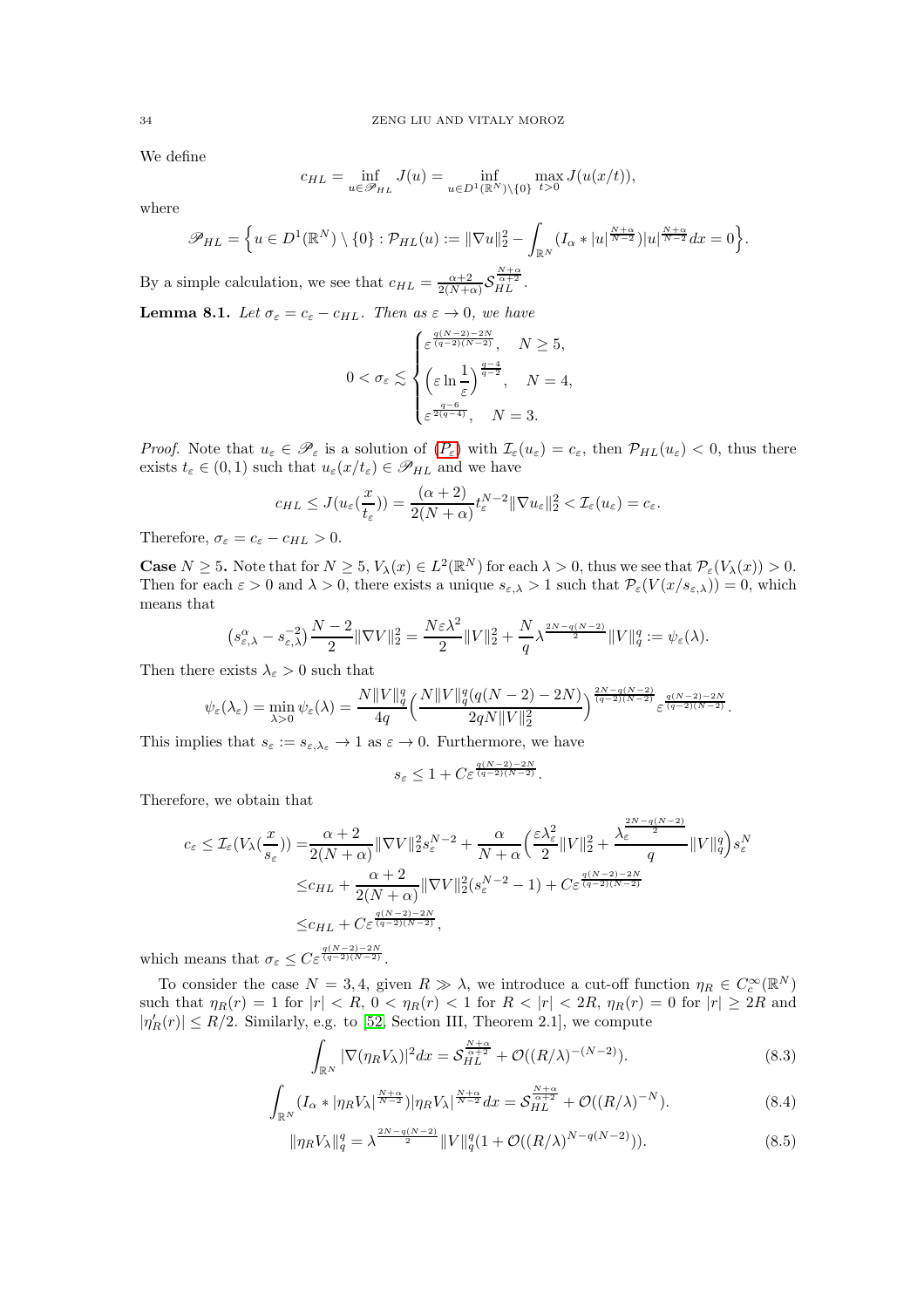LIMIT PROFILES FOR CHOQUARD EQUATIONS WITH LOCAL REPULSION 35

<span id="page-34-1"></span>
$$
\|\eta_R V_\lambda\|_2^2 = \lambda^2 \|\eta_{R/\lambda} V\|_2^2 = \begin{cases} \mathcal{O}(\lambda^2 \ln \frac{R}{\lambda}), & N = 4, \\ \mathcal{O}(R\lambda), & N = 3. \end{cases}
$$
\n
$$
(8.6)
$$

Here we only sketch the proof of [\(8.4\)](#page-33-0). We may assume that  $R/\lambda \gg 1$ . Note that

$$
\sup_{x \in \mathbb{R}^N} |V(x)|^{\frac{N+\alpha}{N-2}} (1+|x|)^{N+\alpha} < \infty.
$$

It follows from [\[43,](#page-46-11) Lemma 6.2] that

<span id="page-34-0"></span>
$$
\lim_{|x| \to \infty} \frac{\left(I_{\alpha} * |V|^{\frac{N+\alpha}{N-2}}\right)(x)}{I_{\alpha}(x)} = \int_{\mathbb{R}^N} |V|^{\frac{N+\alpha}{N-2}} dx. \tag{8.7}
$$

Therefore, by [\(8.7\)](#page-34-0), we estimate

$$
\begin{split} \Big|\int_{\mathbb{R}^N}(I_\alpha*|\eta_RV_\lambda|^{\frac{N+\alpha}{N-2}})|\eta_RV_\lambda|^{\frac{N+\alpha}{N-2}}dx-\int_{\mathbb{R}^N}(I_\alpha*|V_\lambda|^{\frac{N+\alpha}{N-2}})|V_\lambda|^{\frac{N+\alpha}{N-2}}dx\\ &\leq 2\int_{B_R^c}(I_\alpha*|V_\lambda|^{\frac{N+\alpha}{N-2}})|V_\lambda|^{\frac{N+\alpha}{N-2}}dx=2\int_{B_{R/\lambda}^c}(I_\alpha*|V|^{\frac{N+\alpha}{N-2}})|V|^{\frac{N+\alpha}{N-2}}dx\\ &\leq C\int_{B_{R/\lambda}^c}\frac{1}{|x|^{N-\alpha}(1+|x|^2)^{\frac{N+\alpha}{2}}}dx\leq C\int_{R/\lambda}^\infty r^{-N-1}dr=C(R/\lambda)^{-N}. \end{split}
$$

$$
\Big| \int_{\mathbb{R}^N} (I_\alpha * |\eta_R V_\lambda|^{\frac{N+\alpha}{N-2}}) |\eta_R V_\lambda|^{\frac{N+\alpha}{N-2}} dx - \int_{\mathbb{R}^N} (I_\alpha * |V_\lambda|^{\frac{N+\alpha}{N-2}}) |V_\lambda|^{\frac{N+\alpha}{N-2}} dx \Big|
$$
  
\n
$$
\geq \int_{B_{2R}^c} (I_\alpha * |V_\lambda|^{\frac{N+\alpha}{N-2}}) |V_\lambda|^{\frac{N+\alpha}{N-2}} dx = \int_{B_{2R/\lambda}^c} (I_\alpha * |V|^{\frac{N+\alpha}{N-2}}) |V|^{\frac{N+\alpha}{N-2}} dx
$$
  
\n
$$
\geq C \int_{B_{2R/\lambda}^c} \frac{1}{|x|^{N-\alpha} (1+|x|^2)^{\frac{N+\alpha}{2}}} dx \geq C \int_{2R/\lambda}^{\infty} r^{-N-1} dr = C(R/\lambda)^{-N}.
$$

Combining the above inequalities, we obtain [\(8.4\)](#page-33-0).

When  $R \gg \lambda$ , by the above estimates we conclude that  $\mathcal{P}_{\varepsilon}(\eta_R V_\lambda) > 0$ . Then there exists a unique  $t_{\varepsilon} := t_{\varepsilon}(R, \lambda) > 1$  such that  $\mathcal{P}_{\varepsilon}(\eta_R(x/t_{\varepsilon})) \sqrt{\chi(x/t_{\varepsilon})} = 0$ , which implies

$$
\frac{N-2}{2}(t_{\varepsilon}^{\alpha}\int_{\mathbb{R}^N}(I_{\alpha}*|\eta_R V_{\lambda}|^{\frac{N+\alpha}{N-2}})|\eta_R V_{\lambda}|^{\frac{N+\alpha}{N-2}}dx - t_{\varepsilon}^{-2} \|\nabla(\eta_R V_{\lambda})\|_2^2)
$$
  
= 
$$
\frac{N\varepsilon}{2} \|\eta_R V_{\lambda}\|_2^2 + \frac{N}{q} \|\eta_R V_{\lambda}\|_q^q := \psi_{\varepsilon}(R, \lambda).
$$
 (8.8)

**Case**  $N = 4$ . For each  $\varepsilon > 0$  small, by [\(8.5\)](#page-33-1), [\(8.6\)](#page-34-1) and choosing

<span id="page-34-2"></span>
$$
\lambda_{\varepsilon} = \left(\varepsilon \ln \frac{1}{\varepsilon}\right)^{-\frac{1}{q-2}}, \quad R_{\varepsilon} = \frac{\lambda_{\varepsilon}}{\varepsilon},
$$

we have

$$
\psi_{\varepsilon}(R_{\varepsilon},\lambda_{\varepsilon}) \leq 2\varepsilon \mathcal{O}\Big(\lambda_{\varepsilon}^2 \ln \frac{R_{\varepsilon}}{\lambda_{\varepsilon}}\Big) + \frac{4}{q}\lambda_{\varepsilon}^{4-q} \|V\|_{q}^{q}\Big(1+\mathcal{O}\Big(\frac{R_{\varepsilon}}{\lambda_{\varepsilon}}\Big)^{4-2q}\Big) \leq C\Big(\varepsilon \ln \frac{1}{\varepsilon}\Big)^{\frac{q-4}{q-2}}.
$$

Then it follows from [\(8.8\)](#page-34-2) that  $t_{\varepsilon} \to 1$  as  $\varepsilon \to 0$ . Furthermore, we have  $t_{\varepsilon} \leq 1 + C \Big( \varepsilon \ln \frac{1}{\varepsilon} \Big)$  $\bigg)^{\frac{q-4}{q-2}}.$ **Case**  $N = 3$ . For each  $\varepsilon > 0$  small, by [\(8.5\)](#page-33-1), [\(8.6\)](#page-34-1) and choosing

$$
\lambda_{\varepsilon} = \varepsilon^{-\frac{1}{q-4}}, \quad R_{\varepsilon} = \varepsilon^{-\frac{1}{2}},
$$

we have

$$
\psi_{\varepsilon}(R_{\varepsilon},\lambda_{\varepsilon}) \leq \frac{3}{2}\varepsilon \mathcal{O}(R_{\varepsilon}\lambda_{\varepsilon}) + \frac{3}{q}\lambda_{\varepsilon}^{\frac{6-q}{2}}\|V\|_{q}^{q}\Big(1+\mathcal{O}\Big(\frac{R_{\varepsilon}}{\lambda_{\varepsilon}}\Big)^{3-q}\Big) \leq C \varepsilon^{\frac{q-6}{2(q-4)}}.
$$

Then it follows from [\(8.8\)](#page-34-2) that  $t_{\varepsilon} \to 1$  as  $\varepsilon \to 0$ . Furthermore, we have  $t_{\varepsilon} \leq 1 + C \varepsilon^{\frac{q-6}{2(q-4)}}$ .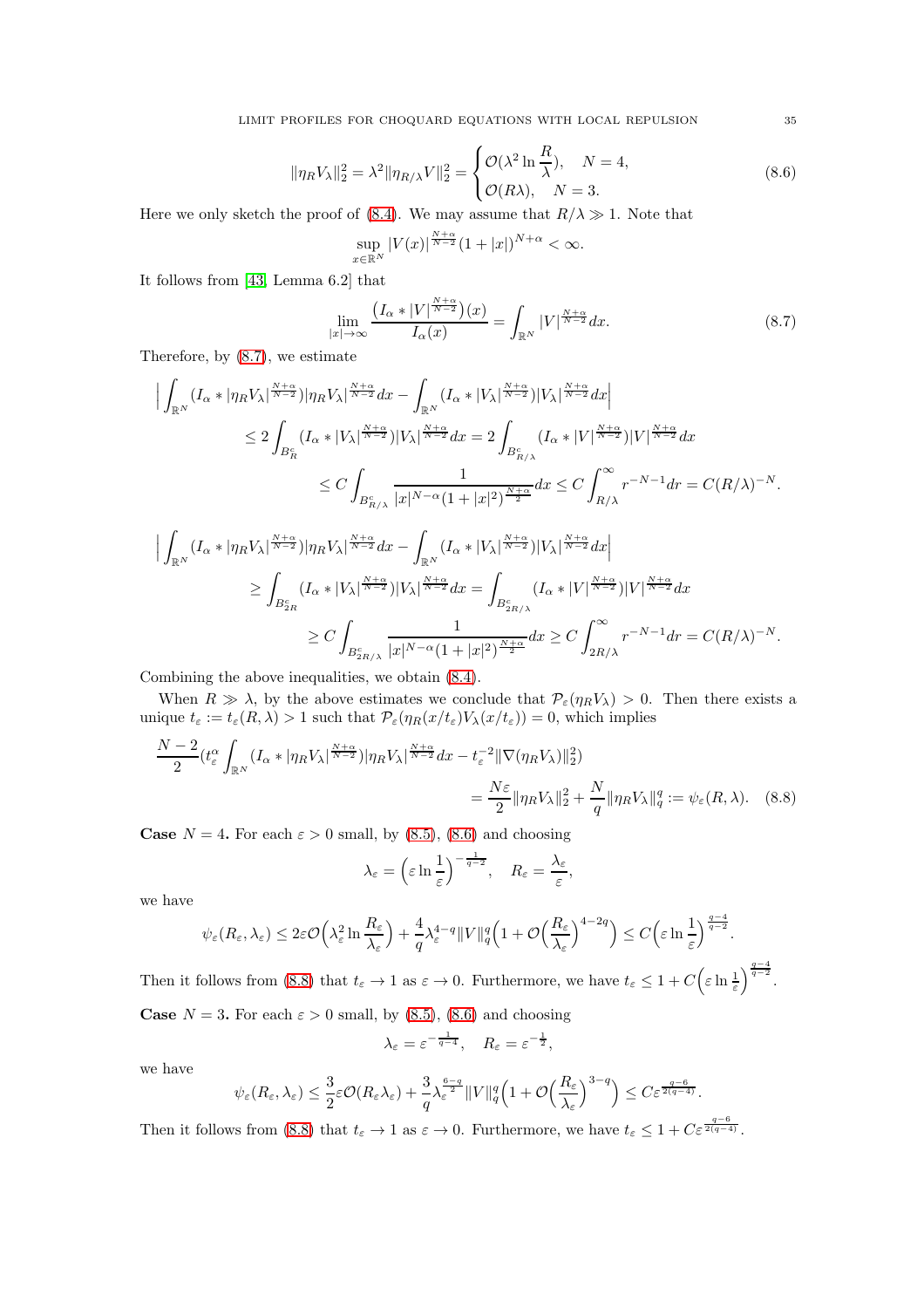Conclusion of the proof for  $N = 3, 4$ . Combining previous estimates together, we obtain

$$
c_{\varepsilon} \leq \mathcal{I}_{\varepsilon}(\eta_{R_{\varepsilon}}(x/t_{\varepsilon})V_{\lambda_{\varepsilon}}(x/t_{\varepsilon}))
$$
  
\n
$$
= \frac{\alpha+2}{2(N+\alpha)} \|\nabla(\eta_{R_{\varepsilon}}V_{\lambda_{\varepsilon}})\|_{2}^{2}t_{\varepsilon}^{N-2} + \frac{\alpha}{N+\alpha} \left(\frac{\varepsilon}{2} \|\eta_{R_{\varepsilon}}V_{\lambda_{\varepsilon}}\|_{2}^{2} + \frac{1}{q} \|\eta_{R_{\varepsilon}}V_{\lambda_{\varepsilon}}\|_{q}^{q}\right)t_{\varepsilon}^{N}
$$
  
\n
$$
\leq c_{HL} + \mathcal{O}((R_{\varepsilon}/\lambda_{\varepsilon})^{-(N-2)}) + C\psi_{\varepsilon}(R_{\varepsilon},\lambda_{\varepsilon}) = c_{HL} + \begin{cases} C\left(\varepsilon \ln \frac{1}{\varepsilon}\right)^{\frac{q-4}{q-2}}, & N = 4, \\ C\varepsilon^{\frac{q-6}{2(q-4)}}, & N = 3, \end{cases}
$$

which completes the proof of this lemma.  $\Box$ 

# <span id="page-35-0"></span>Lemma 8.2.

$$
||u_{\varepsilon}||_{q}^{q} = \frac{2q\varepsilon}{q(N-2) - 2N} ||u_{\varepsilon}||_{2}^{2}, \quad ||\nabla u_{\varepsilon}||_{2}^{2} + \frac{(q-2)N\varepsilon}{q(N-2) - 2N} ||u_{\varepsilon}||_{2}^{2} = \int_{\mathbb{R}^{N}} (I_{\alpha} * |u_{\varepsilon}|^{\frac{N+\alpha}{N-2}}) |u_{\varepsilon}|^{\frac{N+\alpha}{N-2}} dx.
$$

*[P](#page-1-1)roof.* Follows from Nehari and Pohožaev identities for  $(P_{\varepsilon})$ .

<span id="page-35-1"></span>**Lemma 8.3.**  $\frac{(q-2)N\varepsilon}{q(N-2)-2N}||u_{\varepsilon}||_2^2 \leq C\sigma_{\varepsilon}$ . Moreover, we have

$$
\lim_{\varepsilon \to 0} \varepsilon \|u_{\varepsilon}\|_{2}^{2} = 0, \quad \lim_{\varepsilon \to 0} \|u_{\varepsilon}\|_{q}^{q} = 0, \quad \lim_{\varepsilon \to 0} \|u_{\varepsilon}\|_{2^{*}}^{2} = \mathcal{S}_{HL}^{\frac{N-2}{\alpha+2}} \mathcal{C}_{\alpha}^{-\frac{N-2}{N+\alpha}} = (\mathcal{S}_{*}\mathcal{C}_{\alpha}^{-1})^{\frac{N-2}{\alpha+2}},
$$

$$
\lim_{\varepsilon \to 0} \|\nabla u_{\varepsilon}\|_{2}^{2} = \lim_{\varepsilon \to 0} \int_{\mathbb{R}^{N}} (I_{\alpha} * |u_{\varepsilon}|^{\frac{N+\alpha}{N-2}}) |u_{\varepsilon}|^{\frac{N+\alpha}{N-2}} dx = \frac{2(N+\alpha)}{\alpha+2} c_{HL} = \mathcal{S}_{HL}^{\frac{N+\alpha}{\alpha+2}}.
$$

*Proof.* By Lemma [8.1,](#page-33-2) we see that

$$
c_{HL} + o(1) = c_{\varepsilon} = \mathcal{I}_{\varepsilon}(u_{\varepsilon}) = \frac{1}{N} \|\nabla u_{\varepsilon}\|_{2}^{2} + \frac{\alpha(N-2)}{2N(N+\alpha)} \int_{\mathbb{R}^N} (I_{\alpha} * |u_{\varepsilon}|^{\frac{N+\alpha}{N-2}}) |u_{\varepsilon}|^{\frac{N+\alpha}{N-2}} dx. \tag{8.9}
$$

This, together with Lemma [8.2,](#page-35-0) implies that there exists  $C > 0$  such that

$$
\int_{\mathbb{R}^N} (I_\alpha * |u_\varepsilon|^{N+\alpha \over N-2}) |u_\varepsilon|^{N+\alpha \over N-2} dx \geq C
$$

for all small  $\varepsilon > 0$ . Note that  $\mathcal{P}_{HL}(u_{\varepsilon}) < 0$ , then there exists  $t_{\varepsilon} \in (0, 1)$  such that  $\mathcal{P}_{HL}(u_{\varepsilon}(x/t_{\varepsilon})) =$ 0, which means that

$$
\|\nabla u_{\varepsilon}\|_{2}^{2}=t_{\varepsilon}^{\alpha+2}\int_{\mathbb{R}^{N}}(I_{\alpha}*|u_{\varepsilon}|^{\frac{N+\alpha}{N-2}})|u_{\varepsilon}|^{\frac{N+\alpha}{N-2}}dx.
$$

If  $t_{\varepsilon} \to 0$  as  $\varepsilon \to 0$ , then we must have  $\|\nabla u_{\varepsilon}\|_{2}^{2} \to 0$  as  $\varepsilon \to 0$ , this contradicts

$$
0 < c_{HL} \leq J(u_{\varepsilon}(x/t_{\varepsilon})) = \frac{(2+\alpha)t_{\varepsilon}^{N-2}}{2(N+\alpha)} \|\nabla u_{\varepsilon}\|_{2}^{2}.
$$

Therefore, there exists  $C > 0$  such that  $t_{\varepsilon} > C$  for  $\varepsilon > 0$  small. Thus we have

$$
c_{HL} \leq J(u_{\varepsilon}(x/t_{\varepsilon})) = \mathcal{I}_{\varepsilon}(u_{\varepsilon}(x/t_{\varepsilon})) - t_{\varepsilon}^{N}(\frac{\varepsilon}{2}||u_{\varepsilon}||_{2}^{2} + \frac{1}{q}||u_{\varepsilon}||_{q}^{q})
$$
  

$$
\leq \mathcal{I}_{\varepsilon}(u_{\varepsilon}) - \frac{(q-2)N\varepsilon}{q(N-2) - 2N}||u_{\varepsilon}||_{2}^{2}t_{\varepsilon}^{N}
$$
  

$$
= c_{\varepsilon} - \frac{(q-2)N\varepsilon}{q(N-2) - 2N}||u_{\varepsilon}||_{2}^{2}t_{\varepsilon}^{N}.
$$

This means that

$$
\frac{(q-2)N\varepsilon}{q(N-2)-2N}||u_{\varepsilon}||_2^2 \leq t_{\varepsilon}^{-N}(c_{\varepsilon}-c_{HL}) \leq C\sigma_{\varepsilon}.
$$

Moreover, we have  $\varepsilon ||u_{\varepsilon}||_2^2 \to 0$  as  $\varepsilon \to 0$ . It follows from Lemma [8.2](#page-35-0) that

$$
||u_{\varepsilon}||_{q}^{q} \to 0, \quad ||\nabla u_{\varepsilon}||_{2}^{2} + o(1) = \int_{\mathbb{R}^{N}} (I_{\alpha} * |u_{\varepsilon}|^{\frac{N+\alpha}{N-2}}) |u_{\varepsilon}|^{\frac{N+\alpha}{N-2}} dx \to \frac{2+\alpha}{2(N+\alpha)} c_{HL} = \mathcal{S}_{HL}^{\frac{N+\alpha}{\alpha+2}}
$$
  
as  $\varepsilon \to 0$ .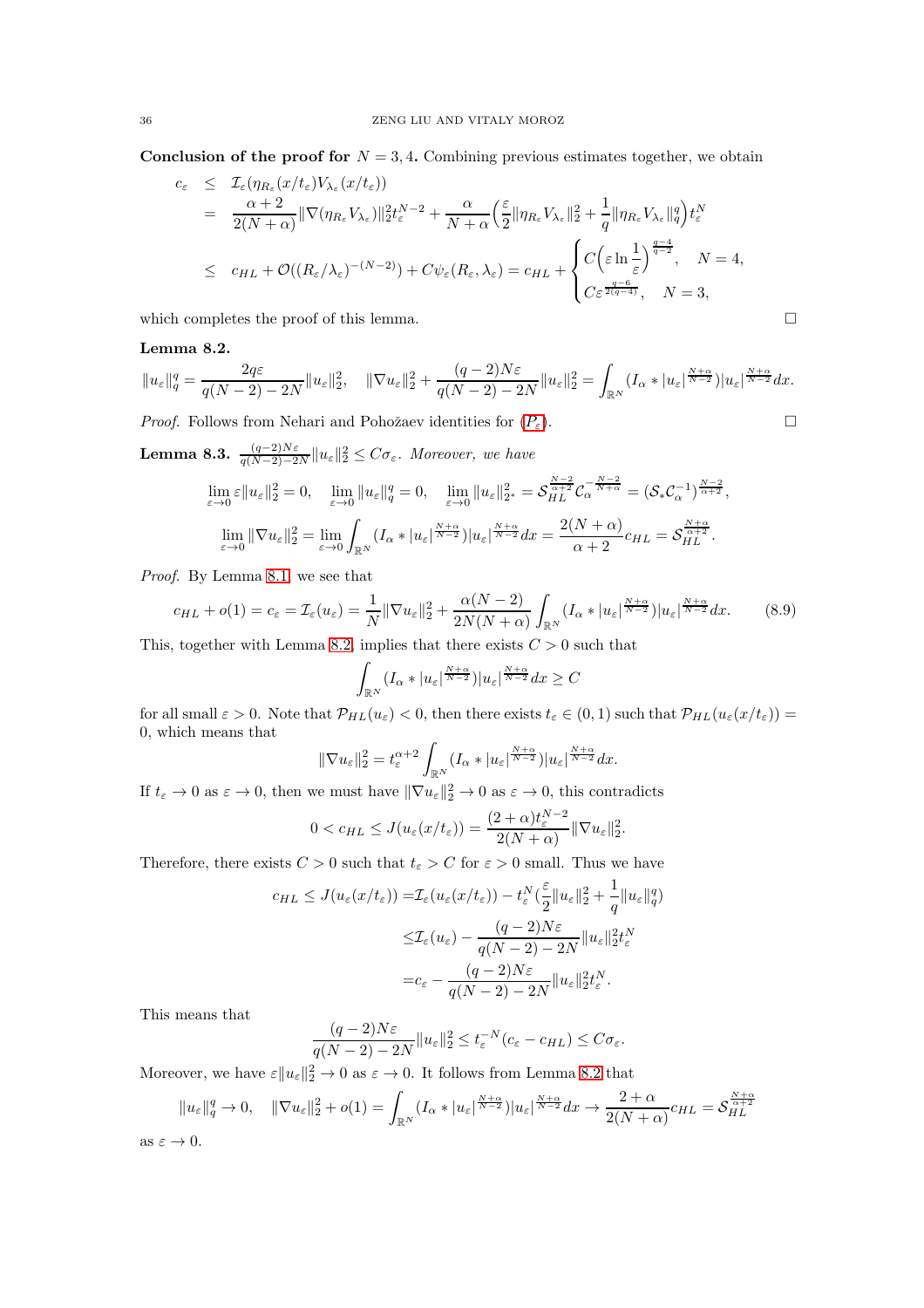Set  $w_{\varepsilon}(x) = u_{\varepsilon}(\mathcal{S}_{HL}^{\frac{1}{\alpha+2}}x)$ , then we have, as  $\varepsilon \to 0$ ,

$$
\|\nabla w_{\varepsilon}\|_{2}^{2} = \mathcal{S}_{HL}^{\frac{2-N}{\alpha+2}} \|\nabla u_{\varepsilon}\|_{2}^{2} \to \mathcal{S}_{HL},
$$

$$
\int_{\mathbb{R}^{N}} (I_{\alpha} * |w_{\varepsilon}|^{\frac{N+\alpha}{N-2}}) |w_{\varepsilon}|^{\frac{N+\alpha}{N-2}} dx = \mathcal{S}_{HL}^{\frac{-(N+\alpha)}{\alpha+2}} \int_{\mathbb{R}^{N}} (I_{\alpha} * |u_{\varepsilon}|^{\frac{N+\alpha}{N-2}}) |u_{\varepsilon}|^{\frac{N+\alpha}{N-2}} dx \to 1.
$$

On the other hand, by the HLS inequality, we have

$$
\mathcal{C}_{\alpha}^{\frac{N-2}{N+\alpha}}\mathcal{S}_{HL}=\mathcal{S}_{*}\leq\frac{\|\nabla w_{\varepsilon}\|_{2}^{2}}{\|w_{\varepsilon}\|_{2^{*}}^{2}}\leq\mathcal{C}_{\alpha}^{\frac{N-2}{N+\alpha}}\frac{\|\nabla w_{\varepsilon}\|_{2}^{2}}{\left(\int_{\mathbb{R}^{N}}(I_{\alpha}*|u_{\varepsilon}|^{\frac{N+\alpha}{N-2}})|u_{\varepsilon}|^{\frac{N+\alpha}{N-2}}dx\right)^{\frac{N-2}{N+\alpha}}}\rightarrow\mathcal{C}_{\alpha}^{\frac{N-2}{N+\alpha}}\mathcal{S}_{HL}.
$$

This means that

$$
\lim_{\varepsilon \to 0} \|w_{\varepsilon}\|_{2^*}^2 = C_{\alpha}^{-\frac{N-2}{N+\alpha}}, \quad \lim_{\varepsilon \to 0} \|u_{\varepsilon}\|_{2^*}^2 = \mathcal{S}_{HL}^{\frac{N-2}{\alpha+2}} C_{\alpha}^{-\frac{N-2}{N+\alpha}},
$$

which completes the proof.  $\Box$ 

Set

$$
\overline{w}_{\varepsilon}(x) := \frac{w_{\varepsilon}(x)}{\|w_{\varepsilon}\|_{2^*}}, \quad \overline{V}(x) := \mathcal{C}_{\alpha}^{\frac{N-2}{2(N+\alpha)}} V(\mathcal{S}_{HL}^{\frac{1}{\alpha+2}} x).
$$

Then  $\|\overline{w}_{\varepsilon}\|_{2^*} = \|\overline{V}\|_{2^*} = 1$ ,  $\|\nabla \overline{V}\|_2^2 = \mathcal{S}_*$  and  $\{\overline{w}_{\varepsilon}\}\$ is a minimizing sequence for the critical Sobolev constant  $S_*$ . Similarly to the arguments in [\[41,](#page-46-3) p.1094], we conclude that for  $\varepsilon > 0$  small there exists  $\lambda_{\varepsilon} > 0$  such that

$$
\int_{B(0,\lambda_{\varepsilon})} |\overline{w}_{\varepsilon}(x)|^{2^{*}} dx = \int_{B(0,1)} |\overline{V}(x)|^{2^{*}} dx.
$$

We define the rescaled family

$$
v_{\varepsilon}(x):=\lambda_{\varepsilon}^{\frac{N-2}{2}}\overline{w}_{\varepsilon}(\lambda_{\varepsilon}x).
$$

Then

$$
||v_{\varepsilon}||_{2^*} = 1, \quad ||\nabla v_{\varepsilon}||_2^2 = \mathcal{S}_* + o(1),
$$
  
i.e.,  $\{v_{\varepsilon}\}$  is a minimizing sequence for  $\mathcal{S}_*$ . Furthermore,

$$
\int_{B(0,1)} |v_{\varepsilon}|^{2^*} dx = \int_{B(0,1)} |\overline{V}(x)|^{2^*} dx.
$$

**Lemma 8.4.**  $\lim_{\varepsilon \to 0} \|\nabla(\overline{v}_{\varepsilon} - V)\|_2 = \lim_{\varepsilon \to 0} \|\overline{v}_{\varepsilon} - V\|_{2^*} = 0$ , where  $\overline{v}_{\varepsilon}(x) := \lambda_{\varepsilon}^{\frac{N-2}{2}} u_{\varepsilon}(\lambda_{\varepsilon} x)$ .

*Proof.* Since  $\{v_{\varepsilon}\}\)$  is a minimizing sequence of  $\mathcal{S}_{*}$ , it follows from the Concentration-Compactness Principle of P.L.Lions [\[52,](#page-46-22) Chapter 1, Theorem 4.9] that

$$
\lim_{\varepsilon \to 0} \|\nabla (v_{\varepsilon} - \overline{V})\|_2 = \lim_{\varepsilon \to 0} \|v_{\varepsilon} - \overline{V}\|_{2^*} = 0.
$$

which, together with the definitions of  $w_{\varepsilon}$  and  $\overline{w}_{\varepsilon}$ , implies that

<span id="page-36-1"></span>
$$
\lim_{\varepsilon \to 0} \|\nabla (\overline{v}_{\varepsilon} - V)\|_2 = \lim_{\varepsilon \to 0} \|\overline{v}_{\varepsilon} - V\|_{2^*} = 0. \quad \Box
$$

By a simple calculation, we see that  $v_{\varepsilon}$  solves the equation

$$
-\Delta v_{\varepsilon} + \lambda_{\varepsilon}^{2} \mathcal{S}_{HL}^{\frac{2}{\alpha+2}} \varepsilon v_{\varepsilon}
$$
  
= 
$$
||w_{\varepsilon}||_{2^{*}}^{\frac{2(\alpha+2)}{N-2}} \lambda_{\varepsilon}^{-2\alpha} \mathcal{S}_{HL}^{\frac{2-\alpha}{\alpha+2}} (I_{\alpha} * |v_{\varepsilon}|^{\frac{N+\alpha}{N-2}}) |v_{\varepsilon}|^{\frac{\alpha+4-N}{N-2}} v_{\varepsilon} - ||w_{\varepsilon}||_{2^{*}}^{q-2} \lambda_{\varepsilon}^{\frac{2N-q(N-2)}{2}} \mathcal{S}_{HL}^{\frac{2}{\alpha+2}} |v_{\varepsilon}|^{q-2} v_{\varepsilon}.
$$
 (8.10)

By the definition of  $v_{\varepsilon}$  and  $w_{\varepsilon}$ , we obtain

$$
||v_{\varepsilon}||_{q}^{q} = ||w_{\varepsilon}||_{2^{*}}^{-q} \lambda_{\varepsilon}^{\frac{q(N-2)-2N}{2}} \mathcal{S}_{HL}^{-\frac{N}{\alpha+2}} ||u_{\varepsilon}||_{q}^{q}, \quad ||v_{\varepsilon}||_{2}^{2} = ||w_{\varepsilon}||_{2^{*}}^{-2} \lambda_{\varepsilon}^{-2} \mathcal{S}_{HL}^{-\frac{N}{\alpha+2}} ||u_{\varepsilon}||_{2}^{2}.
$$
 (8.11)

It follows from Lemma [8.2](#page-35-0) and Lemma [8.3](#page-35-1) that

<span id="page-36-0"></span>
$$
||w_{\varepsilon}||_{2^*}^q \lambda_{\varepsilon}^{\frac{2N-q(N-2)}{2}} \mathcal{S}_{HL}^{\frac{N}{\alpha+2}} ||v_{\varepsilon}||_q^q = \frac{2q\varepsilon}{q(N-2)-2N} ||w_{\varepsilon}||_{2^*}^2 \lambda_{\varepsilon}^2 \mathcal{S}_{HL}^{\frac{N}{\alpha+2}} ||v_{\varepsilon}||_2^2 \leq C\sigma_{\varepsilon}.
$$
 (8.12)

Therefore we can deduce the following estimates on  $\lambda_{\varepsilon}$ .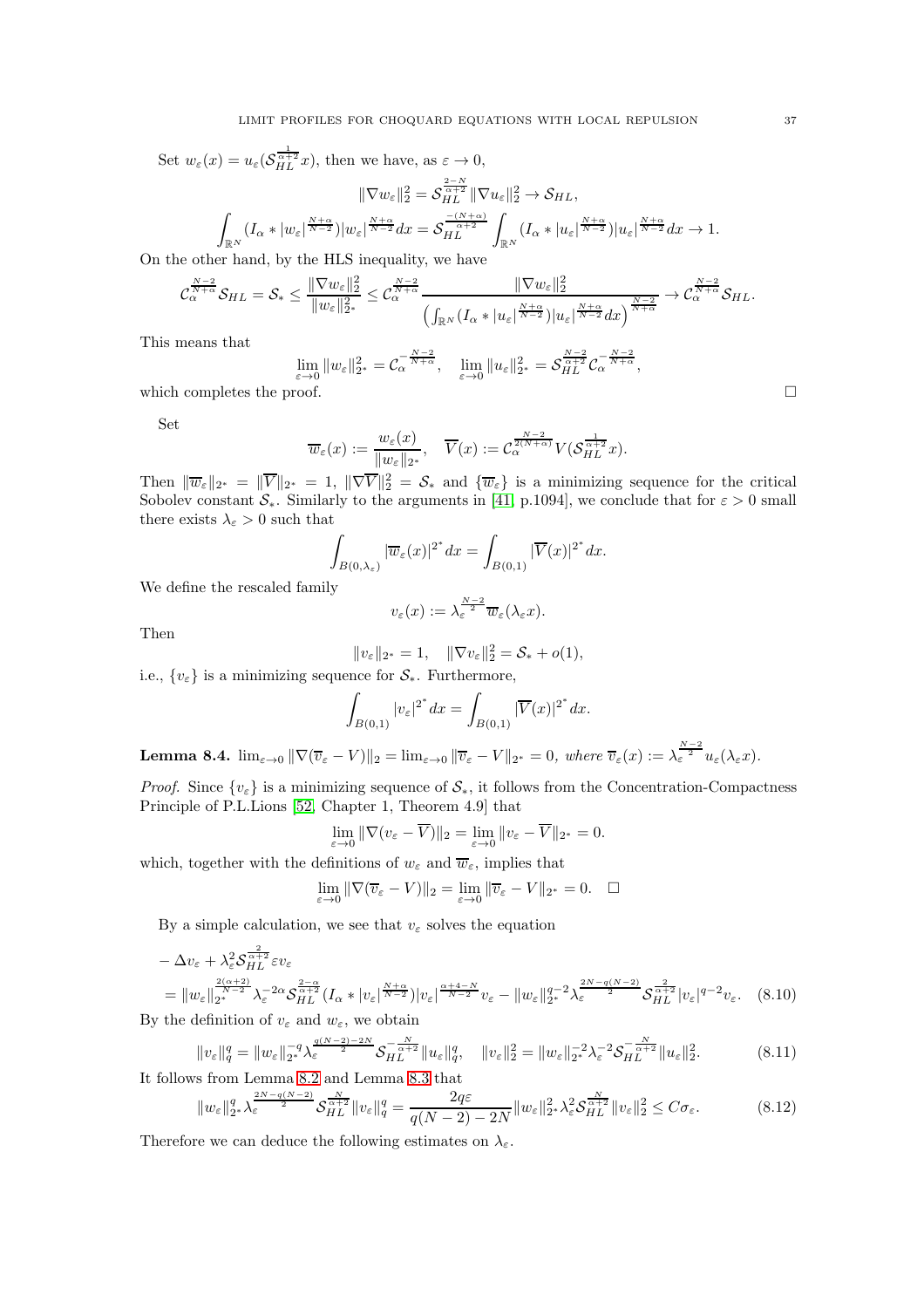<span id="page-37-2"></span>Lemma 8.5.  $\sigma_{\varepsilon}^{-\frac{2}{(N-2)q-2N}} \lesssim \lambda_{\varepsilon} \lesssim \varepsilon^{-\frac{1}{2}} \sigma_{\varepsilon}^{\frac{1}{2}}, \text{ as } \varepsilon \to 0.$ 

*Proof.* Since  $v_{\varepsilon} \to \overline{V}$  strongly in  $D^1(\mathbb{R}^N)$  and  $L^{2^*}(\mathbb{R}^N)$ , we have  $v_{\varepsilon} \to \overline{V}$  strongly in  $L^s_{loc}(\mathbb{R}^N)$  for  $s \in [2, 2^*)$ , thus we get that

<span id="page-37-0"></span>
$$
\|v_{\varepsilon}\|_{q}^{q} \ge \int_{B(0,1)} |v_{\varepsilon}|^{q} dx \ge C \int_{B(0,1)} |v_{\varepsilon}|^{2^{*}} dx \to \int_{B(0,1)} |\overline{V}|^{2^{*}} dx > 0 \tag{8.13}
$$

and

<span id="page-37-1"></span>
$$
||v_{\varepsilon}||_2^2 \ge \int_{B(0,1)} |v_{\varepsilon}|^2 dx \to \int_{B(0,1)} |\overline{V}|^2 dx > 0.
$$
\n(8.14)

Therefore, the assertion follows by  $(8.12)$ ,  $(8.13)$  and  $(8.14)$ .

Set

$$
Q_{\varepsilon}(x) := \|w_{\varepsilon}\|_{2^*}^{q-2} \lambda_{\varepsilon}^{\frac{2N-q(N-2)}{2}} \mathcal{S}_{HL}^{\frac{2}{\alpha+2}} |v_{\varepsilon}|^{q-2}.
$$

By Lemma [8.5](#page-37-2) and since  $u_{\varepsilon} \leq C |x|^{-(N-2)/2} ||u_{\varepsilon}||_{2^*}$ , we conclude that

$$
Q_{\varepsilon}(x) \leq Q_0(x) := C|x|^{-\frac{(N-2)(q-2)}{2}},
$$

where  $C > 0$  does not depend on  $\varepsilon > 0$  or  $x \in \mathbb{R}^N$ . Therefore, for small  $\varepsilon > 0$ , it follows from  $(8.10)$  that solutions  $v_{\varepsilon} > 0$  satisfy the linear inequality

$$
-\Delta v_{\varepsilon} + \lambda_{\varepsilon}^2 \mathcal{S}_{HL}^{\frac{2}{\alpha+2}} \varepsilon v_{\varepsilon} + Q_0(x) v_{\varepsilon} \ge 0, \quad x \in \mathbb{R}^N.
$$

By [\[41,](#page-46-3) Lemma 4.8] we have the following lower estimates of  $v_{\varepsilon}$ .

<span id="page-37-3"></span>**Proposition 8.1.** *There exists*  $R > 0$  *and*  $c > 0$  *such that for all small*  $\varepsilon > 0$ *,* 

$$
v_{\varepsilon}(x) \geq c|x|^{-(N-2)}e^{-\sqrt{\varepsilon}S_{HL}^{\frac{1}{\alpha+2}}\lambda_{\varepsilon}|x|}, \quad |x| \geq R.
$$

The proof of the next result is nearly identical to the proofs in [\[41,](#page-46-3) Lemma 4.6 and pp.1097- 1098]. We outline the arguments for reader's convenience.

**Lemma 8.6.** *For*  $\varepsilon \to 0$ *, we have*  $||v_{\varepsilon}||_q^q \sim 1$ *,* 

$$
\lambda_{\varepsilon} \sim \begin{cases} \varepsilon^{-\frac{1}{q-4}}, & N = 3, \\ \left(\varepsilon \ln \frac{1}{\varepsilon}\right)^{-\frac{1}{q-2}}, & N = 4, \\ \varepsilon^{-\frac{2}{(q-2)(N-2)}}, & N \ge 5, \end{cases} \qquad ||v_{\varepsilon}||_{2}^{2} \sim \begin{cases} \varepsilon^{-\frac{q-6}{2(q-4)}}, & N = 3, \\ \ln \frac{1}{\varepsilon}, & N = 4, \\ 1, & N \ge 5. \end{cases}
$$

*Proof.* For all  $N \geq 3$ , [\(8.13\)](#page-37-0) implies that  $||v_{\varepsilon}||_q^q \geq C$  for some  $C > 0$ .

**Case**  $N \geq 5$ . By Lemmas [8.1](#page-33-2) and [8.5,](#page-37-2) we see that for  $N \geq 5$ 

$$
\varepsilon^{-\frac{2}{(q-2)(N-2)}} \lesssim \lambda_{\varepsilon} \lesssim \varepsilon^{-\frac{2}{(q-2)(N-2)}}.
$$

Moreover,  $||v_{\varepsilon}||_2^2 \sim 1$  and  $||v_{\varepsilon}||_q^q \sim 1$  by Lemma [8.1,](#page-33-2) [\(8.12\)](#page-36-0), [\(8.13\)](#page-37-0) and [\(8.14\)](#page-37-1). **Case**  $N = 4$ . By Proposition [8.1,](#page-37-3) we obtain

$$
||v_{\varepsilon}||_2^2 \ge \int_{\mathbb{R}^N \setminus B_R} |v_{\varepsilon}|^2 dx \ge \int_R^{\infty} Cr^{-2} e^{-2\sqrt{\varepsilon}S_{HL}^{\frac{1}{\alpha+2}}\lambda_{\varepsilon}r} dr = C\Gamma(0, 2\sqrt{\varepsilon}S_{HL}^{\frac{1}{\alpha+2}}\lambda_{\varepsilon}),
$$

where  $\Gamma(0, t) = -\ln t - \gamma + \mathcal{O}(t)$  as  $t \searrow 0$  is the incomplete Gamma function and  $\gamma \approx 0.57$  is the Euler constant. Hence, by Lemmas [8.1](#page-33-2) and [8.5,](#page-37-2) we obtain that

$$
||v_{\varepsilon}||_2^2 \ge C(-\ln(2\sqrt{\varepsilon}S_{HL}^{\frac{1}{\alpha+2}}\lambda_{\varepsilon}) - \gamma) \ge C \ln\left(\frac{1}{\sqrt{\varepsilon}\lambda_{\varepsilon}}\right) \ge C \ln\frac{1}{\varepsilon}.
$$

This, together with Lemmas [8.1,](#page-33-2) [8.5](#page-37-2) and [\(8.12\)](#page-36-0), implies that

$$
\left(\varepsilon \ln \frac{1}{\varepsilon}\right)^{-\frac{1}{q-2}} \lesssim \lambda_{\varepsilon} \leq \frac{C\sigma_{\varepsilon}^{\frac{1}{2}}}{\varepsilon^{\frac{1}{2}} \|v_{\varepsilon}\|_{2}} \lesssim \left(\varepsilon \ln \frac{1}{\varepsilon}\right)^{-\frac{1}{q-2}}.
$$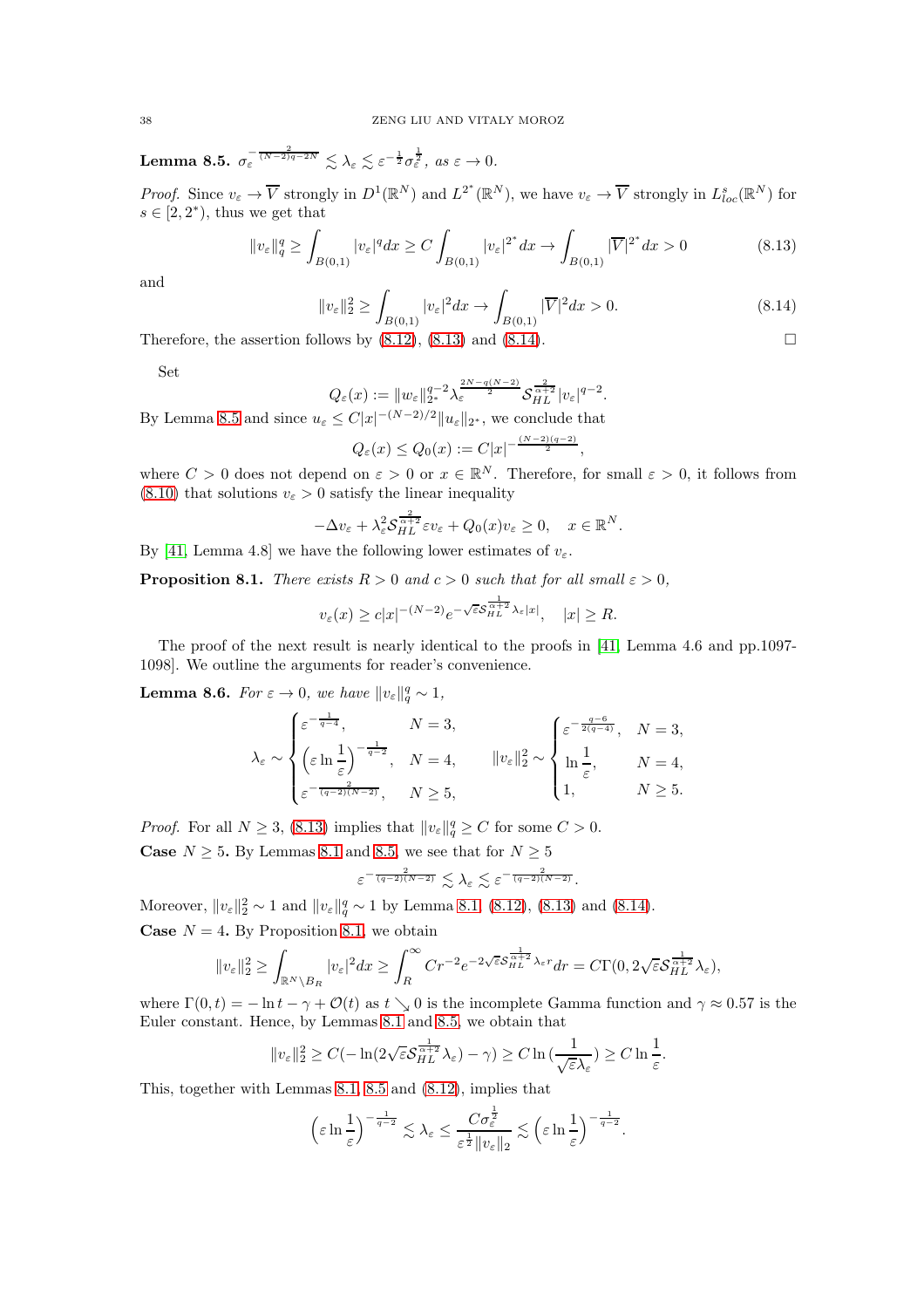Moreover,

$$
||v_{\varepsilon}||_2^2 \le \frac{C\sigma_{\varepsilon}}{\varepsilon\lambda_{\varepsilon}^2} \le C \ln \frac{1}{\varepsilon}, \quad ||v_{\varepsilon}||_q^q \le C\sigma_{\varepsilon}\lambda_{\varepsilon}^{q-4} \le C.
$$

**Case**  $N = 3$ . By Proposition [8.1,](#page-37-3) we obtain

<span id="page-38-1"></span>
$$
||v_{\varepsilon}||_{2}^{2} \geq \int_{\mathbb{R}^{N} \setminus B_{R}} |v_{\varepsilon}|^{2} dx \geq \int_{R}^{\infty} C e^{-2\sqrt{\varepsilon}S_{HL}^{\frac{1}{\alpha+2}} \lambda_{\varepsilon}r} dr \geq \frac{C}{\sqrt{\varepsilon} \lambda_{\varepsilon}}
$$
(8.15)

This, together with Lemma [8.5](#page-37-2) and [\(8.12\)](#page-36-0), implies that

$$
\lambda_{\varepsilon} \leq \frac{C\sigma_{\varepsilon}^{\frac{1}{2}}}{\varepsilon^{\frac{1}{2}}\|v_{\varepsilon}\|_{2}} \leq \varepsilon^{-\frac{1}{4}}\sigma_{\varepsilon}^{\frac{1}{2}}\lambda_{\varepsilon}^{\frac{1}{2}} \quad \Longleftrightarrow \quad \lambda_{\varepsilon} \leq \varepsilon^{-\frac{1}{2}}\sigma_{\varepsilon}.
$$

By Lemmas [8.1](#page-33-2) and [8.5,](#page-37-2) we obtain that

<span id="page-38-2"></span>
$$
\varepsilon^{-\frac{1}{q-4}} \lesssim \lambda_{\varepsilon} \lesssim \varepsilon^{-\frac{1}{q-4}}.\tag{8.16}
$$

Furthermore, we deduce from Lemma [8.1,](#page-33-2) [\(8.15\)](#page-38-1) and [\(8.16\)](#page-38-2) that

$$
C\varepsilon^{-\frac{q-6}{2(q-4)}} \leq \frac{C}{\sqrt{\varepsilon}\lambda_{\varepsilon}} \leq \|v_{\varepsilon}\|_{2}^{2} \leq \frac{C\sigma_{\varepsilon}}{\varepsilon\lambda_{\varepsilon}^{2}} \leq C\varepsilon^{-\frac{q-6}{2(q-4)}}, \quad \|v_{\varepsilon}\|_{q}^{q} \leq C\sigma_{\varepsilon}\lambda_{\varepsilon}^{\frac{q-6}{2}} \leq C.
$$
  
This complete the proof.

8.2. Critical Thomas–Fermi case. Throughout this section we assume that  $\frac{N+\alpha}{N} < p < \frac{N+\alpha}{N-2}$ and  $q = \frac{2Np}{N+\alpha}$ . Let

$$
\mathcal{S}_{TF} = \inf_{w \in L^{\frac{2Np}{N+\alpha}}(\mathbb{R}^N) \setminus \{0\}} \frac{\int_{\mathbb{R}^N} |w|^{\frac{2Np}{N+\alpha}} dx}{\left\{ \int_{\mathbb{R}^N} (I_\alpha * |w|^p) |w|^p dx \right\}^{\frac{N}{N+\alpha}}} = \mathcal{C}_\alpha^{-\frac{N}{N+\alpha}},
$$

where  $\mathcal{C}_{\alpha}$  is the optimal constant in [\(1.3\)](#page-2-2), as described in [\(2.13\)](#page-10-4).

It is well-known [\[34,](#page-46-9) Theorem 4.3] that  $S_{TF}$  is achieved by the function

<span id="page-38-0"></span>
$$
\widetilde{V}(x) = \widetilde{U}(\mathcal{S}_{TF}^{\frac{1}{\alpha}}x),\tag{8.17}
$$

and the family of rescalings

$$
\widetilde{V}_{\lambda}(x) := \lambda^{-\frac{N+\alpha}{2p}} \widetilde{V}(x/\lambda) = \lambda^{-\frac{N}{q}} \widetilde{V}(x/\lambda) \qquad (\lambda > 0), \tag{8.18}
$$

here U is the groundstate solution of  $(TF_*)$  $(TF_*)$  $(TF_*)$  defined in [\(2.14\)](#page-10-5). It is clear that

$$
\|\widetilde{V}_{\lambda}\|_{q}^{q}=\|\widetilde{V}\|_{q}^{q}=\int_{\mathbb{R}^{N}}(I_{\alpha}*|\widetilde{V}|^{p})|\widetilde{V}|^{p}dx=\int_{\mathbb{R}^{N}}(I_{\alpha}*|\widetilde{V}_{\lambda}|^{p})|\widetilde{V}_{\lambda}|^{p}dx=\mathcal{S}_{T_{F}}^{\frac{N+\alpha}{\alpha}}.
$$

The energy functional which corresponds to  $(TF_*)$  $(TF_*)$  $(TF_*)$  is

$$
H(u) = \frac{1}{q} ||u||_q^q - \frac{1}{2p} \int_{\mathbb{R}^N} (I_\alpha * |u|^p) |u|^p dx.
$$

We define,

$$
c_{TF} = \inf_{u \in \mathscr{P}_{TF}} H(u) = \inf_{u \in L^q(\mathbb{R}^N) \setminus \{0\}} \max_{t > 0} H(u(x/t)),
$$

where

$$
\mathscr{P}_{TF} = \left\{ u \in L^q(\mathbb{R}^N) \setminus \{0\} : \mathcal{P}_{TF}(u) := \|u\|_q^q - \int_{\mathbb{R}^N} (I_\alpha * |u|^p)|u|^p dx = 0 \right\}.
$$

By a simple calculation, we see that  $c_{TF} = \frac{\alpha}{2Np} S$  $\frac{\frac{N+\alpha}{\alpha}}{TF}$  .

Note that  $\bar{V}_{\lambda} \in L^2(\mathbb{R}^N)$  for  $N \geq 4$ , and  $\bar{V}_{\lambda} \in D^1(\mathbb{R}^N)$  if  $N \geq 3$ .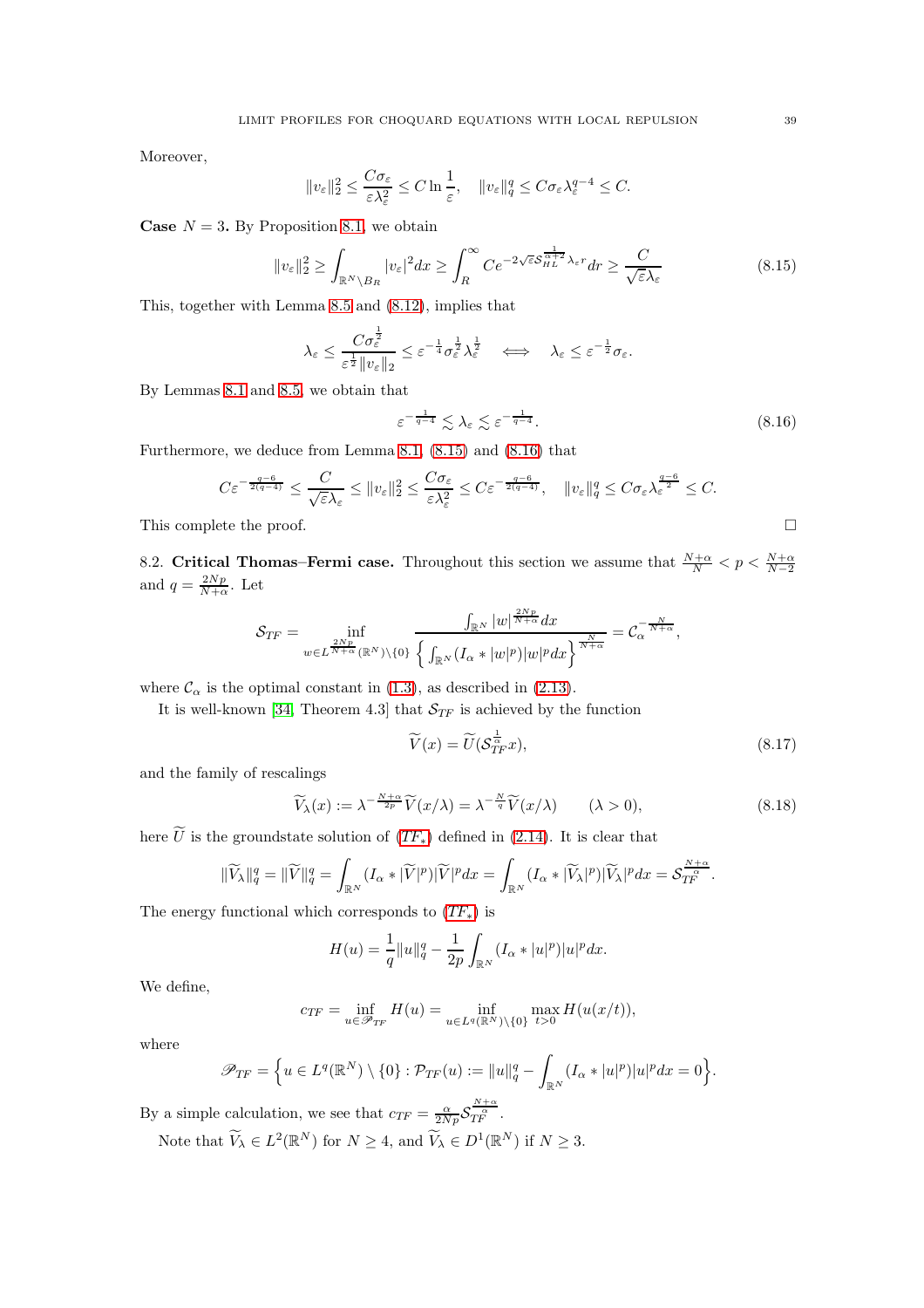<span id="page-39-0"></span>**Lemma 8.7.** *Let*  $\overline{\sigma}_{\varepsilon} = c_{\varepsilon} - c_{TF}$  *and*  $\varepsilon \to 0$ *. If*  $N \ge 4$  *then*  $0<\overline{\sigma}_{\varepsilon}\lesssim \varepsilon^{\frac{2N-q(N-2)}{2q}},$ 

*while if*  $N = 3$  *then* 

$$
0 < \overline{\sigma}_{\varepsilon} \lesssim \begin{cases} \varepsilon^{\frac{3+\alpha-p}{2p}}, & p \in \left(\frac{1}{3}(3+\alpha), \frac{2}{3}(3+\alpha)\right), \\ \left(\varepsilon \ln \frac{1}{\varepsilon}\right)^{\frac{1}{4}}, & p = \frac{2}{3}(3+\alpha), \\ \varepsilon^{\left(\frac{3+\alpha-p}{p}\right)^2}, & p \in \left(\frac{2}{3}(3+\alpha), (3+\alpha)\right). \end{cases}
$$

*[P](#page-1-1)roof.* Note that  $u_{\varepsilon} \in \mathscr{P}_{\varepsilon}$  is a solution of  $(P_{\varepsilon})$  with  $\mathcal{I}_{\varepsilon}(u_{\varepsilon}) = c_{\varepsilon}$ , then  $\mathcal{P}_{TF}(u_{\varepsilon}) < 0$ , thus there exists  $t_{\varepsilon} \in (0,1)$  such that  $u_{\varepsilon}(x/t_{\varepsilon}) \in \mathscr{P}_{TF}$  and we have

$$
c_{TF} \leq H(u_{\varepsilon}(\frac{x}{t_{\varepsilon}})) = \frac{2p-q}{2pq}t_{\varepsilon}^N \|u_{\varepsilon}\|_q^q < \mathcal{I}_{\varepsilon}(u_{\varepsilon}) = c_{\varepsilon}.
$$

Therefore,  $\overline{\sigma}_{\varepsilon} = c_{\varepsilon} - c_{TF} > 0$ .

**Case**  $N \geq 4$ . Note that for  $N \geq 4$ ,  $V_{\lambda}(x) \in L^{2}(\mathbb{R}^{N})$  for each  $\lambda > 0$  and therefore,  $\mathcal{P}_{\varepsilon}(V_{\lambda}(x)) > 0$ . Then for each  $\varepsilon > 0$  and  $\lambda > 0$ , there exists a unique  $s_{\varepsilon,\lambda} > 1$  such that  $\mathcal{P}_{\varepsilon}(V(x/s_{\varepsilon,\lambda})) = 0$ , which means that

$$
(s_{\varepsilon,\lambda}^{\alpha}-1)\frac{N+\alpha}{2p}\|\widetilde{V}\|_{q}^{q} = \frac{(N-2)}{2s_{\varepsilon,\lambda}^{2}}\lambda^{\frac{(N-2)q-2N}{q}}\|\nabla\widetilde{V}\|_{2}^{2} + \frac{N\varepsilon}{2}\lambda^{\frac{Nq-2N}{q}}\|\widetilde{V}\|_{2}^{2}
$$

$$
\leq \frac{(N-2)}{2}\lambda^{\frac{(N-2)q-2N}{q}}\|\nabla\widetilde{V}\|_{2}^{2} + \frac{N\varepsilon}{2}\lambda^{\frac{Nq-2N}{q}}\|\widetilde{V}\|_{2}^{2} := \phi_{\varepsilon}(\lambda)
$$

then there exists  $\lambda_{\varepsilon} > 0$  such that

$$
\phi_{\varepsilon}(\lambda_{\varepsilon}) = \min_{\lambda > 0} \phi_{\varepsilon}(\lambda) \leq C \varepsilon^{\frac{2N - q(N-2)}{2q}}.
$$

Therefore  $s_{\varepsilon} := s_{\varepsilon, \lambda_{\varepsilon}} \to 1$  as  $\varepsilon \to 0$ . Furthermore, we have

$$
s_{\varepsilon} \le 1 + C \varepsilon^{\frac{2N - q(N-2)}{2q}}.
$$

Therefore, we obtain that

$$
c_{\varepsilon} \leq \mathcal{I}_{\varepsilon}(\widetilde{V}_{\lambda_{\varepsilon}}(\frac{x}{s_{\varepsilon}})) = \frac{s_{\varepsilon}^{N-2}}{N} \|\nabla \widetilde{V}_{\lambda_{\varepsilon}}\|_{2}^{2} + \frac{\alpha s_{\varepsilon}^{N+\alpha}}{2Np} \int_{\mathbb{R}^{N}} (I_{\alpha} * |\widetilde{V}|^{p}) |\widetilde{V}|^{p} dx
$$
  

$$
\leq c_{TF} + c_{TF}(s_{\varepsilon}^{N+\alpha} - 1) + C \varepsilon^{\frac{2N-q(N-2)}{2q}}
$$
  

$$
\leq c_{TF} + C \varepsilon^{\frac{2N-q(N-2)}{2q}},
$$

which means that  $\sigma_{\varepsilon} \leq C \varepsilon^{\frac{2N-q(N-2)}{2q}}$ .

**Case**  $N = 3$ . To consider the case  $N = 3$ , given  $R \gg \lambda$ , we introduce a cut-off function  $\eta_R \in$  $C_c^{\infty}(\mathbb{R}^N)$  such that  $\eta_R(r) = 1$  for  $|r| < R$ ,  $0 < \eta_R(r) < 1$  for  $R < |r| < 2R$ ,  $\eta_R(r) = 0$  for  $|r| \geq 2R$ and  $|\eta'_{R}(r)| \leq R/2$ . We then compute as in, e.g. [\[52,](#page-46-22) Theorem 2.1]:

$$
\int_{\mathbb{R}^N} |\nabla(\eta_R \widetilde{V}_\lambda)|^2 dx = \lambda^{\frac{p(N-2)-(N+\alpha)}{p}} \|\nabla \widetilde{V}\|_2^2 (1 + \mathcal{O}((R/\lambda)^{\frac{p(N-2)-2(N+\alpha)}{p}}). \tag{8.19}
$$

$$
\int_{\mathbb{R}^N} (I_\alpha * |\eta_R \widetilde{V}_\lambda|^p) |\eta_R \widetilde{V}_\lambda|^p dx = \mathcal{S}_{TF}^{\frac{N+\alpha}{\alpha}} + \mathcal{O}((R/\lambda)^{-N}).
$$
\n(8.20)

$$
\|\eta_R \widetilde{V}_{\lambda}\|_q^q = \mathcal{S}_{TF}^{\frac{N+\alpha}{\alpha}} + \mathcal{O}((R/\lambda)^{-N}).
$$
\n(8.21)

$$
\|\eta_R \widetilde{V}_{\lambda}\|_2^2 = \lambda^{\frac{3p - (3 + \alpha)}{p}} \|\eta_{R/\lambda} \widetilde{V}\|_2^2 \sim\n\begin{cases}\n\lambda^{\frac{3p - (3 + \alpha)}{p}} \left(1 - \left(\frac{R}{\lambda}\right)^{\frac{3p - 2(3 + \alpha)}{p}}\right), & p \in \left(\frac{1}{3}(3 + \alpha), \frac{2}{3}(3 + \alpha)\right), \\
\lambda^{\frac{3}{2}} \ln \frac{R}{\lambda}, & p = \frac{2}{3}(3 + \alpha), \\
\lambda^{\frac{3p - (3 + \alpha)}{p}} \left(\frac{R}{\lambda}\right)^{\frac{3p - 2(3 + \alpha)}{p}}, & p \in \left(\frac{2}{3}(3 + \alpha), (3 + \alpha)\right).\n\end{cases}
$$
\n
$$
(8.22)
$$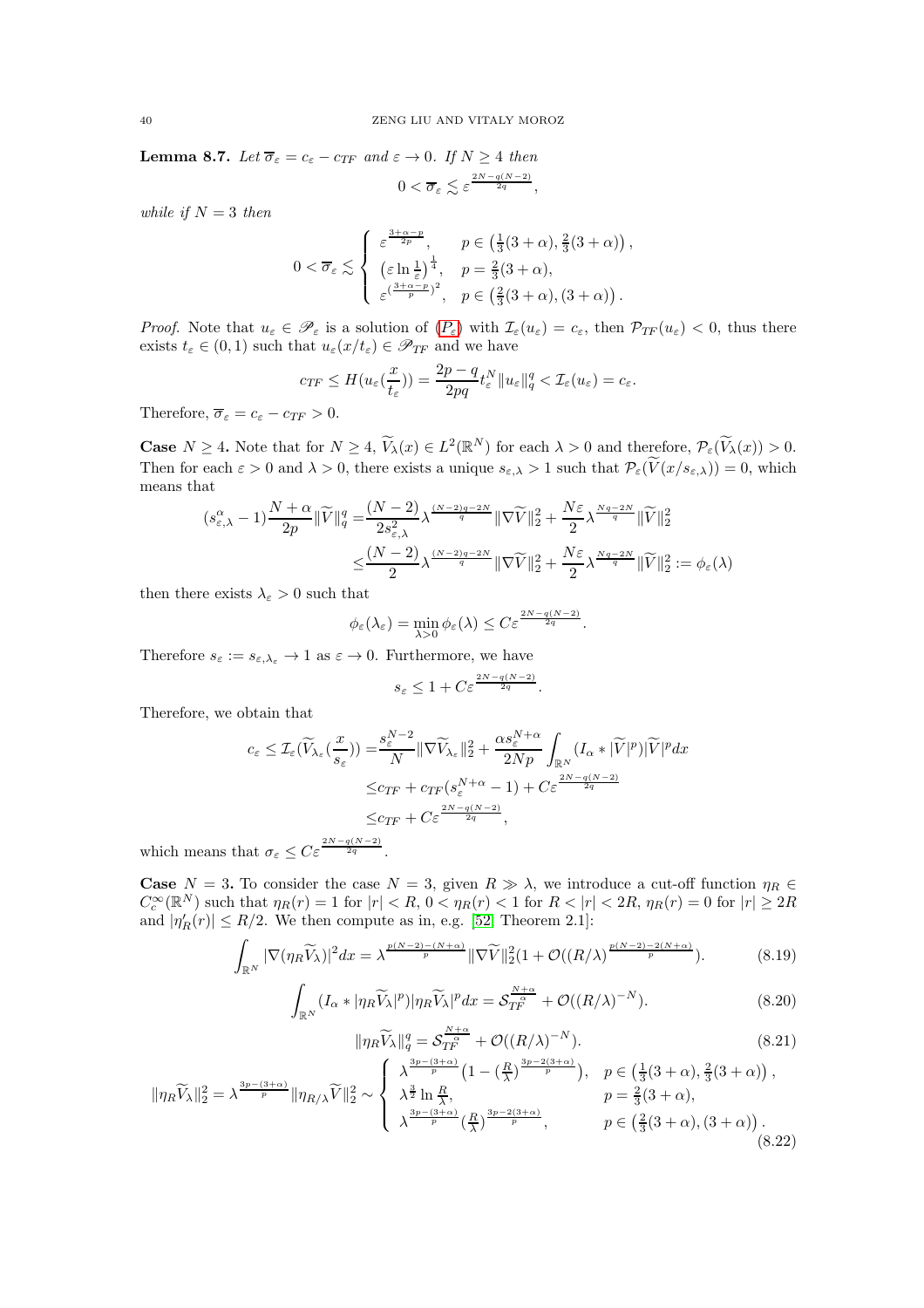When  $R \gg \lambda$ , by the above estimates, we see that  $\mathcal{P}_{\varepsilon}(\eta_R V_\lambda) > 0$ , then there exists a unique  $t_{\varepsilon} := t_{\varepsilon}(R, \lambda) > 1$  such that  $\mathcal{P}_{\varepsilon}(\eta_R(x/t_{\varepsilon})) V_{\lambda}(x/t_{\varepsilon})) = 0$ , which implies that

$$
\frac{N+\alpha}{2p}(t_{\varepsilon}^{\alpha}\int_{\mathbb{R}^N}(I_{\alpha}*|\eta_R\widetilde{V}_{\lambda}|^p)|\eta_R\widetilde{V}_{\lambda}|^pdx - \|\eta_R\widetilde{V}_{\lambda}\|_{q}^q) \le \frac{N\varepsilon}{2}\|\eta_R\widetilde{V}_{\lambda}\|_{2}^2 + \frac{N-2}{2}\|\nabla(\eta_R\widetilde{V}_{\lambda})\|_{2}^2 := \psi_{\varepsilon}(R,\lambda). \quad (8.23)
$$

To estimate  $\psi_{\varepsilon}(R,\lambda)$  we consider three cases.

(*i*) Case  $p \in \left(\frac{1}{3}(3+\alpha), \frac{2}{3}(3+\alpha)\right)$ . For small  $\varepsilon > 0$ , set

<span id="page-40-0"></span>
$$
\lambda_{\varepsilon} = \varepsilon^{-\frac{1}{2}}, \quad R_{\varepsilon} = \varepsilon^{-\frac{3}{2}}.
$$

Then

$$
\psi_{\varepsilon}(R_{\varepsilon},\lambda_{\varepsilon}) = \frac{1}{2}\lambda_{\varepsilon}^{\frac{p-(3+\alpha)}{p}} \|\nabla \widetilde{V}\|_{2}^{2} (1+\mathcal{O}((R_{\varepsilon}/\lambda_{\varepsilon})^{\frac{p-2(3+\alpha)}{p}}) + \frac{N\varepsilon}{2}\mathcal{O}(\lambda_{\varepsilon}^{\frac{3p-(3+\alpha)}{p}}(1-(R_{\varepsilon}/\lambda_{\varepsilon})^{\frac{3p-2(3+\alpha)}{p}}))
$$
  

$$
\leq C \varepsilon^{\frac{3+\alpha-p}{2p}}.
$$

Therefore it follows from [\(8.23\)](#page-40-0) that  $t_{\varepsilon} \to 1$  as  $\varepsilon \to 0$  and  $t_{\varepsilon} \leq 1 + C \varepsilon^{\frac{3+\alpha-p}{2p}}$ . (*ii*) Case  $p = \frac{2}{3}(3 + \alpha)$ . For small  $\varepsilon > 0$ , set

$$
\lambda_{\varepsilon} = \left(\varepsilon \ln \frac{1}{\varepsilon}\right)^{-\frac{1}{2}}, \quad R_{\varepsilon} = \frac{\lambda_{\varepsilon}}{\varepsilon}.
$$

Then

$$
\psi_{\varepsilon}(R_{\varepsilon},\lambda_{\varepsilon})=\frac{1}{2}\lambda_{\varepsilon}^{-\frac{1}{2}}\|\nabla\widetilde{V}\|_{2}^{2}(1+\mathcal{O}((R_{\varepsilon}/\lambda_{\varepsilon})^{-2})+\frac{N\varepsilon}{2}\mathcal{O}(\lambda_{\varepsilon}^{\frac{3}{2}}\ln(R_{\varepsilon}/\lambda_{\varepsilon})\leq C(\varepsilon\ln(\frac{1}{\varepsilon})^{\frac{1}{4}}.
$$

Therefore it follows from [\(8.23\)](#page-40-0) that  $t_{\varepsilon} \to 1$  as  $\varepsilon \to 0$  and  $t_{\varepsilon} \leq 1 + C(\varepsilon \ln \frac{1}{\varepsilon})^{\frac{1}{4}}$ .

(*iii*) Case  $p \in \left(\frac{2}{3}(3+\alpha), 3+\alpha\right)$ . For small  $\varepsilon > 0$ , set

$$
\lambda_{\varepsilon} = \varepsilon^{-\frac{3+\alpha-p}{p}}, \quad R_{\varepsilon} = \frac{\lambda_{\varepsilon}}{\varepsilon}.
$$

Then

$$
\psi_{\varepsilon}(R_{\varepsilon},\lambda_{\varepsilon}) = \frac{1}{2}\lambda_{\varepsilon}^{\frac{p-(3+\alpha)}{p}} \|\nabla \widetilde{V}\|_{2}^{2} (1+\mathcal{O}\big((R_{\varepsilon}/\lambda_{\varepsilon})^{\frac{p-2(3+\alpha)}{p}}\big) + \frac{N\varepsilon}{2}\mathcal{O}\big(\lambda^{\frac{3p-(3+\alpha)}{p}}(R_{\varepsilon}/\lambda_{\varepsilon})^{\frac{3p-2(3+\alpha)}{p}}\big) \leq C \varepsilon^{(\frac{3+\alpha-p}{p})^{2}}.
$$

Therefore it follows from [\(8.23\)](#page-40-0) that  $t_{\varepsilon} \to 1$  as  $\varepsilon \to 0$  and  $t_{\varepsilon} \leq 1 + C \varepsilon^{(\frac{3+\alpha-p}{p})^2}$ .

Conclusion of the proof for  $N = 3$ . From  $(i) - (iii)$  we deduce that

$$
c_{\varepsilon} \leq \mathcal{I}_{\varepsilon}(\eta_{R_{\varepsilon}}(x/t_{\varepsilon})V_{\lambda_{\varepsilon}}(x/t_{\varepsilon}))
$$
  
\n
$$
= \frac{\alpha+2}{2(3+\alpha)} \|\nabla(\eta_{R_{\varepsilon}}\widetilde{V}_{\lambda_{\varepsilon}})\|_{2}^{2}t_{\varepsilon} + \frac{\alpha}{3+\alpha} \left(\frac{\varepsilon}{2} \|\eta_{R_{\varepsilon}}\widetilde{V}_{\lambda_{\varepsilon}}\|_{2}^{2} + \frac{1}{q} \|\eta_{R_{\varepsilon}}\widetilde{V}_{\lambda_{\varepsilon}}\|_{q}^{q}\right) t_{\varepsilon}^{3}
$$
  
\n
$$
\leq c_{TF} + c_{TF}(t_{\varepsilon}^{3} - 1) + \mathcal{O}(\varepsilon^{3}) + C\psi_{\varepsilon}(R_{\varepsilon}, \lambda_{\varepsilon})
$$
  
\n
$$
\leq c_{TF} + \mathcal{O}(\varepsilon^{3}) + \begin{cases} \varepsilon^{\frac{3+\alpha-p}{2p}}, & p \in \left(\frac{1}{3}(3+\alpha), \frac{2}{3}(3+\alpha)\right), \\ \left(\varepsilon \ln \frac{1}{\varepsilon}\right)^{\frac{1}{4}}, & p = \frac{2}{3}(3+\alpha), \\ \varepsilon^{\frac{(3+\alpha-p}{p})^{2}}, & p \in \left(\frac{2}{3}(3+\alpha), (3+\alpha)\right). \end{cases}
$$

so the assertion follows.  $\hfill \square$ 

# <span id="page-40-1"></span>Lemma 8.8.

$$
\|\nabla u_{\varepsilon}\|_{2}^{2} = \frac{(Np-N-\alpha)\varepsilon}{(N+\alpha)-p(N-2)}\|u_{\varepsilon}\|_{2}^{2}, \quad \|u_{\varepsilon}\|_{q}^{q} + \frac{2p\varepsilon}{(N+\alpha)-p(N-2)}\|u_{\varepsilon}\|_{2}^{2} = \int_{\mathbb{R}^{N}}(I_{\alpha}*|u_{\varepsilon}|^{p})|u_{\varepsilon}|^{p}dx.
$$

*[P](#page-1-1)roof.* Follows from Nehari and Pohožaev identities for  $(P_{\varepsilon})$ .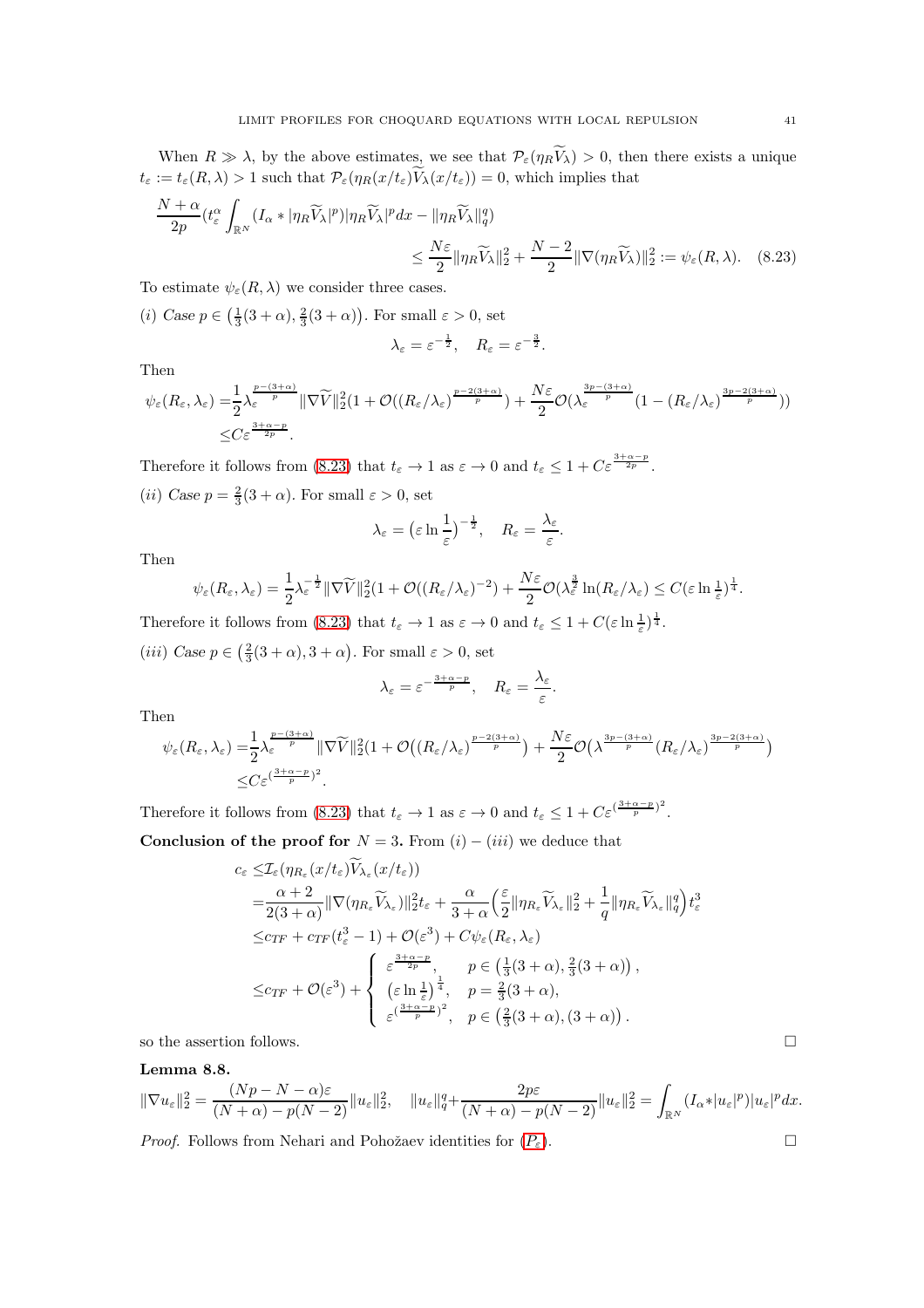<span id="page-41-0"></span>**Lemma 8.9.**  $\frac{(q-2)N\varepsilon}{q(N-2)-2N}||u_{\varepsilon}||_2^2 \leq C\overline{\sigma}_{\varepsilon}$ . Moreover, we have

$$
\lim_{\varepsilon \to 0} \varepsilon \|u_{\varepsilon}\|_{2}^{2} = 0, \quad \lim_{\varepsilon \to 0} \|\nabla u_{\varepsilon}\|_{2}^{2} = 0, \quad \lim_{\varepsilon \to 0} \|u_{\varepsilon}\|_{2^{*}}^{2} = 0.
$$
  

$$
\lim_{\varepsilon \to 0} \|u_{\varepsilon}\|_{q}^{q} = \lim_{\varepsilon \to 0} \int_{\mathbb{R}^{N}} (I_{\alpha} * |u_{\varepsilon}|^{p}) |u_{\varepsilon}|^{p} dx = \frac{2Np}{\alpha} c_{TF} = \mathcal{S}_{TF}^{\frac{N+\alpha}{2}}.
$$

*Proof.* By Lemma [8.7,](#page-39-0) we see that

$$
c_{TF} + o(1) = c_{\varepsilon} = \mathcal{I}_{\varepsilon}(u_{\varepsilon}) = \frac{1}{N} \|\nabla u_{\varepsilon}\|_{2}^{2} + \frac{\alpha}{2Np} \int_{\mathbb{R}^{N}} (I_{\alpha} * |u_{\varepsilon}|^{p}) |u_{\varepsilon}|^{p} dx.
$$
 (8.24)

This, together with Lemma [8.8,](#page-40-1) implies that there exists  $C > 0$  such that  $\int_{\mathbb{R}^N} (I_\alpha * |u_\varepsilon|^p)|u_\varepsilon|^p dx \geq C$ for all  $\varepsilon$  small. Note that  $\mathcal{P}_{TF}(u_{\varepsilon}) < 0$ , then there exists  $t_{\varepsilon} \in (0,1)$  such that  $\mathcal{P}_{TF}(u_{\varepsilon}(x/t_{\varepsilon})) = 0$ , which means that

$$
||u_{\varepsilon}||_{q}^{q}=t_{\varepsilon}^{\alpha}\int_{\mathbb{R}^{N}}(I_{\alpha}*|u_{\varepsilon}|^{p})|u_{\varepsilon}|^{p}dx.
$$

If  $t_{\varepsilon} \to 0$  as  $\varepsilon \to 0$ , then we must have  $||u_{\varepsilon}||_q^q \to 0$  as  $\varepsilon \to 0$ , this contradicts

$$
0 < c_{TF} \leq H(u_{\varepsilon}(x/t_{\varepsilon})) = \frac{\alpha t_{\varepsilon}^{N+\alpha}}{2Np} \int_{\mathbb{R}^N} (I_{\alpha}*|u_{\varepsilon}|^p)|u_{\varepsilon}|^p dx.
$$

Therefore, there exists  $C > 0$  such that  $t_{\varepsilon} > C$  for  $\varepsilon > 0$  small. Then we have

$$
c_{TF} \leq H(u_{\varepsilon}(x/t_{\varepsilon})) = \mathcal{I}_{\varepsilon}(u_{\varepsilon}(x/t_{\varepsilon})) - \left(\frac{\varepsilon t_{\varepsilon}^{N}}{2} \|u_{\varepsilon}\|_{2}^{2} + \frac{t_{\varepsilon}^{N-2}}{2} \|\nabla u_{\varepsilon}\|_{2}^{2}\right)
$$

$$
\leq \mathcal{I}_{\varepsilon}(u_{\varepsilon}) - \frac{2p\varepsilon}{(N+\alpha)-p(N-2)} \|u_{\varepsilon}\|_{2}^{2} t_{\varepsilon}^{N}
$$

$$
= c_{\varepsilon} - \frac{2p\varepsilon}{(N+\alpha)-p(N-2)} \|u_{\varepsilon}\|_{2}^{2} t_{\varepsilon}^{N},
$$

this means that

$$
\frac{2p\varepsilon}{(N+\alpha)-p(N-2)}\|u_{\varepsilon}\|_{2}^{2} \leq t_{\varepsilon}^{-N}(c_{\varepsilon}-c_{TF}) \leq C\overline{\sigma}_{\varepsilon}.
$$

Moreover, we have  $\varepsilon ||u_{\varepsilon}||_2^2 \to 0$  as  $\varepsilon \to 0$ . It follows from Lemma [8.8](#page-40-1) that

$$
\|\nabla u_{\varepsilon}\|_{2}^{2} \to 0, \quad \|u_{\varepsilon}\|_{q}^{q} + o(1) = \int_{\mathbb{R}^{N}} (I_{\alpha}*|u_{\varepsilon}|^{p})|u_{\varepsilon}|^{p} dx \to \frac{2Np}{\alpha}c_{TF} = \mathcal{S}_{TF}^{\frac{N+\alpha}{\alpha}}
$$
  
as  $\varepsilon \to 0$ .

as 
$$
\varepsilon \to 0
$$
.

Set  $w_{\varepsilon}(x) = u_{\varepsilon}(\mathcal{S}_{TF}^{\frac{1}{\alpha}}x)$ . Then we have, as  $\varepsilon \to 0$ ,

$$
||w_{\varepsilon}||_{q}^{q} = \mathcal{S}_{TF}^{-\frac{N}{\alpha}} ||u_{\varepsilon}||_{q}^{q} \to \mathcal{S}_{TF},
$$

$$
\int_{\mathbb{R}^{N}} (I_{\alpha} * |w_{\varepsilon}|^{p}) |w_{\varepsilon}|^{p} dx = \mathcal{S}_{TF}^{-\frac{N+\alpha}{\alpha}} \int_{\mathbb{R}^{N}} (I_{\alpha} * |u_{\varepsilon}|^{p}) |u_{\varepsilon}|^{p} dx \to 1.
$$

Let  $\overline{w}_{\varepsilon}(x) = w_{\varepsilon}(x) / \|w_{\varepsilon}(x)\|_{q}$  and  $\overline{V}(x) := \mathcal{S}_{TF}^{-\frac{1}{q}} \widetilde{V}(\mathcal{S}_{TF}^{\frac{1}{\alpha}} x)$ , then we see that  $\|\overline{w}_{\varepsilon}\|_{q}^{q} = \|\overline{V}\|_{q}^{q} = 1$  and ˆ  $\int_{\mathbb{R}^N}(I_\alpha*|\overline{w}_{\varepsilon}|^p)|\overline{w}_{\varepsilon}|^pdx=\|w_{\varepsilon}\|_q^{-\frac{2p}{q}}\int_0^1$  $\int_{\mathbb{R}^N}(I_\alpha*|w_\varepsilon|^p)|w_\varepsilon|^pdx \to \mathcal{S}_{TF}^{-\frac{N+\alpha}{N}}=\mathcal{C}_\alpha=\int$  $\int_{\mathbb{R}^N}(I_\alpha*|\overline{V}|^p)|\overline{V}|^pdx.$ 

Thus  $\{\overline{w}_{\varepsilon}\}\$ is an optimizing sequence for  $\mathcal{C}_{\alpha}$ . Then similarly to the arguments in [\[41,](#page-46-3) Section 4.4] it follows that for  $\varepsilon > 0$  small there exists  $\lambda_{\varepsilon} > 0$  such that

$$
\int_{B(0,\lambda_{\varepsilon})} |\overline{w}_{\varepsilon}(x)|^q dx = \int_{B(0,1)} |\overline{V}(x)|^q dx.
$$

We define the rescaled family

$$
v_{\varepsilon}(x):=\lambda_{\varepsilon}^{\frac{N+\alpha}{2p}}\overline{w}_{\varepsilon}(\lambda_{\varepsilon}x),
$$

then

$$
||v_{\varepsilon}||_q = 1, \quad \int_{\mathbb{R}^N} (I_{\alpha}*|v_{\varepsilon}|^p)|v_{\varepsilon}|^p dx = C_{\alpha} + o(1),
$$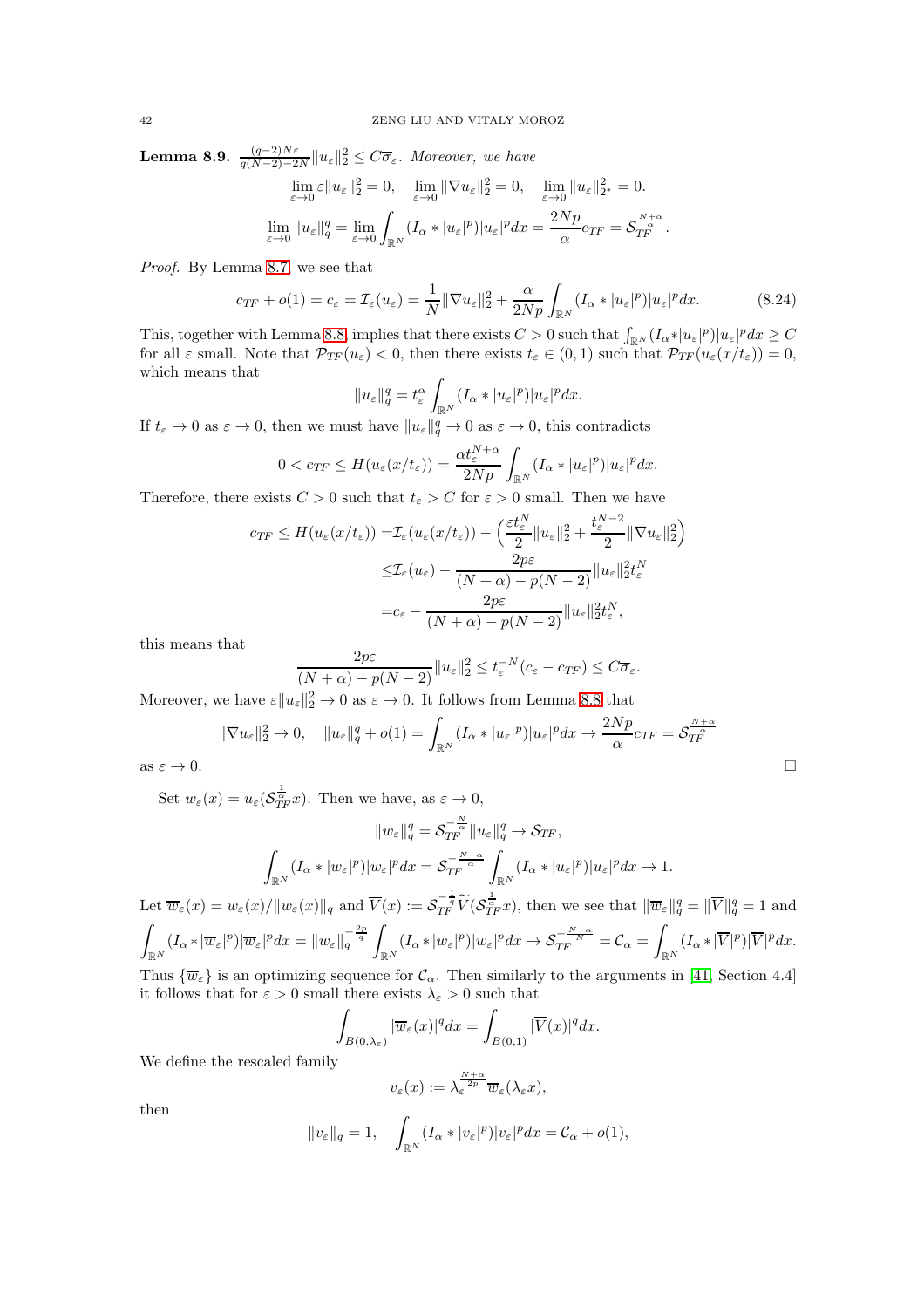i.e.,  $\{v_{\varepsilon}\}\)$  is a maximizing sequence for  $\mathcal{C}_{\alpha}$ . Moreover,

$$
\int_{B(0,1)} |v_{\varepsilon}|^q dx = \int_{B(0,1)} |\overline{V}(x)|^q dx.
$$

**Lemma 8.10.**  $\lim_{\varepsilon \to 0} \|\overline{v}_{\varepsilon} - \widetilde{V}\|_{q} = 0$ , where  $\overline{v}_{\varepsilon}(x) := \lambda_{\varepsilon}^{\frac{N+\alpha}{2p}} u_{\varepsilon}(\lambda_{\varepsilon}x)$ .

*Proof.* It follows from Concentration-Compactness Principle of P.L.Lions [\[37,](#page-46-23) Theorem 2.1] that

$$
\lim_{\varepsilon \to 0} ||v_{\varepsilon} - \overline{V}||_q = 0,
$$

which, together with the definitions of  $w_{\varepsilon}(x)$  and  $\overline{w}_{\varepsilon}(x)$ , implies that

$$
\lim_{\varepsilon \to 0} \|\overline{v}_{\varepsilon} - \widetilde{V}\|_{q} = 0. \quad \Box
$$

By a simple calculation, we see that

$$
v_{\varepsilon}(x) = \frac{\lambda_{\varepsilon}^{\frac{N+\alpha}{2p}}}{\|w_{\varepsilon}\|_{q}} u_{\varepsilon}(\lambda_{\varepsilon} \mathcal{S}_{TF}^{\frac{1}{\alpha}} x)
$$

solves the equation

$$
-\Delta v_{\varepsilon} + \lambda_{\varepsilon}^{2} S_{TF}^{\frac{2}{\alpha}} \varepsilon v_{\varepsilon} = \|w_{\varepsilon}\|_{q}^{2p-2} \lambda_{\varepsilon}^{\frac{(N+\alpha)-p(N-2)}{p}} S_{TF}^{\frac{2+\alpha}{\alpha}} \Big( (I_{\alpha}*|v_{\varepsilon}|^{p})|v_{\varepsilon}|^{p} v_{\varepsilon} - \|w_{\varepsilon}\|_{q}^{q-2p}|v_{\varepsilon}|^{q-2} v_{\varepsilon} \Big). \tag{8.25}
$$

By the definition of  $v_{\varepsilon}$  and  $w_{\varepsilon}$ , we obtain

$$
\|\nabla v_{\varepsilon}\|_{2}^{2} = \|w_{\varepsilon}\|_{q}^{-2} \lambda_{\varepsilon}^{\frac{(N+\alpha)-p(N-2)}{p}} \mathcal{S}_{TF}^{\frac{2-N}{\alpha}} \|\nabla u_{\varepsilon}\|_{2}^{2}, \quad \|v_{\varepsilon}\|_{2}^{2} = \|w_{\varepsilon}\|_{q}^{-2} \lambda_{\varepsilon}^{\frac{(N+\alpha)-Np}{p}} \mathcal{S}_{TF}^{-\frac{N}{\alpha}} \|u_{\varepsilon}\|_{2}^{2}.
$$
 (8.26)

It follows from Lemma [8.8](#page-40-1) and Lemma [8.9](#page-41-0) that

<span id="page-42-0"></span>
$$
||w_{\varepsilon}||_{q}^{2} \lambda_{\varepsilon}^{\frac{p(N-2)-(N+\alpha)}{p}} \mathcal{S}_{T_{F}}^{\frac{N-2}{\alpha}} ||\nabla v_{\varepsilon}||_{2}^{2} = \frac{(Np-N-\alpha)\varepsilon}{(N+\alpha)-p(N-2)} ||w_{\varepsilon}||_{q}^{2} \lambda_{\varepsilon}^{\frac{Np-(N+\alpha)}{p}} \mathcal{S}_{T_{F}}^{\frac{N}{\alpha}} ||v_{\varepsilon}||_{2}^{2} \le \overline{\sigma}_{\varepsilon}.
$$
 (8.27)

<span id="page-42-5"></span>**Lemma 8.11.** *Let*  $\varepsilon \to 0$ *. If*  $N \geq 4$  *then* 

<span id="page-42-3"></span>
$$
\lambda_{\varepsilon} \sim \varepsilon^{-\frac{1}{2}},\tag{8.28}
$$

*while if*  $N = 3$  *then* 

<span id="page-42-4"></span>
$$
\begin{cases}\n\lambda_{\varepsilon} & \sim \varepsilon^{-\frac{1}{2}}, & p \in \left(\frac{1}{3}(3+\alpha), \frac{2}{3}(3+\alpha)\right), \\
\varepsilon^{-\frac{1}{2}}(\ln \frac{1}{\varepsilon})^{-\frac{1}{2}} & \lesssim \lambda_{\varepsilon} & \lesssim \varepsilon^{-\frac{1}{2}}(\ln \frac{1}{\varepsilon})^{\frac{1}{6}}, & p = \frac{2}{3}(3+\alpha), \\
\varepsilon^{\frac{p-(3+\alpha)}{p}} & \lesssim \lambda_{\varepsilon} & \lesssim \varepsilon^{\frac{(3+\alpha)(3+\alpha-2p)}{p(3p-(3+\alpha))}}, & p \in \left(\frac{2}{3}(3+\alpha), 3+\alpha\right).\n\end{cases} (8.29)
$$

*Proof.* Since  $v_{\varepsilon} \to \overline{V}$  strongly in  $L^q(\mathbb{R}^N)$ , we have  $v_{\varepsilon} \to \overline{V}$  strongly in  $L^s_{loc}(\mathbb{R}^N)$  for  $s \in [2, q)$ , thus we get that

<span id="page-42-1"></span>
$$
\|\nabla v_{\varepsilon}\|_{2}^{2} \ge C \|v_{\varepsilon}\|_{2^{*}}^{2} \ge C \int_{B(0,1)} |v_{\varepsilon}|^{q} dx \to \int_{B(0,1)} |\overline{V}|^{q} dx > 0
$$
\n(8.30)

and

<span id="page-42-2"></span>
$$
||v_{\varepsilon}||_2^2 \ge \int_{B(0,1)} |v_{\varepsilon}|^2 dx \to \int_{B(0,1)} |\overline{V}|^2 dx > 0.
$$
\n(8.31)

Therefore, by  $(8.27)$ ,  $(8.30)$  and  $(8.31)$ , we have

$$
C\overline{\sigma_{\varepsilon}^{(N-2)p-(N+\alpha)}} \leq \lambda_{\varepsilon} \leq C \varepsilon^{\frac{p}{(N+\alpha)-Np}} \overline{\sigma_{\varepsilon}^{Np-(N+\alpha)}}.
$$

Then  $(8.28)$  and  $(8.29)$  follow directly from Lemma [8.7.](#page-39-0)

**Lemma 8.12.** If either 
$$
N \geq 4
$$
, or  $N = 3$  and  $p \in \left(\frac{3+\alpha}{3}, \frac{2(3+\alpha)}{3}\right)$ , then  $\|\nabla v_{\varepsilon}\|_{2}^{2} \sim 1$ ,  $\|v_{\varepsilon}\|_{2}^{2} \sim 1$ .

*Proof.* Follows from [\(8.27\)](#page-42-0), [\(8.30\)](#page-42-1), [\(8.31\)](#page-42-2) and Lemma [8.11.](#page-42-5) □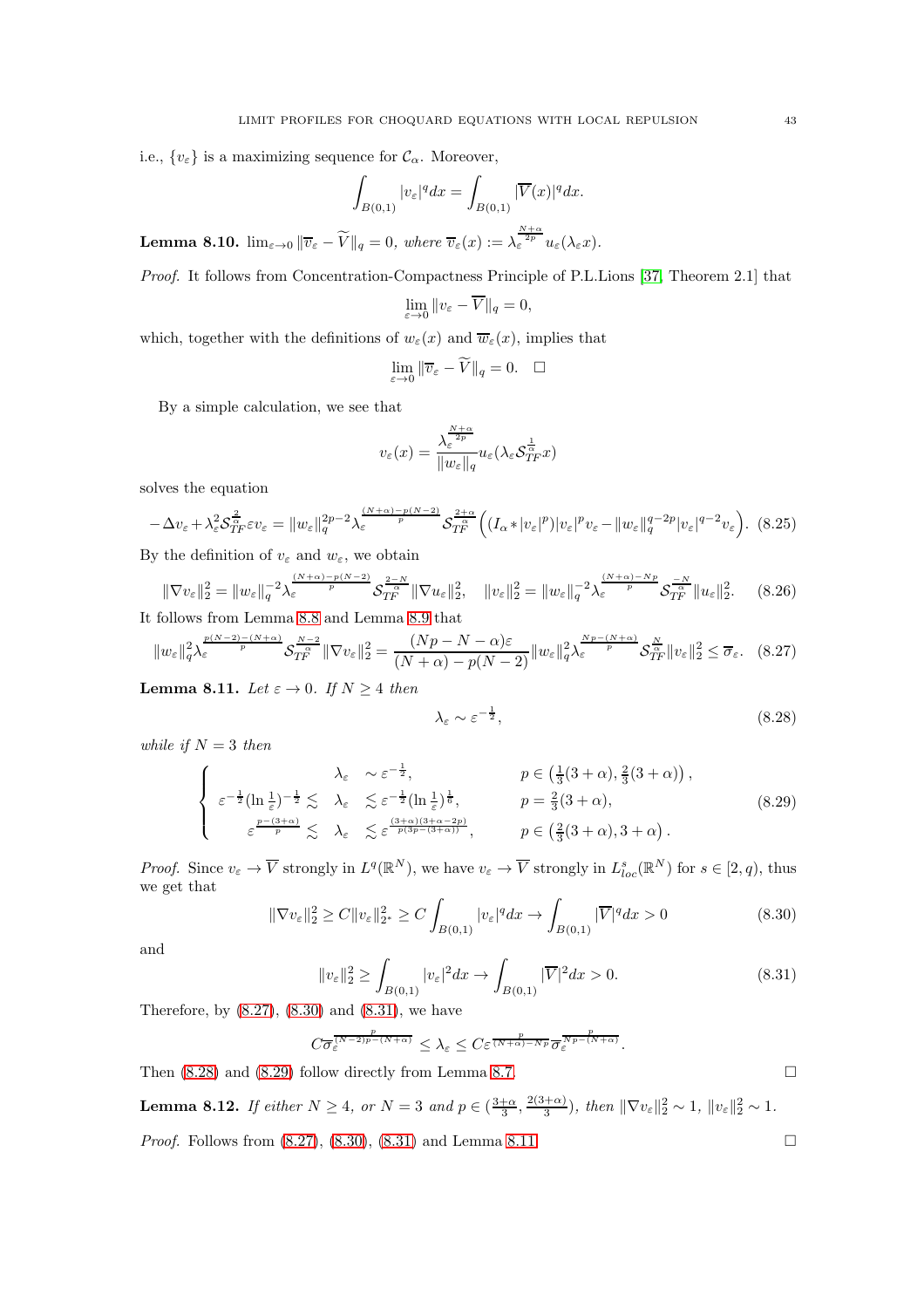### APPENDIX A. A CONTRACTION INEQUALITY

Consider the equation

<span id="page-43-2"></span>
$$
-\Delta u + |u|^{q-2}u = f \quad \text{in } \mathbb{R}^N,
$$
\n
$$
(A.1)
$$

where  $N \ge 2$  and  $q > 2$ . The existence for any  $f \in L^1_{loc}(\mathbb{R}^N)$  of the unique distributional solution  $u_f \in L^1_{loc}(\mathbb{R}^N)$  of [\(A.1\)](#page-43-2) is the result in [\[9,](#page-45-28) Theorem 1]. The following remarkable contraction estimate on subsolutions for [\(A.1\)](#page-43-2) was communicated to us by Augusto Ponce.

<span id="page-43-3"></span>**Theorem A.1.** Let  $0 \leq f \in L^{s}(\mathbb{R}^{N})$  for some  $s \geq 1$  and let  $v \in L^{1}_{loc}(\mathbb{R}^{N})$  be a nonnegative *distributional sub-solution of* [\(A.1\)](#page-43-2)*, i.e.*

$$
-\Delta v + v^{q-1} \le f \quad in \ \mathscr{D}'(\mathbb{R}^N). \tag{A.2}
$$

*Then*  $v^{q-1} \in L^s(\mathbb{R}^N)$  *and* 

<span id="page-43-1"></span>
$$
||v||_{(q-1)s} \le ||f||_s. \tag{A.3}
$$

The inequality [\(A.3\)](#page-43-1) is an extension to unbounded domains of the result in [\[47,](#page-46-24) Proposition 4.24], see also [\[47,](#page-46-24) Exercise 4.15 and a hint on p.402]. We outline the arguments for completeness.

**Lemma A.1.** Let  $0 \le f \in L^s(\mathbb{R}^N)$  for some  $s \ge 1$ . For  $m \in \mathbb{N}$ , let  $u_m \in L^1_{loc}(B_m)$  be the unique *nonnegative distributional solution of*

<span id="page-43-4"></span>
$$
\begin{cases}\n-\Delta u + u^{q-1} = f & \text{in } B_m, \\
u = 0 & \text{on } \partial B_m.\n\end{cases}
$$
\n(A.4)

*Then*  $u_m \in L^s(B_m)$  *and*  $||u_m^{q-1}||_s \leq ||f||_s$ .

*Proof.* Denote  $B_{m,\rho} := B_m \cap \{|u_m|^{q-1} < \rho\}$ . By the Cavalieri Principle (see e.g. [\[47,](#page-46-24) Proposition 1.7]), applied with the measurable function  $|u_m|^{q-1}$  and measure  $d\nu := |u_m|_{\chi\{|u_m|}}^{\chi\{-1\}}$  $\frac{q-1}{\chi\{|u|^{q-1} < \rho\}} dx$ , for every  $\rho > 0$  we have

$$
\int_{B_{m,\rho}} |u_m|^{(q-1)s} dx = \int_{B_{m,\rho}} |u_m|^{(q-1)(s-1)} |u_m|_{\chi\{|u_m|^{q-1} < \rho\}}^{q-1} dx
$$
\n
$$
= \int_0^{\rho} \nu(\{|u_m|^{(q-1)(s-1)} > t\}) dt
$$
\n
$$
= (s-1) \int_0^{\rho^{\frac{1}{s-1}}} \nu(\{|u_m|^{q-1} > \tau\}) \tau^{s-2} d\tau
$$
\n
$$
= (s-1) \int_0^{\rho^{\frac{1}{s-1}}} \tau^{s-2} \Big( \int_{\{|u_m|^{q-1} \ge \tau\}} |u_m|_{\chi\{|u_m|^{q-1} < \rho\}}^{q-1} dx \Big) d\tau
$$
\n
$$
\le (s-1) \int_0^{\rho^{\frac{1}{s-1}}} \tau^{s-2} \Big( \int_{\{\rho > |u_m|^{q-1} \ge \tau\}} |f| dx \Big) d\tau,
$$

where in the last line we used the following key inequality proved in  $[47, (4.12)$  on p.67],

$$
\int_{\{|u_m|>k\}} |u_m|^{q-1} dx \le \int_{\{|u_m|>k\}} |f| dx, \qquad \forall k > 0.
$$

<span id="page-43-0"></span>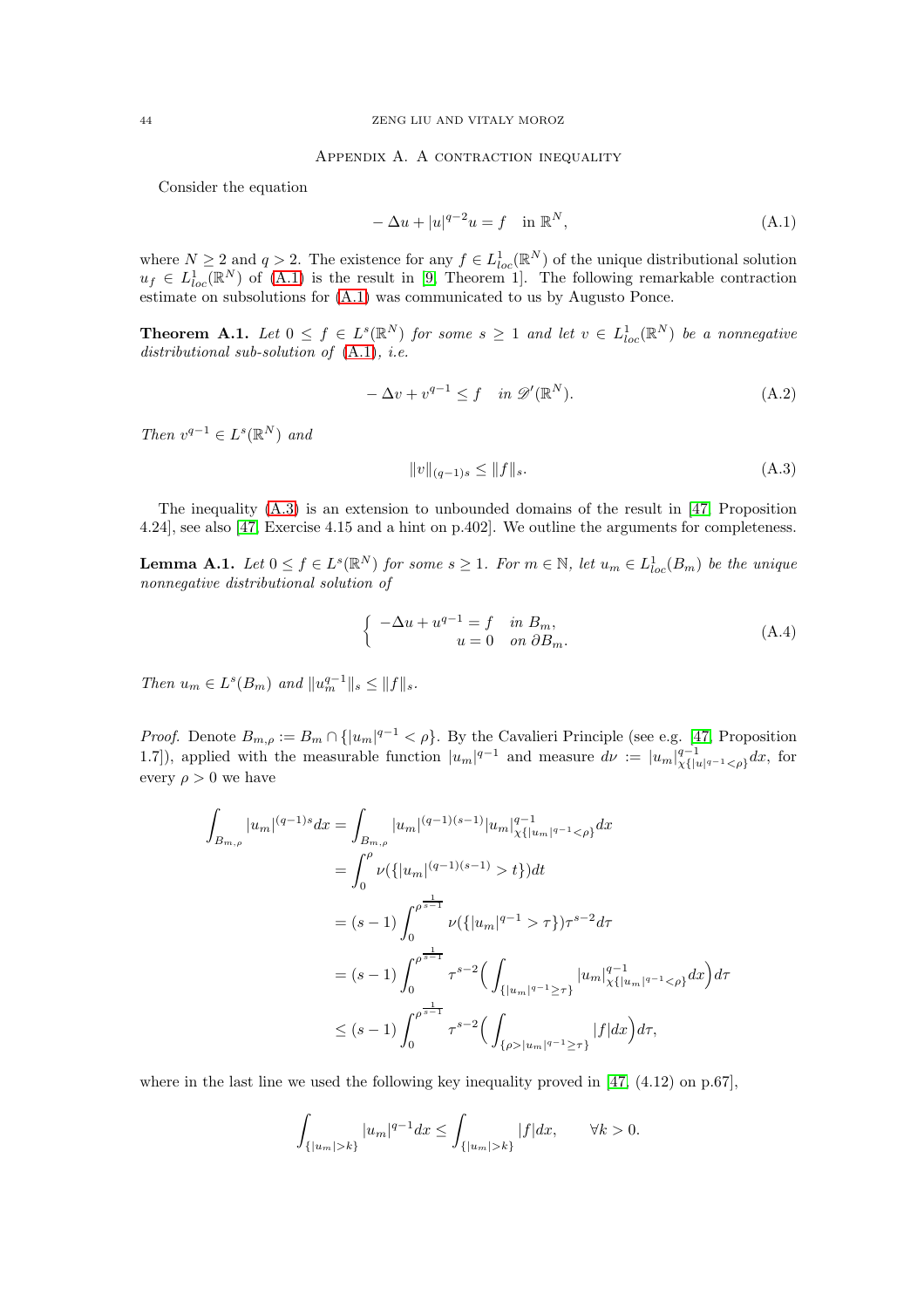Applying once again Cavalieri's Principle, this time with the measurable function  $|u_m|^{q-1}$  and measure  $d\bar{\nu} := |f|_{\chi\{|u_m|^{q-1} < \rho\}} dx$ , and using Hölder's inequality, we have

$$
\int_{B_{m,\rho}} |u_m|^{(q-1)s} dx \le (s-1) \int_0^{\rho^{\frac{1}{s-1}}} \tau^{s-2} \Big( \int_{\{|u_m|^{q-1} \ge \tau\}} |f|_{\chi\{|u_m|^{q-1} < \rho\}} dx \Big) d\tau
$$
  
\n
$$
= (s-1) \int_0^{\rho^{\frac{1}{s-1}}} \overline{\nu}(\{|u_m|^{q-1} > \tau\}) \tau^{s-2} d\tau
$$
  
\n
$$
= \int_0^{\rho} \overline{\nu}(\{|u_m|^{(q-1)(s-1)} > t\}) dt
$$
  
\n
$$
= \int_{B_{m,\rho}} |u_m|^{(q-1)(s-1)} |f|_{\chi\{|u_m|^{q-1} < \rho\}} dx
$$
  
\n
$$
\le \left( \int_{B_{m,\rho}} |u_m|^{(q-1)s} dx \right)^{\frac{s-1}{s}} ||f||_s,
$$

which implies

<span id="page-44-0"></span>
$$
\int_{B_{m,\rho}} |u_m|^{(q-1)s} dx \le \int_{B_{m,\rho}} |f|^s dx \le \int_{\mathbb{R}^N} |f|^s dx. \tag{A.5}
$$

Since the bound [\(A.5\)](#page-44-0) holds uniformly for all  $m \in \mathbb{N}$  and  $\rho \to \infty$ , the assertion follows.

*Proof of Theorem [A.1.](#page-43-3)* Let  $m \in \mathbb{N}$  and  $\{u_m\}$  be the sequence of solutions to [\(A.4\)](#page-43-4). Observe that  $u_{m+1}$  also solves the equation on  $B_m$  and  $u_{m+1} \geq 0$  on  $\partial B_m$ . Thus, by the maximum principle on  $B_m$  one has  $u_{m+1} \geq u_m$ , so  $\{u_m\}$  is an increasing sequence. Moreover, it follows from  $(A.5)$ that  $\{u_m\}$  is locally bounded in  $L^s(\mathbb{R}^N)$ . Then  $\{u_m\}$  converges pointwise to a function  $u_\infty$  that satisfies, by Fatou's lemma,

$$
||u_\infty||_{L^s(\mathbb{R}^N)} \leq ||f||_{L^s(\mathbb{R}^N)}.
$$

By the monotone convergence theorem,  $u_m^{q-1} \to u_{\infty}^{q-1}$  in  $L^s(B_m)$ , for every  $m \in \mathbb{N}$ . Hence  $u_{\infty}$ satisfies, for all  $\varphi \in C_c^{\infty}(\mathbb{R}^N)$ ,

$$
-\int_{\mathbb{R}^N} u_{\infty} \Delta \varphi dx + \int_{\mathbb{R}^N} u_{\infty}^{q-1} \varphi dx = \int_{\mathbb{R}^N} f \varphi dx,
$$

i.e.  $u_{\infty}$  is a distributional solution of [\(A.1\)](#page-43-2). Then  $u_{\infty} = u_f$  is the unique solution of (A.1), by the Brezis's uniqueness result [\[9,](#page-45-28) Theorem 1].

Now let  $v \in L^1_{loc}(\mathbb{R}^N)$  be a nonnegative distributional sub-solution of  $(A.1)$  and set  $w =$  $(v - u_f)^+$ . By Kato's inequality [\[9,](#page-45-28) Lemma A.1],

$$
-\Delta w + (v^{q-1} - u_f^{q-1})\text{sign}^+(w) \le 0 \quad \text{in } \mathscr{D}'(\mathbb{R}^N).
$$

On the other hand, there is a  $\delta > 0$  such that  $\delta(a-b)^{q-1} \le a^{q-1} - b^{q-1}$  for all  $a \ge b \ge 0$ . Then

$$
-\Delta w + w^{q-1} \le 0 \quad \text{in } \mathscr{D}'(\mathbb{R}^N)
$$

and  $w = 0$  by [\[9,](#page-45-28) Lemma 2].

Acknowledgements. The authors are grateful to Augusto Ponce for communicating Theorem [A.1,](#page-43-3) to Cyrill Muratov for helpful comments on the draft of the paper, and to Bruno Volzone for bringing to our attention [\[14\]](#page-45-23) and for helpful comments. This work was initiated during a visit of Z.L. at Swansea University. Part of this work was conducted when V.M. visited Suzhou University of Science and Technology. The support and hospitality of both institutions are gratefully acknowledged.

Data availability statement. Data sharing not applicable to this article as no datasets were generated or analysed during the current study.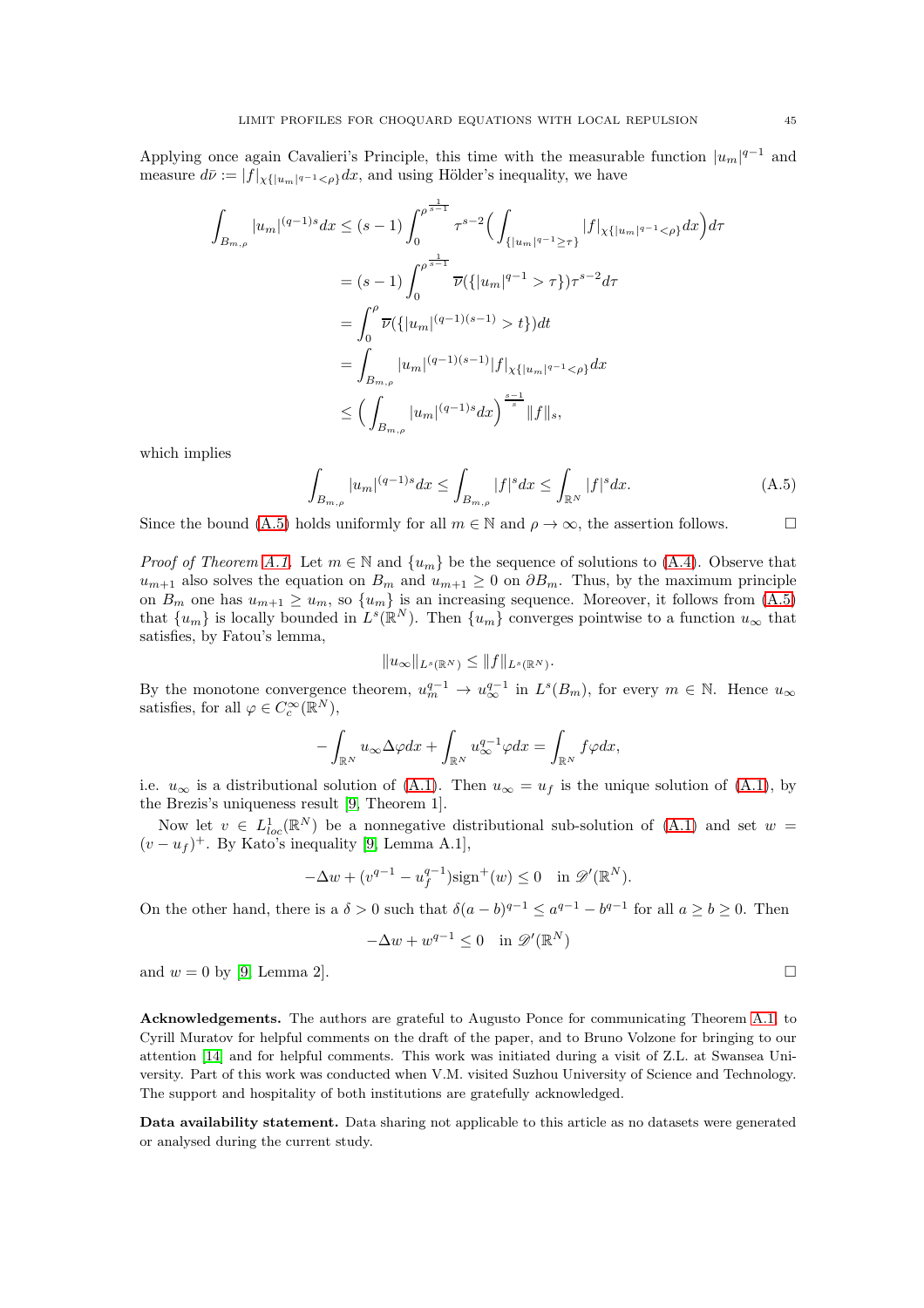#### 46 ZENG LIU AND VITALY MOROZ

#### <span id="page-45-0"></span>**REFERENCES**

- <span id="page-45-15"></span>[1] J. F. G. Auchmuty and R. Beals, Variational solutions of some nonlinear free boundary problems, Arch. Rational Mech. Anal. 43 (1971), 255–271. ↑4, 8, 24
- <span id="page-45-5"></span>[2] R. D. Benguria, P. Gallegos, and M. Tušek, A new estimate on the two-dimensional indirect Coulomb energy, Ann. Henri Poincaré 13 (2012), no. 8, 1733–1744. ↑2
- [3] R. D. Benguria, M. Loss, and H. Siedentop, Stability of atoms and molecules in an ultrarelativistic Thomas-Fermi-Weizs¨acker model, J. Math. Phys. 49 (2008), no. 1, 012302, 7. ↑2
- <span id="page-45-6"></span>[4] R. D. Benguria and S. Pérez-Oyarzún, The ultrarelativistic Thomas-Fermi-von Weizsäcker model, J. Phys. A 35 (2002), no. 15, 3409–3414. ↑2
- <span id="page-45-16"></span>[5] P. Bénilan and H. Brezis, Nonlinear problems related to the Thomas-Fermi equation, J. Evol. Equ. 3 (2003), no. 4, 673–770. ↑4
- <span id="page-45-7"></span>[6] H. Berestycki and P.-L. Lions, Nonlinear scalar field equations. II. Existence of infinitely many solutions, Arch. Rational Mech. Anal. 82 (1983), no. 4, 347–375. ↑2, 16
- <span id="page-45-9"></span>[7] S. Bhattarai, On fractional Schrödinger systems of Choquard type, J. Differential Equations  $263$  (2017), no. 6, 3197–3229. ↑2
- <span id="page-45-2"></span>[8] C. G. Böhmer and T. Harko, Can dark matter be a Bose-Einstein condensate?, J. Cosmol. Astropart. Phys. 2007 (2007), no. 06, 025–025. ↑2, 12, 13
- <span id="page-45-28"></span>[9] H. Brezis, Semilinear equations in  $\mathbb{R}^N$  without condition at infinity, Appl. Math. Optim. 12 (1984), no. 3, 271–282. ↑44, 45
- <span id="page-45-21"></span>[10] V. Calvez, J. A. Carrillo, and F. Hoffmann, Uniqueness of stationary states for singular Keller-Segel type models, Nonlinear Anal. 205 (2021), 112222. ↑9
- <span id="page-45-17"></span>[11] V. Calvez, J. A. Carrillo, and F. Hoffmann, Equilibria of homogeneous functionals in the fair-competition regime, Nonlinear Anal. 159 (2017), 85–128. ↑4, 5, 9, 24, 25
- <span id="page-45-18"></span>[12] J. A. Carrillo, F. Hoffmann, E. Mainini, and B. Volzone, Ground states in the diffusion-dominated regime, Calc. Var. Partial Differential Equations 57 (2018), no. 5, Art. 127, 28. ↑4, 5, 9, 25
- <span id="page-45-22"></span>[13] J. A. Carrillo and Y. Sugiyama, Compactly supported stationary states of the degenerate Keller-Segel system in the diffusion-dominated regime, Indiana Univ. Math. J.  $67$  (2018), no. 6, 2279–2312.  $\uparrow$ 9, 13
- <span id="page-45-23"></span>[14] H. Chan, M. d. M. González, Y. Huang, E. Mainini, and B. Volzone, Uniqueness of entire ground states for the fractional plasma problem, Calc. Var. Partial Differential Equations 59 (2020), no. 6, Paper No. 195, 42. ↑9, 13, 25, 26, 45
- <span id="page-45-25"></span>[15] S. Chandrasekhar, An introduction to the study of stellar structure, Dover Publications, Inc., New York, N. Y., 1957. ↑12
- <span id="page-45-3"></span>[16] P.-H. Chavanis, Mass-radius relation of Newtonian self-gravitating Bose-Einstein condensates with shortrange interactions: I. Analytical results, Phys. Rev. D  $84$  (2011), 043531,  $\uparrow$ 2, 12, 13
- <span id="page-45-4"></span>[17] Self-gravitating Bose-Einstein condensates, Quantum aspects of black holes, Fundam. Theor. Phys., vol. 178, Springer, Cham, 2015, pp. 151–194. ↑2
- <span id="page-45-19"></span>[18] W. Chen, C. Li, and B. Ou, Classification of solutions for an integral equation, Comm. Pure Appl. Math. 59 (2006), no. 3, 330–343. ↑5
- <span id="page-45-13"></span>[19] S. Cingolani and T. Weth, On the planar Schrödinger-Poisson system, Ann. Inst. H. Poincaré Anal. Non Linéaire 33 (2016), no. 1, 169–197. ↑2
- <span id="page-45-27"></span>[20] J. Duoandikoetxea, Fractional integrals on radial functions with applications to weighted inequalities, Ann. Mat. Pura Appl. (4) 192 (2013), no. 4, 553–568. ↑25
- <span id="page-45-20"></span>[21] L. Du and M. Yang, Uniqueness and nondegeneracy of solutions for a critical nonlocal equation, Discrete Contin. Dyn. Syst. 39 (2019), no. 10, 5847–5866. ↑5, 10, 23, 33
- <span id="page-45-1"></span>[22] N. du Plessis, An introduction to potential theory, Hafner Publishing Co., Darien, Conn.; Oliver and Boyd, Edinburgh, 1970. University Mathematical Monographs, No. 7. ↑2
- <span id="page-45-26"></span>[23] Z. Gao, X. Tang, and S. Chen, Ground state solutions of fractional Choquard equations with general potentials and nonlinearities, Rev. R. Acad. Cienc. Exactas Fís. Nat. Ser. A Mat. RACSAM 113 (2019), no. 3, 2037– 2057. ↑17
- <span id="page-45-14"></span>[24] D. Greco, Z. Liu, and V. Moroz, Asymptotic profiles for Choquard equations with local repulsion: the Thomas-Fermi limit, In preparation.  $\uparrow$ 4, 5, 8, 9, 10, 31
- <span id="page-45-10"></span>[25] B. Feng, R. Chen, and J. Ren, Existence of stable standing waves for the fractional Schrödinger equations with combined power-type and Choquard-type nonlinearities, J. Math. Phys. 60 (2019), no. 5, 051512, 12.  $\uparrow$ 2
- <span id="page-45-24"></span>[26] M. Flucher and J. Wei, Asymptotic shape and location of small cores in elliptic free-boundary problems, Math. Z. 228 (1998), no. 4, 683–703. ↑9, 25
- <span id="page-45-11"></span>[27] W. Jeong and J. Seok, On perturbation of a functional with the mountain pass geometry: applications to the nonlinear Schrödinger-Poisson equations and the nonlinear Klein-Gordon-Maxwell equations, Calc. Var. Partial Differential Equations 49 (2014), no. 1-2, 649–668. ↑2
- <span id="page-45-8"></span>[28] M. Lewin and S. R. Nodari, *The double-power nonlinear Schrödinger equation and its generalizations: unique*ness, non-degeneracy and applications, Calc. Var. Partial Differential Equations 59 (2020), no. 6, Paper No. 197, 49. ↑2
- <span id="page-45-12"></span>[29] Y. Li, F. Li, and J. Shi, Existence and multiplicity of positive solutions to Schrödinger-Poisson type systems with critical nonlocal term, Calc. Var. Partial Differential Equations 56 (2017), no. 5, Paper No. 134, 17.  $\uparrow$ 2